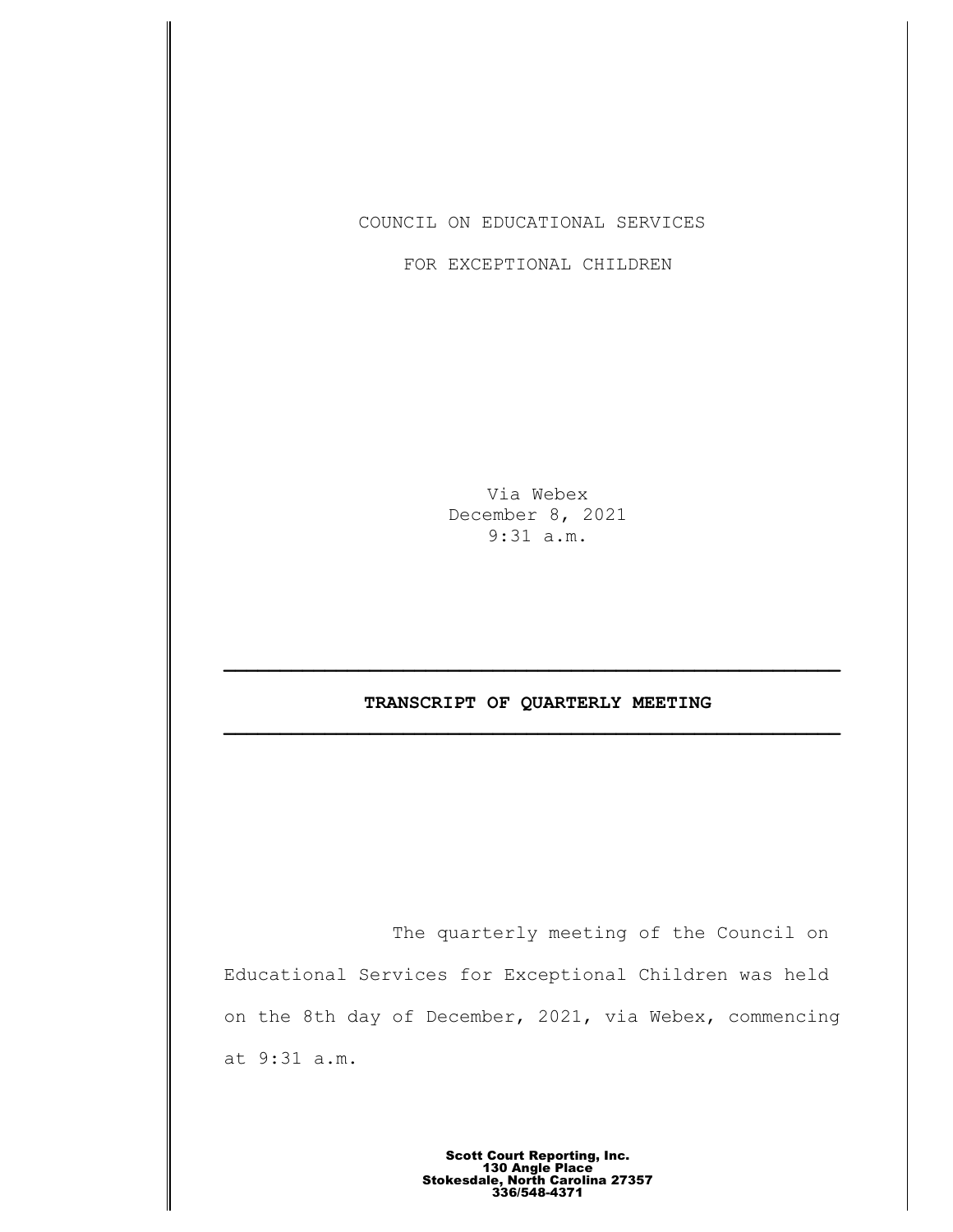| <b>Quarterly Meeting</b> |  |
|--------------------------|--|
|                          |  |

## APPEARANCES

COUNCIL MEMBERS PRESENT:

Cynthia Daniels-Hall, Chairperson Christy Hutchinson, Vice Chairperson

Anthony Baker Sara Bigley Joanne Caratelli Abby Childers Diane Coffey Aimee Combs Jennifer Degen Jack Denton (Representative Strickland) Elizabeth DeBiasi Jennifer Grady Christy Grant Kenya Pope Matthew Potter Tameeka Williams-Burchette Maegen Wilson

STAFF:

Kelley Blas Lauren Holahan Matt Hoskins Danyelle Sanders Sherry Thomas Alexis Utz

COURT REPORTER:

Rebecca P. Scott

- - - - - - - -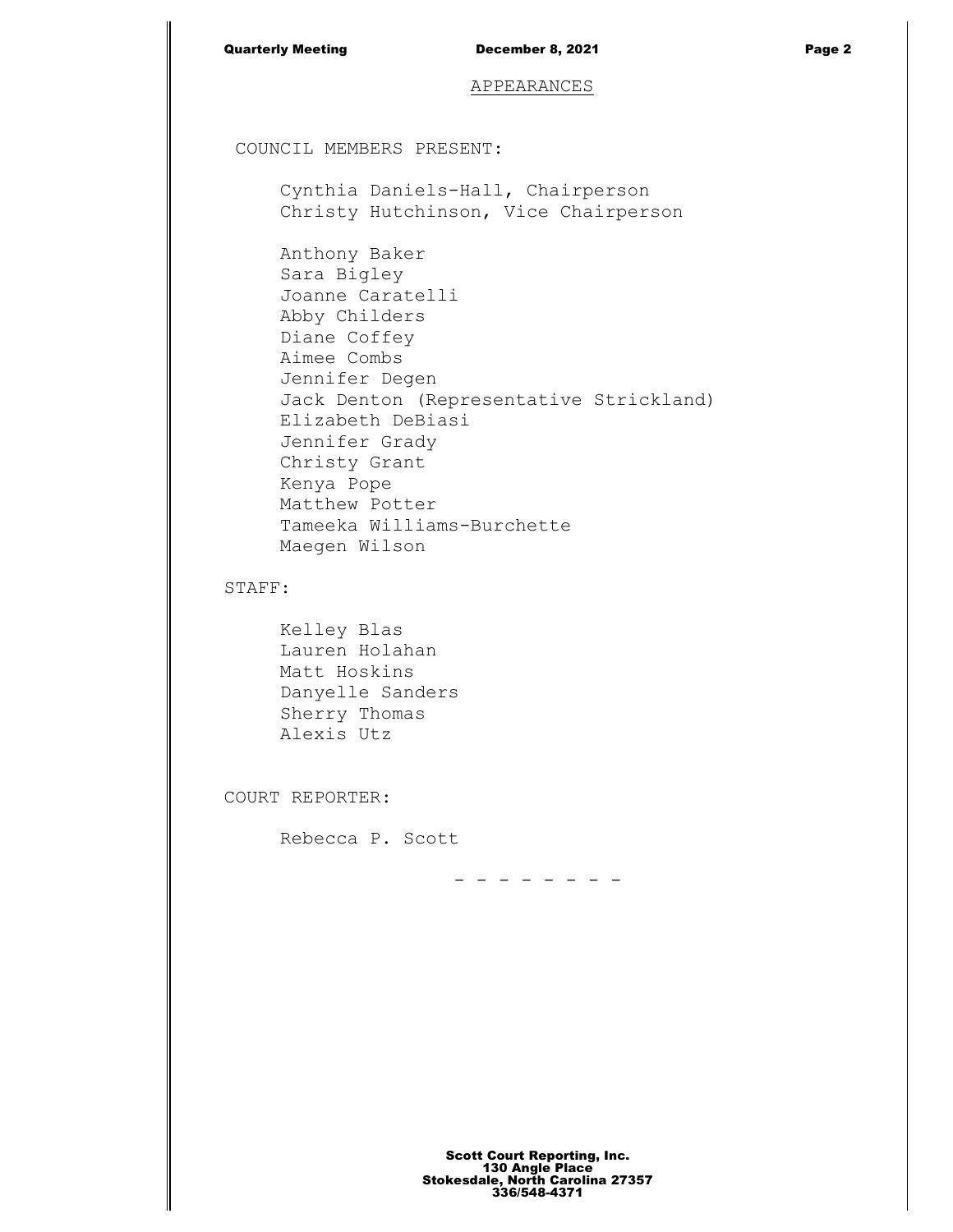## TABLE OF CONTENTS

## PAGE NO.

| Welcome and Call to Order                    | 4 |
|----------------------------------------------|---|
|                                              |   |
| Review and Approval of Agenda 10             |   |
| Review and Approval of December 2021 Summary |   |

|                                  |  | of Actions |  |  | 11              |
|----------------------------------|--|------------|--|--|-----------------|
| SPP/APR review by Lauren Holahan |  |            |  |  | 12 <sup>°</sup> |
| SPP/APR review by Kelley Blas    |  |            |  |  | 27              |
| SPP/APR review by Lauren Holahan |  |            |  |  | 69              |
| Agency Updates by Sherry Thomas  |  |            |  |  | 74              |
| Subcommittee Discussion          |  |            |  |  | 89              |
| Meeting Adjournment              |  |            |  |  | 143             |
| Certificate of Reporter          |  |            |  |  | 144             |
|                                  |  |            |  |  |                 |

- - - - - - - -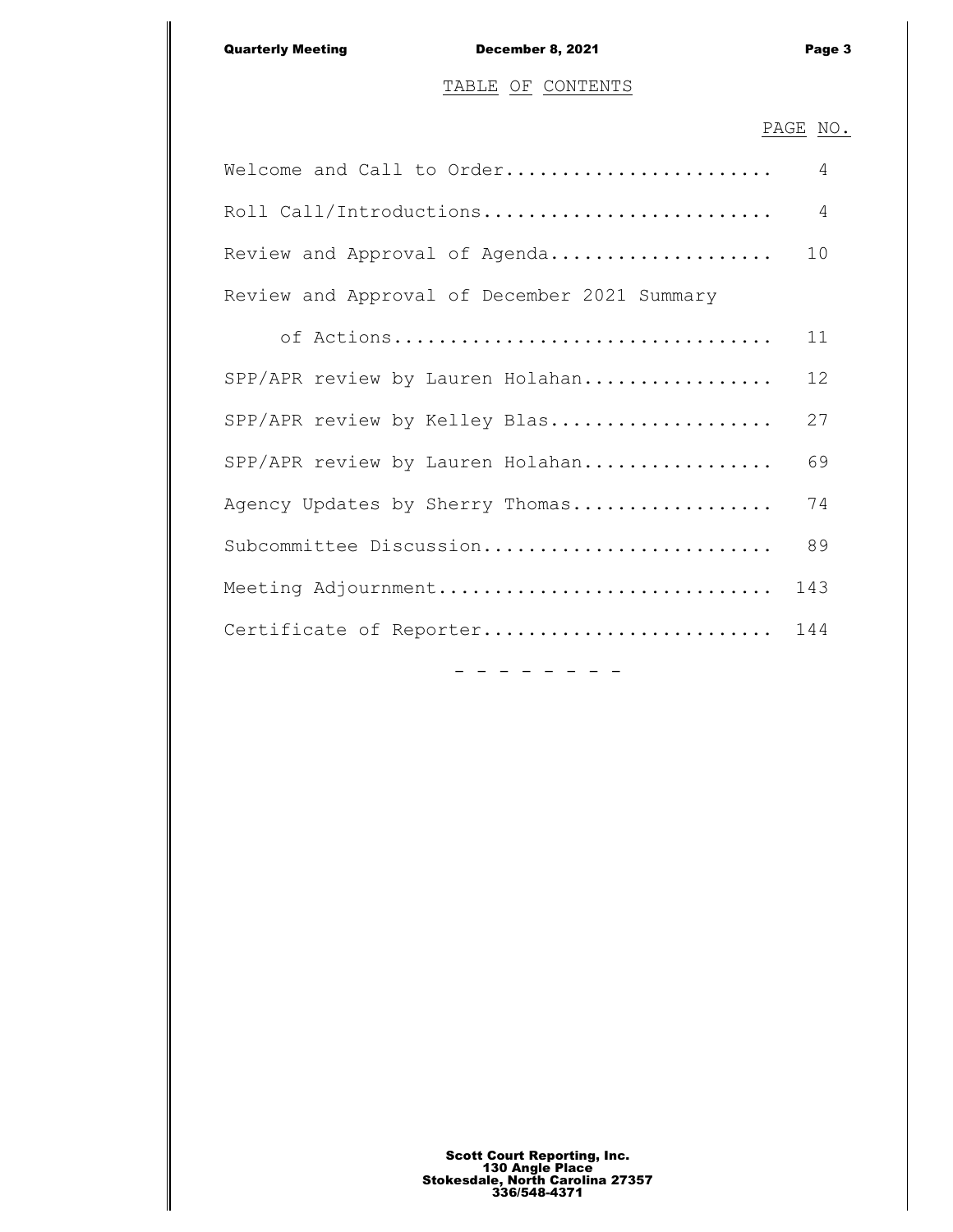**1 2 3 4 5 6 7 8 9 10 11 12 13 14 15 16 17 18 19 20 21 22 23 24 25** Quarterly Meeting December 8, 2021 Page 4 Thereupon, the following proceeding was held: THE CHAIRPERSON: Good morning, everyone. So we can go ahead and do the roll call, Alexis. MS. UTZ: Okay. So we'll just go down the list here. We'll start with you, Cynthia. THE CHAIRPERSON: Good morning, everyone. I'm Cynthia Daniels-Hall. I'm a parent, I'm out of Wake County, and have children on the autism spectrum. MS. UTZ: Okay. Shanna, are you on with us today? Are you with us today? **(No audible response.)** . MS. UTZ: And, Joanne, I know you were on. MS. CARATELLI: I'm here. Do I have to introduce myself, or are you just taking attendance? MS. UTZ: That's completely up to you. MS. CARATELLI: I'm Joanne Caratelli. I am a teacher, but I serve here as a parent. My son is a high school junior and he has Down syndrome. He's a rock star, by the way. In my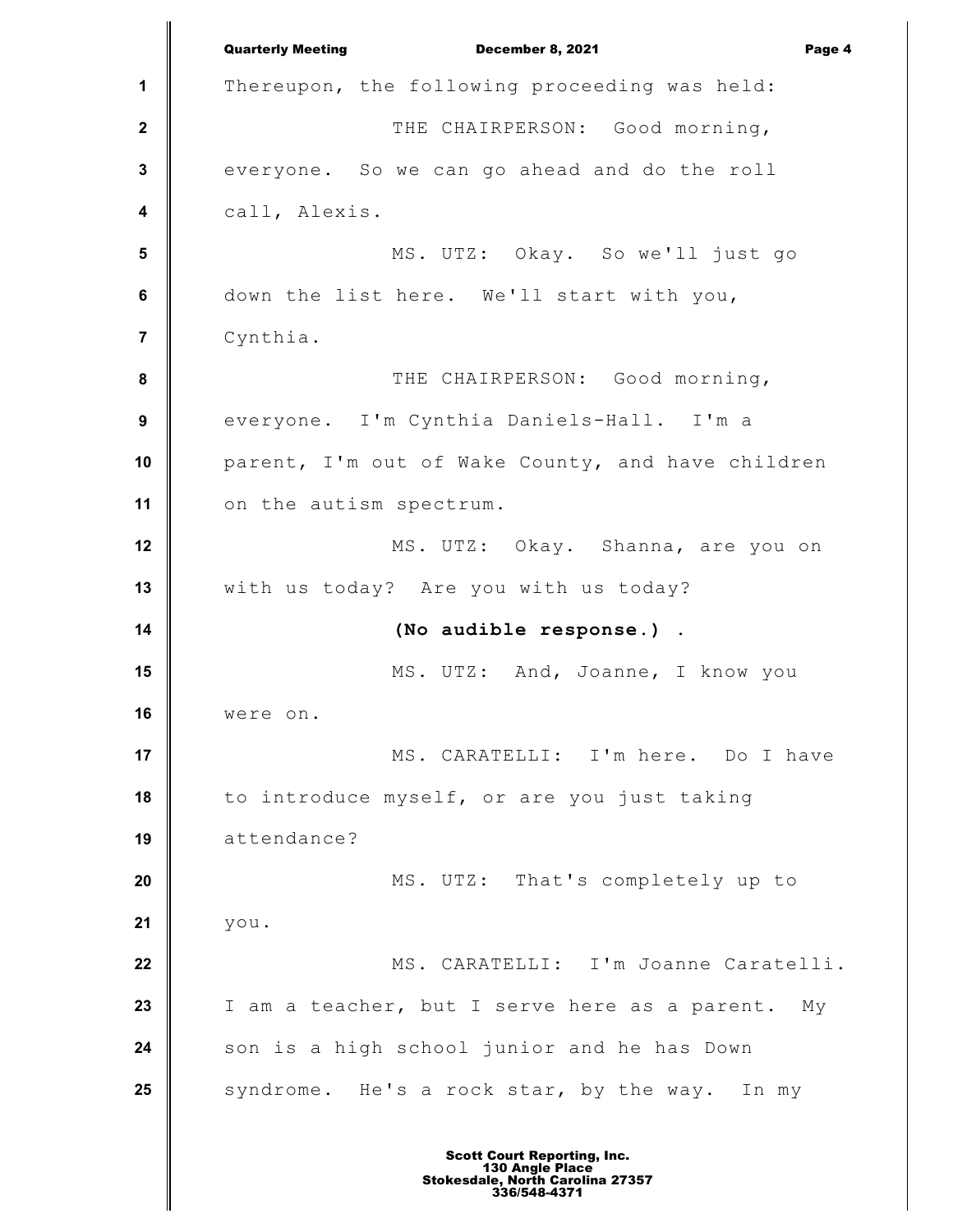**1 2 3 4 5 6 7 8 9 10 11 12 13 14 15 16 17 18 19 20 21 22 23 24 25** Quarterly Meeting December 8, 2021 Page 5 teacher role, I've been an advisor to a huge successful unified sports program and served on our county's parent advisory committee as well. MS. UTZ: Welcome. MS. CARATELLI: Thank you. MS. UTZ: All right. Diane? MS. COFFEY: Good morning. My name is Diane Coffey, and I'm a parent out of Watauga County. MS. UTZ: Welcome. Sorry. I scrolled the wrong screen here. Leanna? **(No audible response.)** MS. UTZ: All right. Is it Maegen or Maegen? MS. WILSON: Maegen. MS. UTZ: Thank you. MS. WILSON: And I'm a parent out of Wayne County. MS. UTZ: Welcome. Tameeka? MS. WILLIAMS-BURCHETTE: Hi, everyone. I'm Tameeka Williams-Burchette from Vance County. I'm a parent. In my professional role, I'm a licensed professional school counselor. MS. UTZ: Welcome. All right. Scott Court Reporting, Inc. 130 Angle Place Stokesdale, North Carolina 27357 336/548-4371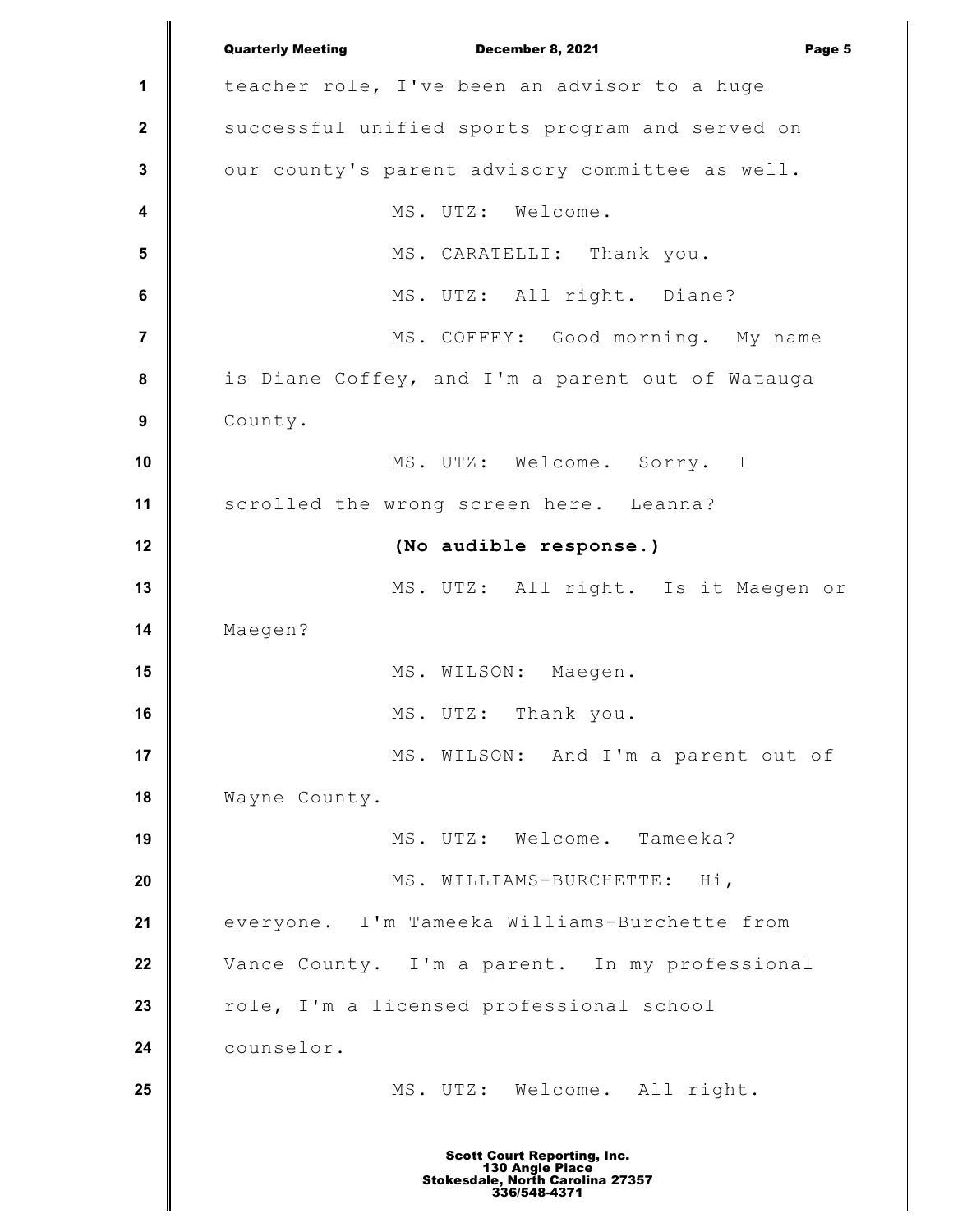**1 2 3 4 5 6 7 8 9 10 11 12 13 14 15 16 17 18 19 20 21 22 23 24 25** Quarterly Meeting December 8, 2021 Page 6 Kristen? **(No audible response.)** MS. UTZ: All right. Jennifer Degen? I see you there. MS. DEGEN: Hi [inaudible]. MS. UTZ: I see you there. MS. DEGEN: [Inaudible] now? MS. UTZ: It was cutting in and out. I heard you say hi and you cut out again. I know she's here. All right. Anthony, I saw you pop on here. MR. BAKER: Yes. Good morning. Anthony Baker. I am an assistant principal for the Alamance-Burlington School System, and I am the LEA rep for the Council. MS. UTZ: Welcome. All right. Marge? **(No audible response.)** MS. UTZ: All right. Christy? DR. HUTCHINSON: Good morning, everyone. Christy Hutchinson, EC director at Lincoln Charter School. So for the Council I represent the Southwest and charter schools. MS. UTZ: All right. We'll jump to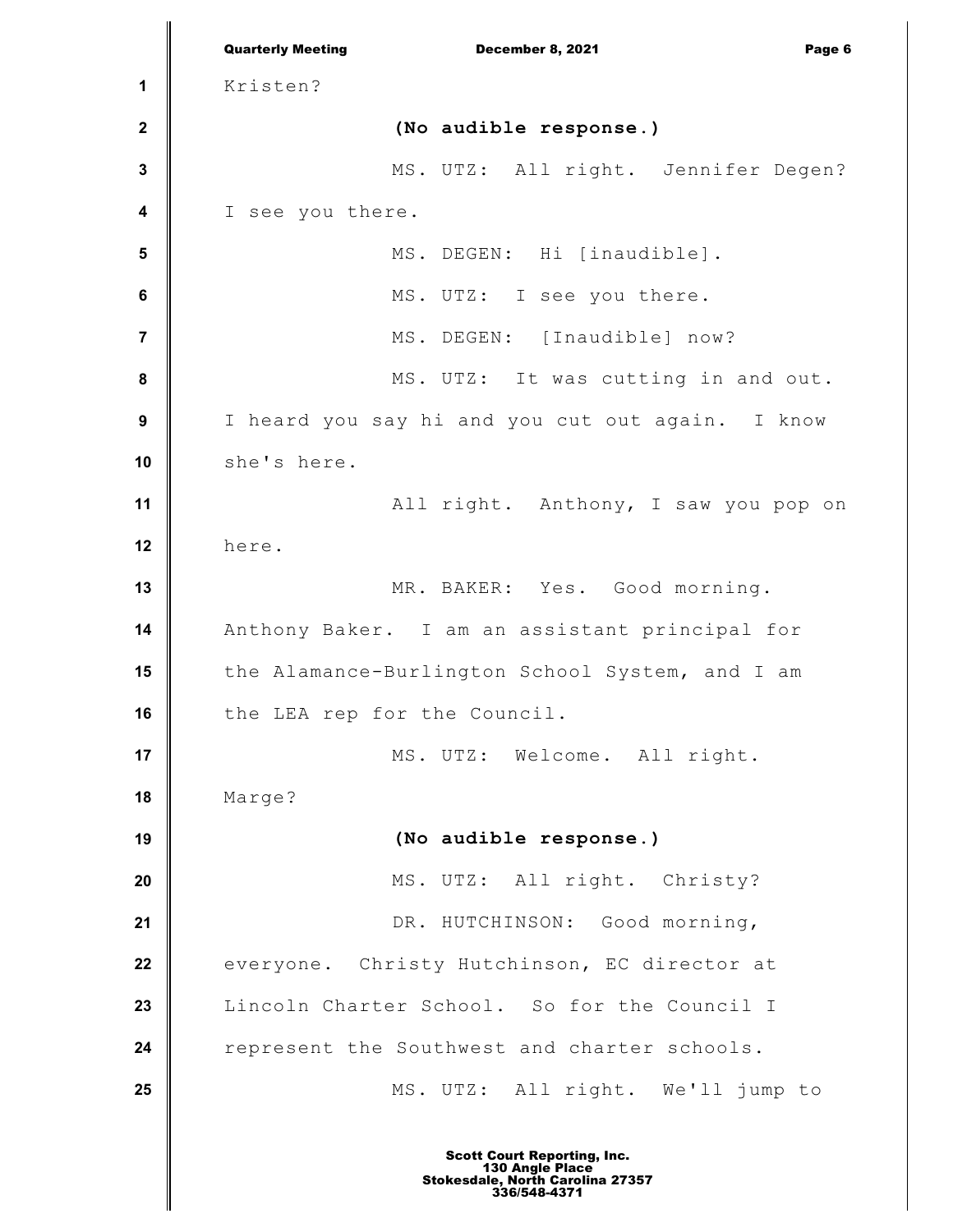**1 2 3 4 5 6 7 8 9 10 11 12 13 14 15 16 17 18 19 20 21 22 23 24 25** Quarterly Meeting December 8, 2021 Page 7 Abby. MS. CHILDERS: Hi. I'm Abby Childers. I'm a parent. MS. UTZ: All right. Welcome. Aimee? MS. COMBS: Good morning, everyone. My name is Amy Combs, and I -- I am a parent. I have a 24-year-old son with autism, and he is also a rock star in my eyes. But I'm here in my professional role as the PTI manager at ECAC, the Exceptional Children's Assistant Center. MS. UTZ: Welcome. All right. Jennifer Grady? MS. GRADY: Hi. I am the parent of an autistic teen in Wake County, and I'm also, I believe, listed as a business rep on the Council. I work for Blue Cross and Blue Shield of North Carolina. MS. UTZ: Welcome. All right. Matt? MR. POTTER: I'm here. I was just unmuting. I am a Matt Potter. I am a community advocate person with lived experience. I am the son of a very staunch parent advocate. Whether or not I'm a rock star, you'd have to ask her. Yeah. FEMALE SPEAKER: I think you are.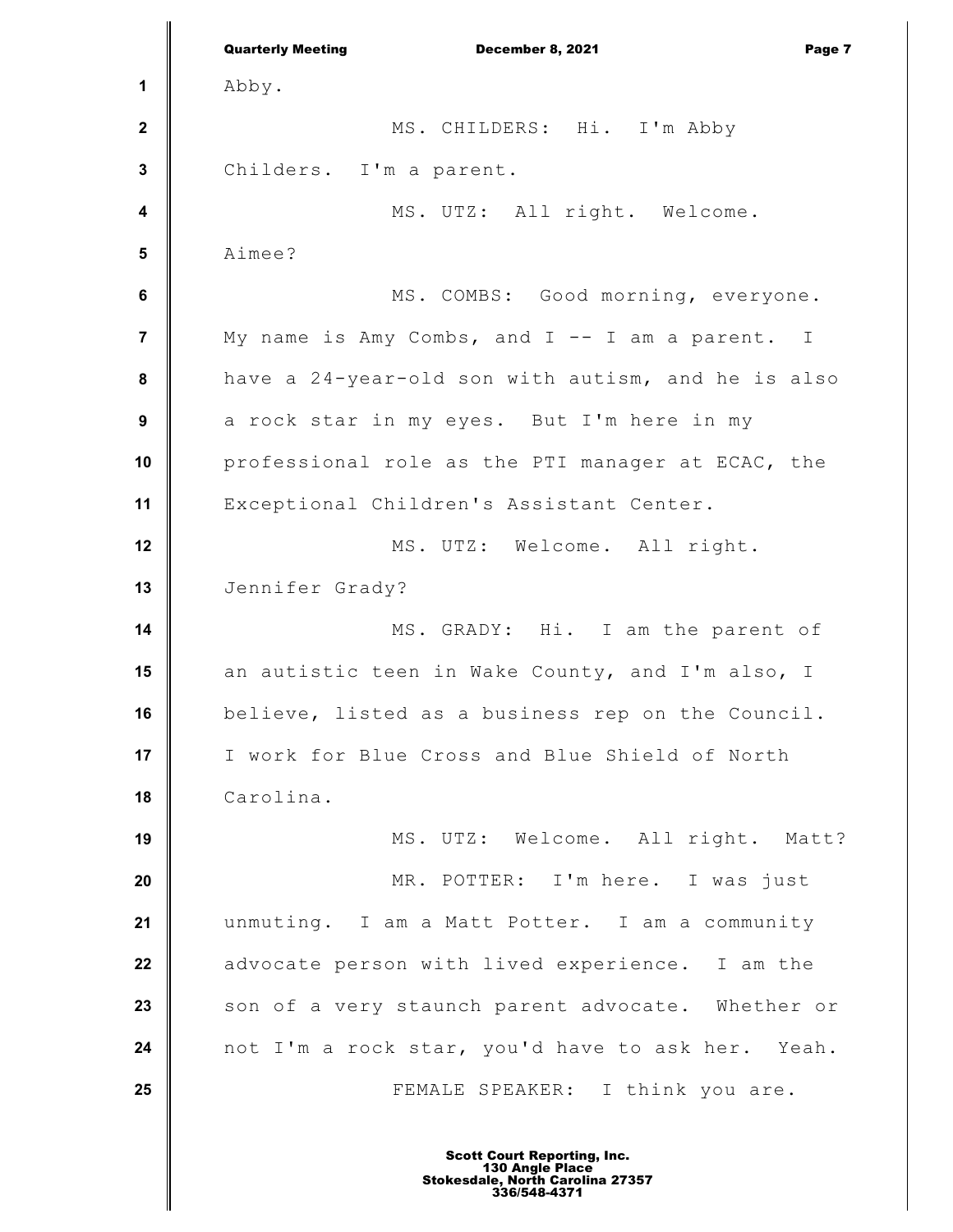|                         | <b>Quarterly Meeting</b><br>December 8, 2021<br>Page 8 |
|-------------------------|--------------------------------------------------------|
| 1                       | MR. POTTER: Thank you. I appreciate                    |
| $\overline{2}$          | that. So I'm here to represent the population          |
| $\mathbf{3}$            | with lived experience, but also, I turn 35 next        |
| $\overline{\mathbf{4}}$ | month so I kind of -- I represent what --              |
| $5\phantom{.0}$         | hopefully, what an effective product of an             |
| $\bf 6$                 | inclusive educational system looks like. So            |
| $\overline{7}$          | that's the perspectives that I'm here to               |
| ${\bf 8}$               | hopefully have.                                        |
| $\boldsymbol{9}$        | MS. UTZ: Thank you. Selene?                            |
| 10                      | (No audible response.)                                 |
| 11                      | MS. UTZ: Senator Alexander had sent                    |
| 12                      | me a message he would not be able to attend today.     |
| 13                      | So we'll go to Elizabeth?                              |
| 14                      | MS. DeBIASI: Hi. I am Elizabeth                        |
| 15                      | DeBiasi. I live in Wilmington, North Carolina,         |
| 16                      | which is New Hanover County. I have a son named        |
| 17                      | [redacted], who is 20, and he's severely               |
| 18                      | intellectually delayed, also known as cerebral         |
| 19                      | palsy and autism, and he is a rock star. I'm so        |
| 20                      | proud of him because just this year, he --             |
| 21                      | although he still attends high school, he has          |
| 22                      | moved into an AFL relationship, which is               |
| 23                      | alternative family living.                             |
| 24                      | In my professional life, I'm a                         |
| 25                      | banking consultant, and I also serve on the Board      |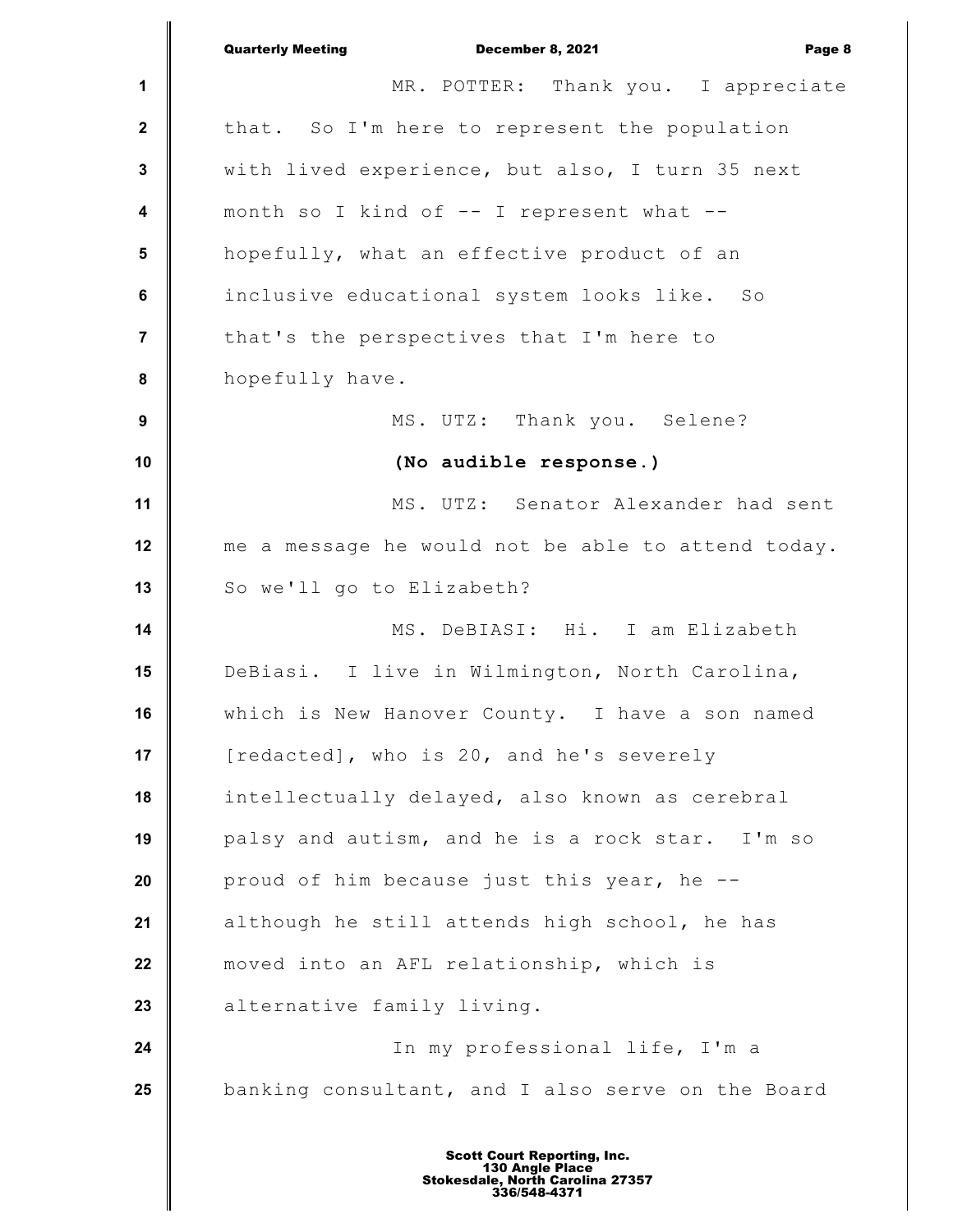**1 2 3 4 5 6 7 8 9 10 11 12 13 14 15 16 17 18 19 20 21 22 23 24 25** Quarterly Meeting December 8, 2021 Page 9 of Easterseals UCP of North Carolina and Virginia. MS. UTZ: Welcome. All right. Representative Strickland is not -- I think that he did send a representative. Jack, I don't know if you want to say anything or if you just want to kind of be quiet in the background. Oh. His mike doesn't work. Okay. Well, welcome. All right. Chris? **(No audible response.)** MS. UTZ: All right. I always mess this up. Kimaree? **(No audible response.)** MS. UTZ: Kenya? **(No audible response.)** MS. UTZ: [Inaudible] here. All right. How about -- and I mess your name up all the time too. I know it's not Sara, but I mess it up. MS. BIGLEY: It's okay. I'm happy to be here. My name is Sara Bigley, and the state education agency's foster care point of contact. So thank you. I'm glad to be here. MS. UTZ: Welcome. All right. And Lisa? **(No audible response.)**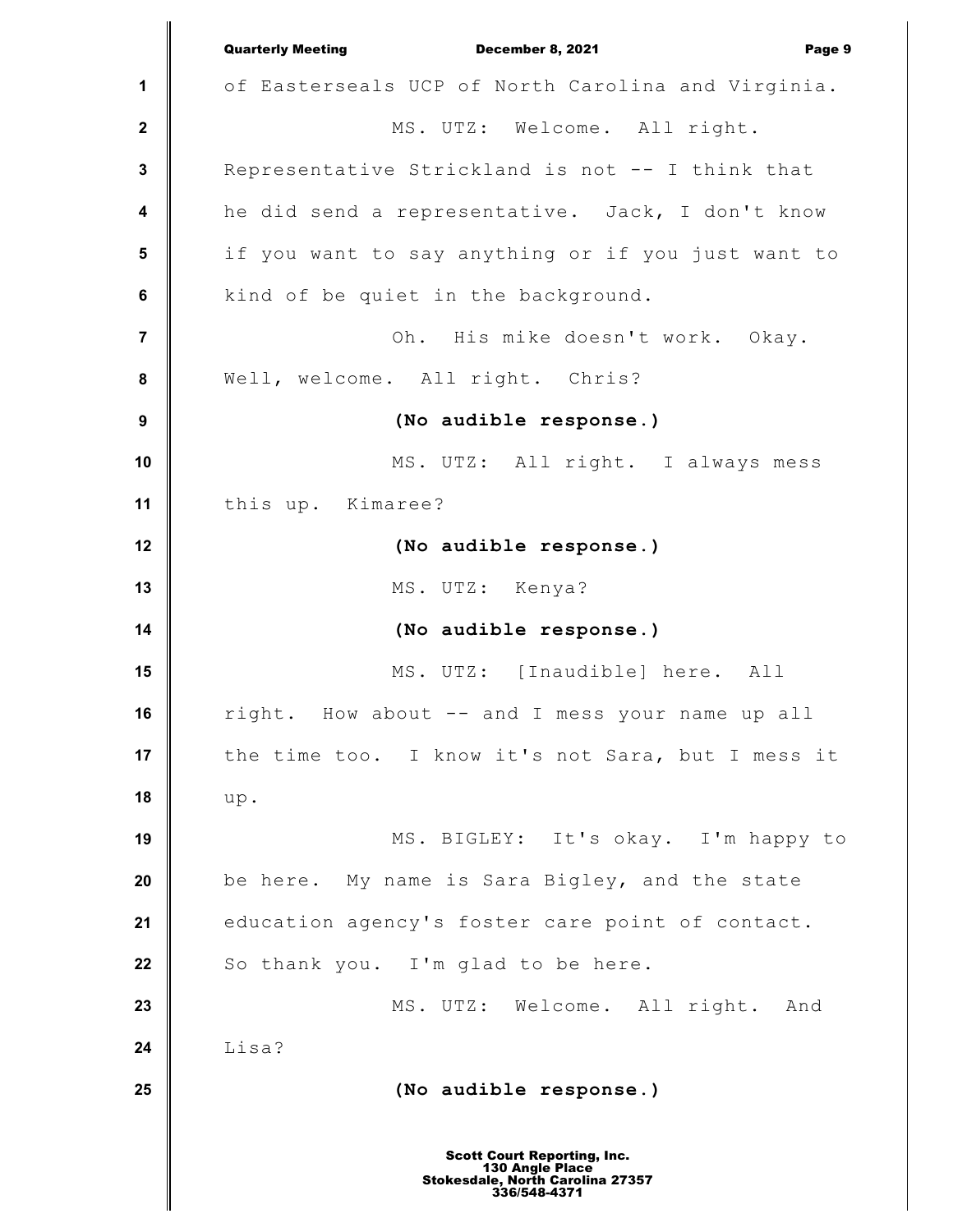|                  | <b>Quarterly Meeting</b><br>December 8, 2021<br>Page 10                                                   |
|------------------|-----------------------------------------------------------------------------------------------------------|
| $\mathbf 1$      | MS. UTZ: All right. So it does look                                                                       |
| $\mathbf 2$      | like we have our 13, so we can go ahead and do the                                                        |
| $\mathbf 3$      | approval of the agenda and summary of actions.                                                            |
| 4                | Oh.<br>Well, I'm here obviously. Becky                                                                    |
| 5                | Scott is here. You might see her flash up. She                                                            |
| $\bf 6$          | is our court reporter. Danyelle Sanders is here.                                                          |
| $\overline{7}$   | She is one of the admin that helps support the                                                            |
| 8                | Council, and Lauren Holahan and Kelley Blas are                                                           |
| $\boldsymbol{9}$ | also present, but I'll let them introduce                                                                 |
| 10               | themselves when they give their presentation in a                                                         |
| 11               | few minutes.                                                                                              |
| 12               | THE CHAIRPERSON: Okay. Thank you                                                                          |
| 13               | very much, everyone. We're going to go ahead --                                                           |
| 14               | has everyone had the opportunity to review the                                                            |
| 15               | agenda for this December meeting?                                                                         |
| 16               | (No audible response.)                                                                                    |
| 17               | THE CHAIRPERSON: Yes. And if                                                                              |
| 18               | everyone's had that opportunity to review the                                                             |
| 19               | agenda, can we get a motion to approve the agenda?                                                        |
| 20               | MS. WILSON: This is Maegen. I'll                                                                          |
| 21               | make a motion to approve.                                                                                 |
| 22               | MR. POTTER: This is Matt Potter.                                                                          |
| 23               | I'll second.                                                                                              |
| 24               | THE CHAIRPERSON: Any opposed?                                                                             |
| 25               | (No audible response.)                                                                                    |
|                  | <b>Scott Court Reporting, Inc.</b><br>130 Angle Place<br>Stokesdale, North Carolina 27357<br>336/548-4371 |

║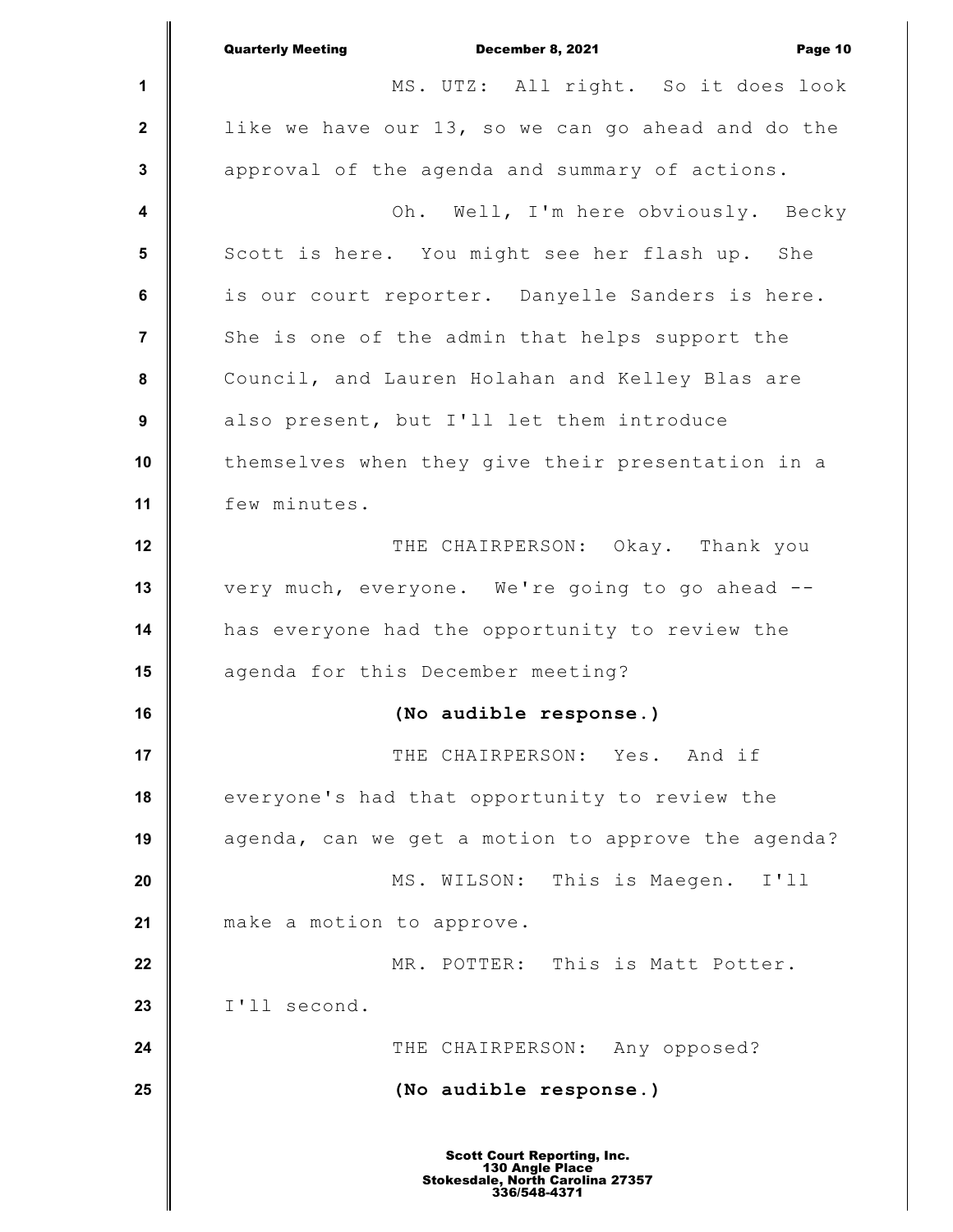|              | <b>Quarterly Meeting</b><br>December 8, 2021<br>Page 11                                                   |
|--------------|-----------------------------------------------------------------------------------------------------------|
| 1            | THE CHAIRPERSON: Anyone abstaining?                                                                       |
| $\mathbf{2}$ | (No audible response.)                                                                                    |
| 3            | THE CHAIRPERSON: And all in favor?                                                                        |
| 4            | (Multiple council members responded                                                                       |
| 5            | $aye.$ )                                                                                                  |
| 6            | THE CHAIRPERSON: Thank you.                                                                               |
| 7            | MS. UTZ: All right. I'll add the ---                                                                      |
| 8            | THE CHAIRPERSON: Also -- also, we                                                                         |
| 9            | have the September summary of actions. Has                                                                |
| 10           | everyone had an opportunity to review that?                                                               |
| 11           | (Multiple council members responded                                                                       |
| 12           | affirmatively.)                                                                                           |
| 13           | THE CHAIRPERSON: Then, a motion to                                                                        |
| 14           | approve?                                                                                                  |
| 15           | MS. CHILDERS: I make a motion to                                                                          |
| 16           | approve.                                                                                                  |
| 17           | I'll second the motion.<br>MR. BAKER:                                                                     |
| 18           | THE CHAIRPERSON: Who was that that                                                                        |
| 19           | seconded?                                                                                                 |
| 20           | MR. BAKER: Anthony.                                                                                       |
| 21           | MS. UTZ:<br>Anthony seconded.                                                                             |
| 22           | THE CHAIRPERSON:<br>Thank you, Anthony.                                                                   |
| 23           | MS. UTZ: Anthony seconded. Who made                                                                       |
| 24           | the motion?                                                                                               |
| 25           | MS. CHILDERS: I did. Abby did.                                                                            |
|              | <b>Scott Court Reporting, Inc.</b><br>130 Angle Place<br>Stokesdale, North Carolina 27357<br>336/548-4371 |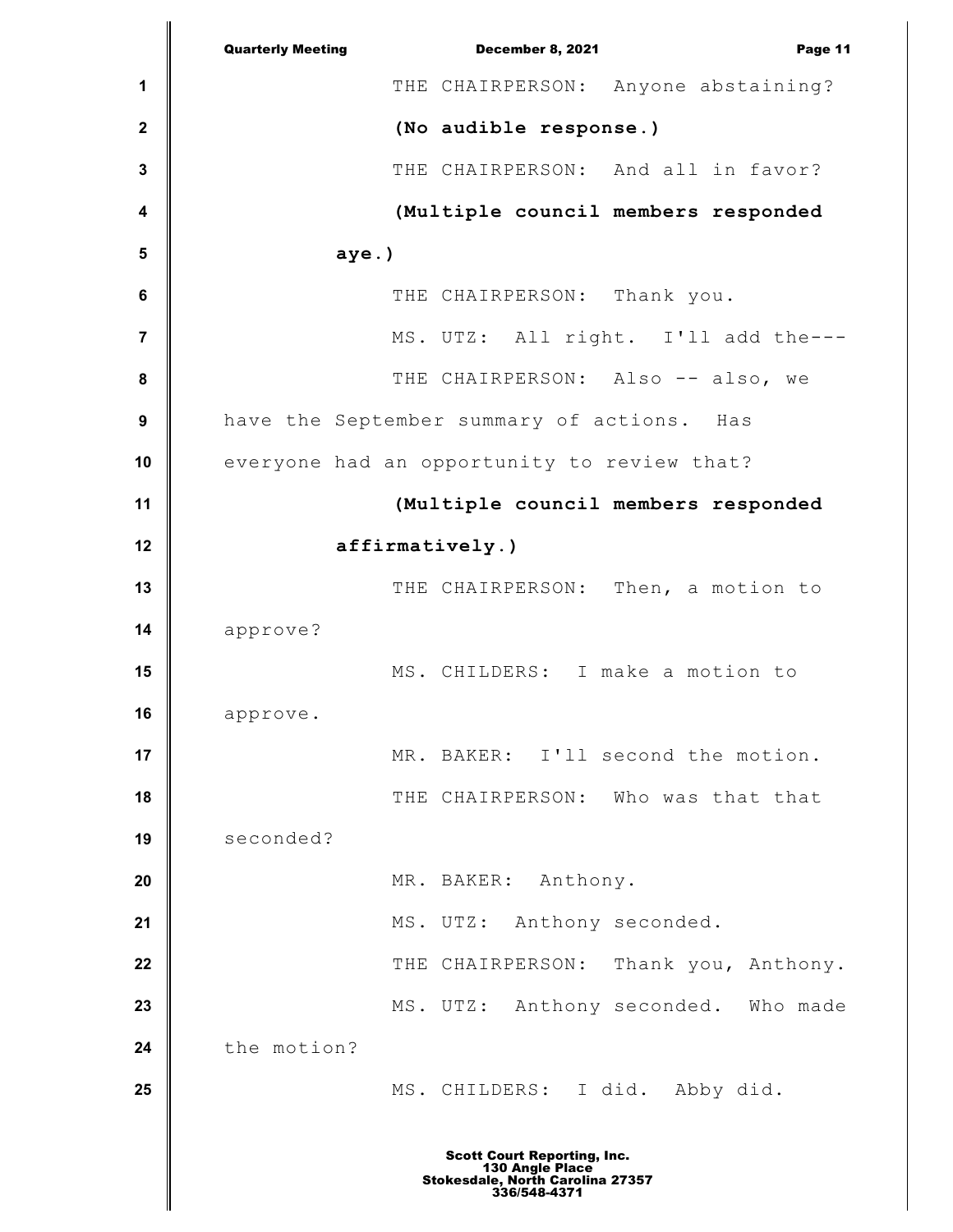**1 2 3 4 5 6 7 8 9 10 11 12 13 14 15 16 17 18 19 20 21 22 23 24 25** Quarterly Meeting December 8, 2021 Page 12 MS. UTZ: Thank you. THE CHAIRPERSON: Thank you. So any opposed? **(No audible response.)** THE CHAIRPERSON: Any abstentions? **(No audible response.)** THE CHAIRPERSON: All in favor? **(Multiple council members responded aye.)** MS. UTZ: I am getting them in the chat as well. THE CHAIRPERSON: Great. Okay. So we're going to welcome Lauren Holahan to do our presentation on the SPP and APR report for us for a draft review. MS. HOLAHAN: Good morning and welcome, everyone. I am joined with my teammate and colleague, partner in crime, Kelley Blas. We're here together to bring you an overview of the work we've done with our stakeholders over the last eight months to develop baselines and targets for all of our State Performance Plan indicators. I've put the link to the resource that we'll be viewing in the chat. I encourage you to click that and let it download to your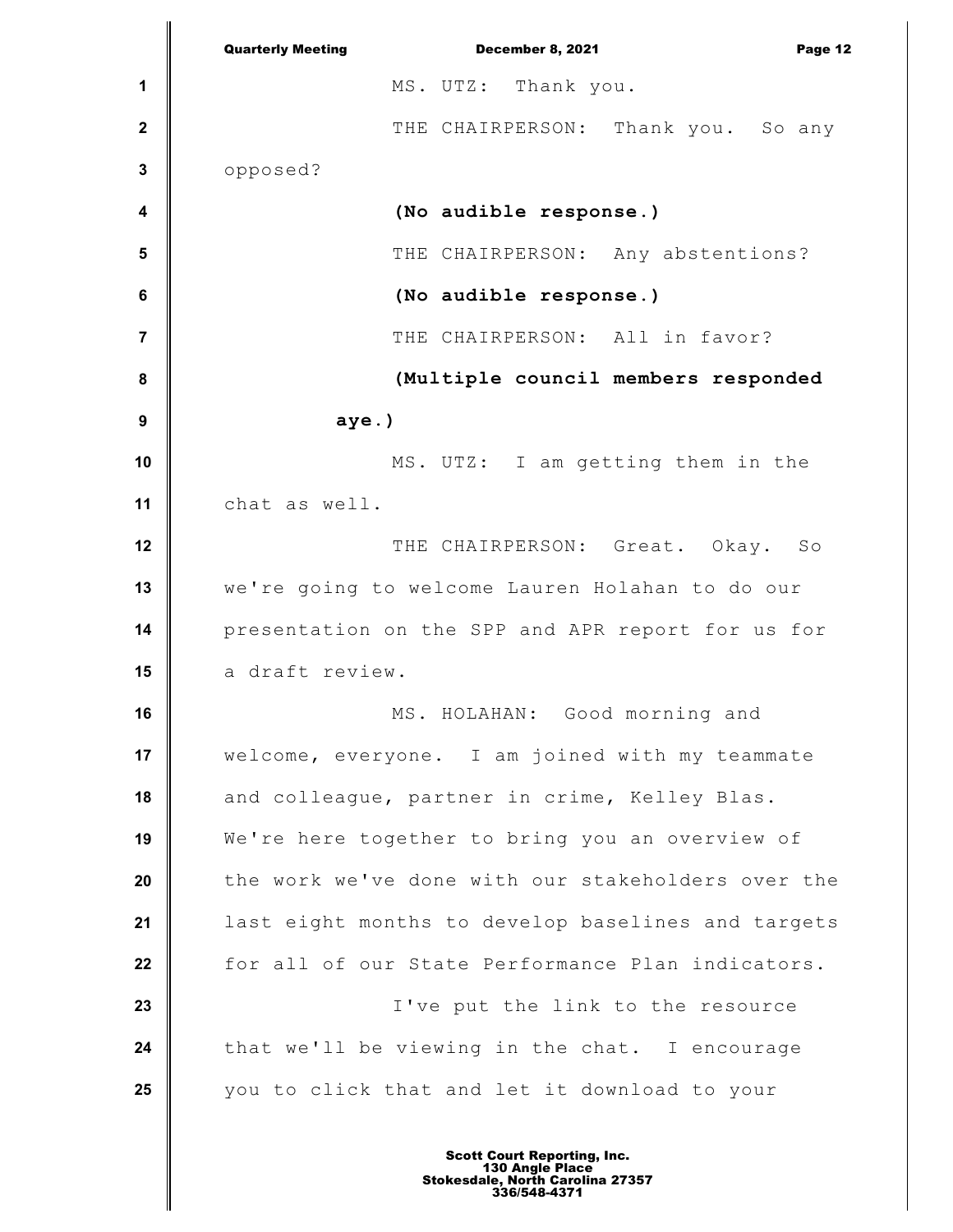**1 2 3 4 5 6 7 8 9 10 11 12 13 14 15 16 17 18 19 20 21 22 23 24 25** Quarterly Meeting December 8, 2021 Page 13 computer. It will do that automatically. And there are lots of links within this resource that will take you to various additional resources related to our State Performance Plan. So I just encourage you to download that and save it and refer back to it as -- as needed. My name is Lauren Holahan. I am the coordinator of our State Systemic Improvement Plan, which is one of our indicators, and then my [inaudible] who I'll let her introduce herself, she takes care of all the other 16 indicators. MS. BLAS: Good morning, everyone. My name is Kelley Blas. I am the IDEA Technical Consultant, and I am happy to be here with you today. MS. HOLAHAN: So just to draw your attention to a couple of things. First, the link in the upper right-hand corner, "Visit the NC SPP/APP website," that's a live link. That will take you to--- Is it okay, if I share, Alexis? MS. UTZ: Yes. I was just going to ask you if you wanted me to -- if you wanted to control. MS. HOLAHAN: I think that I can flip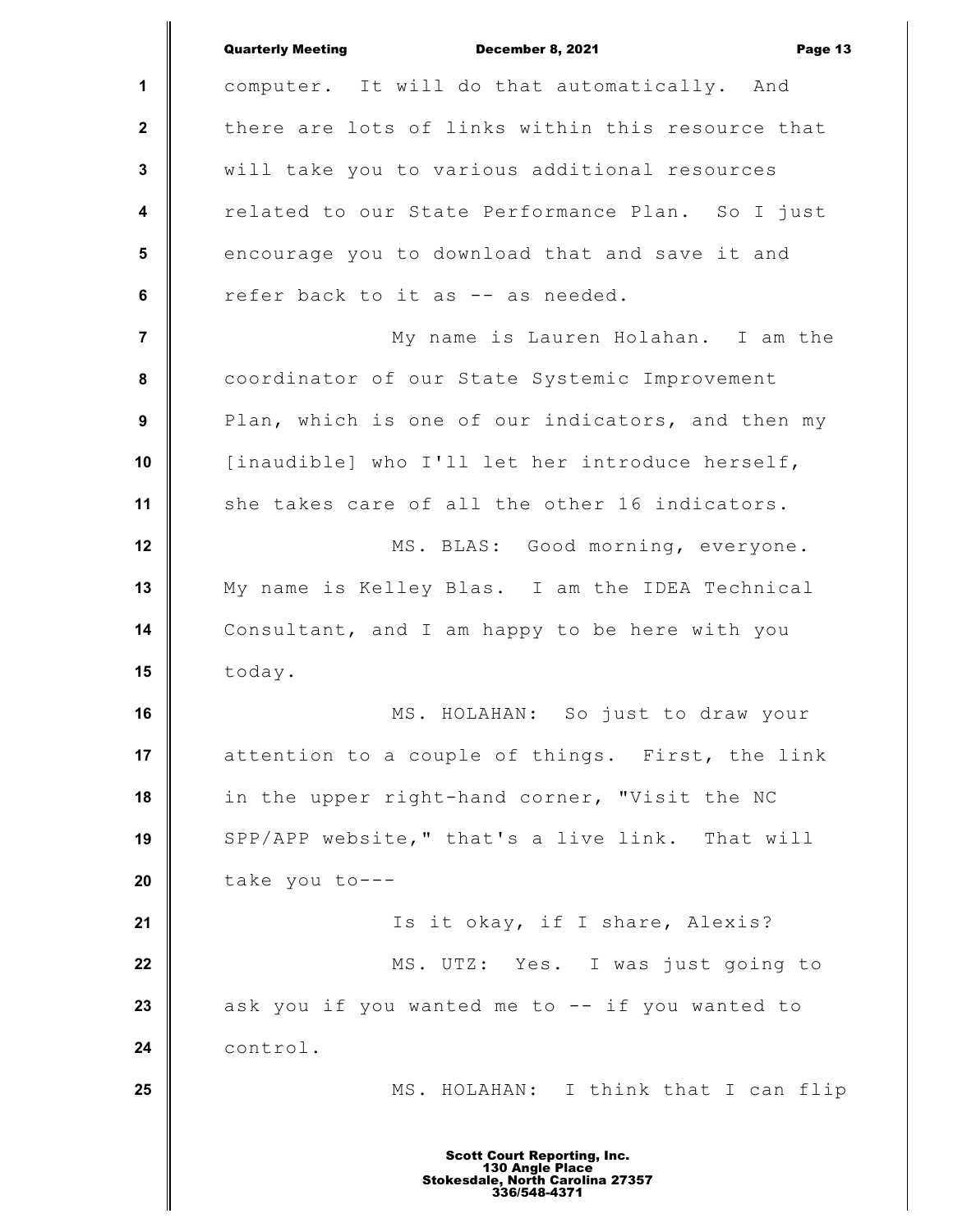|                         | <b>Quarterly Meeting</b><br>December 8, 2021<br>Page 14 |
|-------------------------|---------------------------------------------------------|
| 1                       | around -- yeah, just because I already have this        |
| $\mathbf{2}$            | pulled up.                                              |
| 3                       | This website is linked in that                          |
| $\overline{\mathbf{4}}$ | resource. Confirming that you can see a purple          |
| 5                       | banner website, Alexis?                                 |
| 6                       | MS. UTZ: Yes.                                           |
| 7                       | MS. HOLAHAN: This was built for our                     |
| 8                       | stakeholders, which includes you-all, lots of           |
| 9                       | background on what the State Performance Plan is,       |
| 10                      | the approach that we've taken with our stakeholder      |
| 11                      | engagement, the schedule of meetings that we've         |
| 12                      | been through, how to join our mailing list.             |
| 13                      | The thing that's of most interest to                    |
| 14                      | you-all or at least the best resource for you-all       |
| 15                      | is that across these eight months of meetings, we       |
| 16                      | have stored all of the -- each month has its own        |
| 17                      | page, and I didn't get that hyperlinked. So let         |
| 18                      | me just go to it, and I'll fix that in a minute.        |
| 19                      | So the presentation that we've used,                    |
| 20                      | the PowerPoint, the recording of the meeting, if        |
| 21                      | you want to listen instead of reading a PowerPoint      |
| 22                      | quietly, the transcripts of the meetings and the        |
| 23                      | supplementary document, which is what we're going       |
| 24                      | to go through today, each month, you can see it         |
| 25                      | has all of those resources there. And we will           |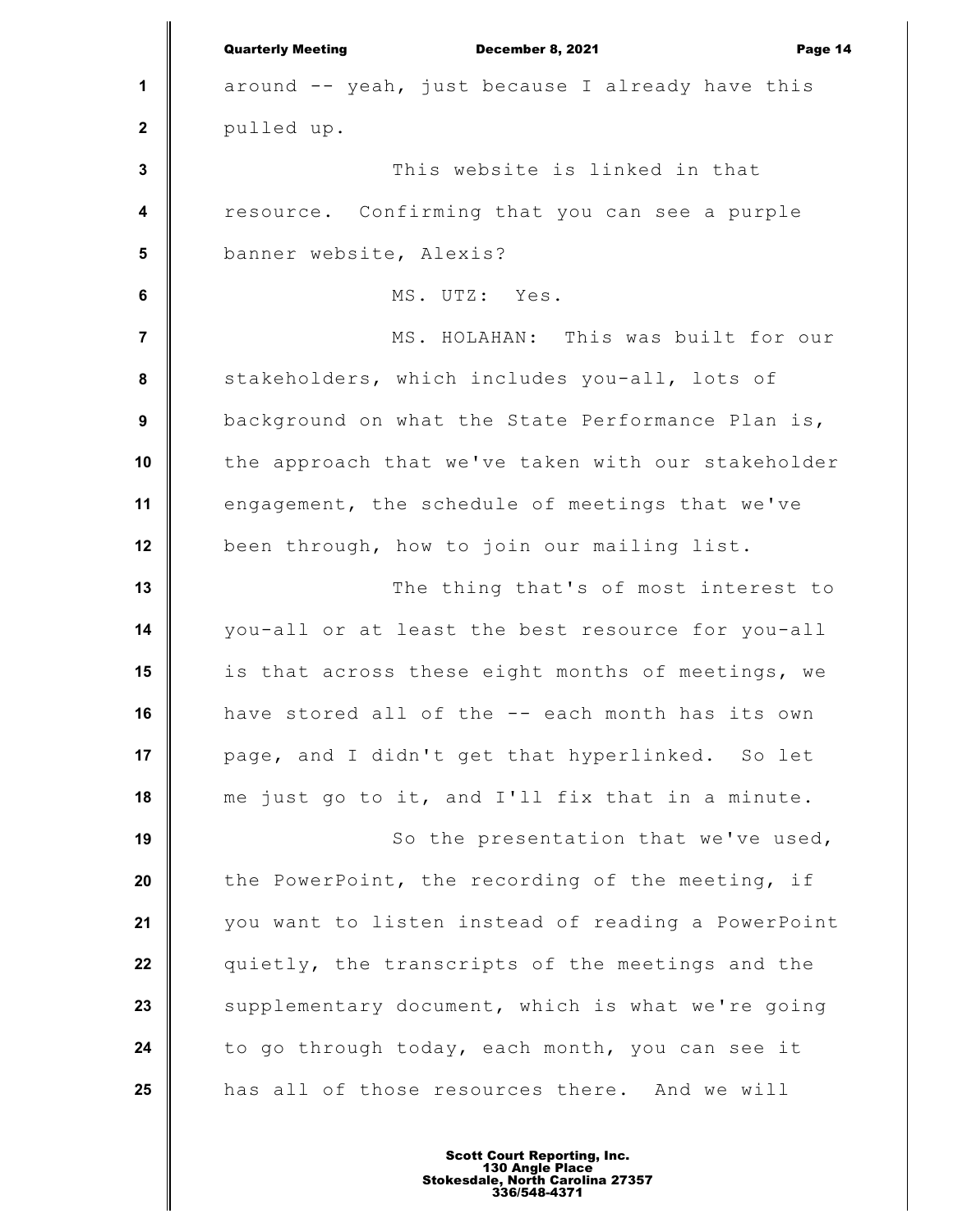|                         | <b>Quarterly Meeting</b><br>December 8, 2021<br>Page 15 |
|-------------------------|---------------------------------------------------------|
| $\mathbf{1}$            | continue to use this site as we -- even after we        |
| $\mathbf{2}$            | submit the State Performance Plan on or before          |
| 3                       | February 1st.                                           |
| $\overline{\mathbf{4}}$ | We want to continue the stakeholder                     |
| 5                       | engagement as we implement, not just setting the        |
| 6                       | targets and -- but also just -- we want to just         |
| $\overline{7}$          | continue this collaboration so that we can kind of      |
| 8                       | get your feedback on our -- essentially, on our         |
| 9                       | progress.                                               |
| 10                      | So with that, I'm going to move back                    |
| 11                      | to this resource, and this is just an overview of       |
| 12                      | what the State Performance Plan is again. This          |
| 13                      | resource is going to outline the baselines and          |
| 14                      | targets that we've set with stakeholders for this       |
| 15                      | plan that we'll -- fiscal years 2020 through 2025       |
| 16                      | equal calendar years 2022 through 2027. The             |
| 17                      | Office of Special Education Programs, OSEP, marks       |
| 18                      | time in a different way than the rest of us do.         |
| 19                      | So we will be submitting the FY 2020                    |
| 20                      | report in -- well, hopefully, we're going to get        |
| 21                      | it done in January. We don't want to go right up        |
| 22                      | to the deadline. So we're just going to work            |
| 23                      | through this morning quickly [inaudible] where          |
| 24                      | we've been with stakeholders, who they are, and         |
| 25                      | then Kelley's going to walk us through the              |
|                         |                                                         |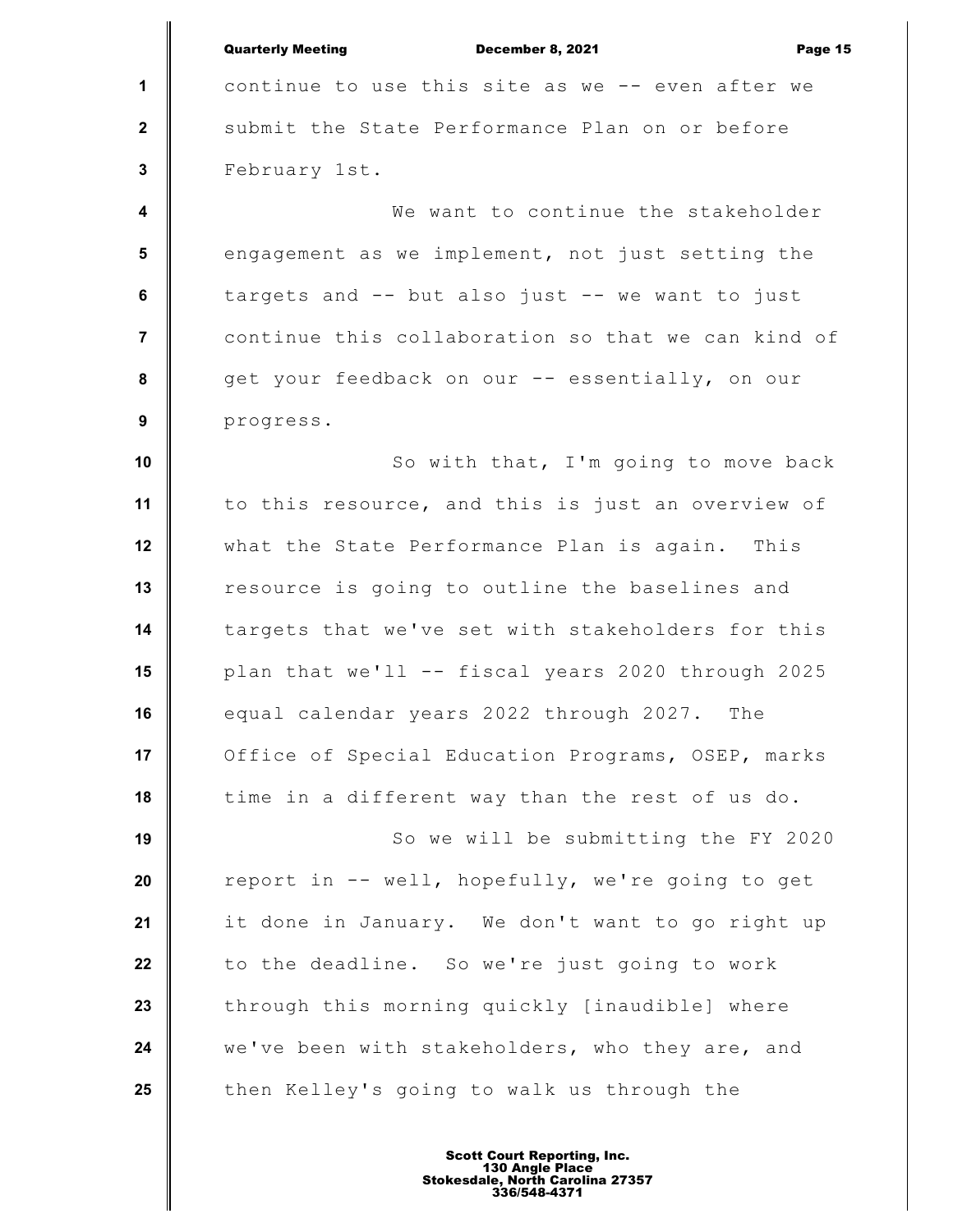|                         | <b>Quarterly Meeting</b><br>December 8, 2021<br>Page 16 |
|-------------------------|---------------------------------------------------------|
| 1                       | baselines and targets for most of these                 |
| $\mathbf{2}$            | indicators.                                             |
| $\mathbf{3}$            | As I mentioned, we've been working                      |
| $\overline{\mathbf{4}}$ | since April with our stakeholders to discuss -- to      |
| $5\phantom{.0}$         | look at longitudinal data on each of the                |
| 6                       | indicators and then look at different options for       |
| $\overline{7}$          | new targets. And it's worth noting, as we go            |
| 8                       | through this, that you'll see different --              |
| 9                       | different indicators have baselines that were set       |
| 10                      | in different years, and we'll talk about that in        |
| 11                      | just a minute. But it can be a little bit               |
| 12                      | confusing to see some of these baselines that are       |
| 13                      | from like 2004 and then other indicators have           |
| 14                      | baselines from 2018.                                    |
| 15                      | So across these eight months, we've                     |
| 16                      | had more than 340 stakeholders participate in           |
| 17                      | these twice monthly meetings, held one on a             |
| 18                      | Tuesday morning each month and one on a Thursday        |
| 19                      | evening. You can see sort of the breakdown of who       |
| 20                      | participated. We want to continue to shift these        |
| 21                      | ratios particularly with -- we want to see that         |
| 22                      | percentage of parents participating grow. We've         |
| 23                      | certainly been working with ECAC on ways to think       |
| 24                      | about that.                                             |
| 25                      | But you can -- you can see we've had                    |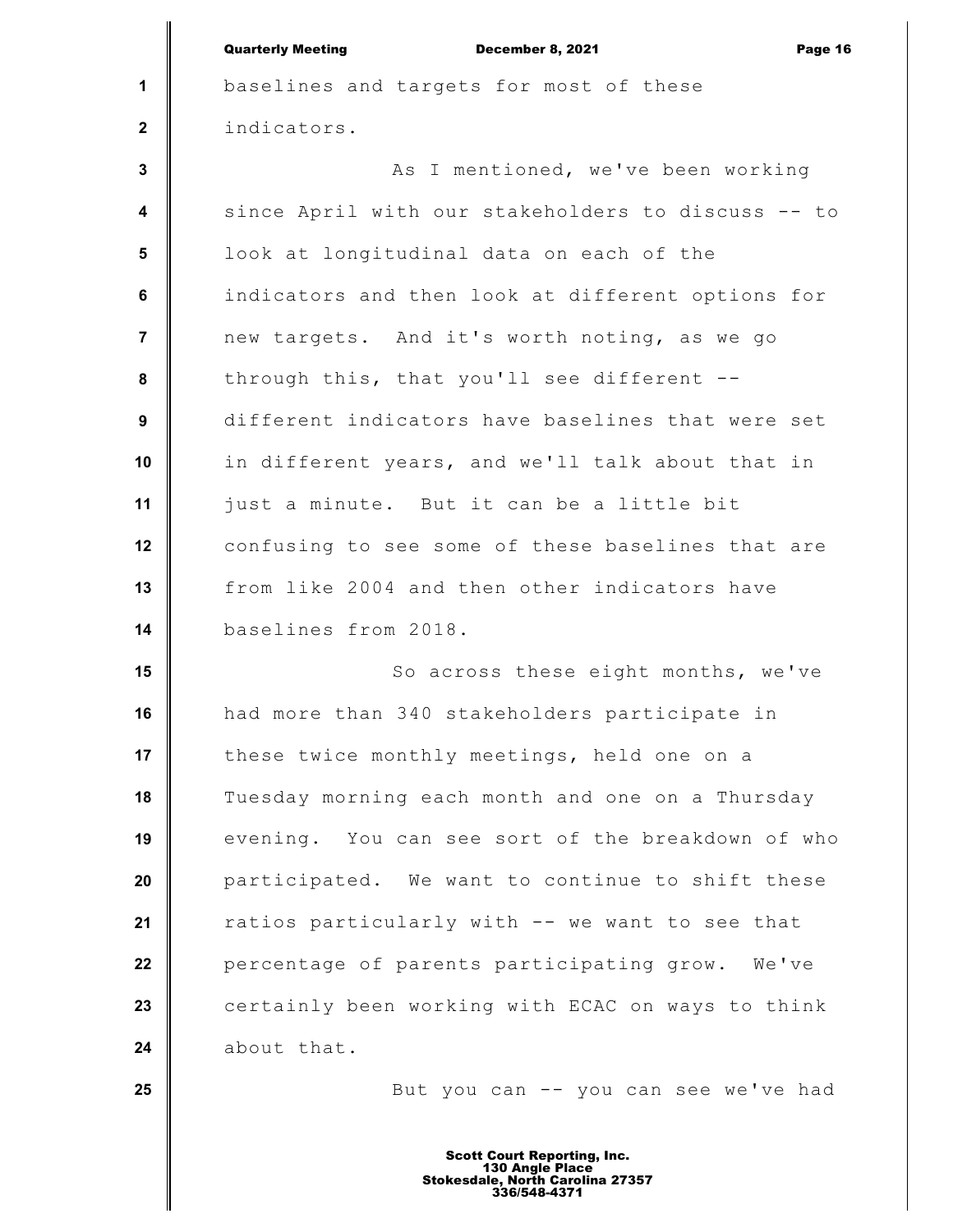|                         | <b>Quarterly Meeting</b><br>December 8, 2021<br>Page 17 |
|-------------------------|---------------------------------------------------------|
| 1                       | good robust participation from our -- our staff at      |
| $\mathbf{2}$            | DPI, but we really would love to see this parent        |
| $\mathbf{3}$            | percentage grow. Overall, though, we're really          |
| $\overline{\mathbf{4}}$ | excited about stakeholders that we've had               |
| $5\phantom{1}$          | involved.                                               |
| $\bf 6$                 | And just knowing and been on recent                     |
| 7                       | calls with some of our national TA providers in         |
| 8                       | other states, we feel very, very fortunate and          |
| $\boldsymbol{9}$        | grateful for the engagement we've had in North          |
| 10                      | Carolina. This has not been the experience of           |
| 11                      | other states, and we're really excited about the        |
| 12                      | interest, and hope that only grows.                     |
| 13                      | As you'll see as we get into the                        |
| 14                      | indicators, our stakeholders consistently chose         |
| 15                      | targets across indicators that had either an            |
| 16                      | incremental increase or decrease from baseline to       |
| 17                      | our 2025 target. Enough to say we had lots of           |
| 18                      | different options, but it just seemed to make the       |
| 19                      | most sense to our folks for there to be increments      |
| 20                      | of change rather than a big change at the end or        |
| 21                      | just -- you know, just any other variety, that          |
| 22                      | kind of year-by-year, sort of consistent change         |
| 23                      | over time.                                              |
| 24                      | You'll see that some indicators, we                     |
| 25                      | want that percentage to go up like graduation for       |
|                         |                                                         |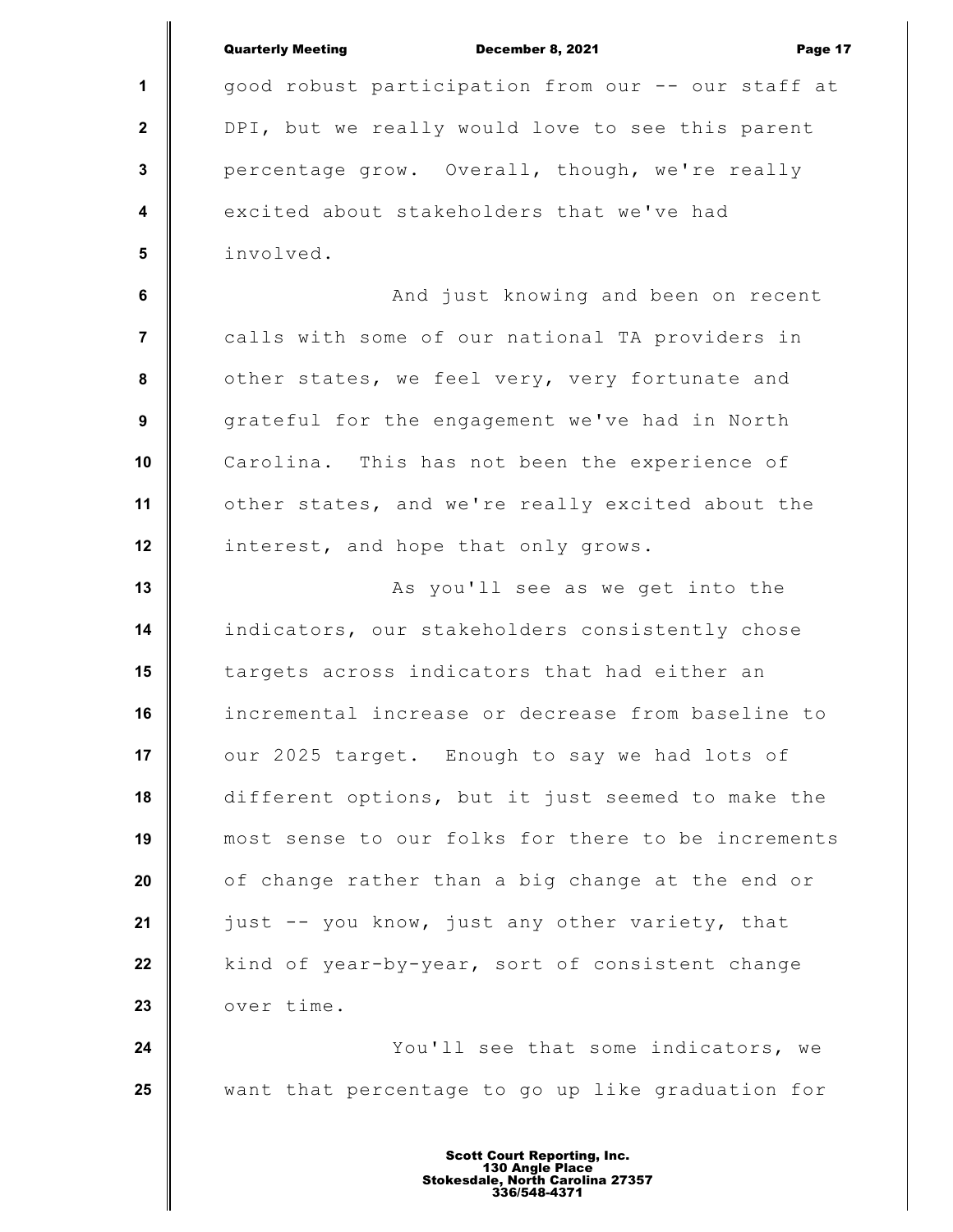|                | <b>Quarterly Meeting</b><br><b>December 8, 2021</b><br>Page 18 |
|----------------|----------------------------------------------------------------|
| $\mathbf 1$    | students with disabilities, and then some                      |
| $\mathbf{2}$   | indicators, we want that percentage to go down.                |
| 3              | Like with Indicator 2, dropout rate, we want to                |
| 4              | see that go down. So we'll just keep you alerted               |
| 5              | to which -- which direction is a good direction as             |
| 6              | we go.                                                         |
| $\overline{7}$ | You can see here this is the                                   |
| 8              | distribution we've had of stakeholders across the              |
| 9              | state, the numbers, the darker the color, the more             |
| 10             | participants from that county. You can see                     |
| 11             | Charlotte and -- Mecklenburg and Wake Counties                 |
| 12             | were strong supporters of the work. You can kind               |
| 13             | of see a breakdown of that in a table if you click             |
| 14             | on this hyperlink. I'm not going to do that right              |
| 15             | $\texttt{now.}$                                                |
| 16             | But we have more than 50 percent of                            |
| 17             | counties in North Carolina represented. We do                  |
| 18             | know for those counties that were not represented              |
| 19             | in this process, we're certainly going to target               |
| 20             | those for additional work, particularly as we get              |
| 21             | into some of our root cause analysis for our new               |
| 22             | State-identified Measurable Result. We now know                |
| 23             | where we need to do active recruitment of                      |
| 24             | stakeholders based on this -- on this data.                    |
| 25             | The other thing, if you scroll down                            |
|                |                                                                |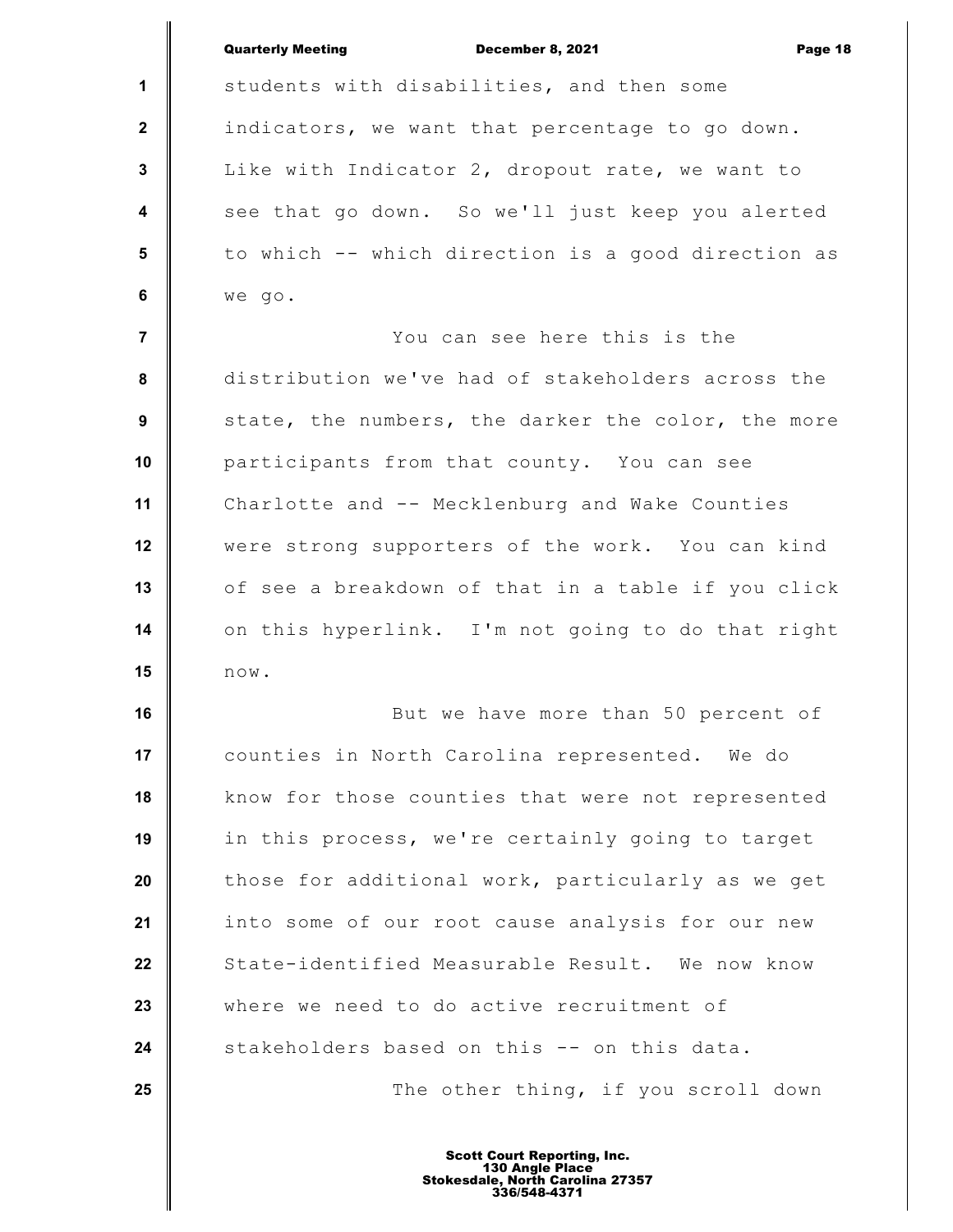|                         | <b>Quarterly Meeting</b><br>December 8, 2021<br>Page 19 |
|-------------------------|---------------------------------------------------------|
| $\mathbf{1}$            | to the bottom of the second page, there are,            |
| $\mathbf{2}$            | again, the websites linked here, and then there's       |
| 3                       | a summary spreadsheet of all of the indicators and      |
| $\overline{\mathbf{4}}$ | baselines. I'm not going to go to it because it         |
| $5\phantom{.0}$         | will be kind of a lot of screen shifting and            |
| 6                       | scrolling, and I want to save you that.                 |
| $\overline{7}$          | But if you click here, it will just                     |
| 8                       | take you to a nice compact collection of all            |
| 9                       | indicators and all of the annual targets as well        |
| 10                      | as the end target. So that's just a nice kind of        |
| 11                      | like, like I said, compact package.                     |
| 12                      | If you want to see our previous                         |
| 13                      | years' State Performance Plans and Annual               |
| 14                      | Performance Reports, this link will take you to         |
| 15                      | that website where they go back, I think, all the       |
| 16                      | way -- in the current website, I think they go          |
| 17                      | back all the way to 2014.                               |
| 18                      | And then if you want to get really                      |
| 19                      | into the details, the technical aspects of what         |
| 20                      | we're talking about today, the measurement table        |
| 21                      | provided by OSEP describes in very clear detail         |
| 22                      | what each of the 17 indicators are and the              |
| 23                      | requirements for how we calculate our data related      |
| 24                      | to that particular indicator. And this is just a        |
| 25                      | place where you can see some of the acronyms            |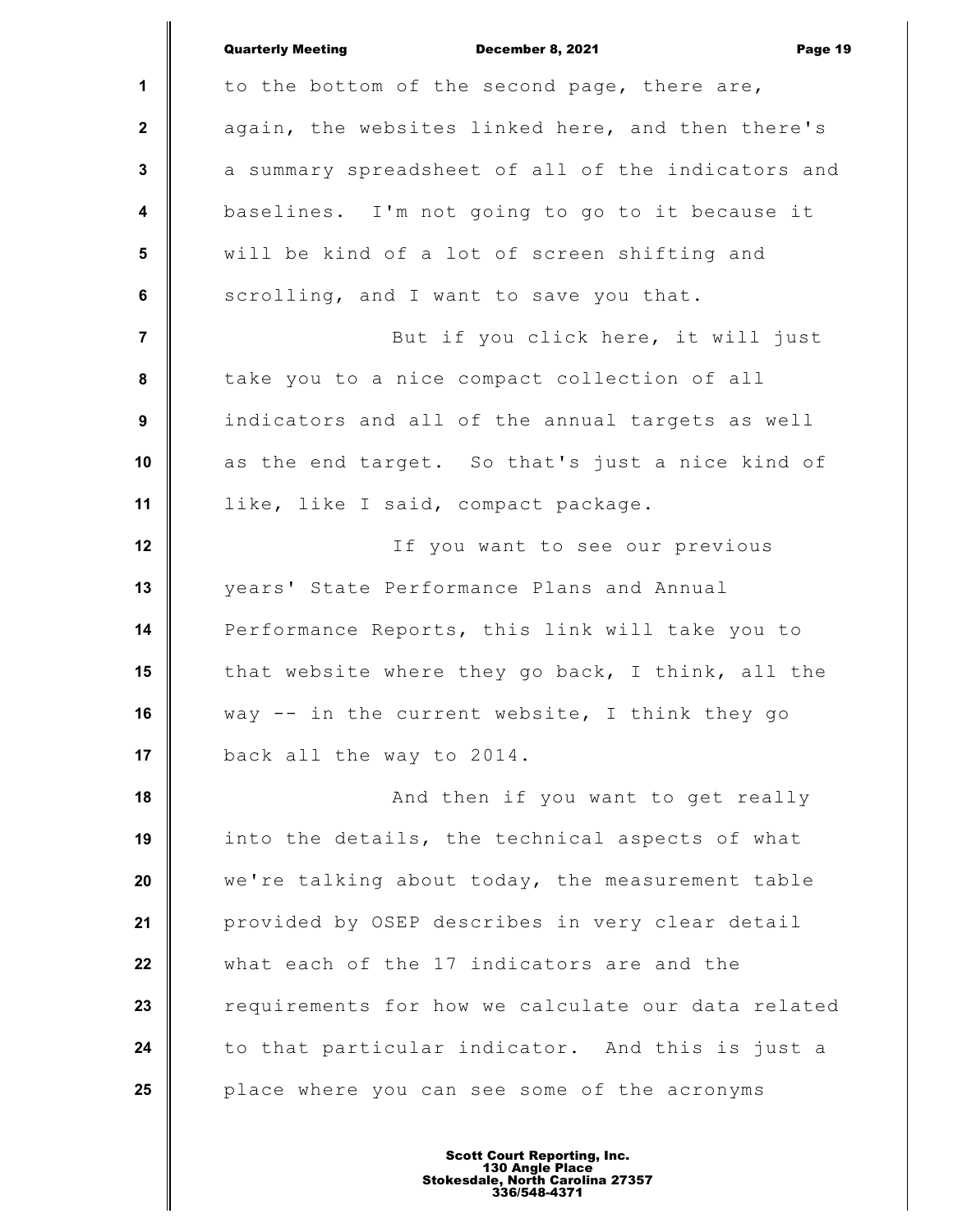|                | <b>Quarterly Meeting</b><br>December 8, 2021<br>Page 20 |
|----------------|---------------------------------------------------------|
| 1              | spelled out.                                            |
| $\mathbf{2}$   | What I want to be clear about                           |
| 3              | specifically, before Kelley gets into the               |
| 4              | indicators, is a baseline is -- that's where we're      |
| 5              | working from. It's the calculation for each             |
| 6              | indicator that -- and you'll see there are              |
| $\overline{7}$ | origination years, again, that are different            |
| 8              | across indicators. We can only change baselines         |
| 9              | if OSEP changes how they want us to do the              |
| 10             | measurement or if we initiate a process with            |
| 11             | stakeholders to say we'd like to change our             |
| 12             | baseline and here's why.                                |
| 13             | It could be because we've had a                         |
| 14             | business rule at DPI in terms of how we collect or      |
| 15             | analyze data or it could be like we know -- we may      |
| 16             | want to go back and revisit Indicator 3 in a            |
| 17             | couple of years after we sort of see a                  |
| 18             | stabilization in our data. Indicator 3 is our           |
| 19             | reading and math achievement for students with          |
| 20             | disabilities.                                           |
| 21             | We know COVID has had sort of an --                     |
| 22             | we don't know what the impact COVID has been for        |
| 23             | students with disabilities, and we may not know         |
| 24             | for several years. And so that's one of the             |
| 25             | indicators we know we may want to go back and set       |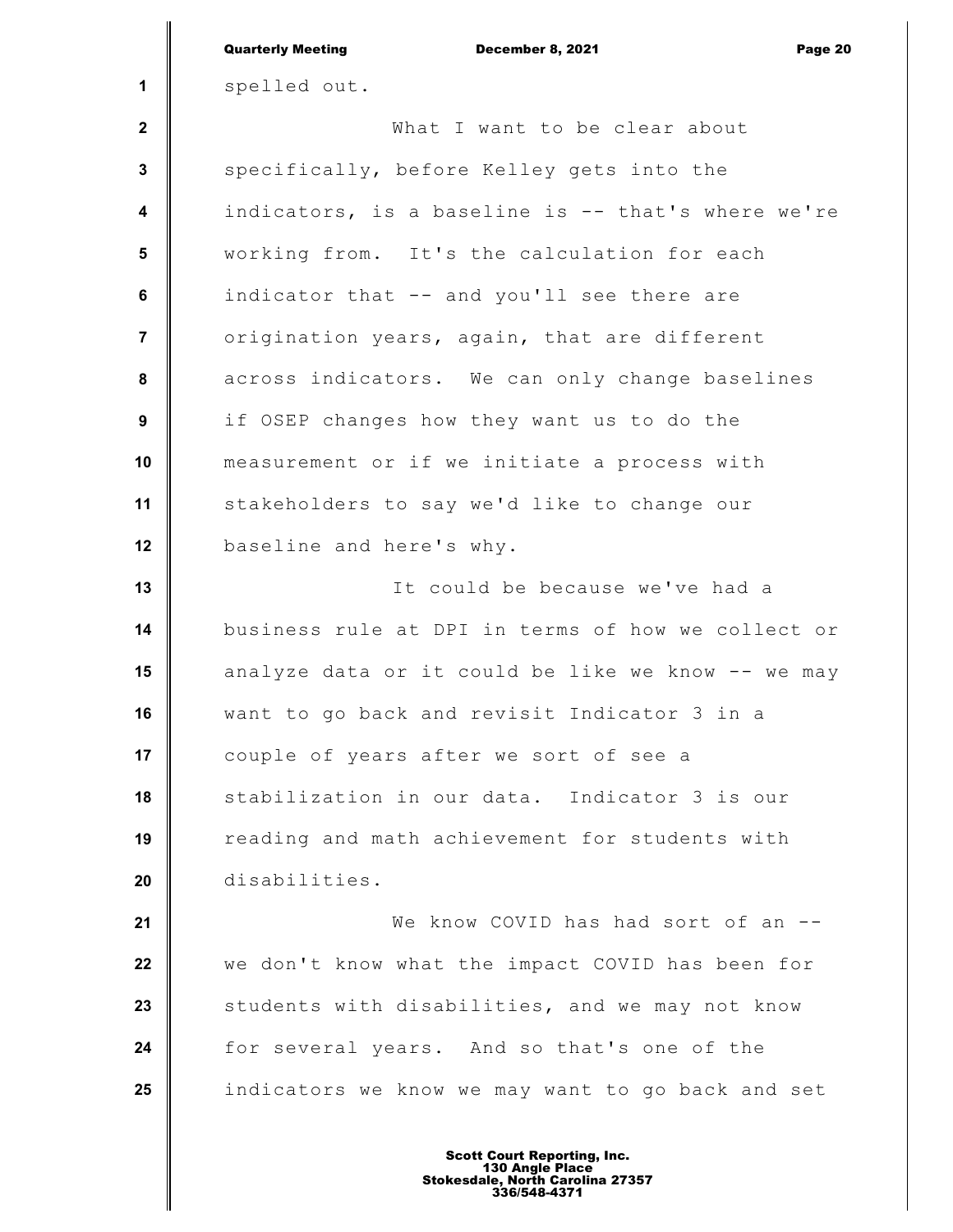**1 2 3 4 5 6 7 8 9 10 11 12 13 14 15 16 17 18 19 20 21 22 23 24 25** Quarterly Meeting December 8, 2021 Page 21 new targets with you-all after some of that data stabilizes. And speaking of targets, again, they can increase or decrease. We've listed the ones here -- right here, these are the ones that we want to see decrease or go down, the percentages to get smaller. All of the other indicators, we want to see those -- those percentages go up. Some of the targets, we don't have a choice in setting. OSEP sets them for us. These are what are called compliance indicators rather than outcome indicators. And for those -- most of those compliance indicators, OSEP tells us what our target should be, and you'll see that as we get going. So I just want to pause there before Kelley gets into the actual overview of the indicators to see if there are any questions with any of the language or the approach that we've used with stakeholders, any -- anything that you-all need clarification on or want to reflect on before we move forward? THE CHAIRPERSON: So, Lauren, besides ECAC, what other opportunities are you taking to do parental outreach?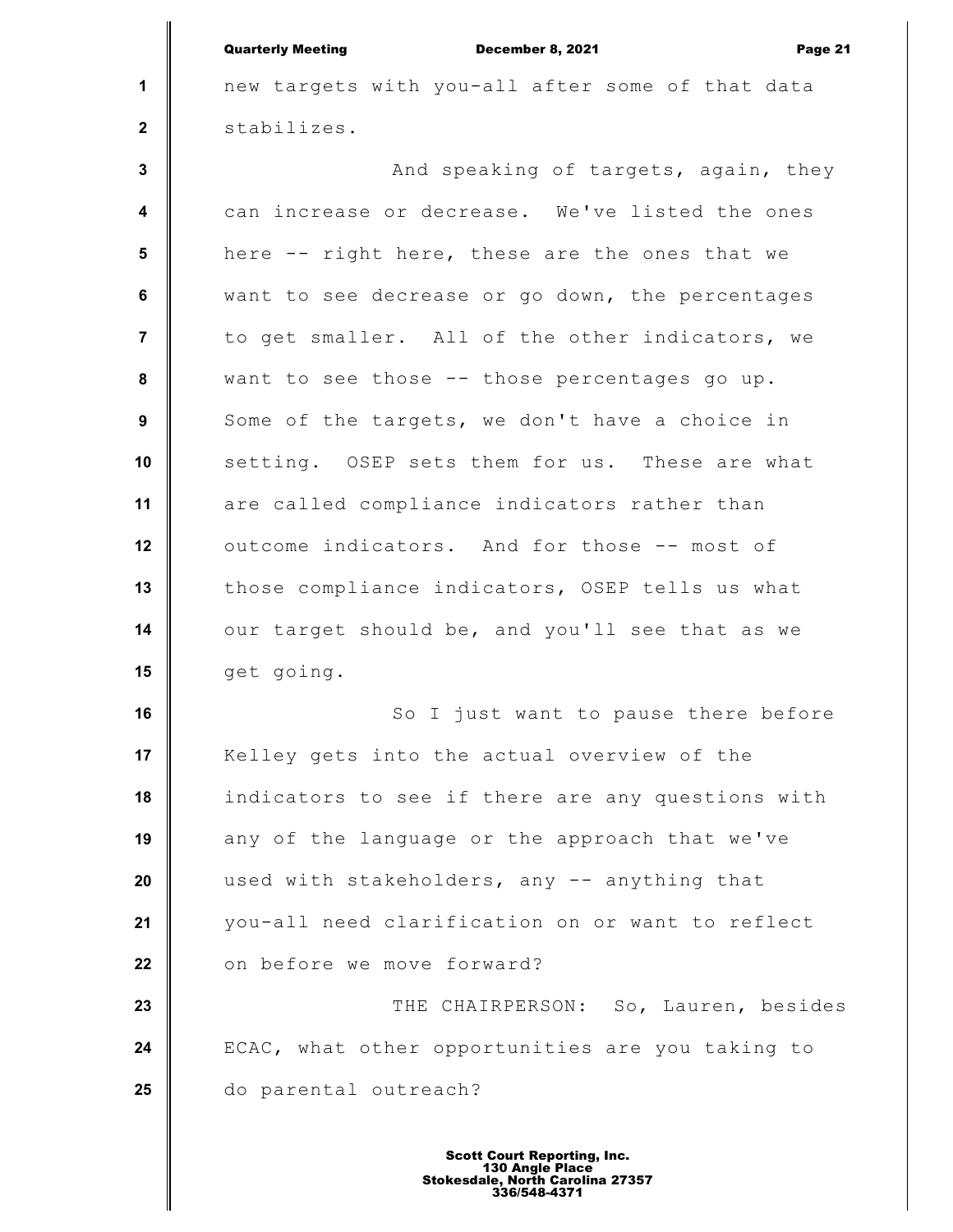|                  | <b>Quarterly Meeting</b><br>December 8, 2021<br>Page 22 |
|------------------|---------------------------------------------------------|
| 1                | MS. HOLAHAN: Right. Yes. So                             |
| $\mathbf{2}$     | these -- the stakeholder meetings, right, we -- at      |
| $\mathbf{3}$     | the beginning of the process in April and May and       |
| 4                | June, we pushed pretty hard with our local EC           |
| 5                | directors to get the word out to their parents          |
| 6                | locally. We provided all of the links and the --        |
| $\overline{7}$   | you know, the meeting schedule, how to log on. So       |
| 8                | that was -- that was the main push early on, was        |
| $\boldsymbol{9}$ | through our local EC programs because of their          |
| 10               | connection with their own parents.                      |
| 11               | Kelley, can you think of other                          |
| 12               | avenues we've pursued with the parent population?       |
| 13               | MS. UTZ: I can tell you that we                         |
| 14               | published it in the parent newsletter as well.          |
| 15               | MS. HOLAHAN: Oh, yeah. Thank you.                       |
| 16               | Yes.                                                    |
| 17               | MS. BLAS: That was kind of what I                       |
| 18               | was going to say, is that we -- we continue to ask      |
| 19               | our parent folks that were attending the meetings       |
| 20               | and the calls to forward it out to anybody in the       |
| 21               | population. Alexis was very helpful in that.            |
| 22               | THE CHAIRPERSON: Thank you.                             |
| 23               | MS. HOLAHAN: Cynthia, did you have                      |
| 24               | other ideas for us about that?                          |
| 25               | THE CHAIRPERSON: I do and I'll                          |
|                  |                                                         |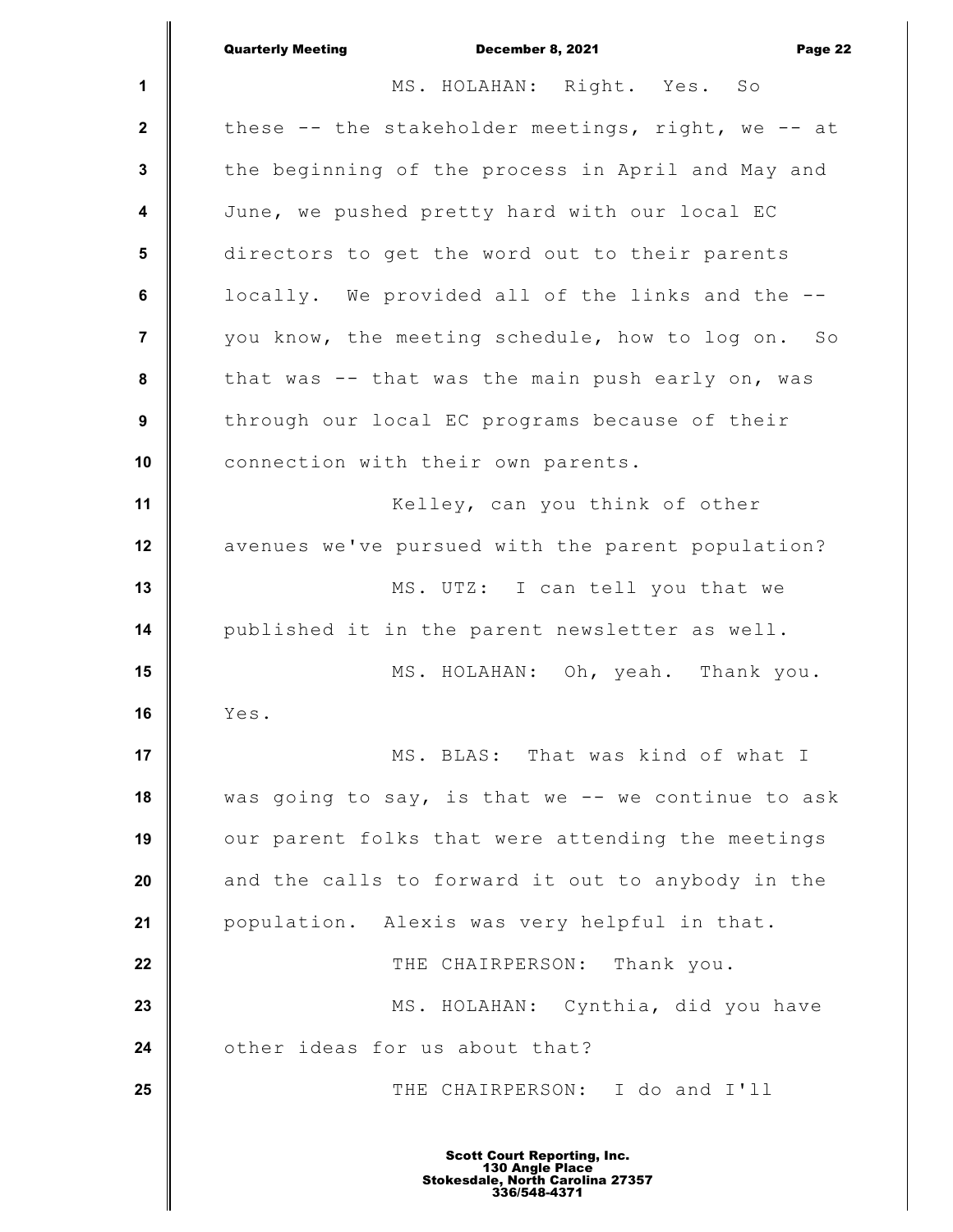|                         | <b>Quarterly Meeting</b><br>December 8, 2021<br>Page 23 |
|-------------------------|---------------------------------------------------------|
| 1                       | certainly send those along to you, Lauren.              |
| $\mathbf{2}$            | MS. HOLAHAN: That's awesome. We'd                       |
| $\mathbf 3$             | love that. Any other thoughts or good questions?        |
| $\overline{\mathbf{4}}$ | MS. CHILDERS: Is there any way,                         |
| 5                       | Cynthia, or for you-all to be able to send that         |
| $\bf 6$                 | out to everybody so that we can actually see what       |
| $\overline{7}$          | the -- what your opinions are, Cynthia, or what         |
| 8                       | ideas that you have?                                    |
| $\boldsymbol{9}$        | THE CHAIRPERSON: I think I can do                       |
| 10                      | that. Alexis, would that be all right?                  |
| 11                      | MS. UTZ: Yes.                                           |
| 12                      | MS. CHILDERS: And then I actually                       |
| 13                      | did have one question. I know that you don't -- I       |
| 14                      | know that you said at the very end, there's really      |
| 15                      | no percentages yet of how the children did being        |
| 16                      | virtual, that kind of thing. Is there any -- is         |
| 17                      | there any idea of probably what direction that          |
| 18                      | you're going with that or we're going with that?        |
| 19                      | MS. HOLAHAN: Can you -- can you be a                    |
| 20                      | little more specific? Like in terms of---               |
| 21                      | MS. CHILDERS: You're saying you                         |
| 22                      | didn't -- if I heard correctly, I was hearing that      |
| 23                      | there really wasn't any documentation yet on how        |
| 24                      | the kids did as far as virtual goes. Is that            |
| 25                      | correct?                                                |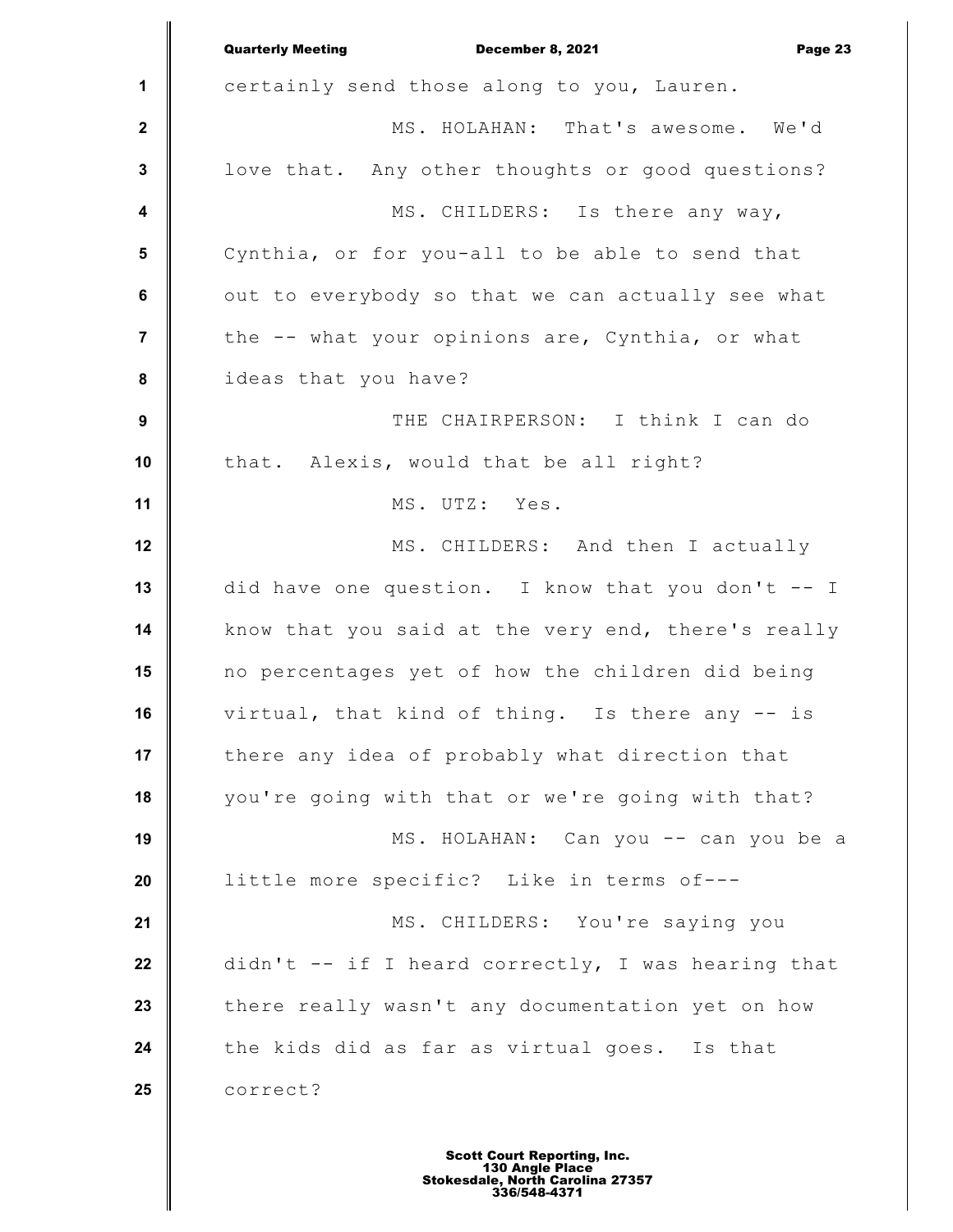|                         | <b>Quarterly Meeting</b><br>December 8, 2021<br>Page 24 |
|-------------------------|---------------------------------------------------------|
| 1                       | MS. HOLAHAN: So in terms of like --                     |
| $\mathbf{2}$            | I think what I'm hearing your question is, how are      |
| $\mathbf 3$             | we calculating learning loss as a result of---          |
| $\overline{\mathbf{4}}$ | MS. CHILDERS: Yes. I'm sorry. I                         |
| $5\phantom{1}$          | should have said that.                                  |
| $\bf 6$                 | MS. HOLAHAN: No. I just want to                         |
| $\overline{7}$          | make sure I'm responding to your---                     |
| ${\bf 8}$               | MS. CHILDERS: You are. Yes, you                         |
| $\boldsymbol{9}$        | are. I'm sorry. I didn't quite say it right.            |
| 10                      | MS. HOLAHAN: No, it's all good,                         |
| 11                      | Abby. And that's a national conversation right          |
| 12                      | $\texttt{n}\, \texttt{o}\, \texttt{w}$ .                |
| 13                      | MS. CHILDERS: Right.                                    |
| 14                      | MS. HOLAHAN: The first is, can we                       |
| 15                      | actually measure that, how do we measure that, and      |
| 16                      | I think for students with disabilities, that's --       |
| 17                      | that's going to be a very -- like everything else       |
| 18                      | we do with students with disabilities, it's going       |
| 19                      | to be very individualized. And I think we're --         |
| 20                      | what we're -- where we're going to see that for         |
| 21                      | each student is in our updating of students'            |
| 22                      | present levels of performance, right?                   |
| 23                      | MS. CHILDERS: Right.                                    |
| 24                      | MS. HOLAHAN: And -- but in terms                        |
| 25                      | of -- you know, it's going to be -- there's going       |
|                         |                                                         |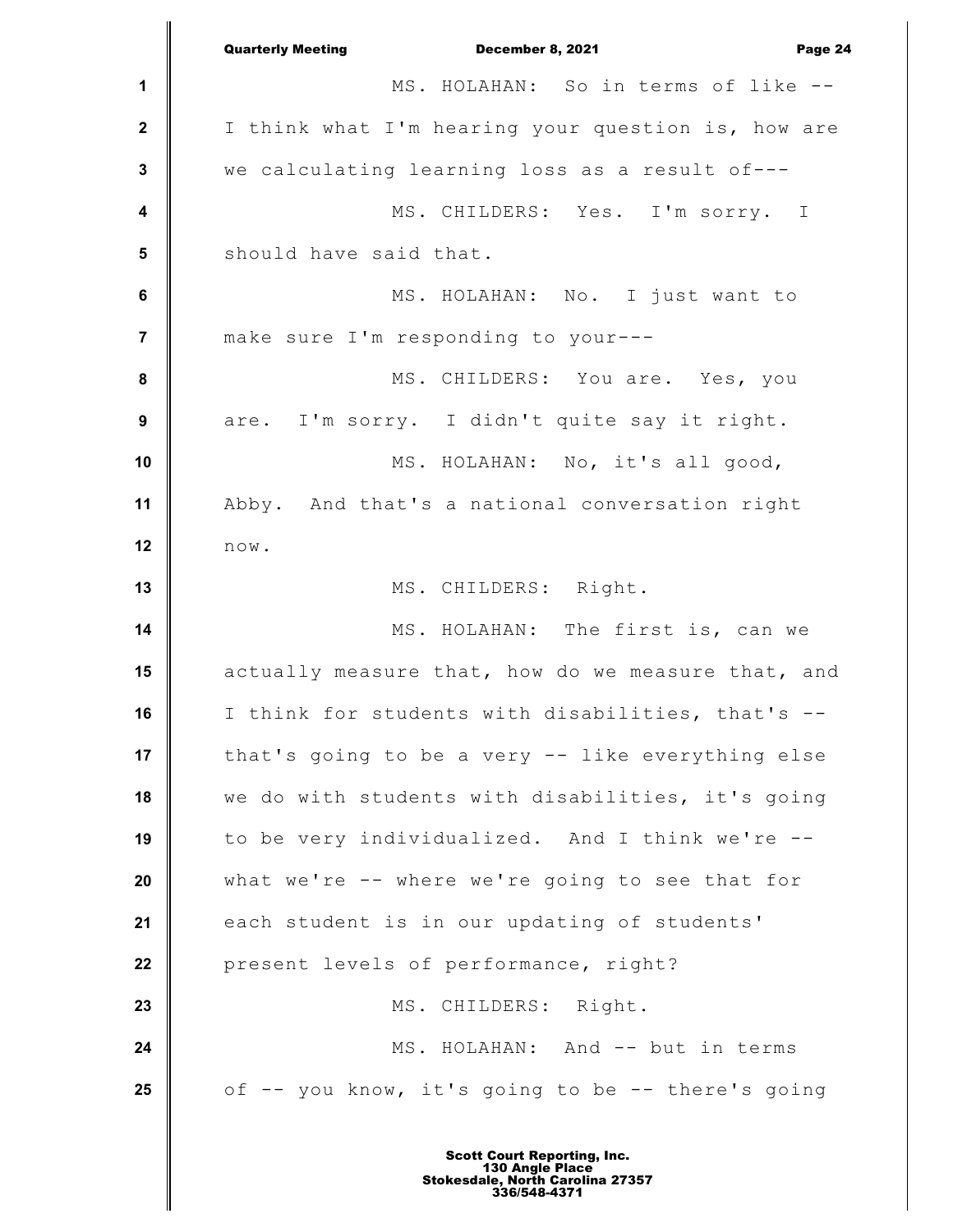**1 2 3 4 5 6 7 8 9 10 11 12 13 14 15 16 17 18 19 20 21 22 23 24 25** Quarterly Meeting December 8, 2021 Page 25 to be some lag in our statewide data, particularly with our reading and math achievement, before we actually see the impact. And I think -- Kelley, I don't know what your perception is, but I think it's going to be two or three years before we actually see this stabilized. MS. BLAS: Absolutely, and especially since we have some changes to the reading exams, we are anticipating to see some fluctuation in how students are doing overall. And that's -- that's part of the reason we'll come back together most likely on Indicators 3, our performance indicator, and reset targets, not only because COVID happened and we don't have any data for the '19-20 school year, but because we know that there were some changes to the exams, and that could really impact the way those targets [inaudible]. MS. CHILDERS: Okay. I think that that helps answer it. I needed to hear -- that's what I was hoping to hear, was the resetting of targets. MS. HOLAHAN: Absolutely, yes. That is definitely a part of our plan. MS. CHILDERS: Okay. That was what I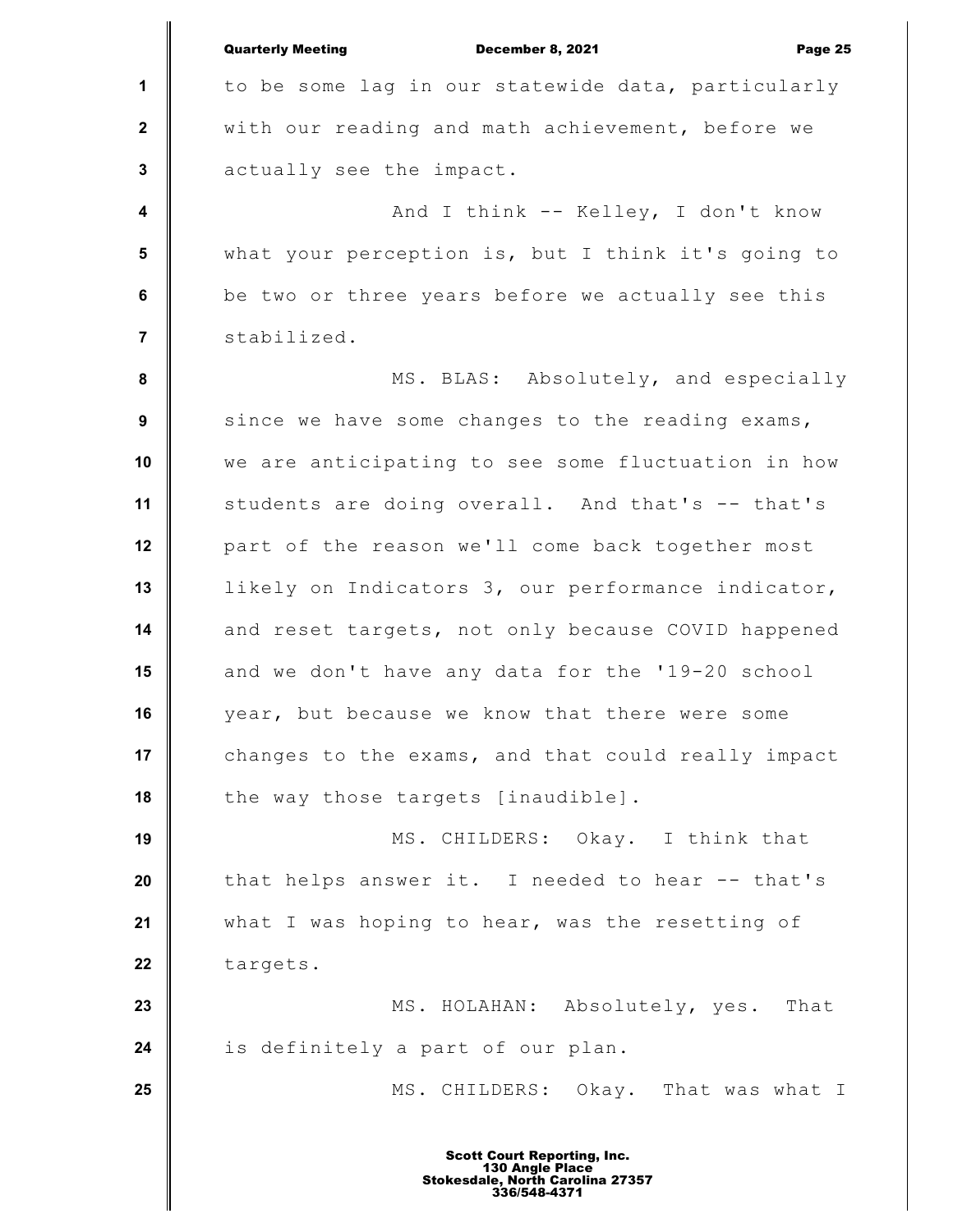|                  | <b>Quarterly Meeting</b><br>December 8, 2021<br>Page 26 |
|------------------|---------------------------------------------------------|
| 1                | was kind of hoping to hear. So -- and then with         |
| $\mathbf{2}$     | that, will there -- will there come like ideas of       |
| $\mathbf{3}$     | being able to help parents understand better as         |
| $\boldsymbol{4}$ | well? I feel like that that's something that I've       |
| 5                | been hearing a lot about, is parents -- you know,       |
| 6                | they -- they see their children aren't doing well,      |
| $\overline{7}$   | but they don't really understand -- not all of          |
| 8                | them really understand why.                             |
| 9                | They just blame it on one specific                      |
| 10               | thing and that kind of thing, and I just feel like      |
| 11               | there's so much confusion, and I feel like there's      |
| 12               | so much education needed for parents as well.           |
| 13               | MS. HOLAHAN: So that brings up a                        |
| 14               | [inaudible], I think, exciting opportunity, which       |
| 15               | is our new State-identified Measurable Result is        |
| 16               | going to be focused on fourth grade reading. And        |
| 17               | one of our first -- I don't know that we'll have        |
| 18               | time today. Maybe we'll come back and kind of           |
| 19               | walk through our -- our plan for 2022, Alexis,          |
| 20               | maybe at a future meeting.                              |
| 21               | But we are going to do a very                           |
| 22               | thorough and broad root cause analysis of why we        |
| 23               | have such disparity between students with               |
| 24               | disabilities and all students, between subgroups        |
| 25               | of students with disabilities for that particular       |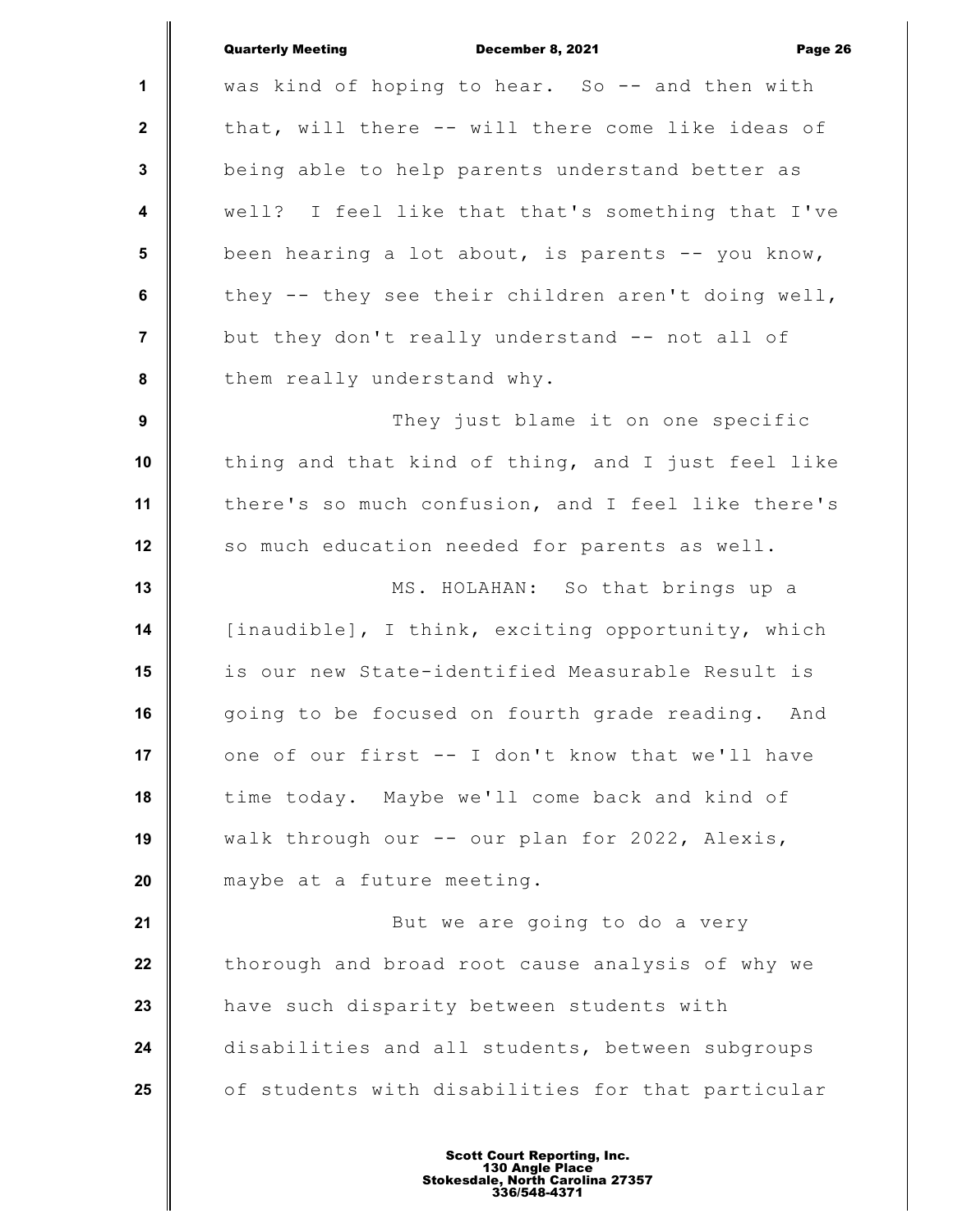|                         | <b>Quarterly Meeting</b><br>December 8, 2021<br>Page 27 |
|-------------------------|---------------------------------------------------------|
| 1                       | grade level in reading. But I think that's the          |
| $\mathbf{2}$            | kind of investigation we're going to have to do,        |
| $\mathbf 3$             | and it's not -- it's not just us educating              |
| $\overline{\mathbf{4}}$ | parents; it's parents educating us.                     |
| 5                       | MS. CHILDERS: Right.                                    |
| $6\phantom{1}6$         | MS. HOLAHAN: Yeah.                                      |
| 7                       | MS. CHILDERS: Right.                                    |
| 8                       | MS. HOLAHAN: So that root cause                         |
| $\boldsymbol{9}$        | analysis is going to allow for that two-way             |
| 10                      | communication and education.                            |
| 11                      | MS. CHILDERS: Okay. I think that's                      |
| 12                      | great.                                                  |
| 13                      | MS. HOLAHAN: Good questions. Thanks                     |
| 14                      | so much.                                                |
| 15                      | MS. CHILDERS: Thank you.                                |
| 16                      | MS. HOLAHAN: All right, Kelley---                       |
| 17                      | MS. BLAS: Okay.                                         |
| 18                      | MS. HOLAHAN: ---turning it over.                        |
| 19                      | MS. BLAS: Thank you. So we're going                     |
| 20                      | to walk through the indicators, and I just want to      |
| 21                      | give you an idea. So when Lauren shared with you        |
| 22                      | the links on the previous page, those are going to      |
| 23                      | be really important to you because what you're          |
| 24                      | viewing right now, as we're walking through the         |
| 25                      | indicators, is really just a snapshot of where we       |
|                         |                                                         |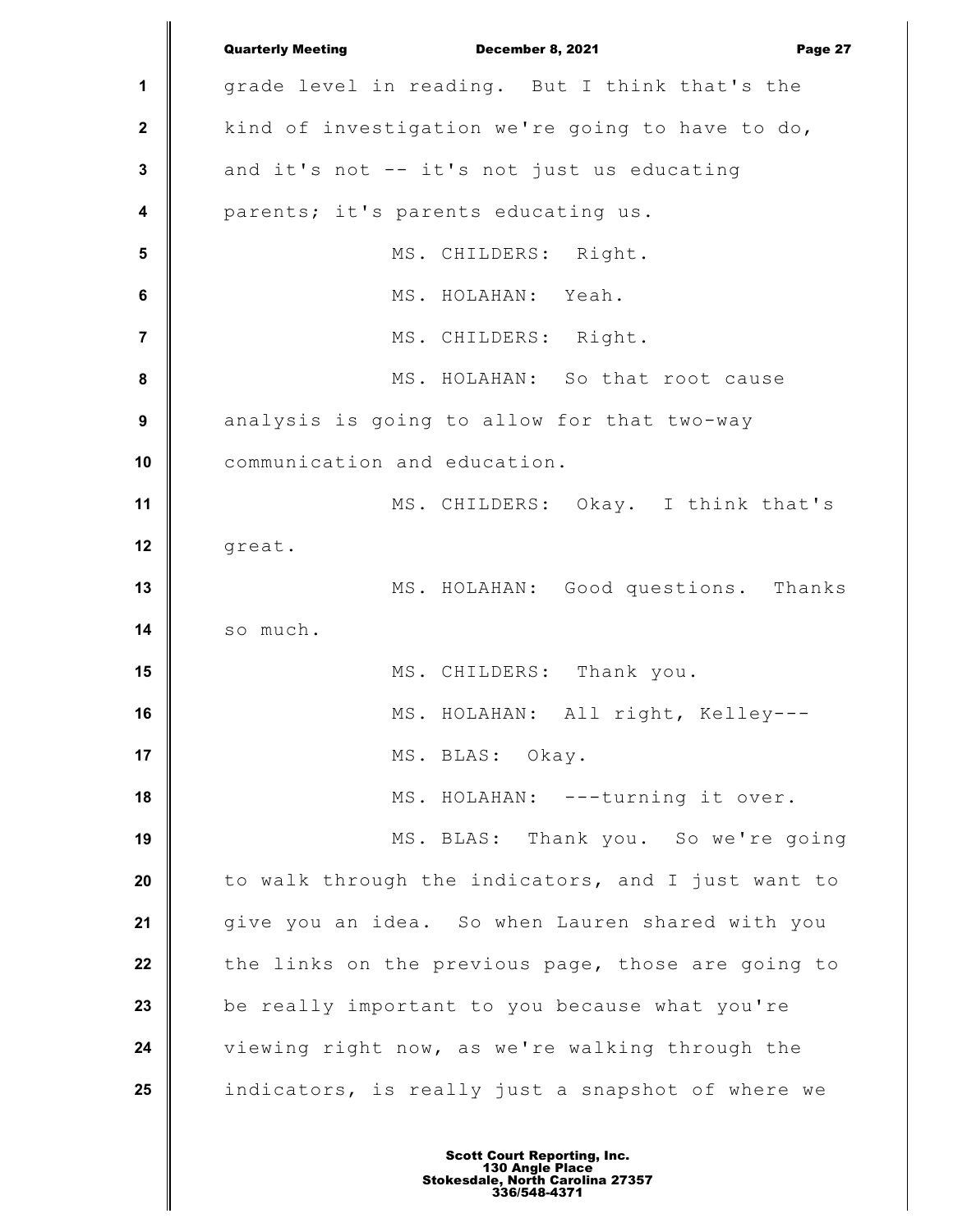|                         | <b>Quarterly Meeting</b><br>December 8, 2021<br>Page 28 |
|-------------------------|---------------------------------------------------------|
| $\mathbf 1$             | are or where we've been, depending on the year of       |
| $\mathbf{2}$            | our baseline, and then where we're going at the         |
| 3                       | end of the SPP/APR.                                     |
| $\overline{\mathbf{4}}$ | So in between that, you're going to                     |
| 5                       | have a ton of questions. What does the data look        |
| 6                       | like before? How are you calculating these              |
| $\overline{7}$          | targets? And all of that information is provided        |
| 8                       | to you in the links that are there, whether you         |
| 9                       | look at the past SPP/APRs to look at the data,          |
| 10                      | which there's trend data in all of those, or if         |
| 11                      | you go into our presentations that we shared with       |
| 12                      | stakeholders in April, those are broken down by         |
| 13                      | the different indicators, and there's also data         |
| 14                      | views within each of those presentations.               |
| 15                      | And if the indicator was                                |
| 16                      | recalculated, you'll see that the baseline has          |
| 17                      | been shifted to either '18-19 -- I don't think we       |
| 18                      | did any '19-20 just based on the COVID year. I          |
| 19                      | think that we selected a new baseline, and that's       |
| 20                      | going to be '18-19. And that means that something       |
| 21                      | changed in the measurement table.                       |
| 22                      | So that's going to take me to                           |
| 23                      | Indicator 1, graduation. If you do go look at           |
| 24                      | your previous graduation rates in the SPP/APR,          |
| 25                      | it's going to be a totally different calculation        |
|                         |                                                         |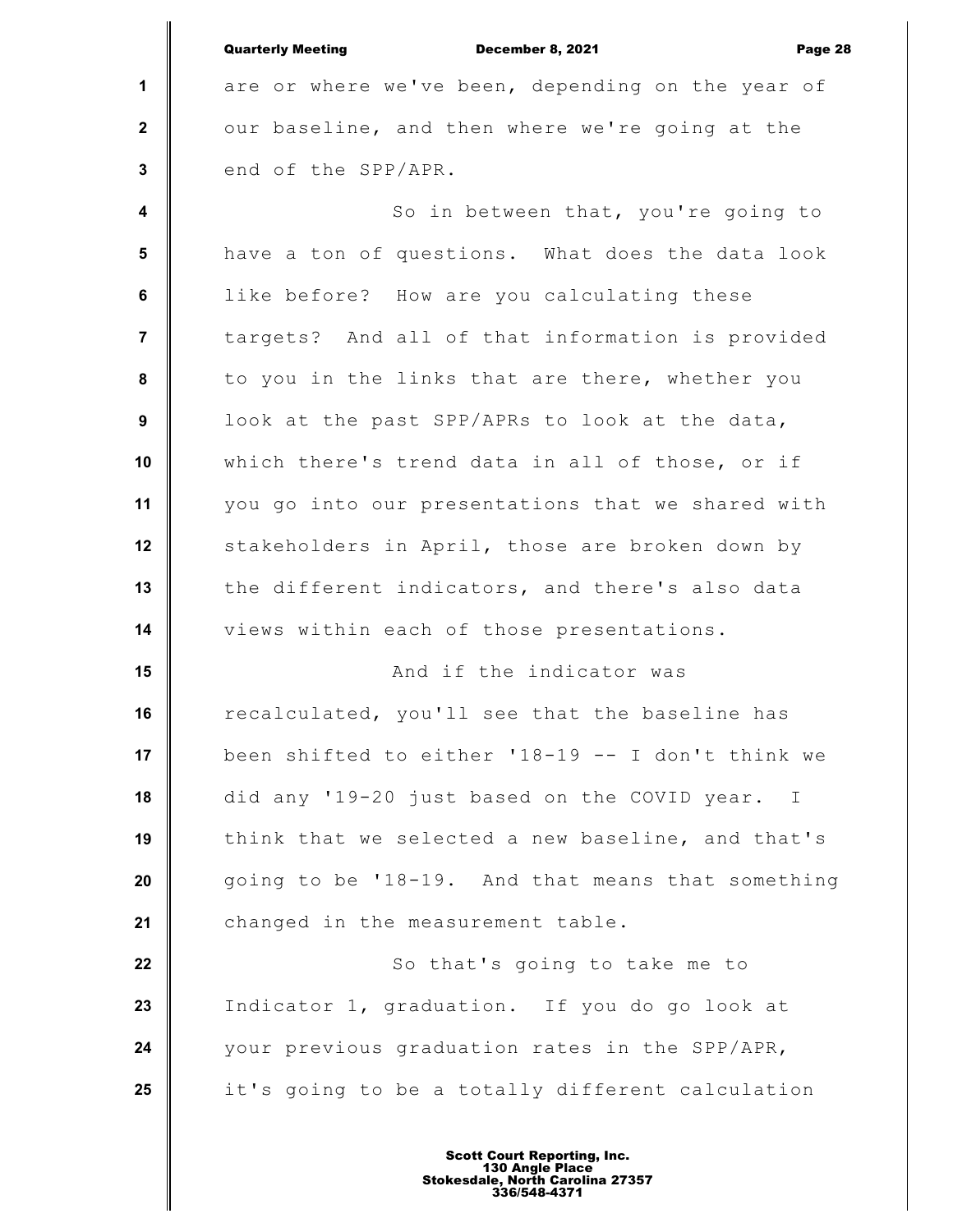|                         | <b>Quarterly Meeting</b><br>December 8, 2021<br>Page 29 |
|-------------------------|---------------------------------------------------------|
| 1                       | than what OSEP is requiring now. So before the          |
| $\mathbf 2$             | graduation rate was based on a cohort and it            |
| $\mathbf{3}$            | looked at all students and students with IEPs and       |
| $\overline{\mathbf{4}}$ | how they were graduating.                               |
| 5                       | Now the new measurement table                           |
| 6                       | requires us only to look at students with IEPs and      |
| $\overline{7}$          | the percentage of students with IEPs that are           |
| ${\bf 8}$               | graduating in that particular school year. So           |
| 9                       | we're just -- we're just comparing students with        |
| 10                      | disabilities to students with disabilities              |
| 11                      | exiting. So we did reset our baseline for '18-19        |
| 12                      | and it's 69.6, and our target for '25-26 is going       |
| 13                      | to be 73.5.                                             |
| 14                      | I'm going to pause right there and                      |
| 15                      | make sure that -- see if you guys have any              |
| 16                      | questions about that. And, Lauren, I don't know         |
| 17                      | if you want to add anything about Indicator 1.          |
| 18                      | MS. HOLAHAN: No. Only -- only that                      |
| 19                      | this is a really good example of when OSEP changes      |
| 20                      | the rules and the calculation how -- how                |
| 21                      | significantly it impacts our data.                      |
| 22                      | MS. BLAS: Yeah. And I will just say                     |
| 23                      | also that we have to report it this way to OSEP.        |
| 24                      | The cohort graduation rates for both four or five       |
| 25                      | years are still calculated [inaudible], so if           |
|                         |                                                         |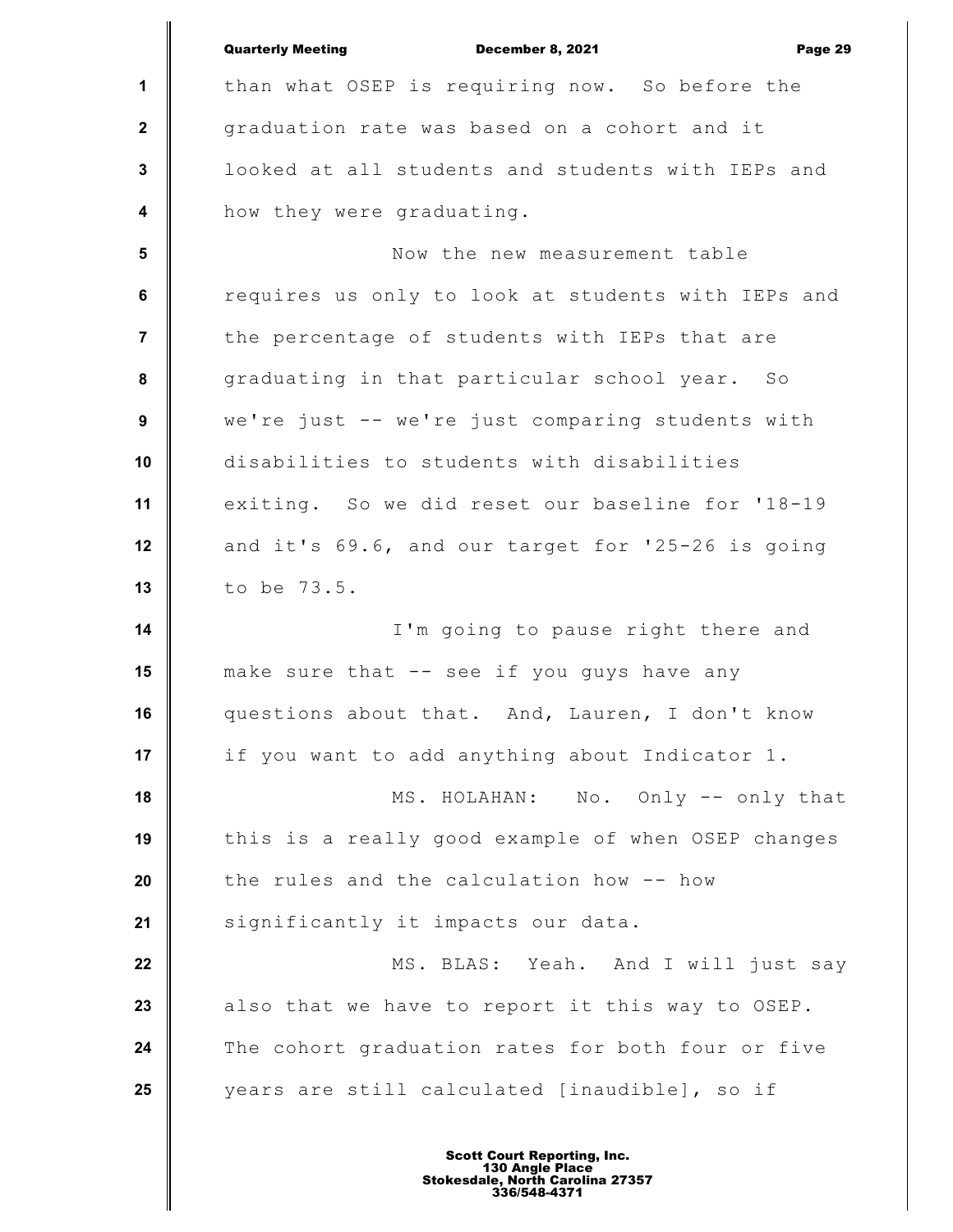**1 2 3 4 5 6 7 8 9 10 11 12 13 14 15 16 17 18 19 20 21 22 23 24 25** Quarterly Meeting December 8, 2021 Page 30 that's a measure that you'd like to look at and to check, that's always going to be available to you on the NCDPI website. Now we'll move down to Indicator 2, which is our drop-out indicator. And, again, the same exact change happened. We are now only looking at students dropping out compared to [inaudible] exiting in that particular school year. Our new baseline is '18-19. We had 18.4 percent, and our '25-26 target is 17.5 percent, and that is a declining target. If we don't have any questions, we'll move on to Indicator 3. This indicator had an overhaul, revamp done to it. We've added and separated -- or we didn't -- OSEP added and separated some components of this indicator. We always have reported our participation rates for students with disabilities participating in assessments, and so we are at 3A. The first component is just looking at participation, and our stakeholders decided to keep our participation rate at greater than or equal to 95 percent through '25-26. One of the changes that OSEP made is, instead of reporting all grades three through high school, we are now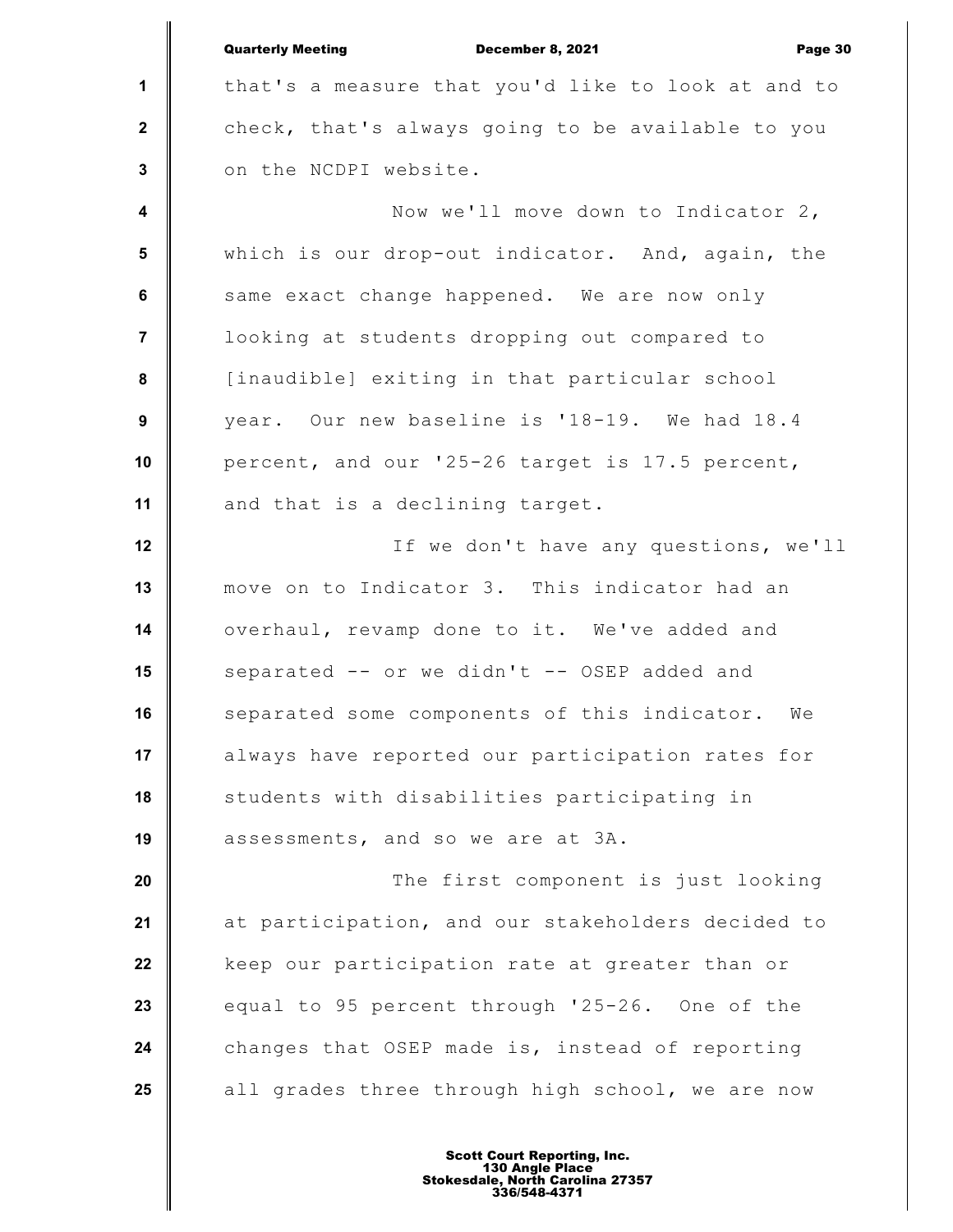|                         | <b>Quarterly Meeting</b><br>December 8, 2021<br>Page 31 |
|-------------------------|---------------------------------------------------------|
| 1                       | only reporting fourth grade, eighth grade, and          |
| $\mathbf{2}$            | high school. We still collect all the                   |
| $\mathbf{3}$            | information, but as far as OSEP is concerned,           |
| $\overline{\mathbf{4}}$ | we're only reporting that in those three areas for      |
| 5                       | reading and math performance.                           |
| 6                       | And for 3B, that's going to be our                      |
| $\overline{7}$          | grade-level standards test. So just the regular         |
| 8                       | assessment with and without accommodations is what      |
| $\boldsymbol{9}$        | we're reporting on in 3B. And, again,                   |
| 10                      | stakeholders chose targets that are incremental         |
| 11                      | for each of those grade-level standards tests.          |
| 12                      | And in this infographic, if you click here, it'll       |
| 13                      | take you just to a snippet of what those targets        |
| 14                      | are through '25-26. Because there's so many             |
| 15                      | different [inaudible] so many different targets         |
| 16                      | for this and three different grade levels, we did       |
| 17                      | do a link to this.                                      |
| 18                      | And so just another clarification,                      |
| 19                      | what we're reporting to OSEP is the percentage of       |
| 20                      | students who scored a level 4 or 5, or College and      |
| 21                      | Career Ready, on the grade-level achievement test.      |
| 22                      | Any questions on 3B?                                    |
| 23                      | (No audible response.)                                  |
| 24                      | MS. BLAS: I think Lauren's going to                     |
| 25                      | take us back to the infographic.                        |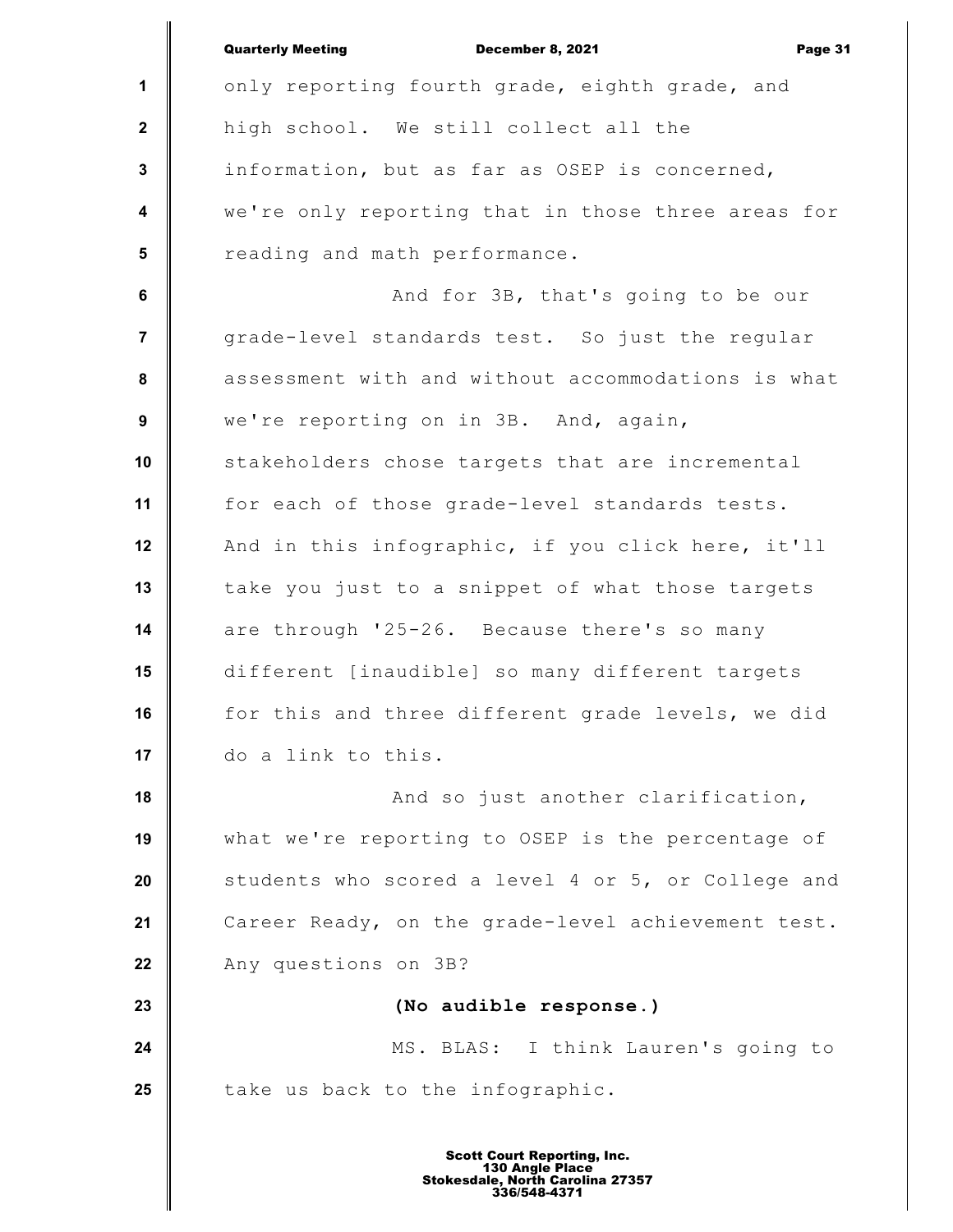|                         | <b>Quarterly Meeting</b><br>December 8, 2021<br>Page 32 |
|-------------------------|---------------------------------------------------------|
| 1                       | MS. HOLAHAN: I'm working on it. Oh,                     |
| $\mathbf{2}$            | I see what it's doing. I should have never              |
| $\mathbf 3$             | clicked out of there.                                   |
| $\overline{\mathbf{4}}$ | MS. BLAS: Go to the chat and try                        |
| 5                       | clicking the link from there. Will it take you?         |
| $6\phantom{1}$          | MS. HOLAHAN: It's a download.                           |
| $\overline{7}$          | MS. BLAS: Oh, okay.                                     |
| $\pmb{8}$               | MS. HOLAHAN: Let's see. Here we go.                     |
| $\boldsymbol{9}$        | There we go. Let me move it back to -- I think we       |
| 10                      | had it at 150. Sorry for the quick scrolling.           |
| 11                      | And here we are.                                        |
| 12                      | MS. BLAS: Okay. And for component                       |
| 13                      | 3C, this is where -- prior to this submission, we       |
| 14                      | were reporting our grade-level achievement              |
| 15                      | standards and our alternate academic achievement        |
| 16                      | standards together, and OSEP has broken that out        |
| 17                      | now to be a separate measurement.                       |
| 18                      | So we're looking at proficiency rates                   |
| 19                      | for students with disabilities on the alternate         |
| 20                      | academic achievement test, and again, it's whether      |
| 21                      | or not they score of 4 or 5 and the percentage of       |
| 22                      | those students who score a 4 or 5 in the alternate      |
| 23                      | academic achievement standards test. So, again --       |
| 24                      | Lauren's not going to click it, but if you want to      |
| 25                      | see what those targets are, you can click on the        |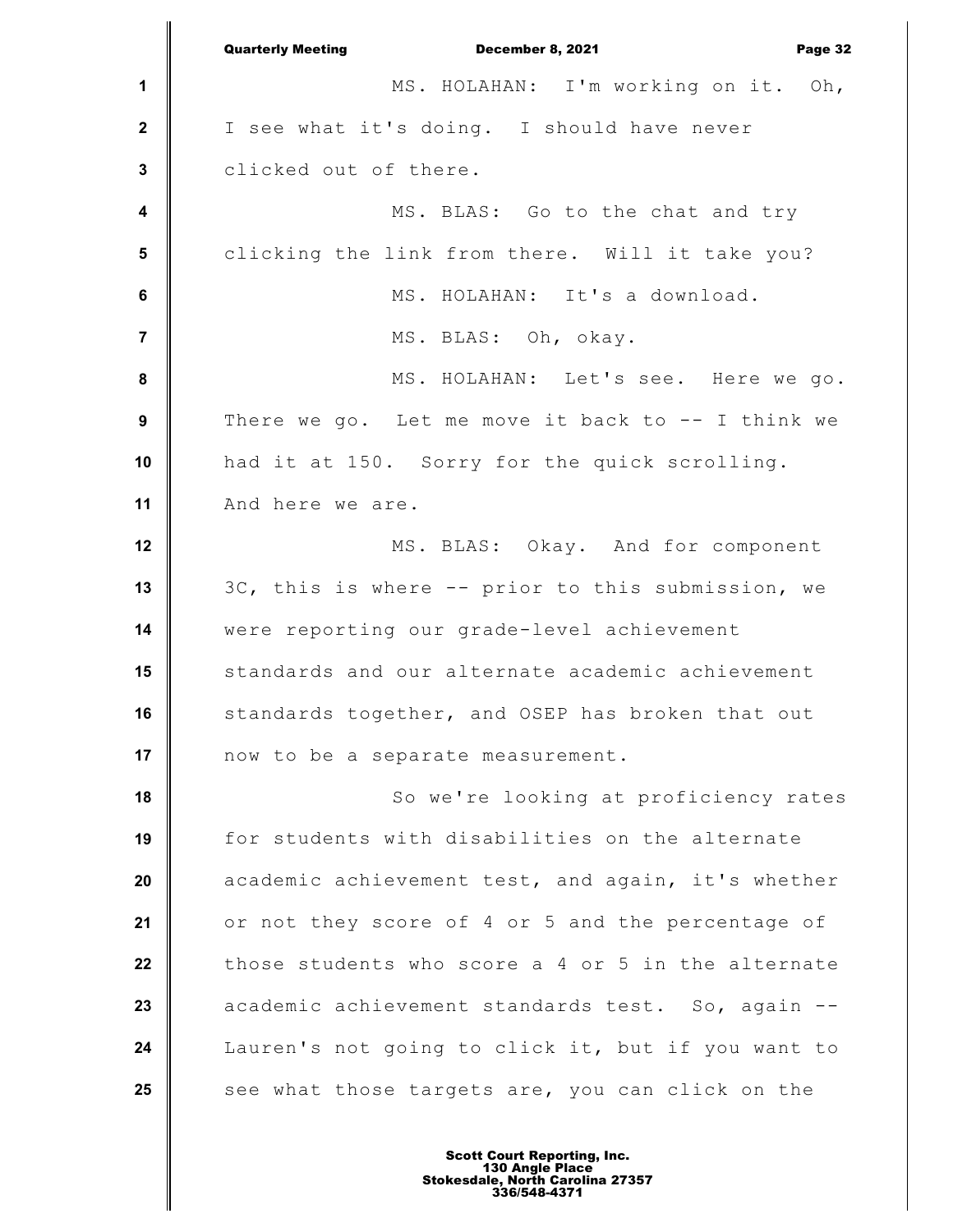|                         | <b>Quarterly Meeting</b><br>December 8, 2021<br>Page 33 |
|-------------------------|---------------------------------------------------------|
| 1                       | link there, and it'll take you to see the targets       |
| $\mathbf{2}$            | for each of those tests and each of the three           |
| $\mathbf 3$             | grade levels.                                           |
| $\overline{\mathbf{4}}$ | And then, finally, for 3D, OSEP added                   |
| $5\phantom{.0}$         | a proficiency rate gap, and that goes back to           |
| 6                       | looking at the grade-level achievement standards        |
| $\overline{7}$          | test, and it's comparing -- it's really looking at      |
| 8                       | the gap between students with disabilities and all      |
| 9                       | students on the grade-level academic test. And we       |
| 10                      | have set to reduce that gap by at least half by         |
| 11                      | the '25-26 school year. So the targets that             |
| 12                      | were -- were intended to do that.                       |
| 13                      | MS. HOLAHAN: Yeah, and I'll just                        |
| 14                      | add, like what that means, to meet those targets,       |
| 15                      | students with disabilities across the state are         |
| 16                      | going to have to improve faster across these three      |
| 17                      | grade levels in reading and math. They're going         |
| 18                      | to have to improve faster than all students in          |
| 19                      | order for that gap to be closed.                        |
| 20                      | And that's just another way of                          |
| 21                      | looking at it and looking at sort of the project        |
| 22                      | of special education right now. I think it's            |
| 23                      | helpful to like be real about where our                 |
| 24                      | expectations for students with disabilities are,        |
| 25                      | given this approach, in some respects higher than       |
|                         |                                                         |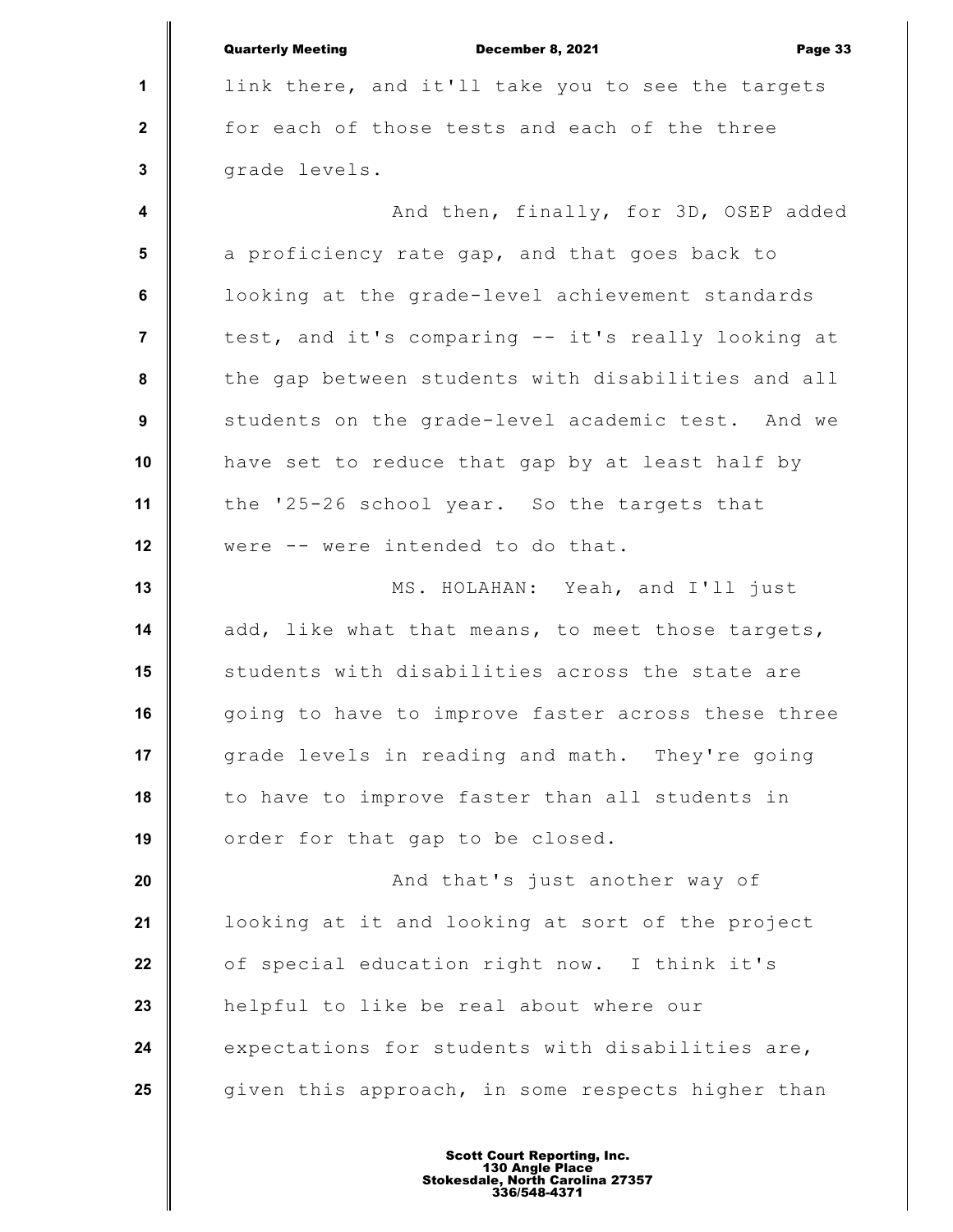|                  | <b>Quarterly Meeting</b><br>December 8, 2021<br>Page 34 |
|------------------|---------------------------------------------------------|
| $\mathbf{1}$     | for all students. We're expecting them to               |
| $\mathbf{2}$     | improve, grow, demonstrate proficiency more             |
| $\mathbf{3}$     | rapidly than their -- than the all student              |
| $\boldsymbol{4}$ | population. And that's -- that's a big charge.          |
| 5                | And so I just -- I think it's helpful                   |
| 6                | to think about that in sort of like day-to-day          |
| $\overline{7}$   | terms, what we're asking special education              |
| 8                | teachers and directors and parents to be -- to          |
| $\boldsymbol{9}$ | know this is the project. We are accelerating           |
| 10               | learning for students with disabilities.                |
| 11               | MS. BLAS: Thank you, Lauren. Okay.                      |
| 12               | So moving on to Indicator $4$ , this was $-$ even       |
| 13               | though there was not a change in the measurement        |
| 14               | table for Indicator 4, we really took a deep look       |
| 15               | at our data for Indicator 4. This is a -- these         |
| 16               | are targets that OSEP sets for Indicator 4B. We         |
| 17               | were able to set our own targets in 4A. And what        |
| 18               | this looks at is students with disabilities who         |
| 19               | are suspended greater than ten days cumulatively        |
| 20               | over the year.                                          |
| 21               | Okay. So the first -- Indicator 4A                      |
| 22               | just looks at those as the total students with          |
| 23               | disabilities an LEA suspended greater than ten          |
| 24               | days. Indicator 4B breaks those out by race and         |
| 25               | ethnicity. Okay. And we -- NCDPI chose to revise        |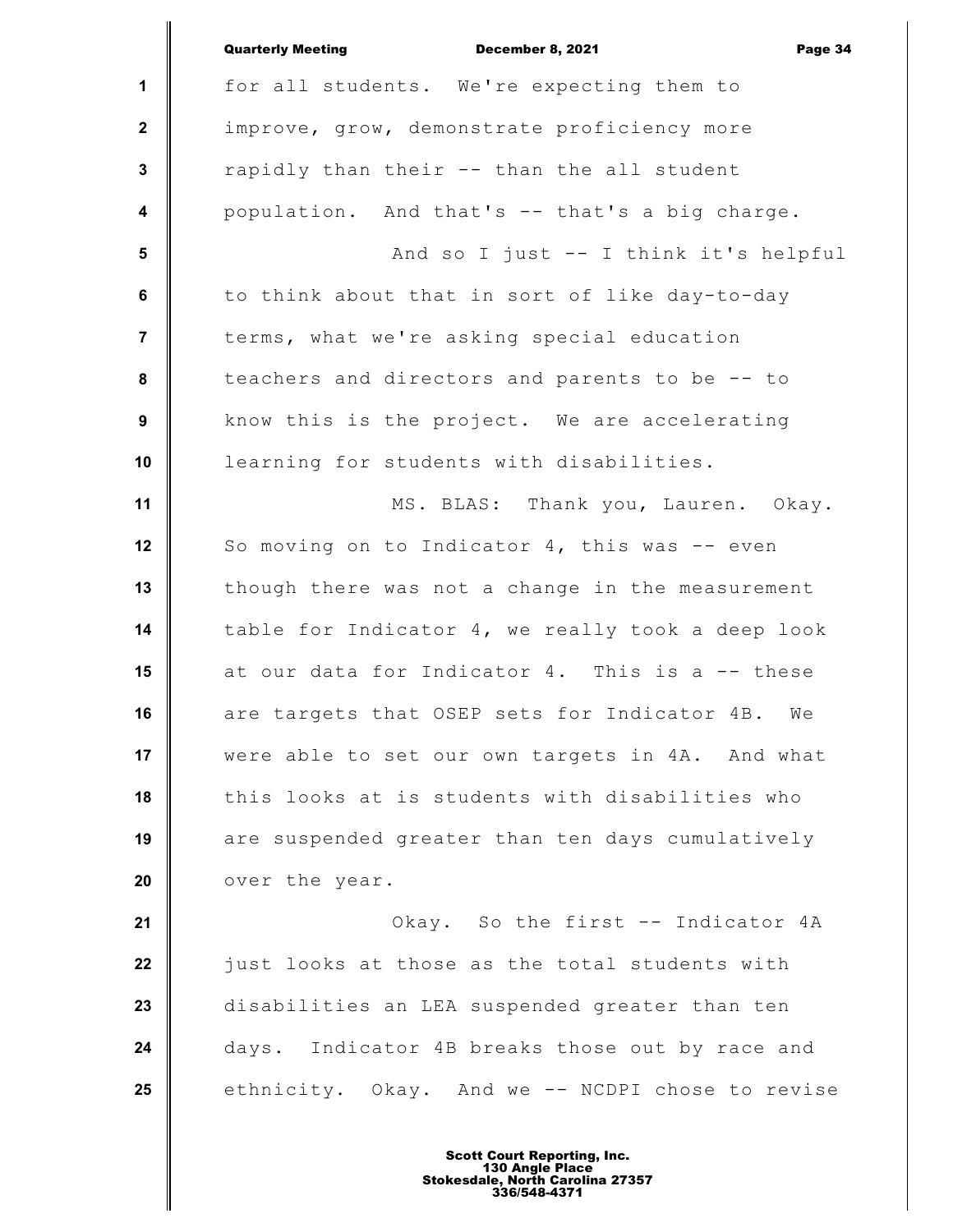|                         | <b>Quarterly Meeting</b><br>December 8, 2021<br>Page 35                                                   |
|-------------------------|-----------------------------------------------------------------------------------------------------------|
| 1                       | our definition of significant discrepancy. In the                                                         |
| $\mathbf{2}$            | past, we were only looking at students with IEPs                                                          |
| $\mathbf{3}$            | and we were looking at a ratio -- I believe it was                                                        |
| $\overline{\mathbf{4}}$ | 3.0.                                                                                                      |
| $5\phantom{.0}$         | We've changed that to really look at                                                                      |
| 6                       | how students with disabilities are being                                                                  |
| $\overline{7}$          | disciplined compared to students without                                                                  |
| 8                       | disabilities, and if they're being disciplined at                                                         |
| 9                       | a rate greater than 2.5 times [inaudible] students                                                        |
| 10                      | with disabilities, they're flagged as being                                                               |
| 11                      | significantly discrepant in Indicator 4. And then                                                         |
| 12                      | we are going through a process of reviewing their                                                         |
| 13                      | policies, practices and procedures, and we're                                                             |
| 14                      | revising the self-assessment for districts that                                                           |
| 15                      | it's required under Indicator 4.                                                                          |
| 16                      | So lots of things happening around                                                                        |
| 17                      | this, a lot of training coming forth, coaching and                                                        |
| 18                      | support for our districts around significant                                                              |
| 19                      | discrepancies for Indicator 4. And, as you can                                                            |
| 20                      | see, the baselines have been reset for Indicator 4                                                        |
| 21                      | because we did change our definition of                                                                   |
| 22                      | significant discrepancy. Our '19-20 baseline is                                                           |
| 23                      | 52.2 percent, and our '25-26 target is 27.2                                                               |
| 24                      | percent, and that's for Indicator 4A.                                                                     |
| 25                      | Again, OSEP sets the target at zero                                                                       |
|                         | <b>Scott Court Reporting, Inc.</b><br>130 Angle Place<br>Stokesdale, North Carolina 27357<br>336/548-4371 |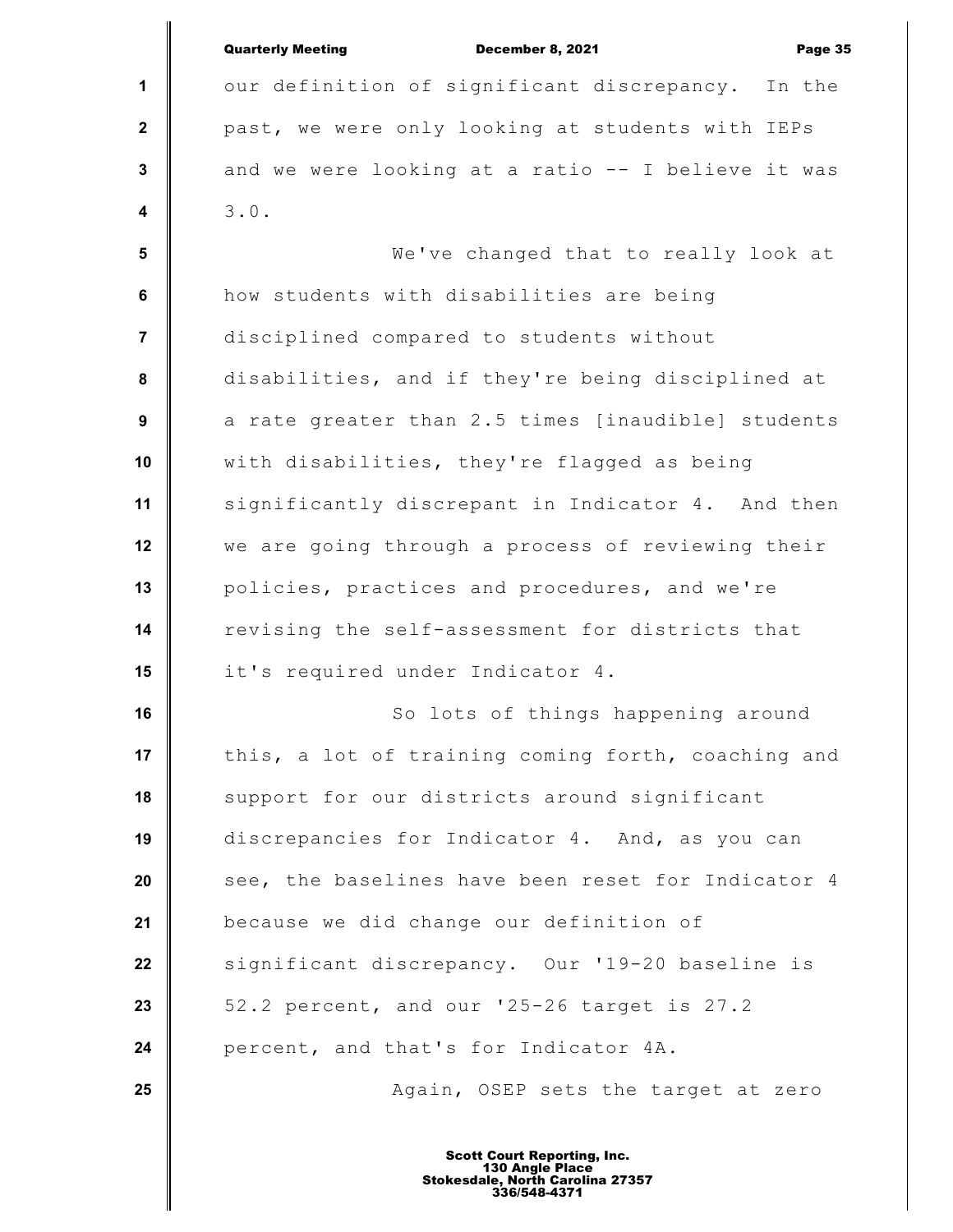|                  | <b>Quarterly Meeting</b><br>December 8, 2021<br>Page 36 |
|------------------|---------------------------------------------------------|
| $\mathbf{1}$     | percent for Indicator 4B, and for '19-20, we are        |
| $\mathbf{2}$     | at 60.7 percent. And just a little caveat about         |
| $\mathbf{3}$     | that, these look like huge numbers and do have a        |
| $\boldsymbol{4}$ | ways to go to get to the zero percent. However,         |
| 5                | OSEP only allows us to use, in our calculation,         |
| 6                | the districts that meet our minimum cell size. So       |
| $\overline{7}$   | if -- if a district is reporting students with          |
| $\pmb{8}$        | disabilities that have suspensions and expulsions       |
| 9                | greater than ten days but they don't meet the           |
| 10               | minimum cell size of black students for that            |
| 11               | school year, they are -- they are not included in       |
| 12               | the calculation.                                        |
| 13               | So we had a very small number of                        |
| 14               | districts -- I think it was 39 -- that we were          |
| 15               | able to use in the calculation. So that's why           |
| 16               | those -- those percentages look so high. So,            |
| 17               | really, the thing that we want you to take away         |
| 18               | from this is that there is significant work going       |
| 19               | on in our state around significant discrepancy as       |
| 20               | well as significant disproportionality, which           |
| 21               | we'll talk about in Indicator 9 and 10, and just        |
| 22               | equity across students with disabilities,               |
| 23               | nondisabled students, and especially by subgroup.       |
| 24               | MS. HOLAHAN: Yeah, yeah. It is very                     |
| 25               | concerning to us that discipline in the form of         |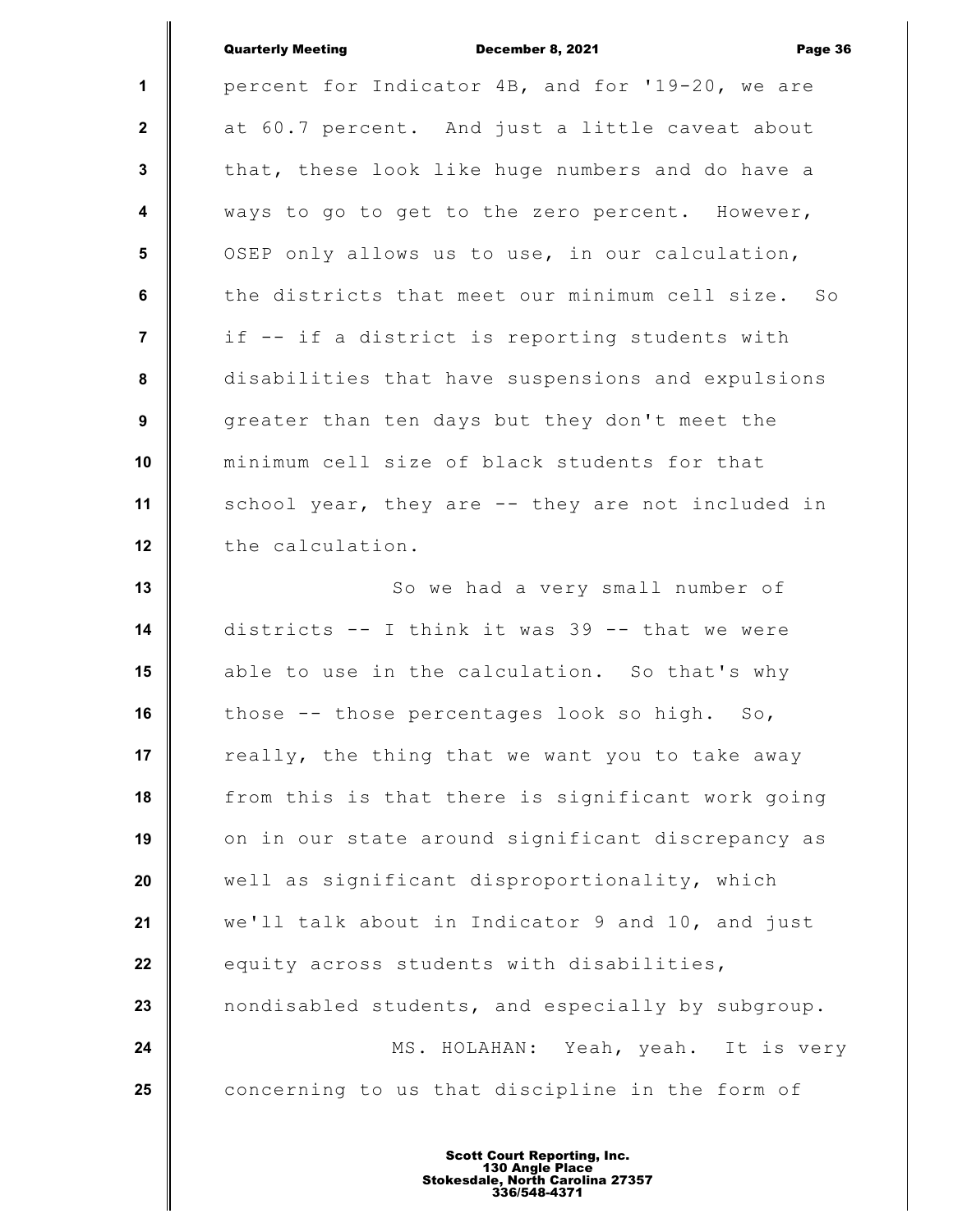**1 2 3 4 5 6 7 8 9 10 11 12 13 14 15 16 17 18 19 20 21 22 23 24 25** Quarterly Meeting December 8, 2021 Page 37 removal from access to specially-designed instruction is -- that we're seeing this prevalence of removals for students with disabilities is very--- MS. CHILDERS: I have a question. Is there a way to be able to see what those districts were, or is that being kept confidential? MS. BLAS: They are going to be notified in the next few weeks that they've been identified as significantly discrepant, and then that information can be shared out, but they need to be notified first. MS. CHILDERS: Absolutely. I agree. Okay. DR. HUTCHINSON: Lauren or Kelley, can I ask a super quick question, or would you prefer I wait to the end? MS. HOLAHAN: No. Go ahead. DR. HUTCHINSON: So I know we're sort of always living one year in the past when we're reporting our [inaudible] like we're two years in the past. So I just -- I guess this is like foreshadowing when we start to reveal the data next year for this past year. I just wonder if you've gotten any insight what reporting will look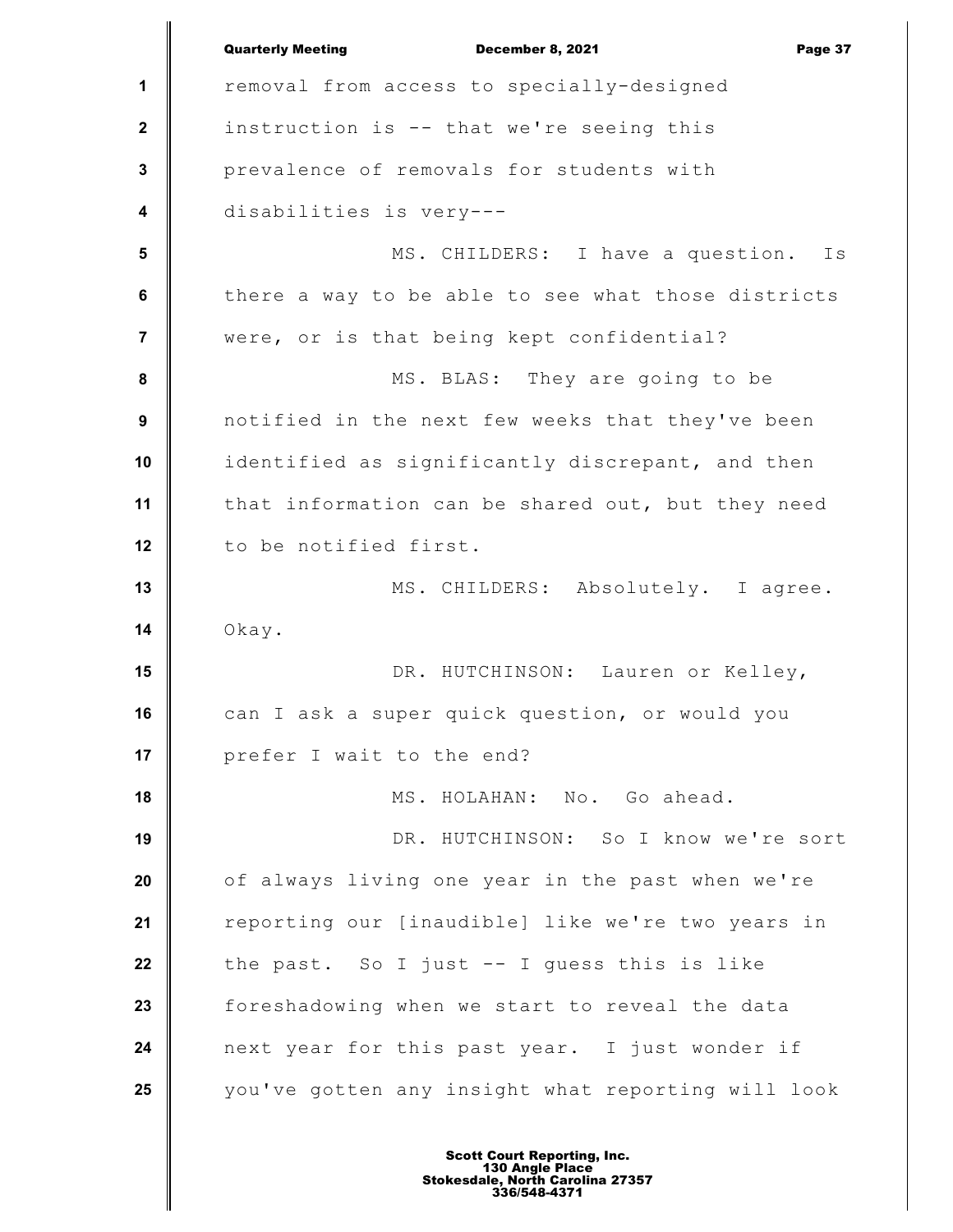|                         | <b>Quarterly Meeting</b><br>December 8, 2021<br>Page 38 |
|-------------------------|---------------------------------------------------------|
| $\mathbf 1$             | like for this upcoming year reflecting on '20-21.       |
| $\mathbf{2}$            | And, obviously, the suspension rates are going to       |
| $\mathbf{3}$            | just miraculously go way down.                          |
| $\overline{\mathbf{4}}$ | MS. HOLAHAN: Yeah.                                      |
| $5\phantom{.0}$         | DR. HUTCHINSON: [Inaudible] lens, of                    |
| 6                       | course, you know, over two-thirds of our school         |
| $\overline{7}$          | districts were not in person. And then even when        |
| 8                       | our school districts were in person, we were doing      |
| 9                       | the hybrid approach, and so our individuals with        |
| 10                      | disabilities might have only been on campus two or      |
| 11                      | three days a week.                                      |
| 12                      | And it's going to appear as though                      |
| 13                      | their suspension numbers just -- and so I just          |
| 14                      | don't want the gap to -- the focus to be taken off      |
| 15                      | the gap [inaudible] thinking that we solved this        |
| 16                      | problem last year with going to remote learning.        |
| 17                      | We haven't solved anything. We actually                 |
| 18                      | [inaudible].                                            |
| 19                      | MS. HOLAHAN: Christy's been                             |
| 20                      | eavesdropping on our conversations.                     |
| 21                      | DR. HUTCHINSON: I promise you I'm                       |
| 22                      | not, but I might be thinking along [inaudible]          |
| 23                      | like, oh, they're going to start reporting that         |
| 24                      | we're -- you know, done this great, done this           |
| 25                      | great, done this great. It really meant that the        |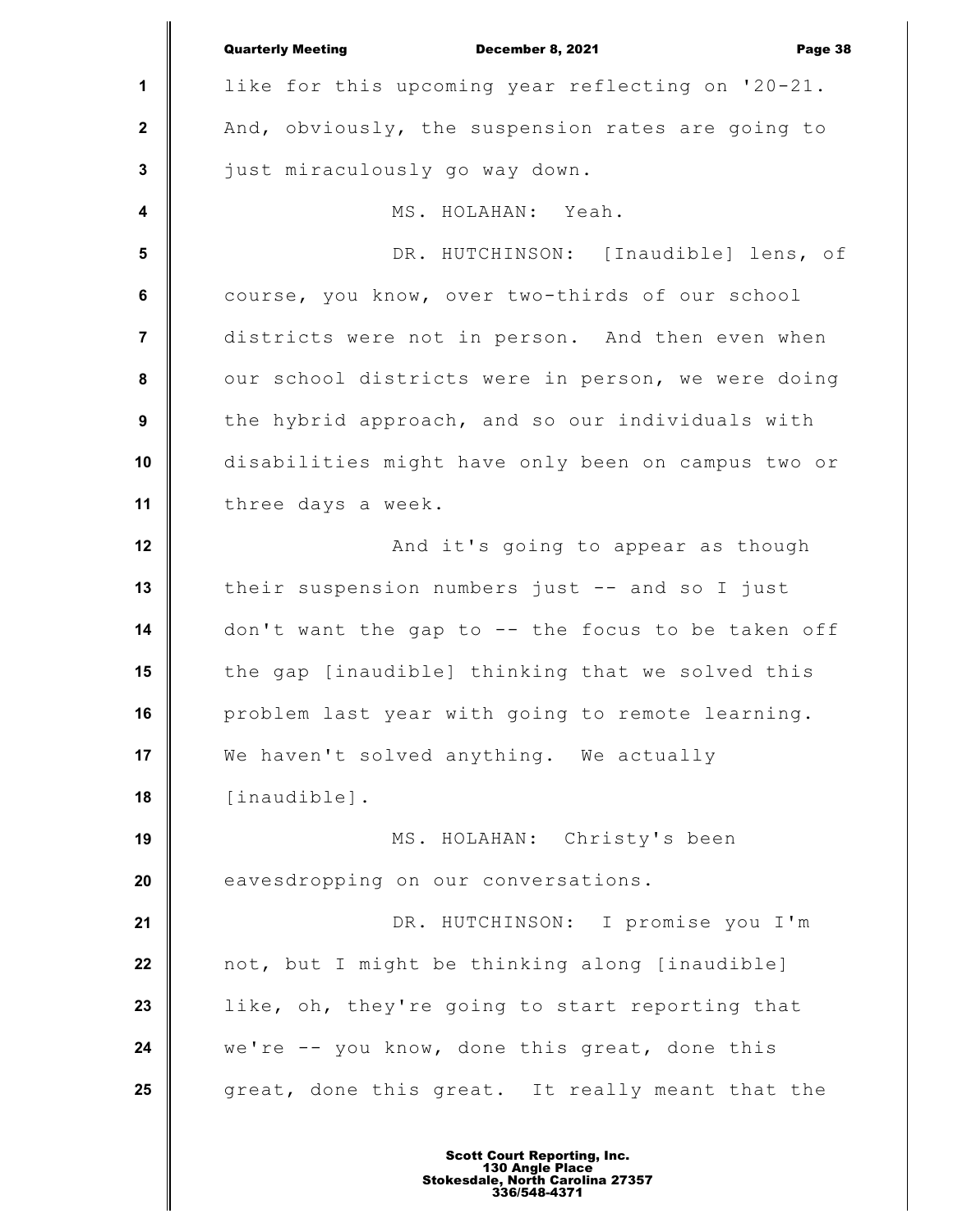|                         | <b>Quarterly Meeting</b><br>December 8, 2021<br>Page 39 |
|-------------------------|---------------------------------------------------------|
| $\mathbf 1$             | kids weren't in school at all [inaudible].              |
| $\mathbf{2}$            | MS. BLAS: Well, and I will just tell                    |
| $\mathbf{3}$            | you that I have already calculated the '20-21           |
| $\overline{\mathbf{4}}$ | data, and you're correct. It is extremely low,          |
| 5                       | extremely low. However, because we're only              |
| 6                       | allowed to use the number of districts that meet        |
| $\overline{7}$          | the minimum cell size for reporting to OSEP, our        |
| 8                       | numbers are still going to be -- look kind of           |
| 9                       | funky. But as far as the work that we're going to       |
| 10                      | be doing with the districts, we -- we know that         |
| 11                      | it's about to pop back up, you know, based on           |
| 12                      | '21-22 [inaudible].                                     |
| 13                      | DR. HUTCHINSON: Well, and there's                       |
| 14                      | factors that are involved besides students being        |
| 15                      | out of school and you only have, you know, 25 to        |
| 16                      | 50 percent of your middle school and high school        |
| 17                      | students in person. That leaves a lot more space        |
| 18                      | in the hallway, a lot more personal space in the        |
| 19                      | classroom, a lot more individualized attention on       |
| 20                      | teachers. So, of course, your discipline stuff is       |
| 21                      | going to kind of go down anyways just by the            |
| 22                      | nature of spreading people out.                         |
| 23                      | And so, you know, that obviously is                     |
| 24                      | going to contribute to those numbers going down,        |
| 25                      | and it's really hard to capture those students          |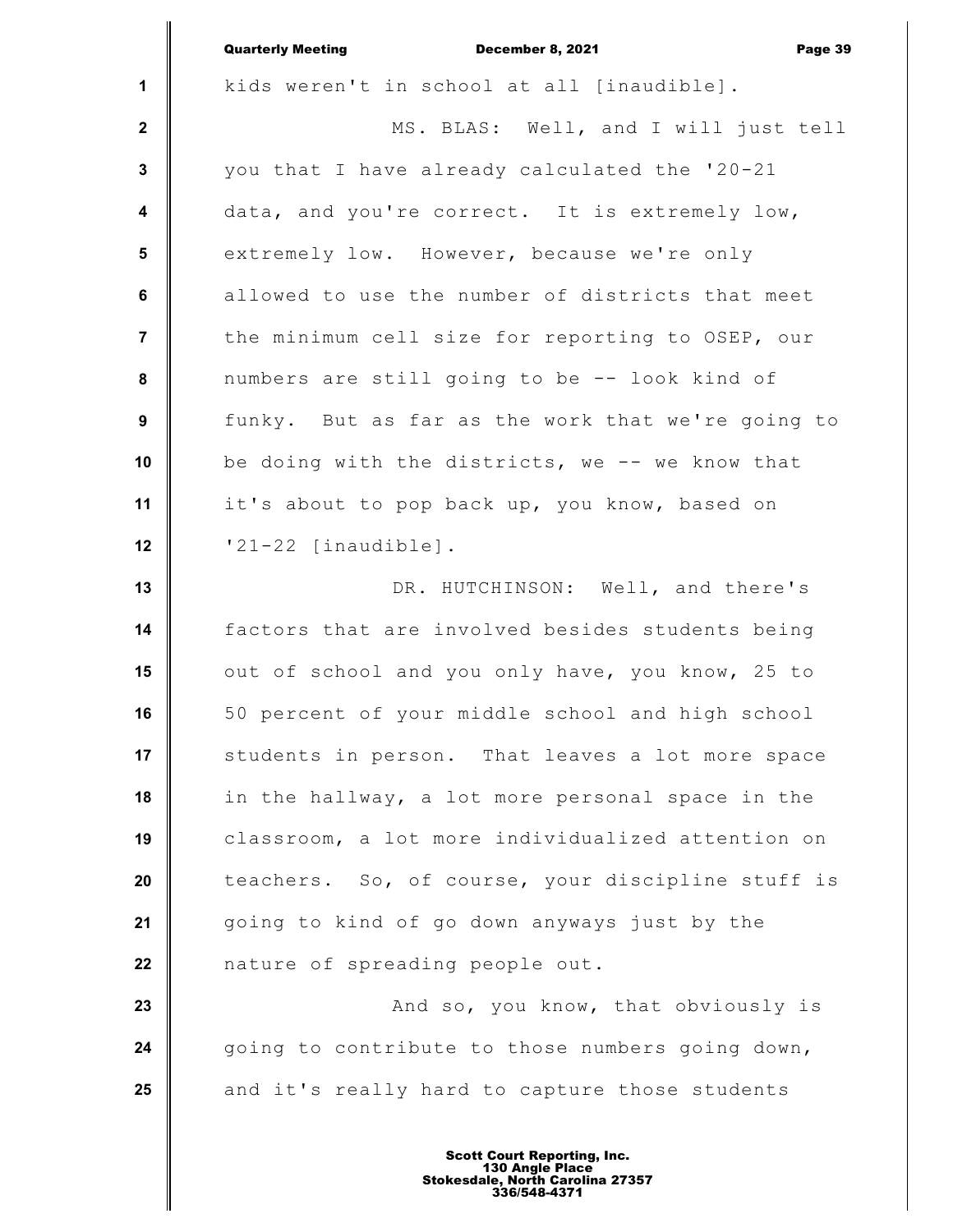|                         | <b>Quarterly Meeting</b><br>December 8, 2021<br>Page 40 |
|-------------------------|---------------------------------------------------------|
| 1                       | that were remote all year because I don't know          |
| $\mathbf{2}$            | statewide that we have reported anything to the         |
| 3                       | State that indicated students that were remote all      |
| $\overline{\mathbf{4}}$ | year. We marked them present or marked them             |
| 5                       | absent, but that's simply that they attended Zoom       |
| $\bf 6$                 | classes or didn't, or whatever. You know, folks         |
| $\overline{7}$          | in local LEAs chose to mark students present or         |
| 8                       | absent, but that really doesn't speak to the fact       |
| 9                       | that they were in the building or not in the            |
| 10                      | building or on buses, or whatever.                      |
| 11                      | MS. HOLAHAN: Right.                                     |
| 12                      | MS. BLAS: Definitely lots to think                      |
| 13                      | about and lots to work on as far as discipline          |
| 14                      | goes and looking at the real picture, and you           |
| 15                      | know, I'm sure that we will be having more talks        |
| 16                      | as we go forward about that and how to -- how to        |
| 17                      | address that in the future. So thank you.               |
| 18                      | MS. CARATELLI: Kelley and Lauren, I                     |
| 19                      | have a question.                                        |
| 20                      | MS. HOLAHAN: Yeah.                                      |
| 21                      | MS. CARATELLI: And it's Joanne                          |
| 22                      | Caratelli. And I'm sorry. I want to jump back to        |
| 23                      | Indicator 1. It took me a couple of minutes to          |
| 24                      | process, and then I didn't jump in at the right         |
| 25                      | time, and I didn't want to interrupt you. But           |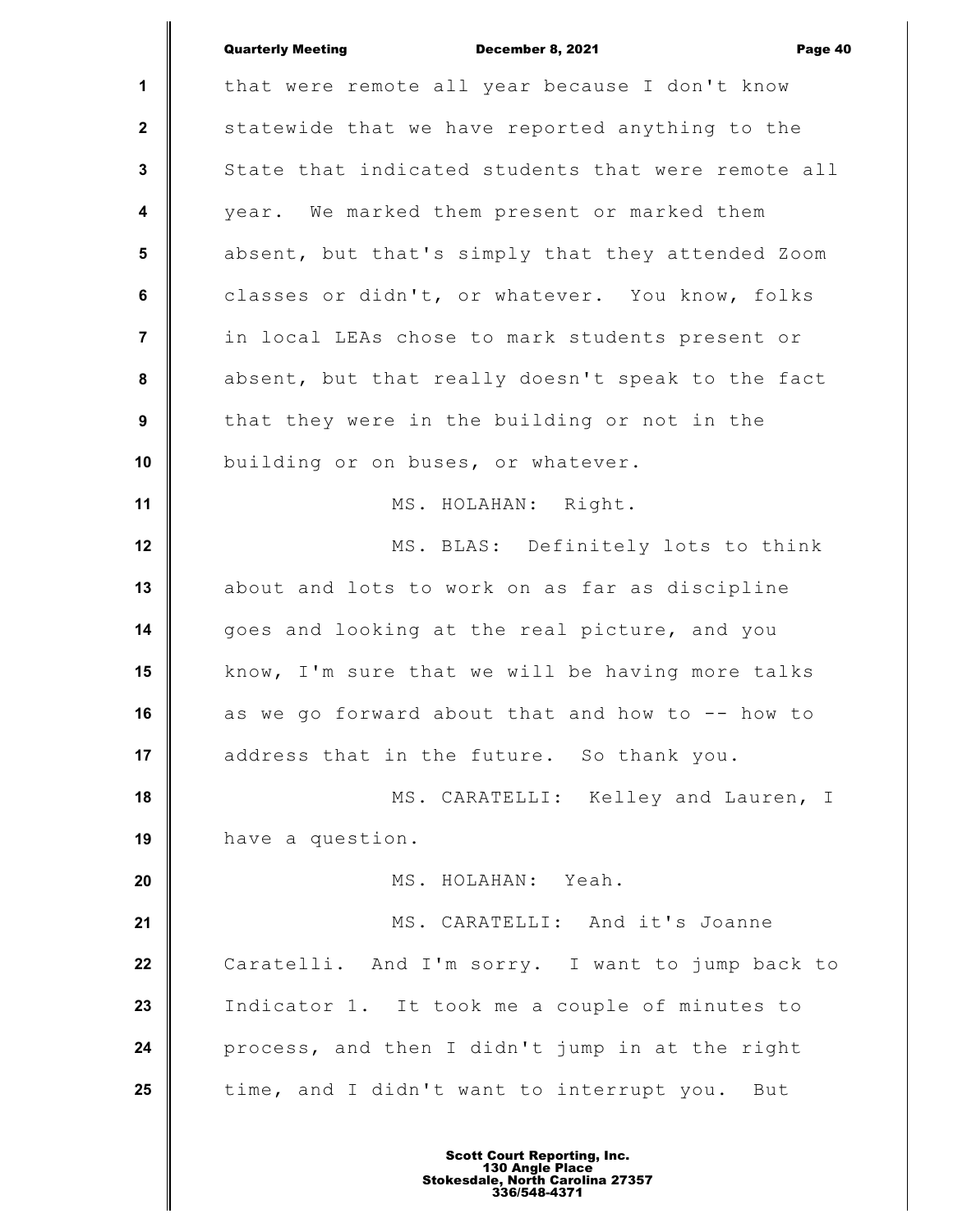|                         | <b>Quarterly Meeting</b><br>December 8, 2021<br>Page 41 |
|-------------------------|---------------------------------------------------------|
| 1                       | when we're talking about graduation rates on            |
| $\boldsymbol{2}$        | students with IEPs with a regular high school           |
| $\mathbf 3$             | diploma, I have a question for you. I don't know        |
| $\overline{\mathbf{4}}$ | if you know the answer to it. You probably do.          |
| $5\phantom{1}$          | You know everything.                                    |
| $\bf 6$                 | But for principals, when they're                        |
| $\overline{7}$          | looking at their growth rate for their school, if       |
| 8                       | they've exceeded growth or met growth, are              |
| $\boldsymbol{9}$        | students with disabilities' test scores calculated      |
| 10                      | in that?                                                |
| 11                      | MS. BLAS: Are you talking about in                      |
| 12                      | the [inaudible] system or in the School Report          |
| 13                      | Card?                                                   |
| 14                      | MS. CARATELLI: Yes. Both maybe. I                       |
| 15                      | don't know. Whichever one a principal's salary is       |
| 16                      | based upon. I'm not sure if it's the -- I believe       |
| 17                      | it's the dashboard.                                     |
| 18                      | MS. BLAS: You know, I would -- I                        |
| 19                      | would only be quessing if I answered that. I            |
| 20                      | would want to say yes, but I [inaudible] research       |
| 21                      | that unless someone else on the call or Lauren          |
| 22                      | knows the answer to that.                               |
| 23                      | MS. CARATELLI: That's where, you                        |
| 24                      | know, I feel like there is a real conflict of           |
| 25                      | interest when we talk about this. Really quick,         |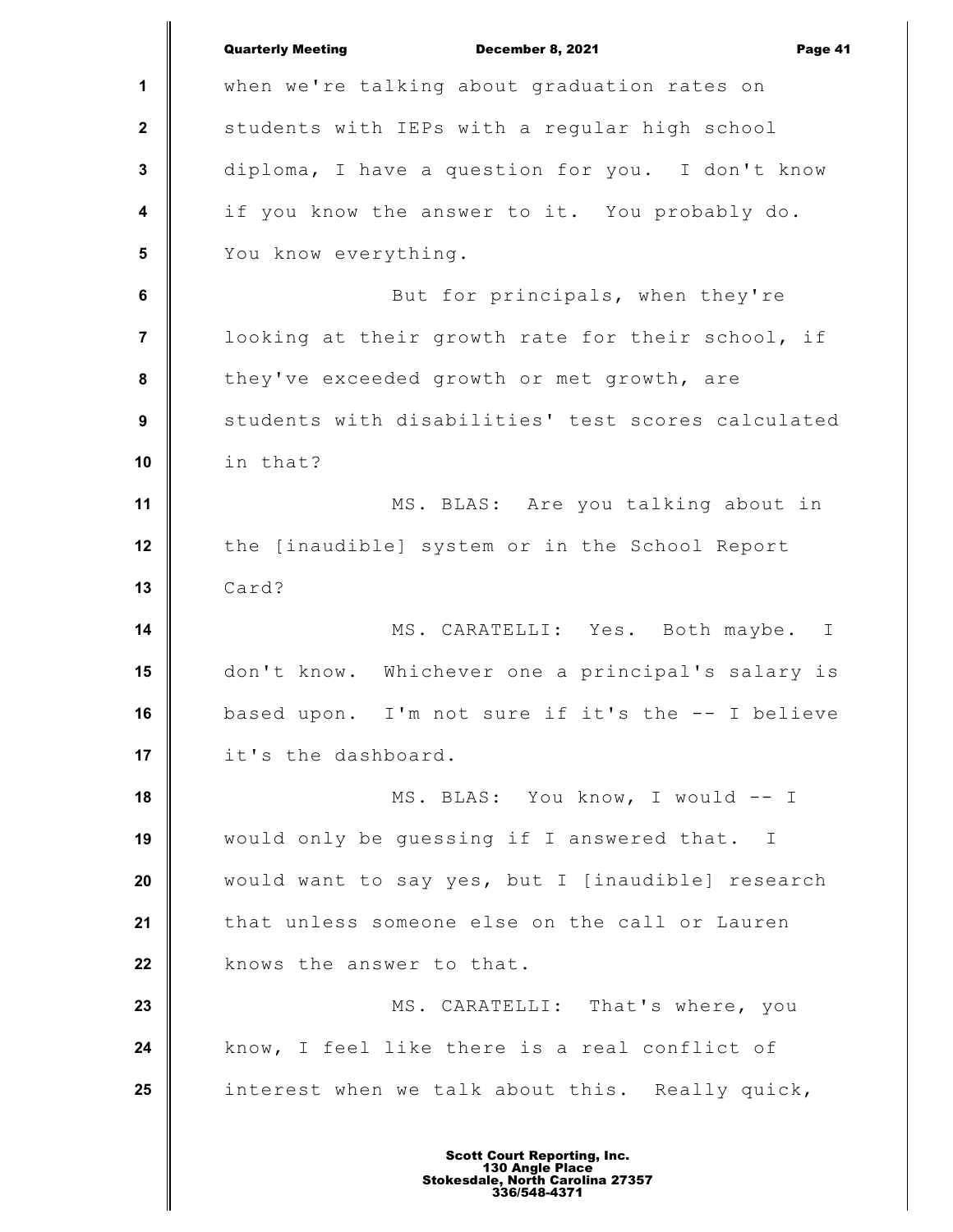|                         | <b>Quarterly Meeting</b><br>December 8, 2021<br>Page 42 |
|-------------------------|---------------------------------------------------------|
| 1                       | I'll give you some quick background. I come from        |
| $\mathbf{2}$            | out of state. I come from New York where students       |
| $\mathbf{3}$            | with disabilities frequently and quickly, as soon       |
| $\overline{\mathbf{4}}$ | as they see that there's an IEP and a diagnosis,        |
| $5\phantom{.0}$         | are like [inaudible] forced into BOCES, which is        |
| $6\phantom{a}$          | like a separate program on the other side of town       |
| $\overline{7}$          | for all the kids with disabilities.                     |
| $\pmb{8}$               | And the justification for that, when                    |
| $\boldsymbol{9}$        | you look at it and you're in the system, is that        |
| 10                      | on that part -- in that part of the country on          |
| 11                      | Long Island, property taxes are the highest in the      |
| 12                      | country -- some of the highest in the country, and      |
| 13                      | so to justify the property taxes, you have to have      |
| 14                      | a really awesome test scores. How do we keep our        |
| 15                      | test scores high? Ship the kids to BOCES. That's        |
| 16                      | going to jack up our scores.                            |
| 17                      | So here we don't have that situation,                   |
| 18                      | but a principal's salary is tied to growth in the       |
| 19                      | school. So a principal who exceeds growth can           |
| 20                      | earn more than \$1000 a month more than if they         |
| 21                      | only meet growth.                                       |
| 22                      | So where is the -- where is the                         |
| 23                      | motivation for a principal to say, "Hey, you know       |
| 24                      | what? We're going to have these kids getting            |
| 25                      | regular high school diplomas in our classes with        |
|                         |                                                         |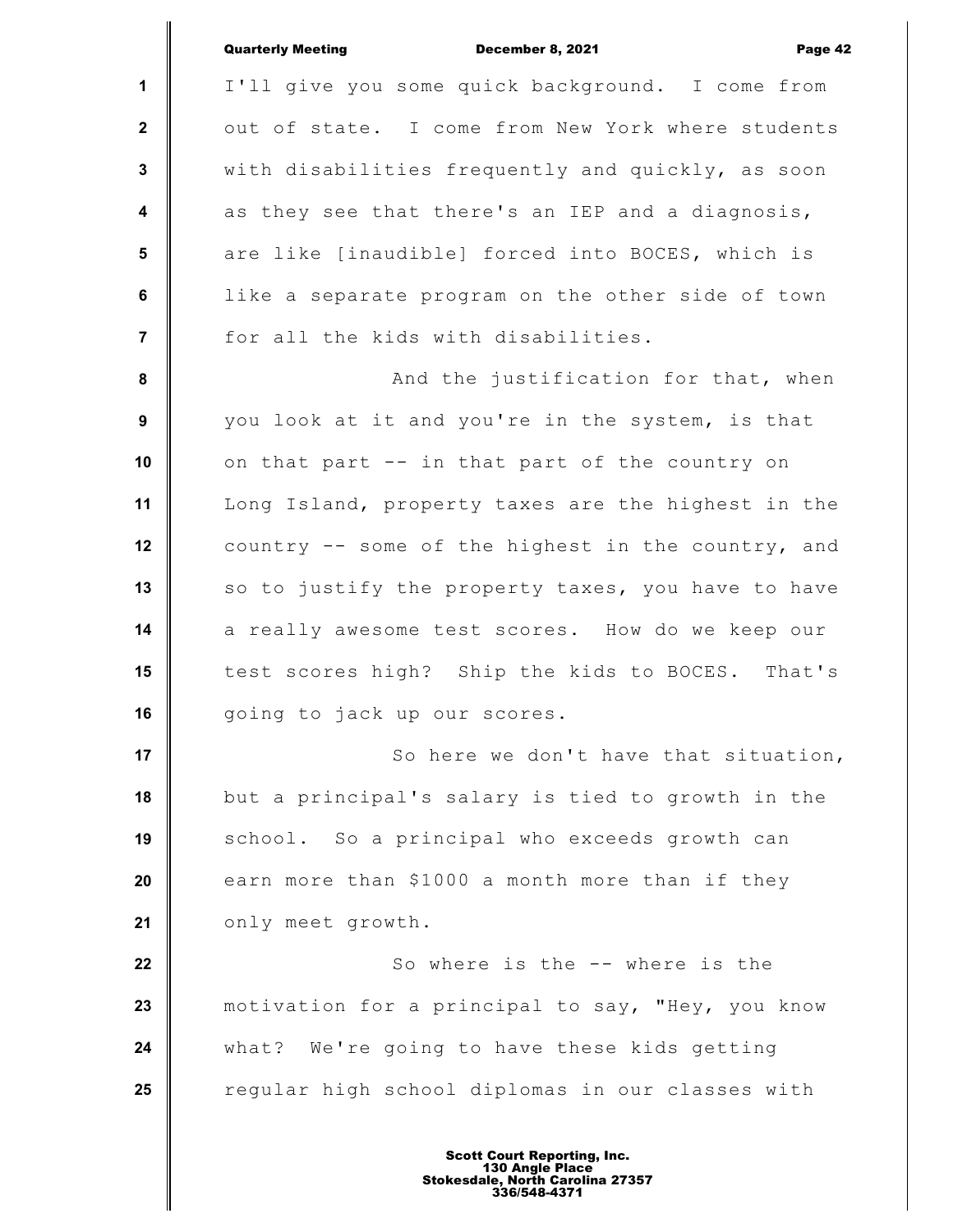|                         | <b>Quarterly Meeting</b><br>December 8, 2021<br>Page 43 |
|-------------------------|---------------------------------------------------------|
| 1                       | support, taking our test. They might mess up our        |
| $\boldsymbol{2}$        | test scores a little bit, but that's okay. This         |
| 3                       | is the right thing to do by our students," or I         |
| $\overline{\mathbf{4}}$ | could pay my mortgage. You know what I mean?            |
| $5\phantom{.0}$         | Like there's a real conflict of                         |
| $\bf 6$                 | interest, in my opinion, for the principals             |
| $\overline{7}$          | because I've seen a real hard push -- as somebody       |
| 8                       | who's a teacher for 20 some odd years and the           |
| 9                       | parent of a student with Down syndrome who's in         |
| 10                      | regular ed classes with support, the push is hard       |
| 11                      | to put them [inaudible] and the fight is                |
| 12                      | difficult.                                              |
| 13                      | And that push really comes from                         |
| 14                      | administration, and with the background I have          |
| 15                      | from out of state, knowing that it all comes down       |
| 16                      | to dollars and cents, I can't help but go there         |
| 17                      | when the principal's salary relies on whether they      |
| 18                      | meet and exceed growth.                                 |
| 19                      | MS. HOLAHAN: Yeah, Joanne, we'll                        |
| 20                      | follow up, but I am -- I'm 99 percent certain that      |
| 21                      | students with disabilities statewide assessment         |
| 22                      | data is included in the school designations.            |
| 23                      | MS. CARATELLI: I'm a hundred percent                    |
| 24                      | sure too [inaudible] I'm bothered by it because         |
| 25                      | there's no -- that's contradictory to what we're        |
|                         |                                                         |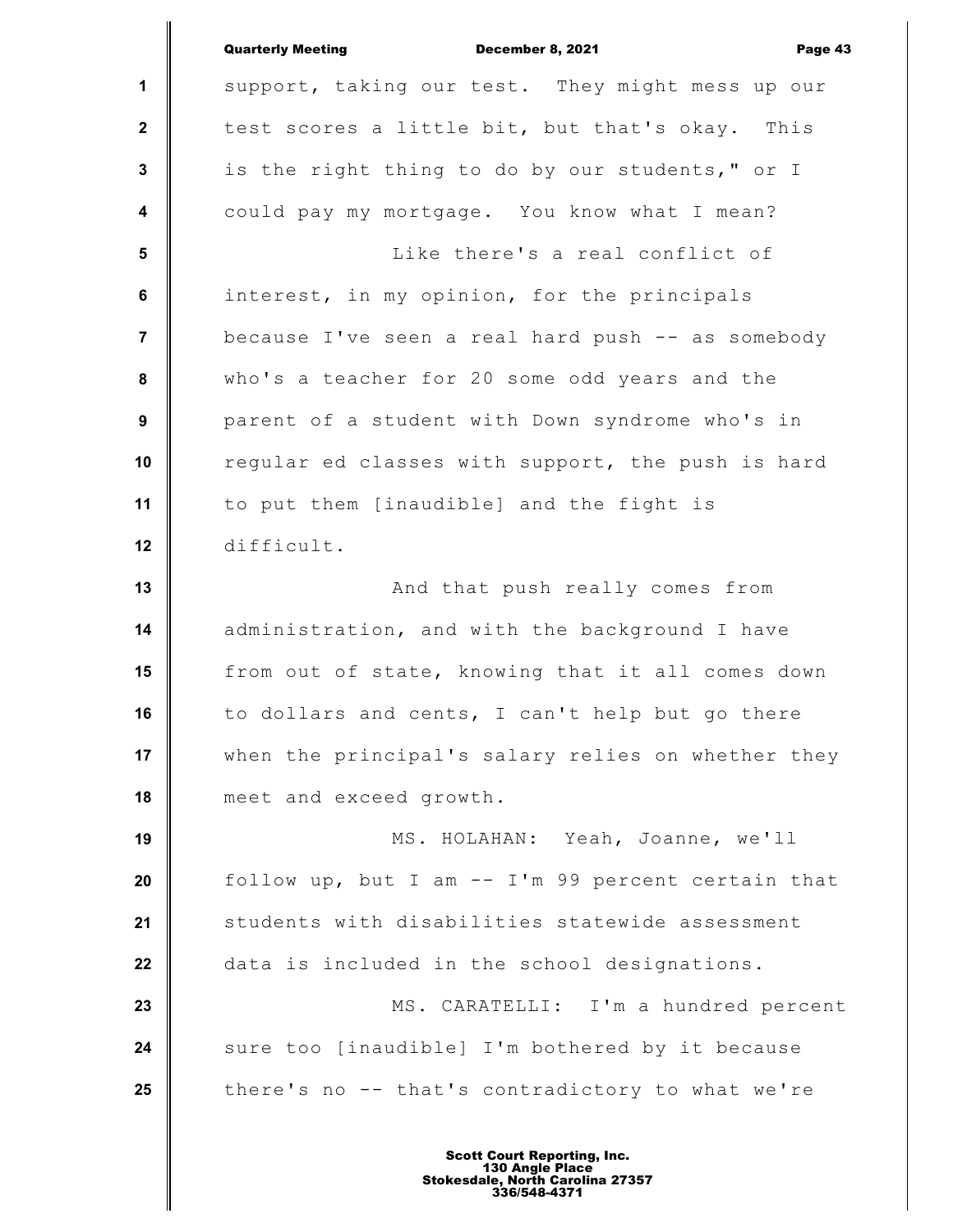|                         | <b>Quarterly Meeting</b><br>December 8, 2021<br>Page 44 |
|-------------------------|---------------------------------------------------------|
| 1                       | trying to accomplish.                                   |
| $\mathbf{2}$            | MS. HOLAHAN: Actually, I think it's                     |
| $\mathbf 3$             | a good thing that students with disabilities are        |
| $\overline{\mathbf{4}}$ | included in the -- in the school grade. We want         |
| 5                       | those scores to be part of that school culture.         |
| 6                       | We don't want them removed, pulled out to -- to         |
| $\overline{7}$          | artificially inflate what's happening at that           |
| 8                       | school.                                                 |
| $\boldsymbol{9}$        | MS. BLAS: And I can just say, based                     |
| 10                      | on my own data mining for Indicator 3 as we went        |
| 11                      | through this process, everything that I look at         |
| 12                      | that's posted on our website, whether it's the          |
| 13                      | Green Book results or on the School Report Card,        |
| 14                      | students with disabilities' test results are            |
| 15                      | always there and available.                             |
| 16                      | I would -- I would hate to think that                   |
| 17                      | it wouldn't be there for growth, but I think it is      |
| 18                      | a question that we should answer.                       |
| 19                      | MS. CARATELLI: All right. Thank                         |
| 20                      | you.                                                    |
| 21                      | MS. BLAS: Okay. I'm going to move                       |
| 22                      | on to Indicator 5, which is our least restrictive       |
| 23                      | environment or placement for school-age children.       |
| 24                      | And this is the percent of students with IEPs           |
| 25                      | enrolled in kindergarten or age -- and age six          |
|                         |                                                         |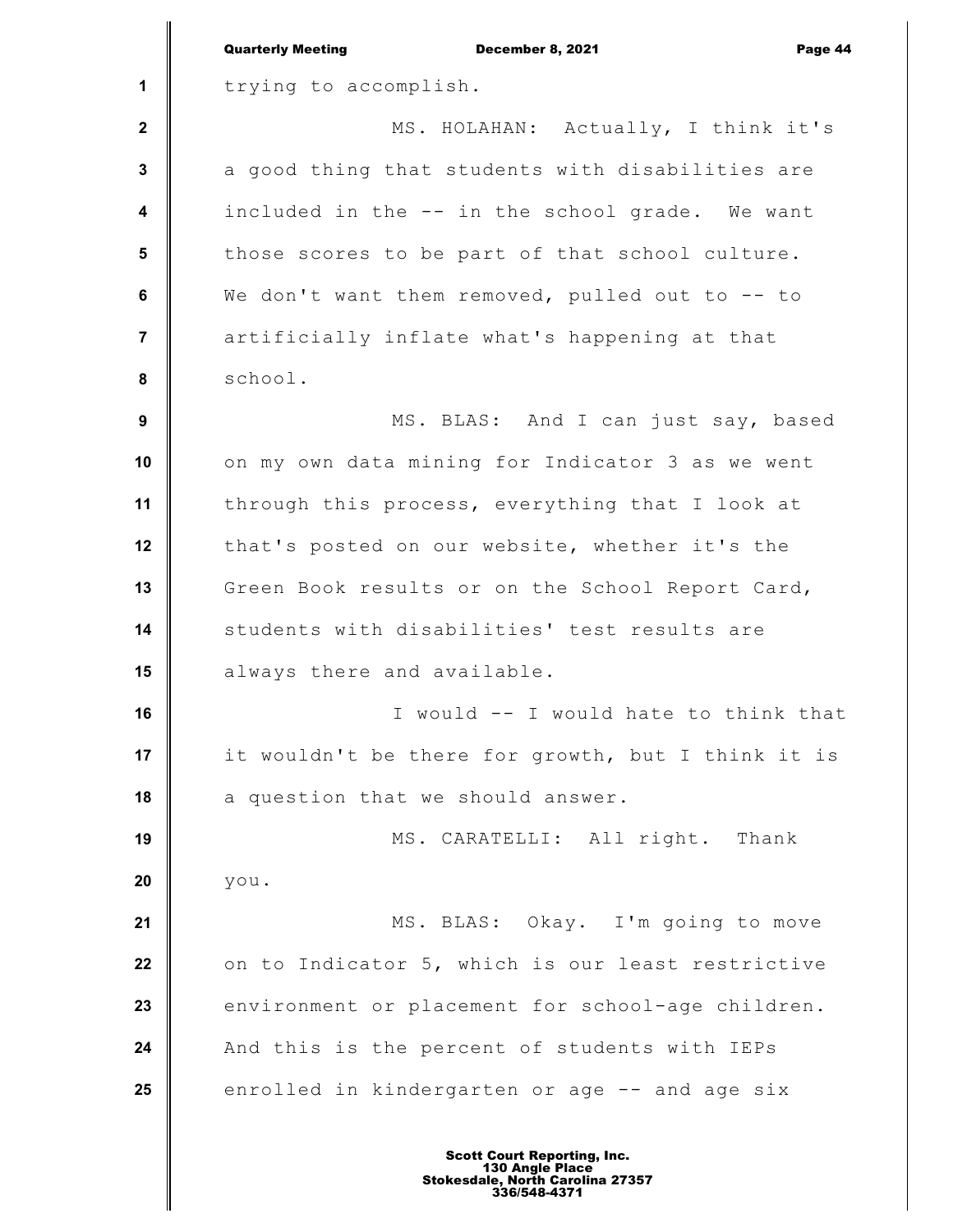|                  | <b>Quarterly Meeting</b><br>December 8, 2021<br>Page 45 |
|------------------|---------------------------------------------------------|
| 1                | through 21 and served in either the regular             |
| $\mathbf{2}$     | classroom 80 percent or more of the day.                |
| $\mathbf{3}$     | And, again, we have a baseline change                   |
| 4                | because the measurement table changed, and the          |
| $5\phantom{.0}$  | change was to include those children who are age        |
| $\bf 6$          | five and in kindergarten rather than keeping them       |
| $\overline{7}$   | in the early childhood placement. So that was the       |
| 8                | change that OSEP made. We did recalculate all of        |
| $\boldsymbol{9}$ | our numbers for five or six years. You can see          |
| 10               | that on the website if you go to the month that we      |
| 11               | did Indicator 5 and 6.                                  |
| 12               | And so our baseline for '18-19 was                      |
| 13               | 68.7 percent, and our target going forward for          |
| 14               | '25-26 was 69.95 percent. I will say here that we       |
| 15               | have had some questions, as we've presented this        |
| 16               | infographic, about the percentage increases that        |
| 17               | we're seeing for these -- for these two                 |
| 18               | indicators, 5 and 6, particularly.                      |
| 19               | And what the increases are based on                     |
| 20               | is our trend or historical data. However, we have       |
| 21               | had comments come back that we need to be more          |
| 22               | aggressive in these indicators, and that is             |
| 23               | already being forwarded up to our leadership to         |
| 24               | talk about before we submit the SPP/APR. So I           |
| 25               | just wanted to go ahead and caveat that for you.        |
|                  |                                                         |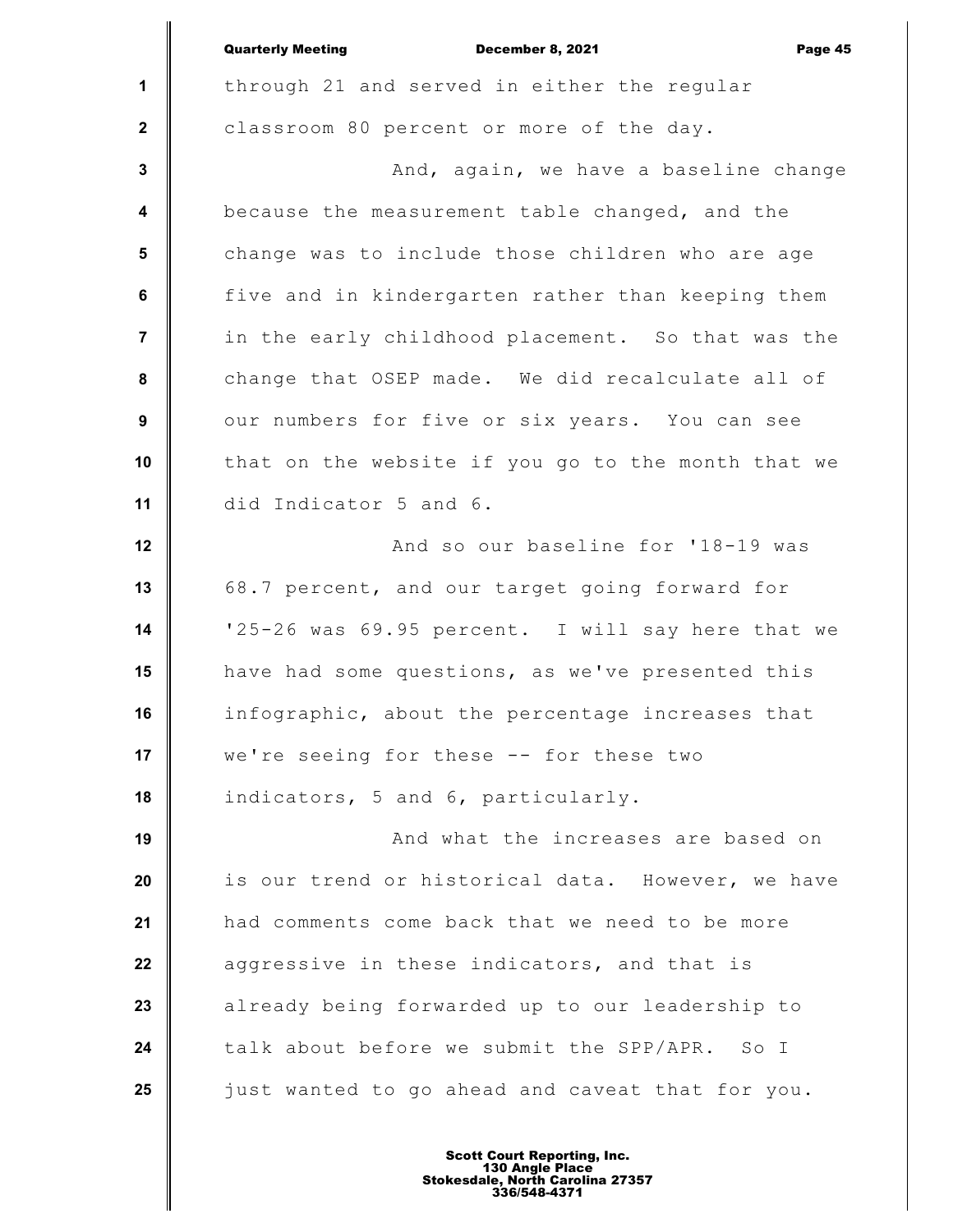|                         | <b>Quarterly Meeting</b><br>December 8, 2021<br>Page 46 |
|-------------------------|---------------------------------------------------------|
| 1                       | If your -- if your initial thought is why are           |
| $\mathbf{2}$            | these so low, why are these targets not moving at       |
| $\mathbf{3}$            | a higher rate, we've had that question.                 |
| $\overline{\mathbf{4}}$ | And the second component of Indicator                   |
| 5                       | 5 is inside the regular classroom less than 40          |
| 6                       | percent of the day. This is a decreasing target.        |
| $\overline{7}$          | Our baseline for 2018-19 was 12.24 percent, and         |
| 8                       | our target is 11.25 percent. And the last one is        |
| $\boldsymbol{9}$        | in separate schools, residential facilities, or         |
| 10                      | homebound/hospital. You can see that our baseline       |
| 11                      | is 1.68 percent currently for 2018-19, and our          |
| 12                      | target is 1.43 percent.                                 |
| 13                      | Any comments on Indicator 5?                            |
| 14                      | (No audible response.)                                  |
| 15                      | MS. BLAS: Okay. We can move on to                       |
| 16                      | Indicator 6, which is again our LRE, and now we're      |
| 17                      | looking at it for early childhood or our preschool      |
| 18                      | three-, four-, five-year-olds. And for the              |
| 19                      | regular early childhood programs -- and, again,         |
| 20                      | recalculated because we've now removed our              |
| 21                      | five-year-olds in kindergarten from this indicator      |
|                         |                                                         |
| 22                      | and they're now being reported in Indicator 5.          |
| 23                      | So for 2018-19, in the regular early                    |
| 24                      | childhood program, 29.60 percent is our baseline,       |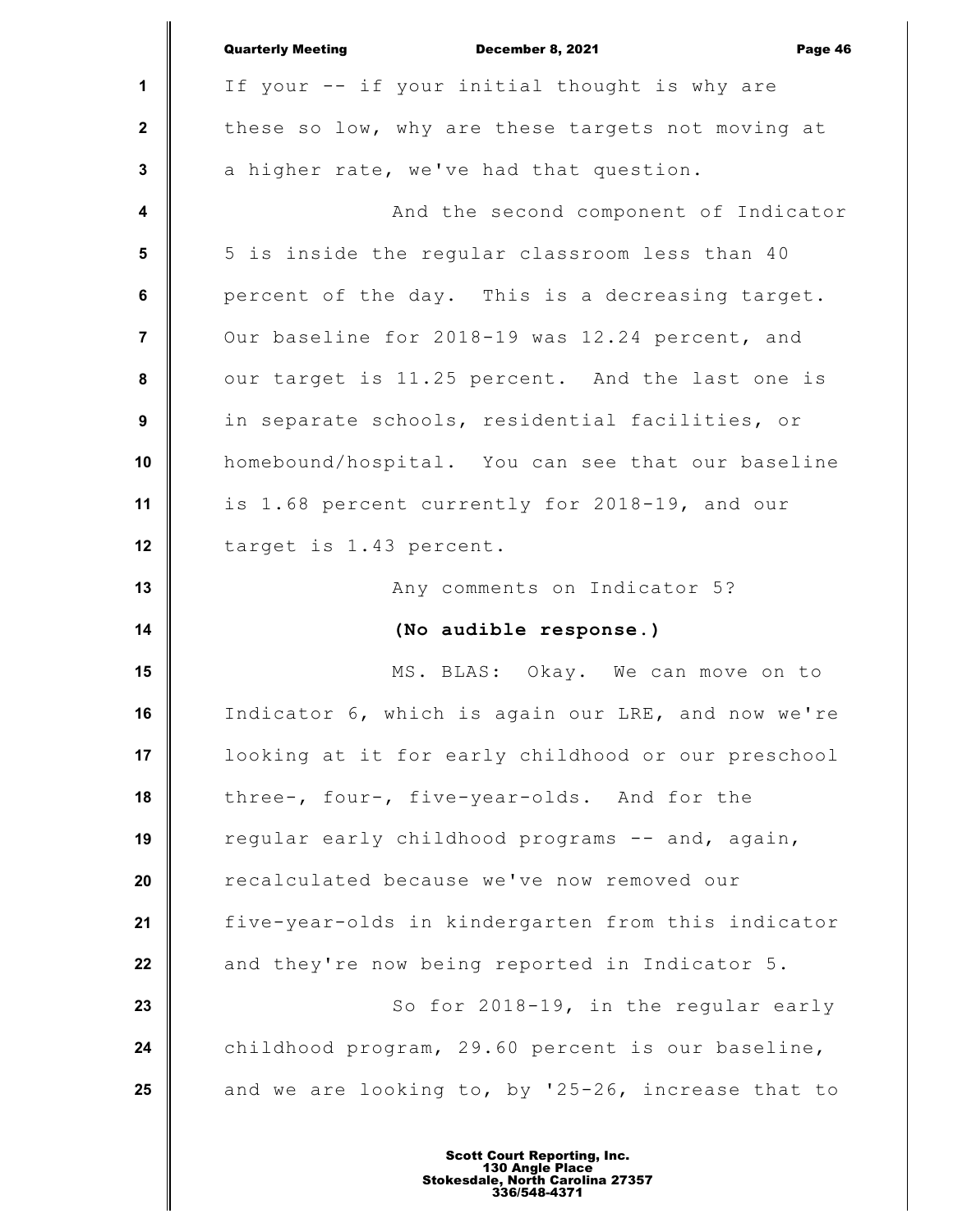|                         | <b>Quarterly Meeting</b><br><b>December 8, 2021</b><br>Page 47 |
|-------------------------|----------------------------------------------------------------|
| 1                       | 30 percent. Our separate special education class,              |
| $\mathbf{2}$            | separate school, or residential facility for                   |
| $\mathbf{3}$            | '18-19 is 26.49 percent, and hoping to decrease                |
| $\overline{\mathbf{4}}$ | that to 25.25 percent.                                         |
| 5                       | And the C -- Indicator 6C is a                                 |
| 6                       | brand-new component of Indicator 6, where we are               |
| $\overline{7}$          | now reporting separately special education and                 |
| 8                       | related services provided in the home. OSEP has                |
| 9                       | marked this as a decreasing target, and there's                |
| 10                      | been talk around the country that, you know, it's              |
| 11                      | probably better for preschool students to be                   |
| 12                      | served in the home.                                            |
| 13                      | So there's -- there's that whole                               |
| 14                      | other alternate discussion, but for now, OSEP has              |
| 15                      | made this a decreasing target. Our baseline data               |
| 16                      | shows us at 2.42 percent, and the decreasing                   |
| 17                      | target currently is 2.20 percent by 2025-26.                   |
| 18                      | Any comments about early childhood                             |
| 19                      | placements?                                                    |
| 20                      | (No audible response.)                                         |
| 21                      | MS. BLAS: Okay. So Indicator 7 is                              |
| 22                      | our preschool outcomes, and this is how students               |
| 23                      | are doing when they exit their preschool programs,             |
| 24                      | and Part A looks at the percent of preschool                   |
| 25                      | students with disabilities who substantially                   |
|                         |                                                                |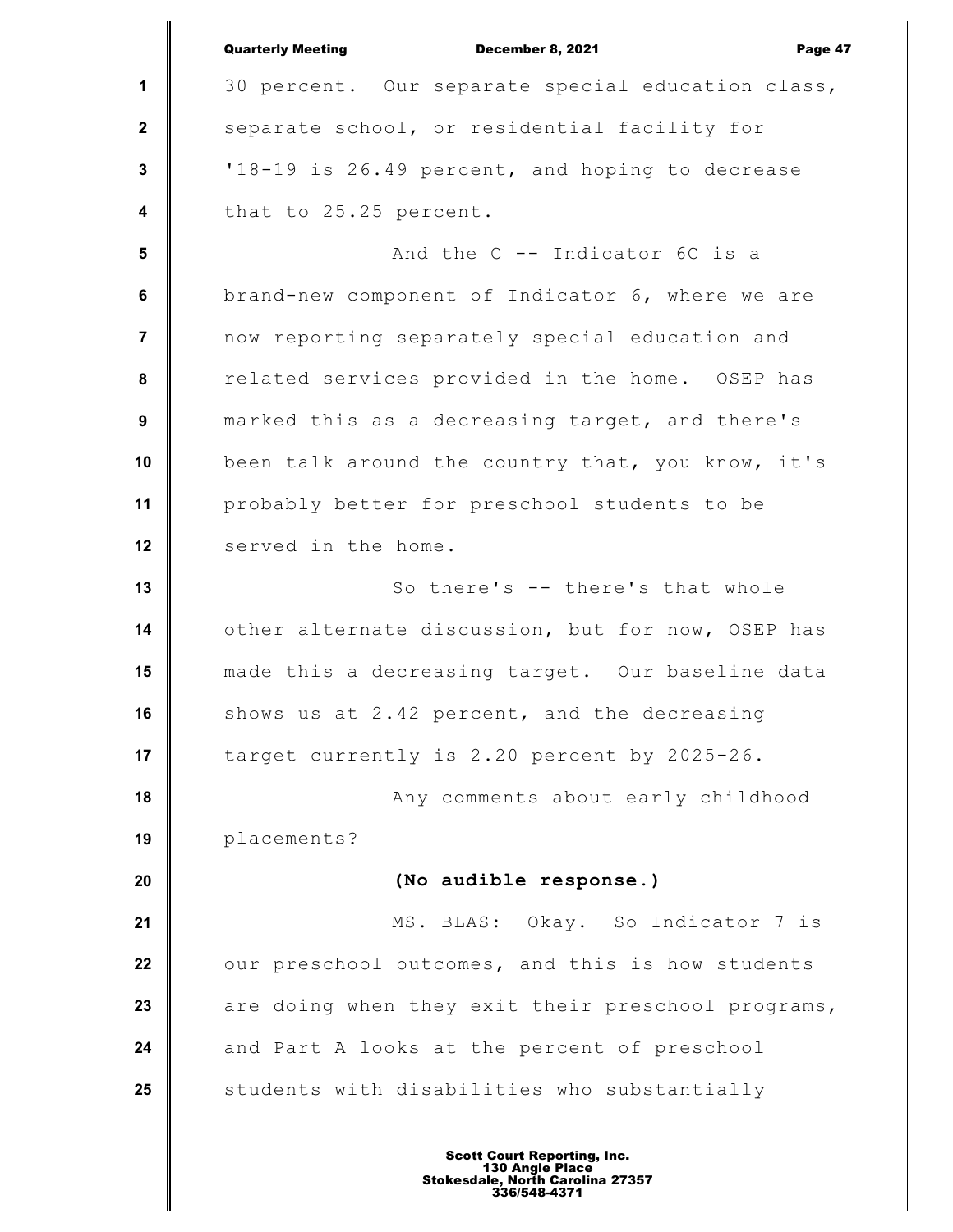|                  | <b>Quarterly Meeting</b><br><b>December 8, 2021</b><br>Page 48 |
|------------------|----------------------------------------------------------------|
| $\mathbf{1}$     | improved their rate of growth by age six or when               |
| $\mathbf{2}$     | they exited the program. And so those are broken               |
| $\mathbf{3}$     | down into three outcomes, and we had to set                    |
| $\boldsymbol{4}$ | targets on all three of those.                                 |
| 5                | The last time we had a baseline                                |
| 6                | change for this was in the year $2012-13$ . So these           |
| $\overline{7}$   | are our baselines for each of those three outcome              |
| 8                | indicators, and our target for positive social-                |
| 9                | emotional skills, we're trying to reach the 85.08              |
| 10               | percent target. For acquisition and use of                     |
| 11               | knowledge and skills for preschool, we're looking              |
| 12               | at 85.67 percent, and for use of appropriate                   |
| 13               | behaviors to meet needs, we're looking to reach                |
| 14               | 84.51 percent.                                                 |
| 15               | I will say that, you know, this is                             |
| 16               | where the question comes in, well, what does the               |
| 17               | data look like? We do have a baseline for '12-13,              |
| 18               | and we always have to increase from the baseline.              |
| 19               | But we also looked at our data to see where we                 |
| 20               | were since the last submission before we would set             |
| 21               | a target. [Inaudible] target that would be lower               |
| 22               | than where we were. So it'll help if you were to               |
| 23               | go back in, if you have questions, go back in and              |
| 24               | look at the data for past years to see where we                |
| 25               | are and where we want to go.                                   |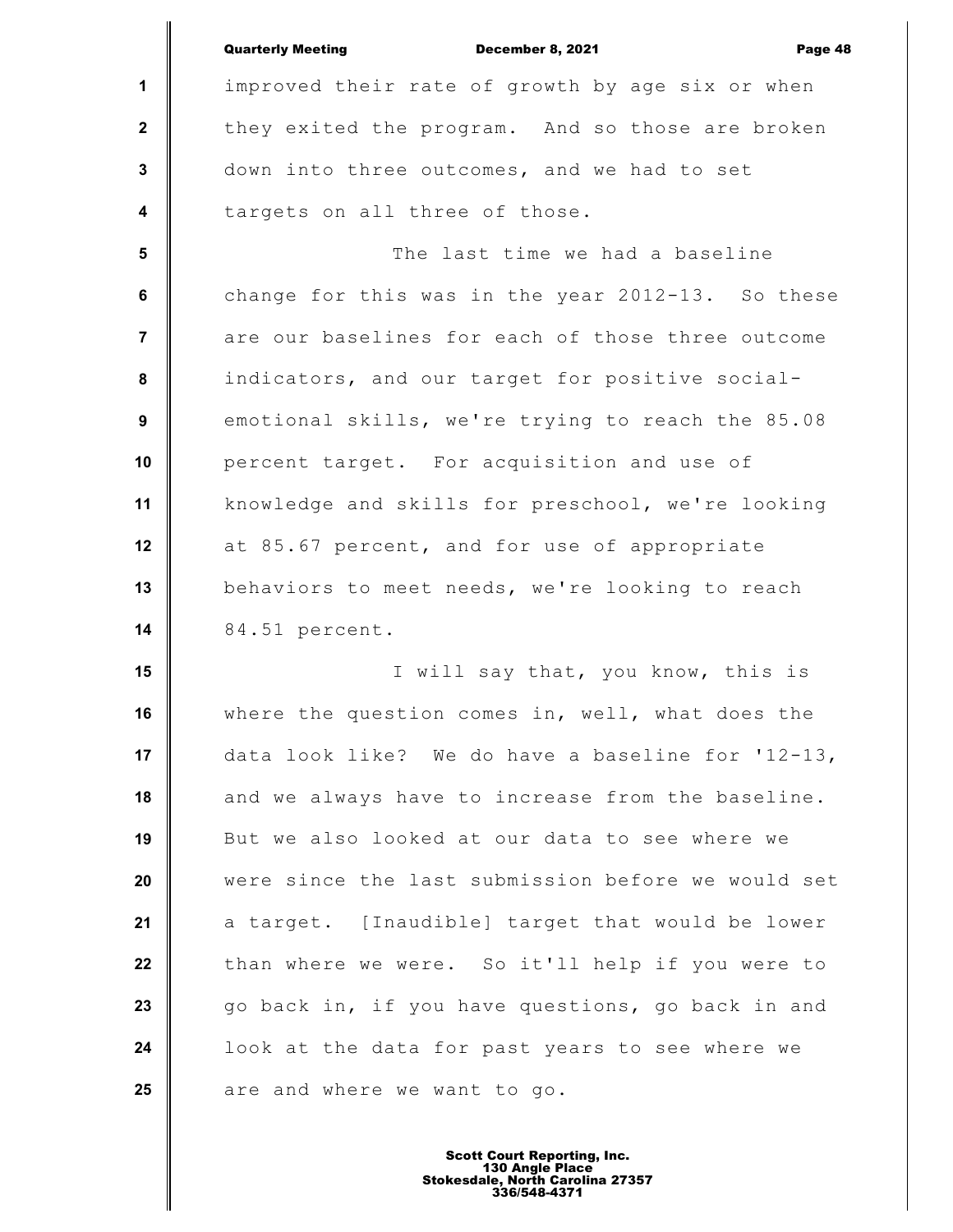|                  | December 8, 2021<br><b>Quarterly Meeting</b><br>Page 49 |
|------------------|---------------------------------------------------------|
| 1                | MS. HOLAHAN: And, Alexis, I'm                           |
| $\mathbf{2}$     | just -- Alexis, I'm just aware of the time and          |
| $\mathbf 3$      | wondering how do you want us to proceed.                |
| 4                | MS. UTZ: Oh. You're good. Sherry                        |
| $5\phantom{1}$   | doesn't do -- she's not logged in yet, and she          |
| 6                | doesn't do her updates until 10:45.                     |
| $\overline{7}$   | MS. BLAS: So at this point, I know                      |
| 8                | [inaudible] some time to talk about [inaudible].        |
| $\boldsymbol{9}$ | Should we push through with the rest of these           |
| 10               | indicators, or would you guys like to review the        |
| 11               | baseline targets on your own and come back to us        |
| 12               | with questions? What is the best way for us to          |
| 13               | move forward on this?                                   |
| 14               | MS. CARATELLI: If you're asking us,                     |
| 15               | I'd be okay to look through it on my own.               |
| 16               | MS. UTZ: Kelley and Lauren, is there                    |
| 17               | anything that like we should note about any of          |
| 18               | these, as they're looking through them, that you        |
| 19               | want to point out?                                      |
| 20               | MS. BLAS: We covered the big ones                       |
| 21               | like Indicator 4 and Indicator 3 and the big            |
| 22               | changes to 1 and 2. They all kind of follow the         |
| 23               | same vein, and again, the questions that you have,      |
| 24               | as you look at your baseline target, can be             |
| 25               | answered best by going back into the data or            |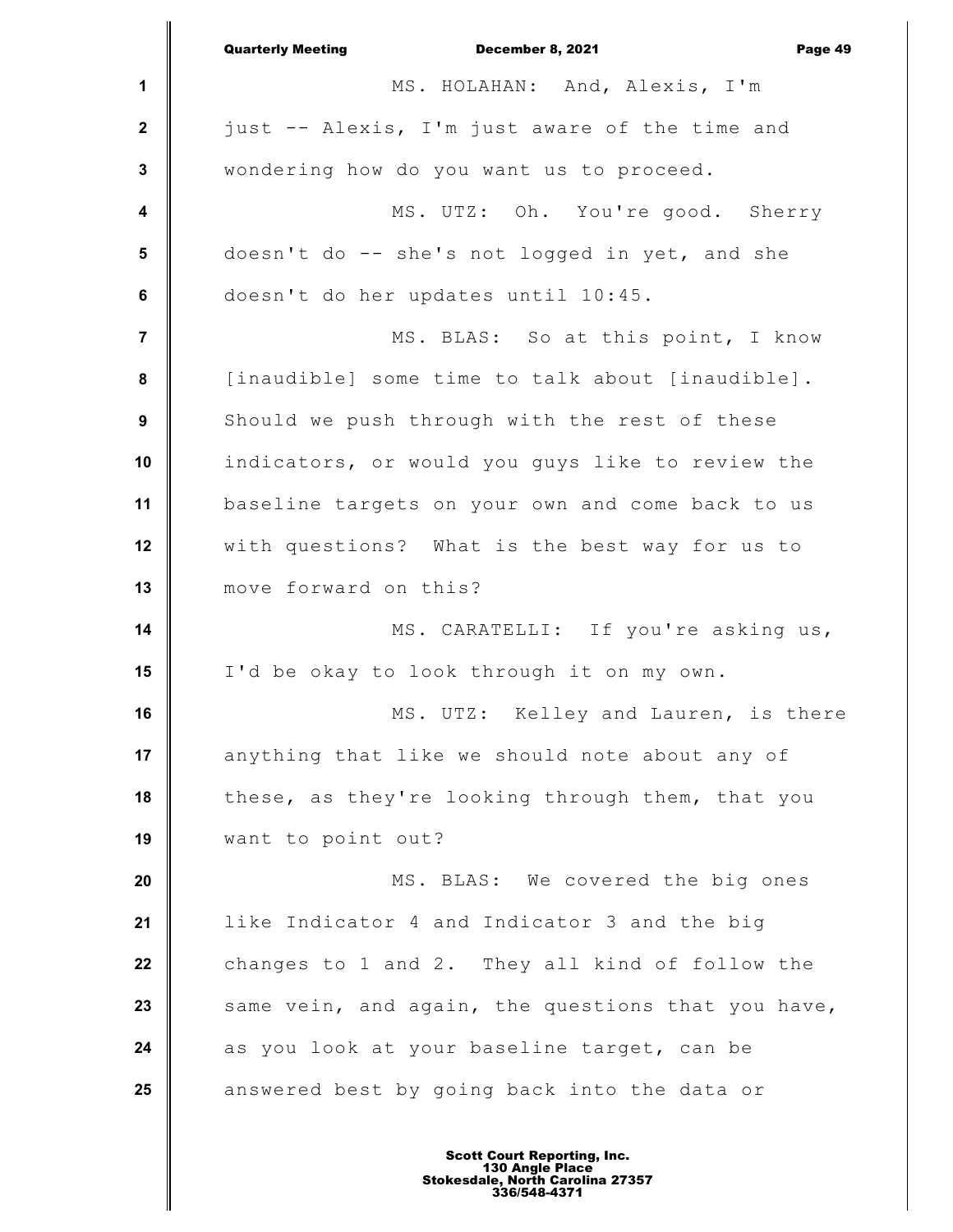**1 2 3 4 5 6 7 8 9 10 11 12 13 14 15 16 17 18 19 20 21 22 23 24 25** Quarterly Meeting December 8, 2021 Page 50 looking at the presentations that we did with stakeholders. So that -- you know, that's where you would start if you -- if you have a particular indicator that you're super interested in and you want to research it, all of the information is available to you in the links [inaudible]. And then we've also included our contact information on the very last page at the bottom, and we are welcome -- welcome any kind of questions or feedback that you have regarding the baselines and targets or regarding the data that we've provided. MS. HOLAHAN: Kelley, let's do talk about parent involvement, Indicator 8. I think that's of particular interest to this group, and then--- MS. BLAS: Okay. MS. HOLAHAN: And then I think also 9 and 10 so that we just do a quick look at those, and then we'll move on to 17? MS. BLAS: Sure. So Indicator 8 is our parent involvement survey or parent engagement survey, and what it looks -- looks at is the percent of parents of children receiving special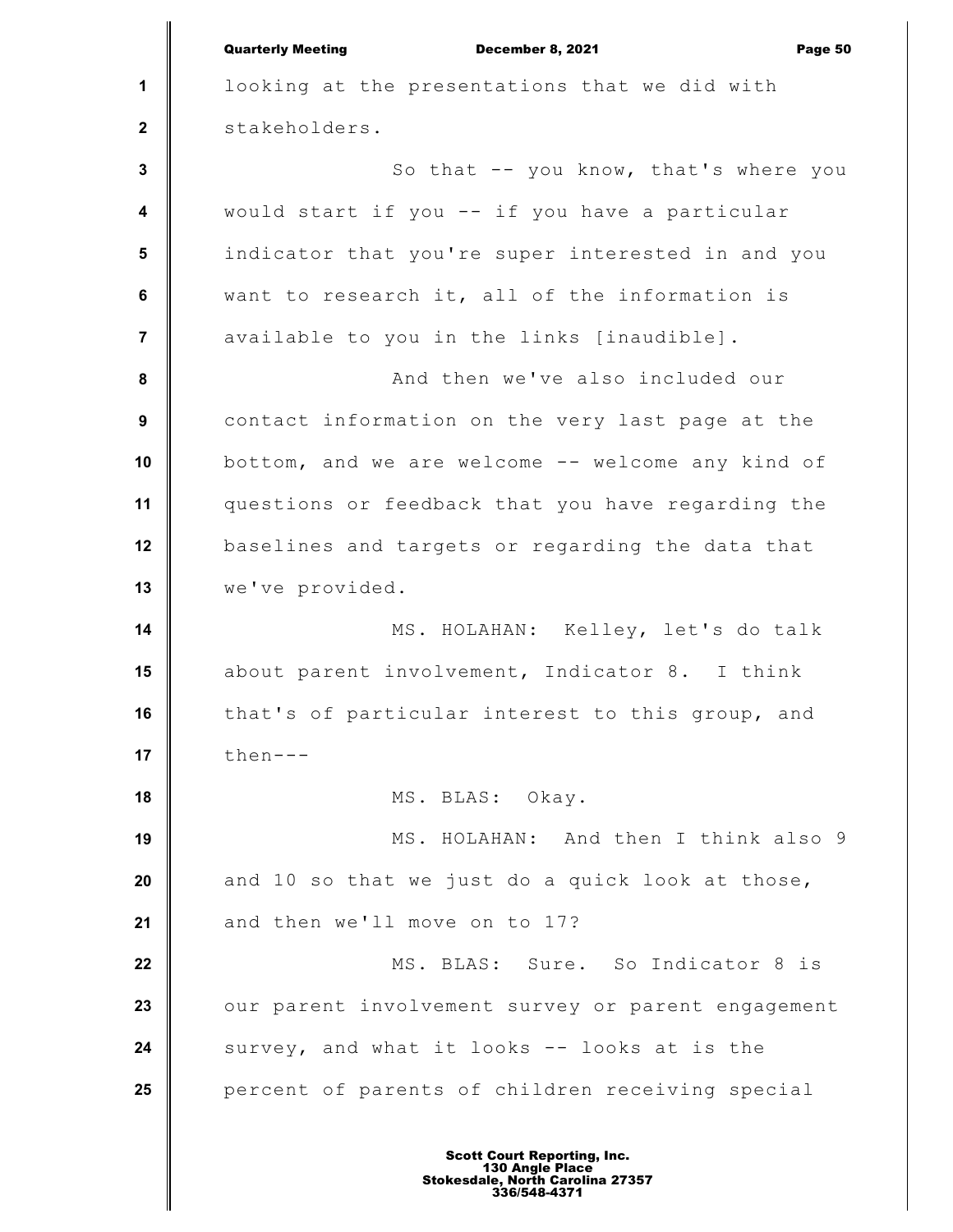|                  | <b>Quarterly Meeting</b><br>December 8, 2021<br>Page 51 |
|------------------|---------------------------------------------------------|
| 1                | education and who report that school facilitated        |
| $\mathbf{2}$     | parent involvement as a means of improving              |
| $\mathbf{3}$     | services for students with disabilities.                |
| $\boldsymbol{4}$ | And the way we do that is, we have a                    |
| 5                | sample of districts every year. So it is -- it is       |
| 6                | not -- the percentage that you're seeing is not         |
| $\overline{7}$   | the full state percent. We do have districts on a       |
| 8                | sample schedule, and we send them out a survey for      |
| $\boldsymbol{9}$ | both preschool and school-age.                          |
| 10               | And it's a 17-question survey, and if                   |
| 11               | they respond positively to at least nine of the         |
| 12               | questions on the survey, then we consider that as       |
| 13               | a positive response. And so they're included in         |
| 14               | the percentage of parents who feel like their           |
| 15               | schools are facilitating meaningful parent              |
| 16               | involvement.                                            |
| 17               | So that survey was revised with                         |
| 18               | stakeholder engagement in 2018-19. So that is           |
| 19               | our -- that is where we started our baseline, and       |
| 20               | we were at 49.36 percent of parents who agreed          |
| 21               | that schools facilitate meaningful parent               |
| 22               | involvement. One thing about the change that we         |
| 23               | also did -- I think it's been about four years          |
| 24               | now -- we had a contractor that was out of state        |
| 25               | that was collecting this information and actually       |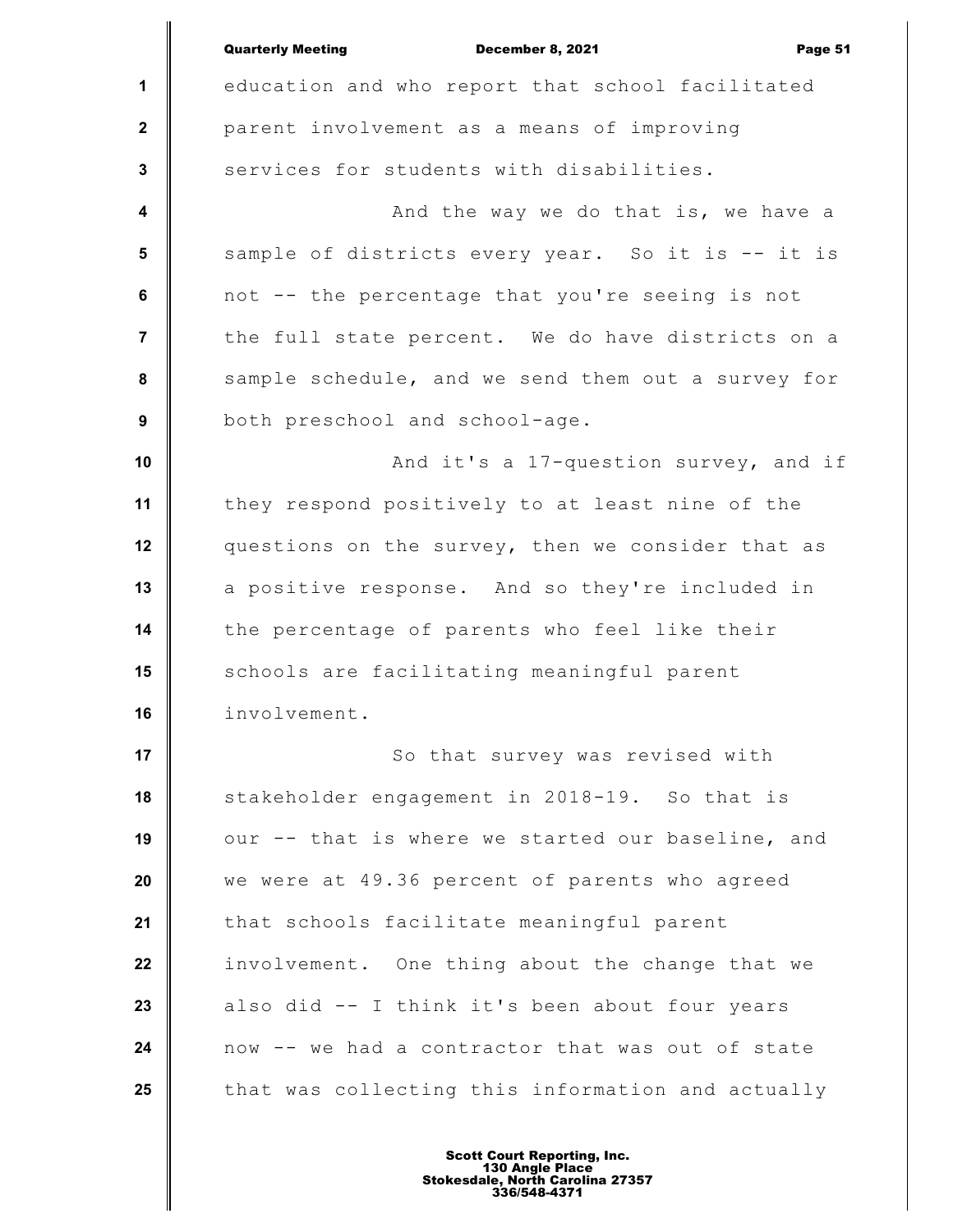|                         | <b>Quarterly Meeting</b><br>December 8, 2021<br>Page 52 |
|-------------------------|---------------------------------------------------------|
| $\mathbf 1$             | making the call and speaking to the families.           |
| $\mathbf{2}$            | We have moved that in-house now, and                    |
| $\mathbf{3}$            | so LEAs make their calls. They send out their           |
| $\overline{\mathbf{4}}$ | own -- they send out their own surveys, and so we       |
| 5                       | are getting a much better response now that             |
| 6                       | districts are handling it. And so our target for        |
| $\overline{7}$          | '25-26 is that at least 54 percent of parents will      |
| 8                       | agree that we've had meaningful parent                  |
| 9                       | involvement.                                            |
| 10                      | And I think I just like meshed                          |
| 11                      | together our Indicator 14 and Indicator 8, which        |
| 12                      | is the one where the state -- the out of state was      |
| 13                      | making those [inaudible]. Any questions on parent       |
| 14                      | involvement?                                            |
| 15                      | And, also, we would welcome any                         |
| 16                      | feedback on how to increase our response rate for       |
| 17                      | our parent survey. We really want that                  |
| 18                      | information, and I will say even though we only         |
| 19                      | report the positives to OSEP and what districts --      |
| 20                      | the percent positive to OSEP, we are reviewing the      |
| 21                      | analysis of that data.                                  |
| 22                      | There is a very thorough analysis of                    |
| 23                      | the data, and we plan to share that back out with       |
| 24                      | districts -- and Alexis is part of that group --        |
| 25                      | in finding ways that we can share with districts        |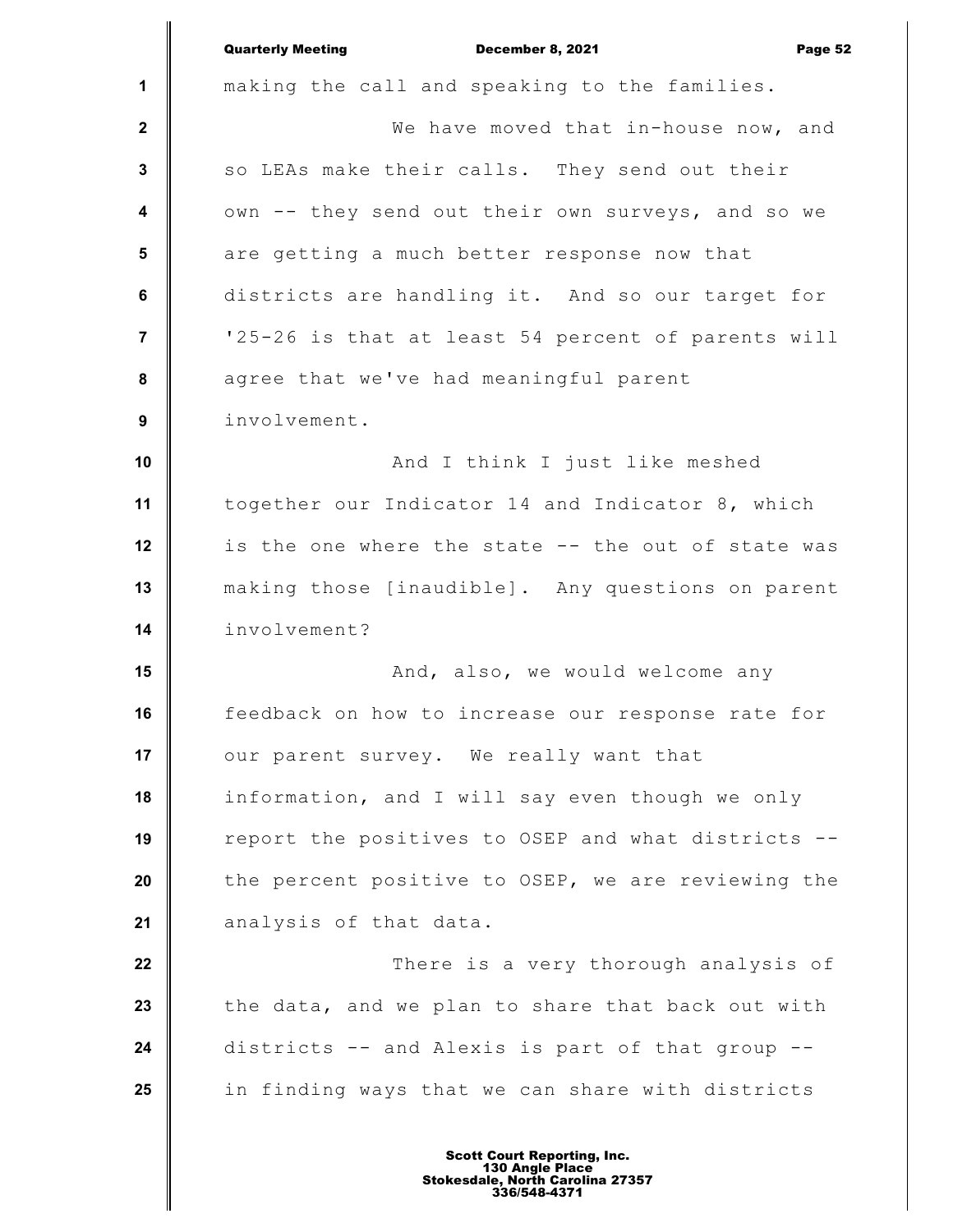**1 2 3 4 5 6 7 8 9 10 11 12 13 14 15 16 17 18 19 20 21 22 23 24 25** Quarterly Meeting December 8, 2021 Page 53 other pieces of information in that data where - where there may be concerns that LEAs want to know what parents are saying. Alexis, do you have any comment on that? MS. UTZ: No. You covered it. I would love ideas of how to get this out more and to have more responses. MS. CHILDERS: I'm not sure--- I'm sorry. I was going to ask the question. I'm not sure if this is the same survey that I'm thinking about, but if I am correct  $--$  I don't know if this is in all counties or -- I'm in Charlotte-Mecklenburg, but I know that the survey that I have received, which had to do with extensions, was only -- it did not go out to everyone. It was something that was some people got, some -- you know, some people received, some people did not, kind of thing. If you received it, you were asked to do it -- return it, kind of thing, but I don't know that that is the same one. Can anyone tell me if that sounds right, or no? MS. BLAS: So this particular survey is supposed to go to all parents of students with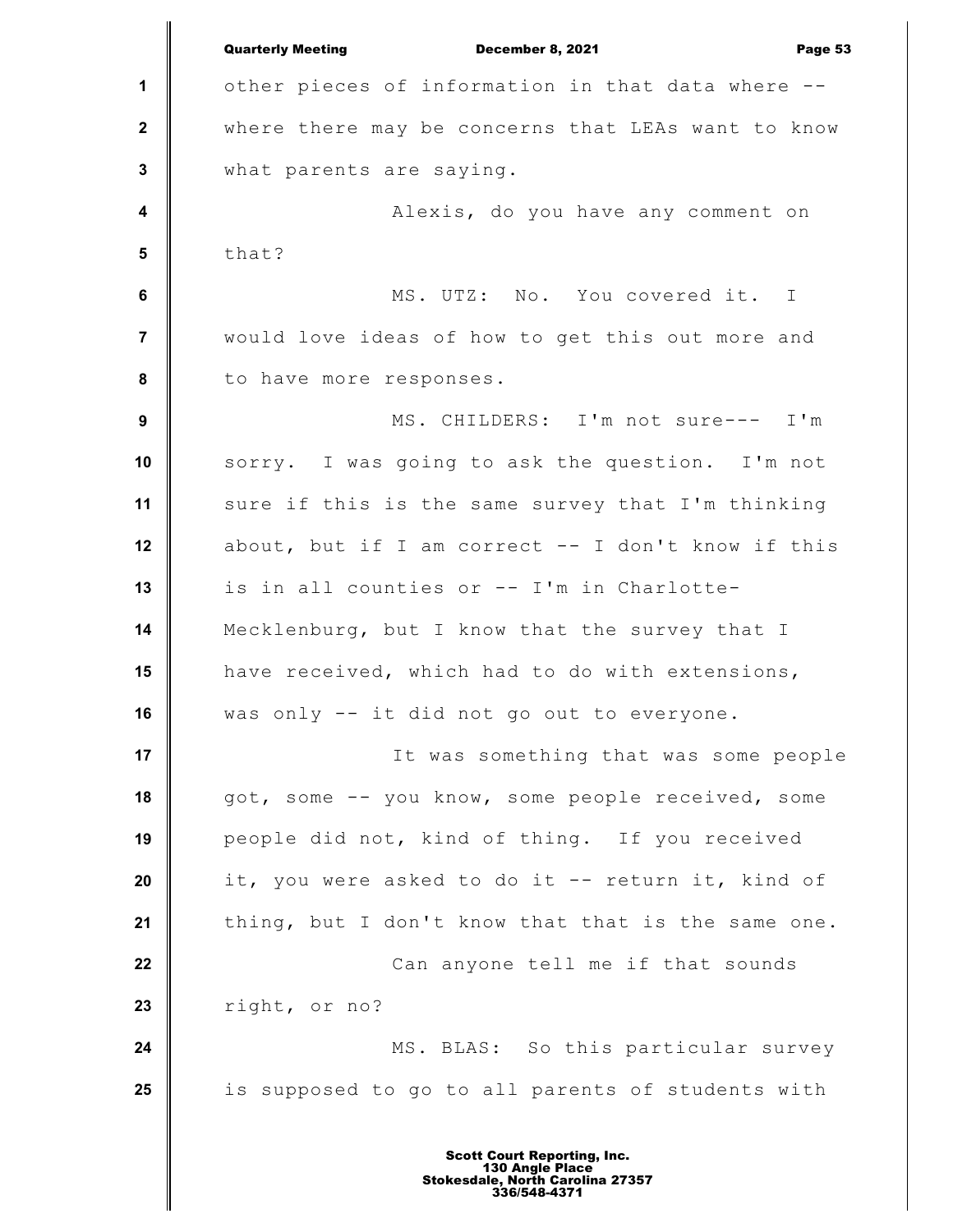|                  | <b>Quarterly Meeting</b><br><b>December 8, 2021</b><br>Page 54 |
|------------------|----------------------------------------------------------------|
| 1                | disabilities on the last December Child Count.                 |
| $\mathbf{2}$     | So, for example, this past year, if the district               |
| $\mathbf 3$      | was in the sample, then they should send it to all             |
| $\boldsymbol{4}$ | parents of students with disabilities on their                 |
| $5\phantom{.0}$  | 2020 Child Count.                                              |
| 6                | MS. CHILDERS: Okay. So I don't --                              |
| $\overline{7}$   | yeah, because I don't remember receiving any of                |
| 8                | that. We lost my daughter back in May so,                      |
| 9                | obviously, she was pretty ill back in December.                |
| 10               | But I don't -- I mean I just don't remember                    |
| 11               | receiving anything like that.                                  |
| 12               | MS. BLAS: Okay. So, again,                                     |
| 13               | that's -- and I'm so sorry for your loss. But                  |
| 14               | that is definitely something that we would want to             |
| 15               | address with districts and figure out, you know,               |
| 16               | are they having difficulties getting this out to               |
| 17               | parents.                                                       |
| 18               | MS. CHILDERS: Yeah, because I think                            |
| 19               | it's important, and I don't really know --                     |
| 20               | obviously, I don't know what's on those surveys,               |
| 21               | but I think that it would be important to kind of              |
| 22               | find out information as far -- because my daughter             |
| 23               | was in school a lot, she was homebound a lot, she              |
| 24               | was in the hospital a lot. She received services               |
| 25               | there. So I feel like my perspective would be                  |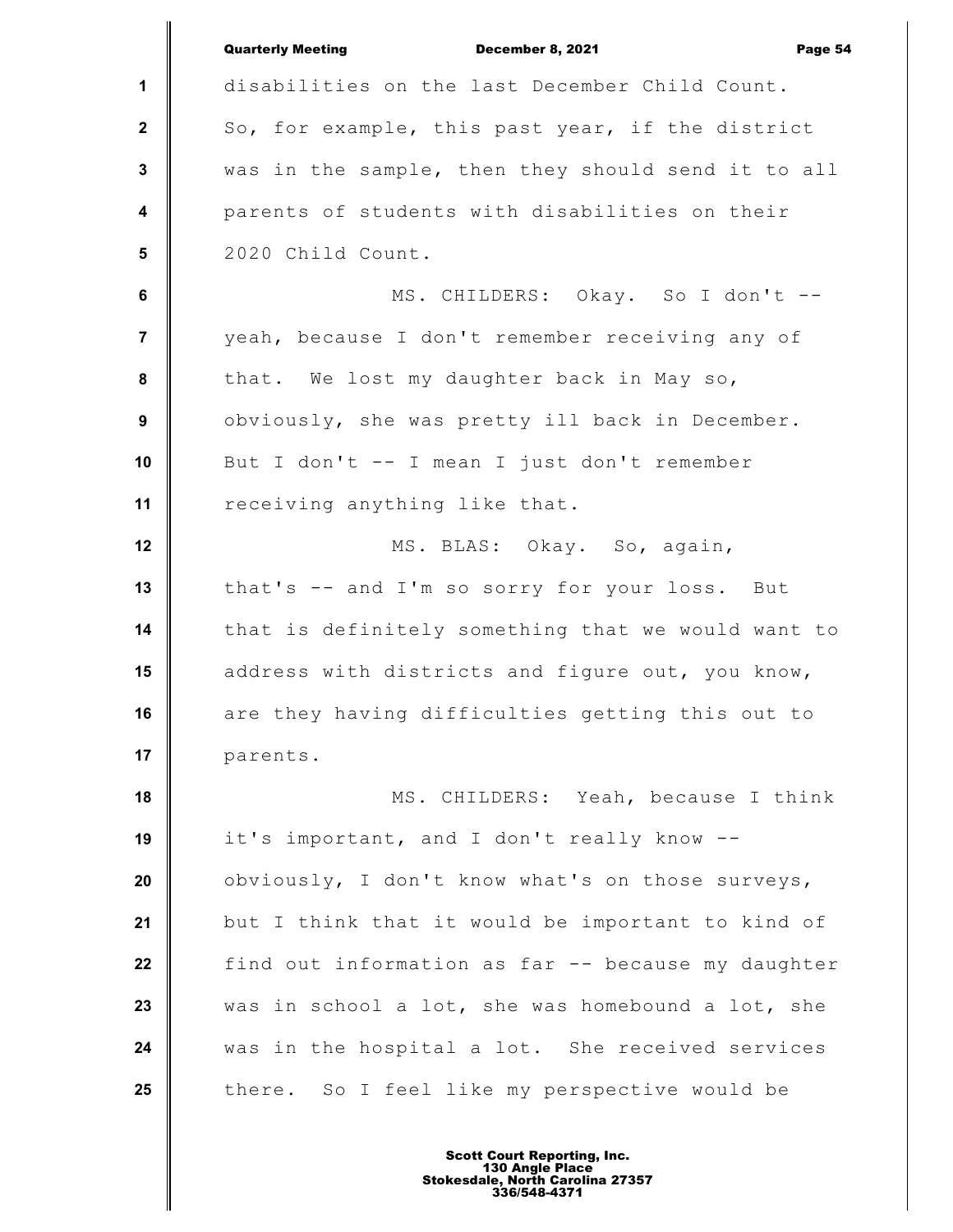**1 2 3 4 5 6 7 8 9 10 11 12 13 14 15 16 17 18 19 20 21 22 23 24 25** Quarterly Meeting December 8, 2021 Page 55 pretty important considering I would be able to give information based on all of the different three places that we -- she received services. MS. BLAS: Absolutely. Absolutely. I agree. MS. HOLAHAN: And, Kelley, are the larger five LEAs always included in the sample? MS. BLAS: Yes. MS. HOLAHAN: So Charlotte--- MS. BLAS: Would have been included. MS. HOLAHAN: Okay. MS. CHILDERS: So you're saying--- MS. CARATELLI: Can I ask [inaudible] question? How are families receiving the survey? Is it a printed paper copy? Are they getting it [inaudible] how are most receiving it? MS. BLAS: I believe most districts send it through email. There's also a QR code, and they could -- and I know that I did speak to some districts who were having difficulty who actually printed it out and put it in the kids' backpacks. So several different ways. It is in English and in Spanish. DR. HUTCHINSON: We receive hard copies that are already addressed to the parents,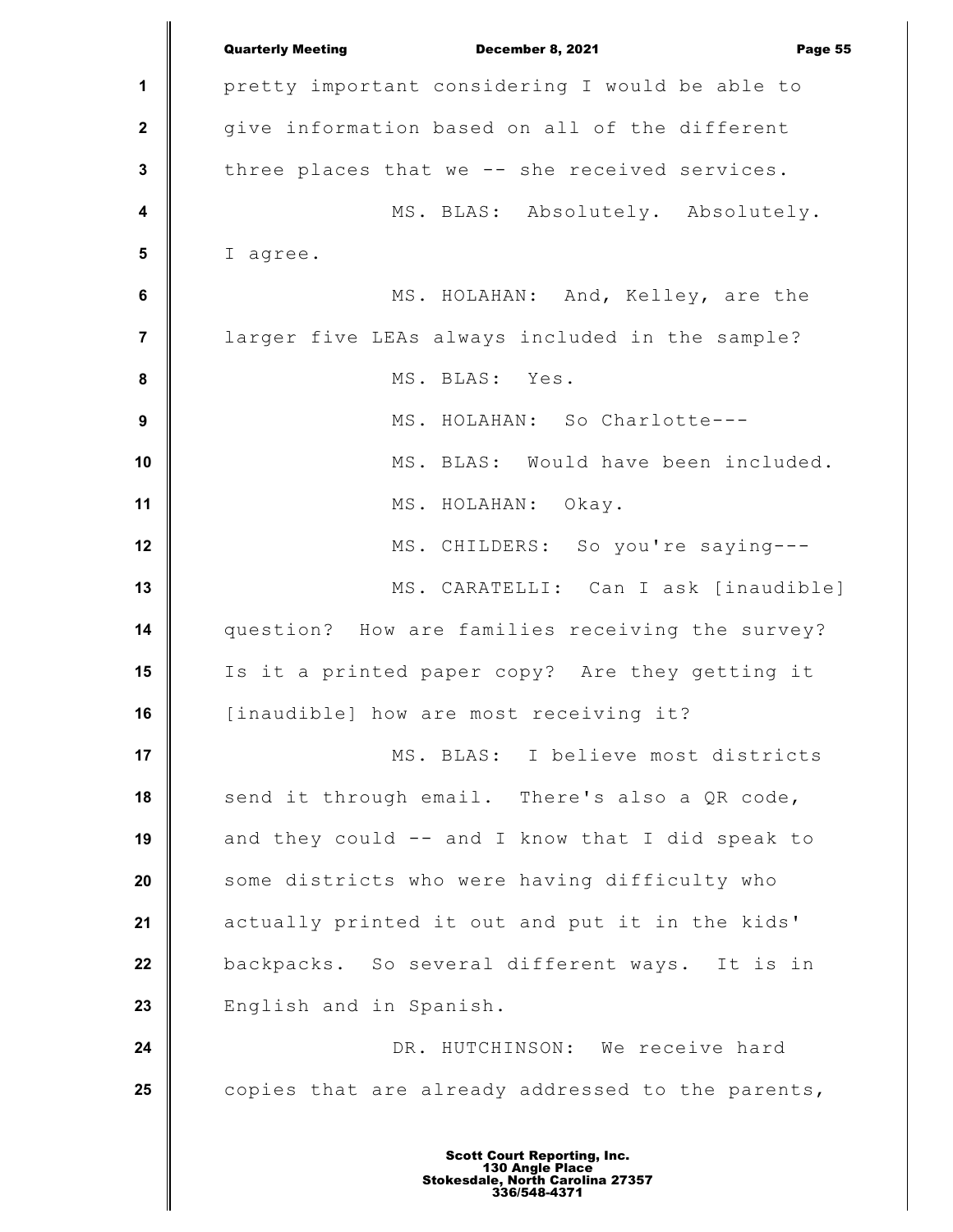|                         | <b>Quarterly Meeting</b><br>December 8, 2021<br>Page 56 |
|-------------------------|---------------------------------------------------------|
| 1                       | and then there's a QR code and you can choose to        |
| $\mathbf{2}$            | send out the QR code. And we did have a higher          |
| $\mathbf{3}$            | percentage of people that returned the surveys          |
| $\overline{\mathbf{4}}$ | from -- we don't get to see the individual data at      |
| $5\phantom{.0}$         | the district level, but statewide, I know we had a      |
| 6                       | higher percentage of people that returned the           |
| $\overline{7}$          | surveys once they allowed the option of going to        |
| $\pmb{8}$               | filling it out electronically.                          |
| 9                       | But we get the preprinted envelope                      |
| 10                      | with the child's name and the parent's name on it,      |
| 11                      | and those can get sent home in backpacks. And           |
| 12                      | then you can also send the electronic option as         |
| 13                      | well.                                                   |
| 14                      | MS. CARATELLI: Christy, can I                           |
| 15                      | interject quickly? First of all, I'm very sorry         |
| 16                      | for your loss and I love that you're still              |
| 17                      | involved with this. That's---                           |
| 18                      | MS. CHILDERS: Thank you.                                |
| 19                      | MS. CARATELLI: So thank you. I'm                        |
| 20                      | sure it's not easy. So thank you.                       |
| 21                      | My question was, you mentioned like                     |
| 22                      | the biggest five counties. What are those               |
| 23                      | counties? Is Onslow on that list? I'm assuming          |
| 24                      | it is.                                                  |
| 25                      | MS. BLAS: No. It's Charlotte, Wake,                     |
|                         | <b>Scott Court Reporting, Inc.</b>                      |

I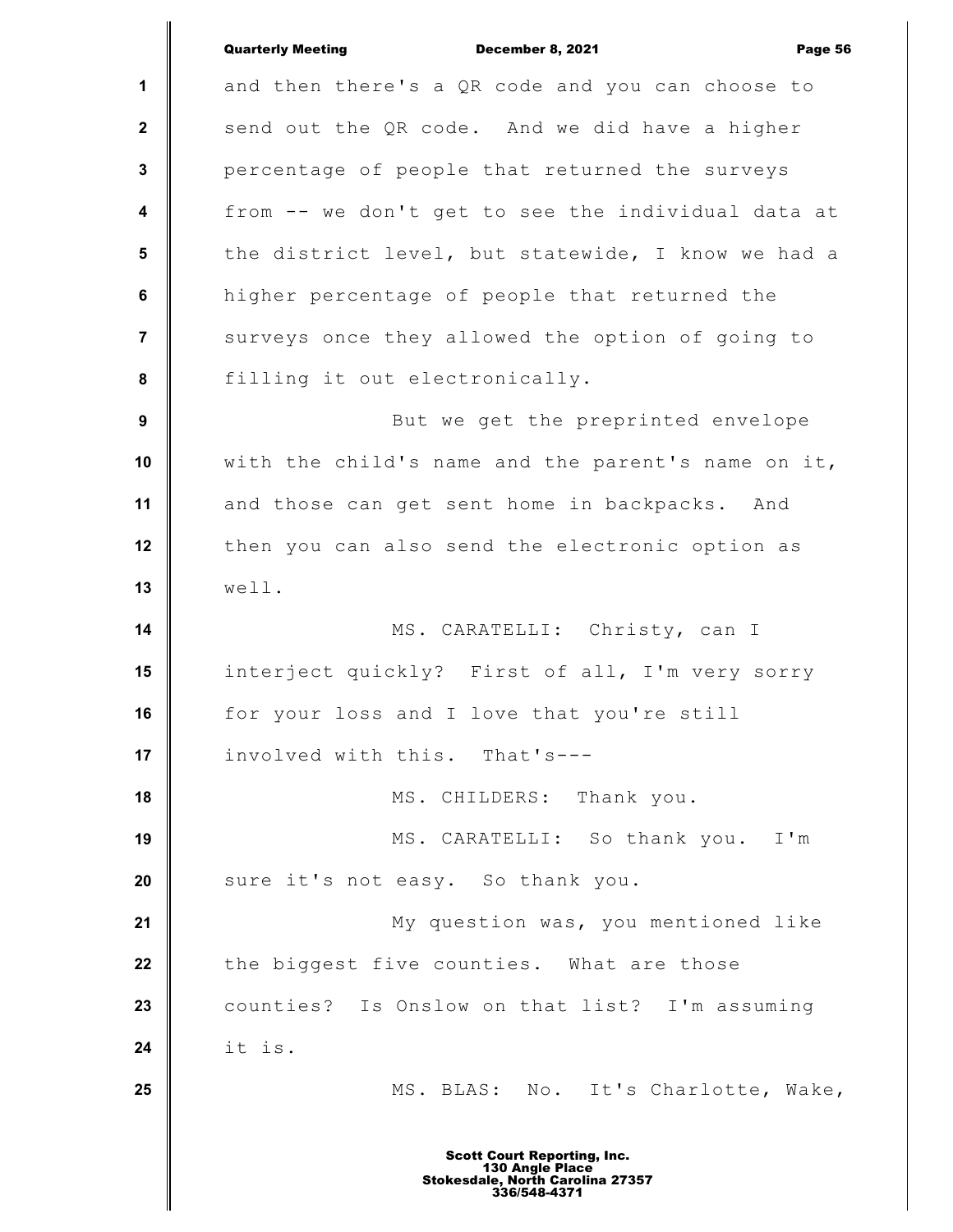**1 2 3 4 5 6 7 8 9 10 11 12 13 14 15 16 17 18 19 20 21 22 23 24 25** Quarterly Meeting December 8, 2021 Page 57 Johnston, Union--- MS. CHILDERS: Guilford--- MS. BLAS: ---and Winston-Salem/Forsyth. MS. CARATELLI: I got you. MS. BLAS: Okay. MS. CARATELLI: Because let me tell you, in Onslow County, it never crossed my desk either. MS. BLAS: I don't believe that Onslow was on the list this year. MS. CHILDERS: Guilford County isn't on that? MS. BLAS: Yeah, Guilford should be on there. MS. HOLAHAN: Yeah, Guilford's one of the big five. MS. BLAS: Yes. MS. CHILDERS: Yeah, that's what I was thinking. It should -- yeah. DR. HUTCHINSON: And I think -- I think we get pulled once every five years if we're not on the big five--- MS. BLAS: That's right. DR. HUTCHINSON: ---if I remember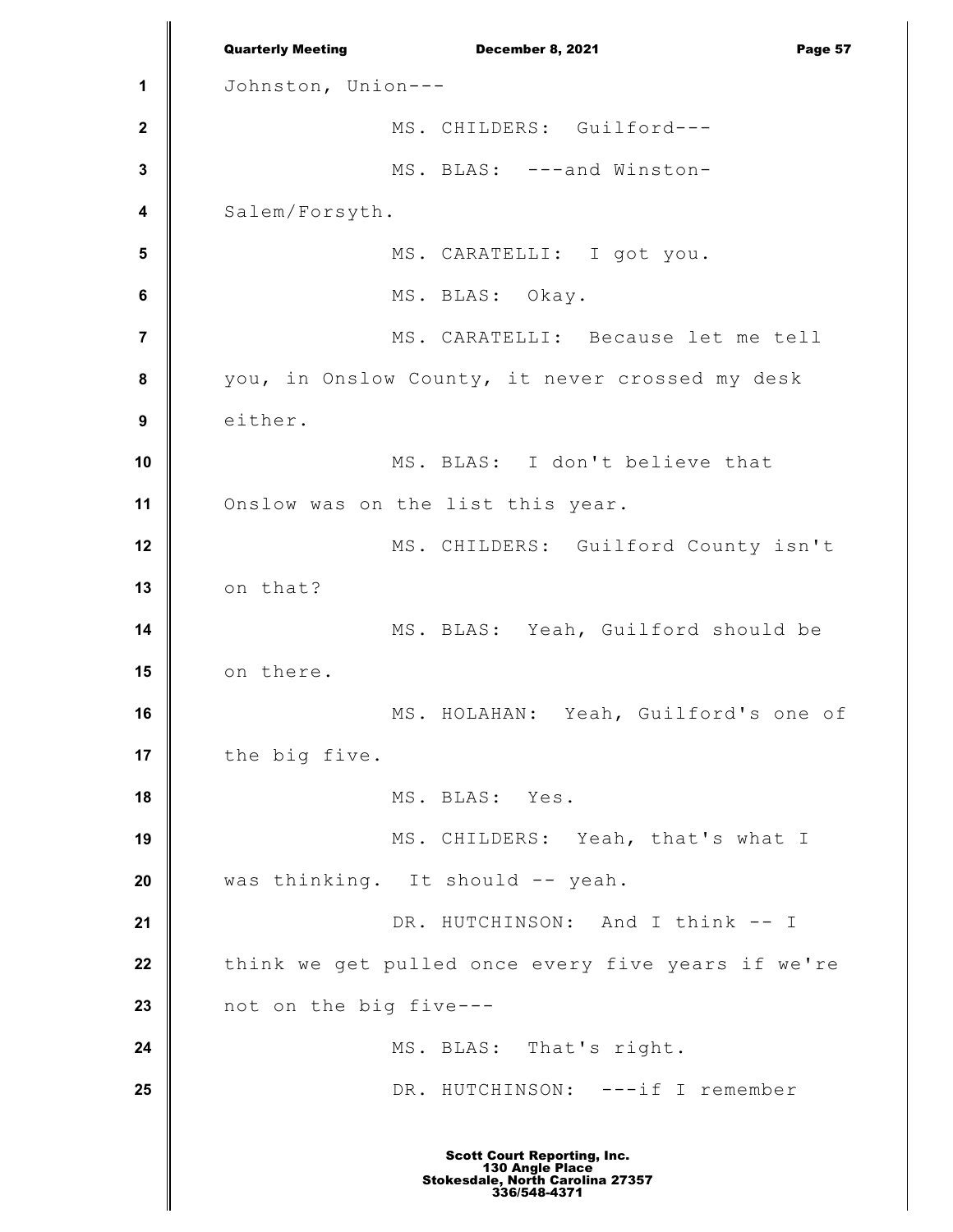|                         | <b>Quarterly Meeting</b><br>December 8, 2021<br>Page 58 |
|-------------------------|---------------------------------------------------------|
| 1                       | right.                                                  |
| $\mathbf{2}$            | MS. CHILDERS: Oh, okay.                                 |
| $\mathbf{3}$            | MS. HOLAHAN: Kelley, I'm wondering,                     |
| $\overline{\mathbf{4}}$ | given the interest in this, could we just share         |
| 5                       | with this group as a follow-up what the actual 17       |
| $\bf 6$                 | questions are?                                          |
| $\overline{7}$          | MS. BLAS: Yes, yes. I actually                          |
| 8                       | pulled those surveys yesterday and sent them to         |
| $\boldsymbol{9}$        | [inaudible]. So I would be happy to forward those       |
| 10                      | to Alexis and she can get them out.                     |
| 11                      | MS. HOLAHAN: Awesome.                                   |
| 12                      | MS. CHILDERS: Would it be worth                         |
| 13                      | speaking to the directors to ask them, you know,        |
| 14                      | have they received this to send it out to schools       |
| 15                      | to get to children?                                     |
| 16                      | MS. BLAS: Well, we -- we manage the                     |
| 17                      | data coming in. So if they're on the list for           |
| 18                      | that year -- so, for example, this year, once the       |
| 19                      | data starts coming in, if I'm not seeing a              |
| 20                      | district that's getting responses from parents,         |
| 21                      | then I would reach out to them and say, "Hey, you       |
| 22                      | know, we don't have any responses for your              |
| 23                      | county."                                                |
| 24                      | And they'll say either "You know, oh,                   |
| 25                      | I missed the initial email that I was supposed to       |
|                         |                                                         |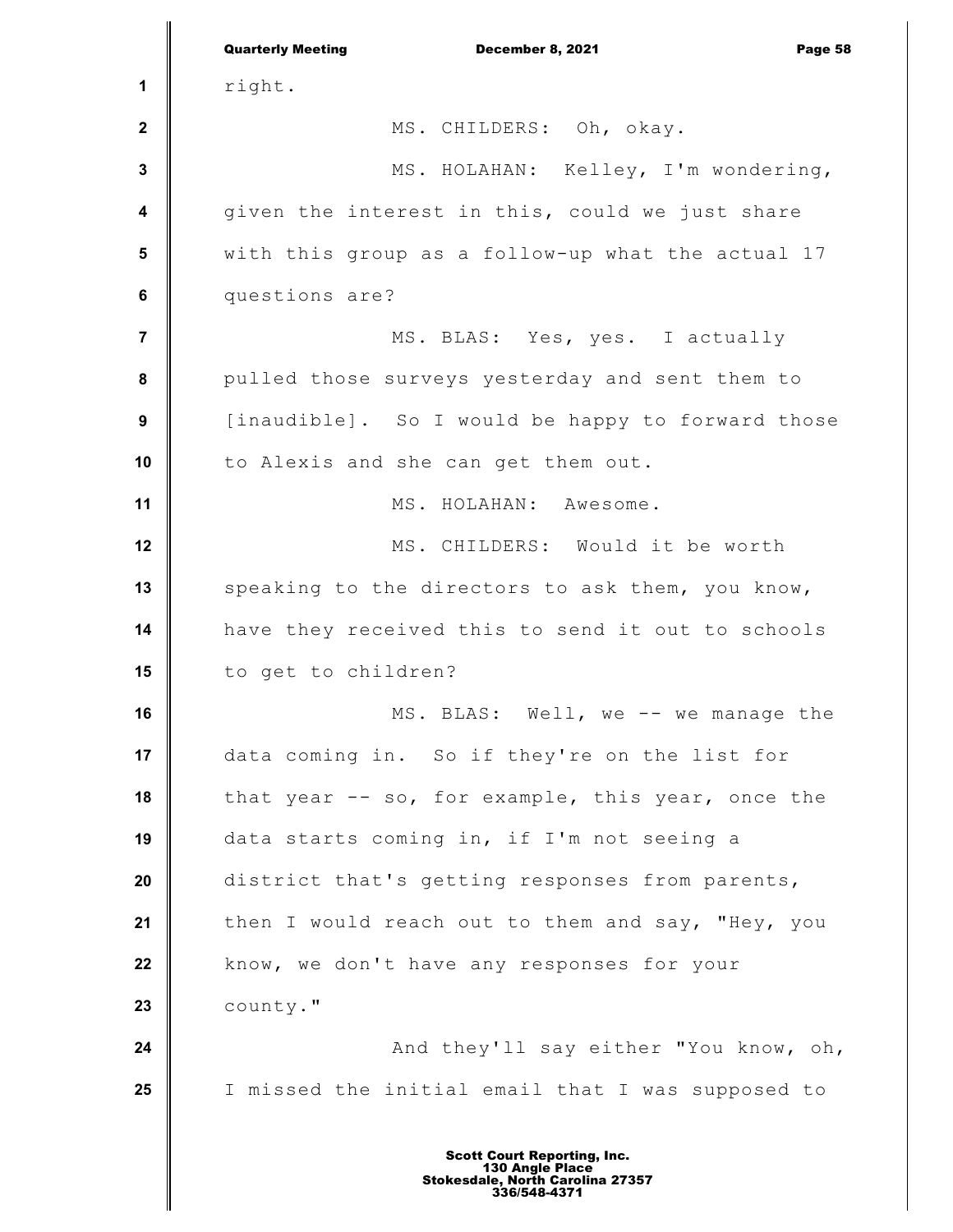**1 2 3 4 5 6 7 8 9 10 11 12 13 14 15 16 17 18 19 20 21 22 23 24 25** Quarterly Meeting December 8, 2021 Page 59 send it out," or they'll try a different way such as printing it out and sticking it in a backpack [inaudible]. MS. CHILDERS: Okay. MS. BLAS: But we do track it, and DPI is the one who actually gets the response and sends them to be analyzed. MS. CHILDERS: Okay. Thank you. MS. BLAS: Uh-huh. MS. DeBIASI: Hey, this is Elizabeth DeBiasi. I'm not in one of those counties. I'm in New Hanover. This may have already been mulled over, but is there any way we could send these not in paper form, not in email, but maybe by text? I get stuff like that. Like when I got COVID, the Department of Health was really good about following up via text, and it was so much easier for me. I didn't have to be on my laptop. I was on my phone. So I was just curious if we could get the cell phone numbers for text capability of parents and--- MS. BLAS: That is an awesome idea. Awesome. [Inaudible] anyways. I'm going to put that in -- as a note to put out in next year's memo to our districts to consider that option as a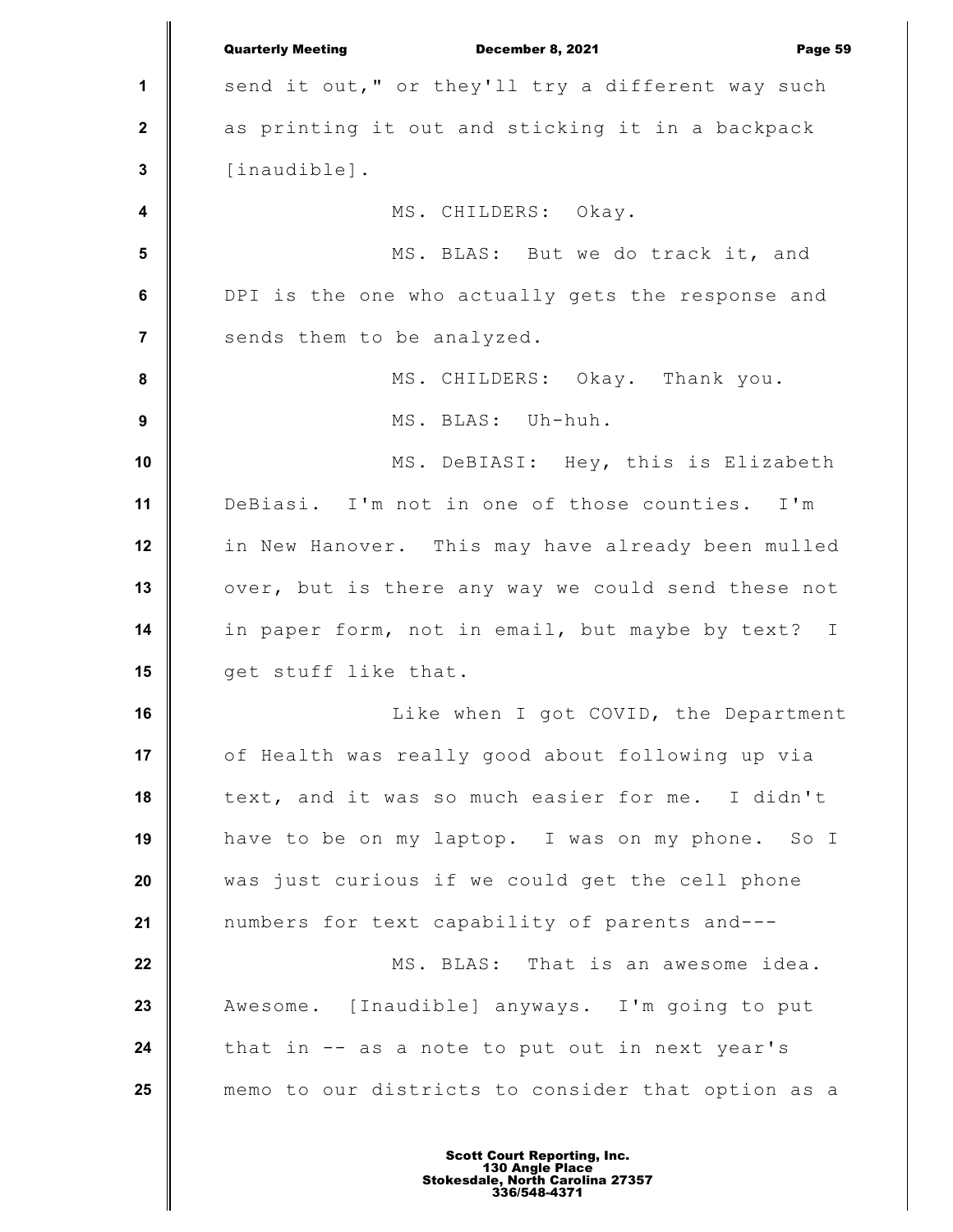|                  | <b>Quarterly Meeting</b><br>December 8, 2021<br>Page 60 |
|------------------|---------------------------------------------------------|
| 1                | way of distributing their surveys. I think that         |
| $\mathbf{2}$     | is a wonderful idea, and they will really               |
| $\mathbf 3$      | appreciate that, especially if they already have a      |
| 4                | text setup.                                             |
| 5                | MS. WILLIAMS-BURCHETTE: And, also,                      |
| $\bf 6$          | it's easier for your end to collate it. You're          |
| $\overline{7}$   | not taking stuff off of a paper response. I mean        |
| 8                | it would automatically go into a database.              |
| $\boldsymbol{9}$ | MS. BLAS: Right. Right.                                 |
| 10               | MS. WILLIAMS-BURCHETTE: Kelley, were                    |
| 11               | those surveys also available for charter schools?       |
| 12               | MS. BLAS: Yes, charters are on the                      |
| 13               | sample list. So, again, if they -- if they were         |
| 14               | on this year, then they would come around again         |
| 15               | every five years.                                       |
| 16               | MS. WILLIAMS-BURCHETTE: Got you.                        |
| 17               | Thank you.                                              |
| 18               | MR. BAKER: I'd like to just add --                      |
| 19               | and thank everyone for their input in this -- that      |
| 20               | we continue to use just any means of disseminating      |
| 21               | this information because I have found just in           |
| 22               | sending out information to our families through         |
| 23               | Connect Messages, that we use all the different         |
| 24               | modalities, whether it's doing it through text,         |
| 25               | email, phone, and actually, sending things out          |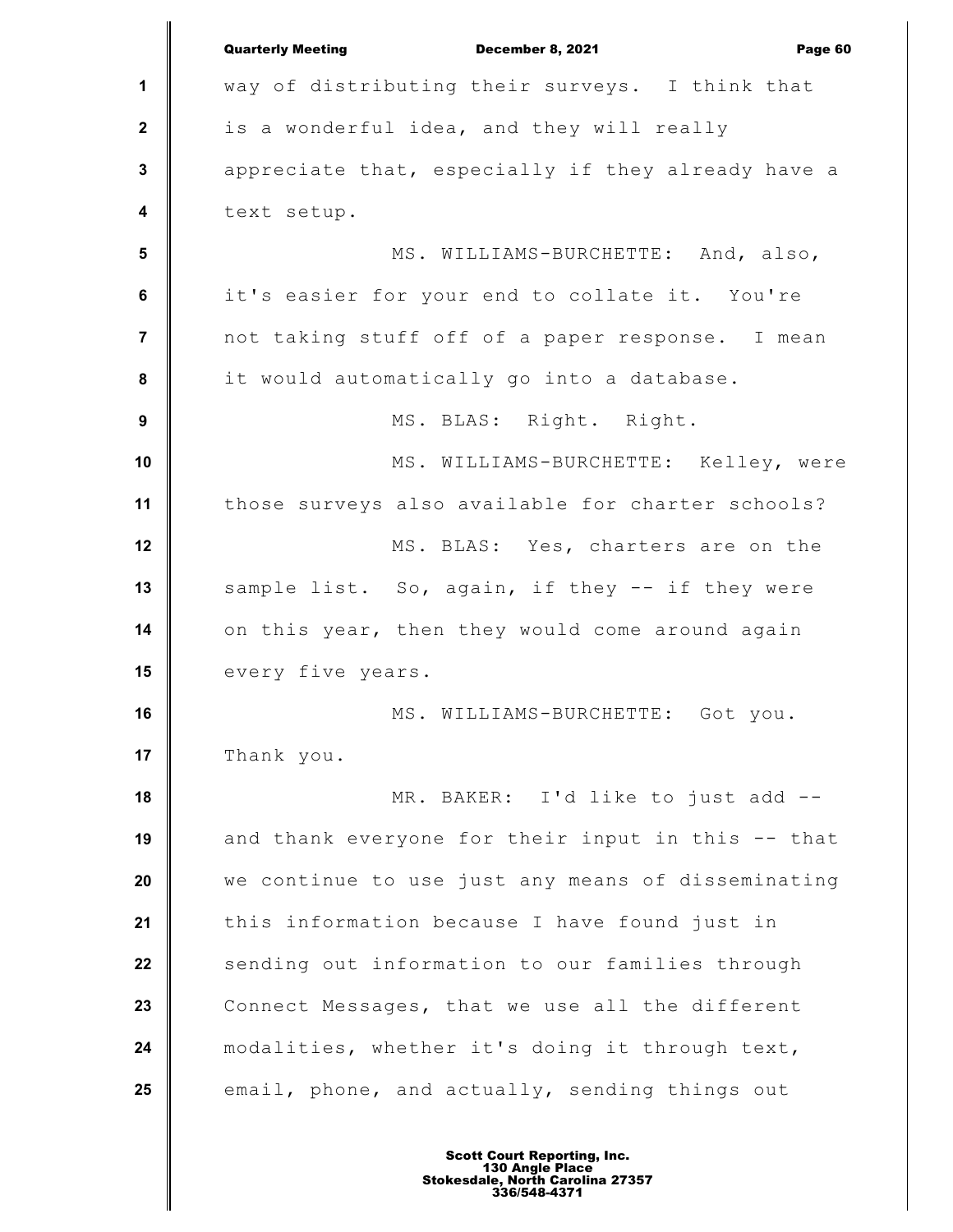**1 2 3 4 5 6 7 8 9 10 11 12 13 14 15 16 17 18 19 20 21 22 23 24 25** Quarterly Meeting December 8, 2021 Page 61 through paper copies and mailing them because, you know, we've just found -- find out that our stakeholders respond in various ways. And this information is so important that I don't think we can just kick out any particular mode of delivery. So if we can just consider all of that, I think it would be extremely important. MS. BLAS: I totally agree. MS. GRANT: This is Christy with Nash County. I'm sorry. I'm a little late. And you may have addressed this, but have we seen a higher rate of return? Because didn't we reduce the number of questions and kind of make it a lot more parent friendly? MS. BLAS: Yes, we are seeing an increase as -- since districts are sending this data out themselves -- the surveys out themselves, we are seeing an increase in responses each year. MS. GRANT: That's what I thought. Thank you. MS. BLAS: Uh-huh. MS. HOLAHAN: Okay. I think that Sherry Thomas is on, and we've probably started to eat into her time. I would say -- so there are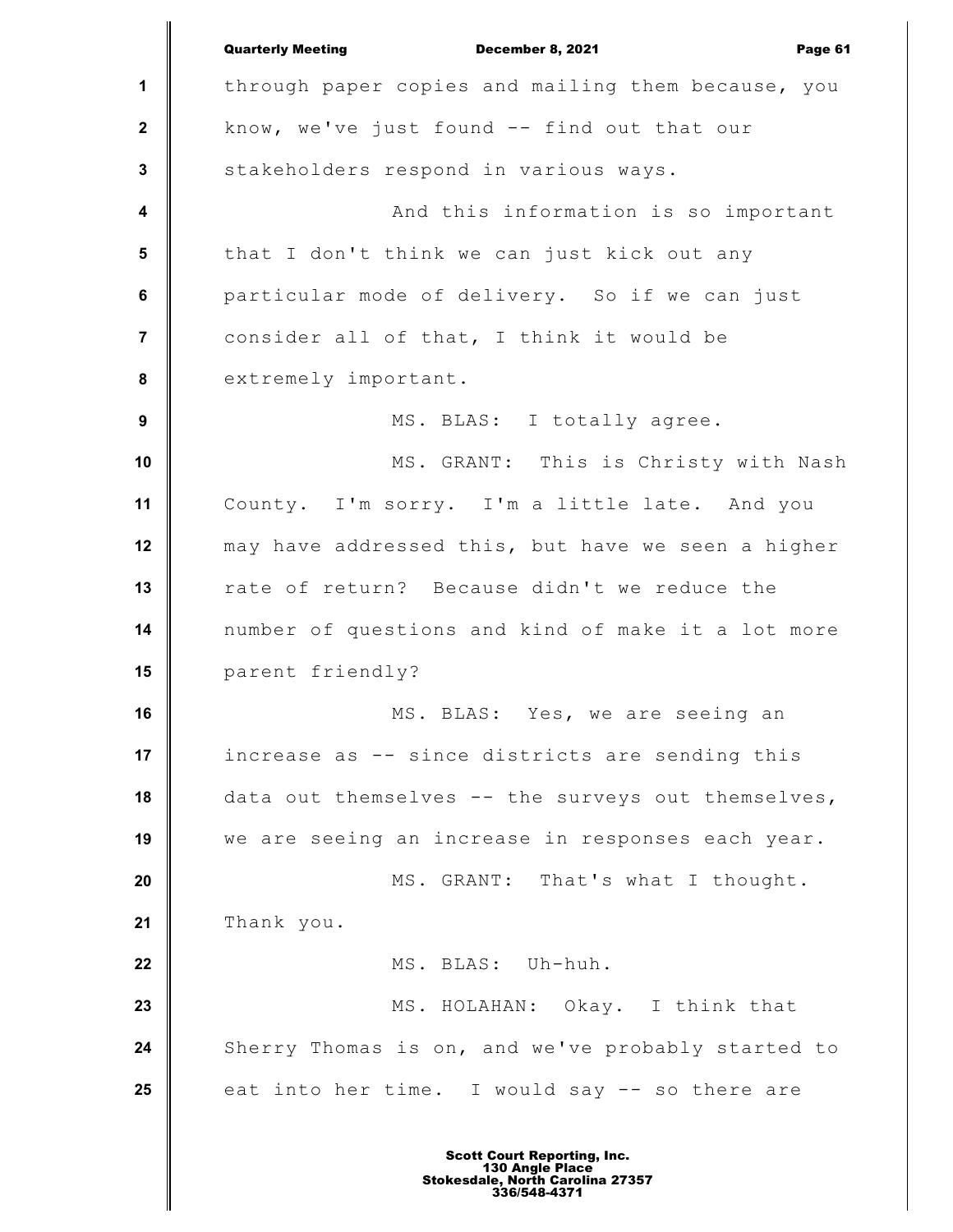|                         | <b>Quarterly Meeting</b><br>December 8, 2021<br>Page 62 |
|-------------------------|---------------------------------------------------------|
| 1                       | just -- there are six more, seven more of these         |
| $\mathbf{2}$            | indicators. I think 9 and 10 are of lots of             |
| $\mathbf 3$             | interest to a variety of people. This is our            |
| $\overline{\mathbf{4}}$ | disproportionate representation data.                   |
| $5\phantom{1}$          | I don't know if we have time to                         |
| $\bf 6$                 | just -- to take a look at 9 and 10, and then very       |
| $\overline{7}$          | briefly an update on Indicator 17, Sherry, before       |
| 8                       | we turn it over to you; is that all right?              |
| $\boldsymbol{9}$        | MS. UTZ: Lauren, she put in the chat                    |
| 10                      | that she's good and she would rather you complete       |
| 11                      | this conversation and discussion, and she'll --         |
| 12                      | she'll adjust.                                          |
| 13                      | MS. HOLAHAN: Okay. Is that good                         |
| 14                      | with the rest of the Council?                           |
| 15                      | MS. CHILDERS: Absolutely. I feel                        |
| 16                      | [inaudible], and I'm so happy that you guys are         |
| 17                      | joining us. You guys are doing a fantastic job.         |
| 18                      | So thank you. This is very important information.       |
| 19                      | MS. HOLAHAN: Thank you.                                 |
| 20                      | MS. BLAS: So for Indicators --                          |
| 21                      | Indicators 9 and 10, Indicator 9 looks at               |
| 22                      | disproportionate representation, and really what        |
| 23                      | it looks at is identification of students with          |
| 24                      | disabilities. Indicator 9 looks at identification       |
| 25                      | in all areas, and Indicator 10 breaks it out by         |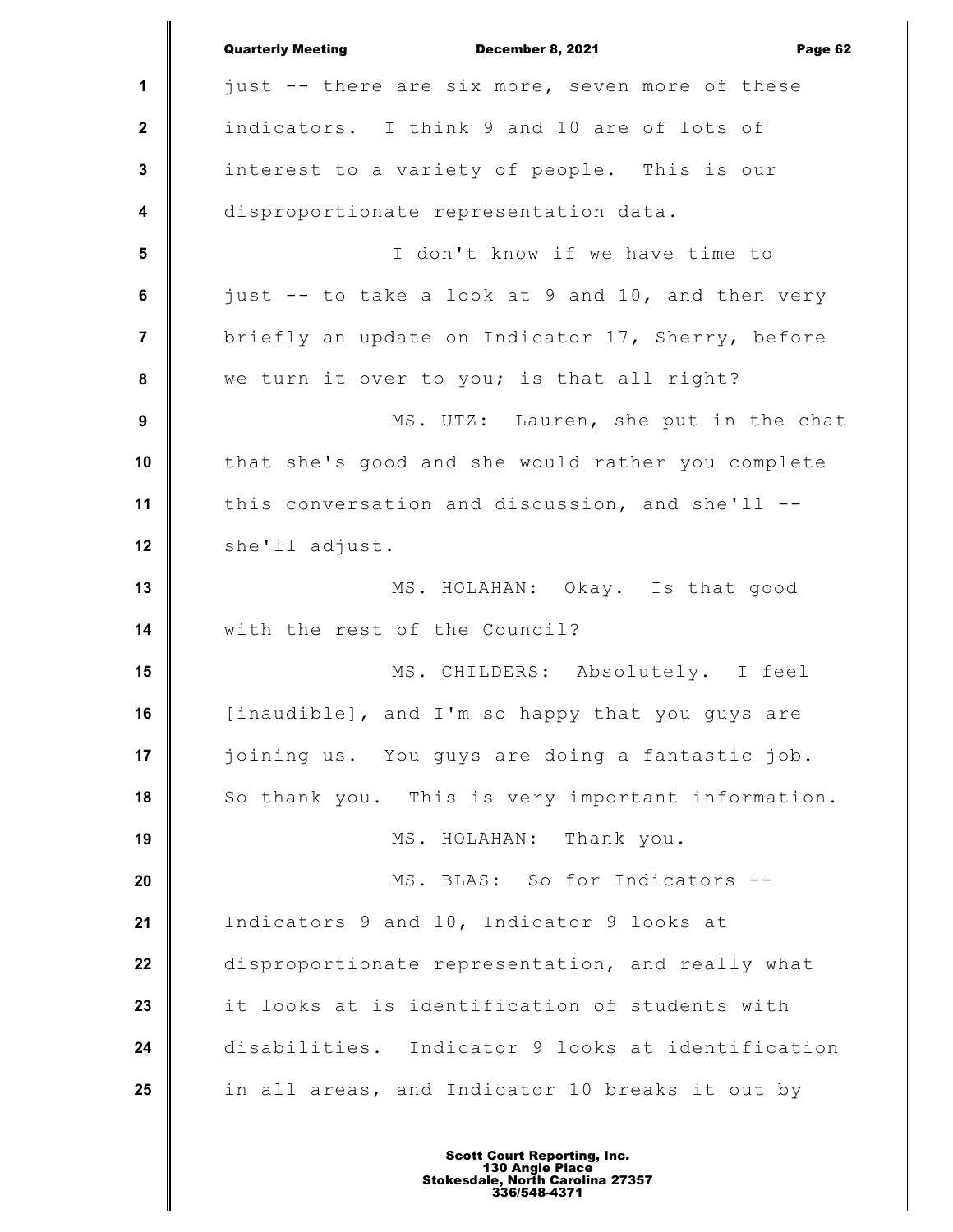**1 2 3 4 5 6 7 8 9 10 11 12 13 14 15 16 17 18 19 20 21 22 23 24 25** Quarterly Meeting December 8, 2021 Page 63 specific disability categories. OSEP sets the target for Indicator 9 and 10, and it is set at zero percent. Okay. And so once a district is determined to have disproportionality in identification, then there's also a review of policies, practices, and procedures that determines whether or not the disproportionality is based on inappropriate identification. And that's the piece that we, in our stakeholder group, have decided to make a more rigorous process. So we're really going to be working with districts and reviewing their policies, practices, and procedures for Indicator 9 and 10 before determining that it is not as a result of inappropriate identification. So districts will be hearing a lot more from us regarding Indicators 9 and 10. There's already been some discussion with our Educational Equity and Significant Disproportionality group, and there's been some required trainings and processes that are happening right now regarding those. So as we continue on in that process, I'm sure we'll be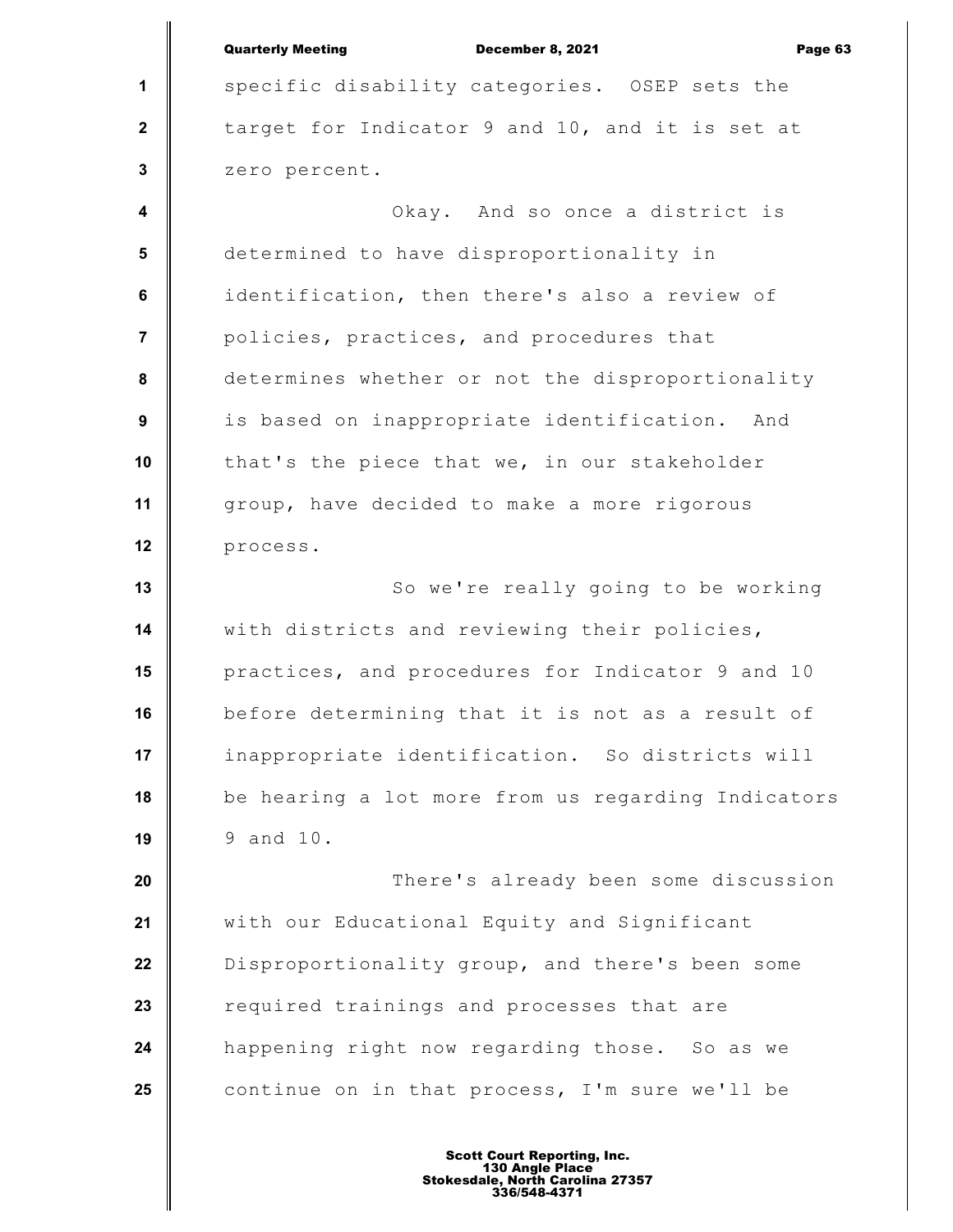**1 2 3 4 5 6 7 8 9 10 11 12 13 14 15 16 17 18 19 20 21 22 23 24 25** Quarterly Meeting December 8, 2021 Page 64 looping you guys in and asking you to participate in how we can really dig into identification of students with disabilities. Lauren, I don't know if you want to say anything else about that? MS. HOLAHAN: This is just a little bit misleading, especially in terms of the amount of attention we're going to give it because this -- this is not saying that we don't have districts who are not significantly disproportionate. This indicator -- the zeros and zeros are that of those who were identified as having disproportionality, what percentage of them have it because their policies, practices, and procedures need improving. So our calculation of disproportionality and significant disproportionality are separate, really, from Indicators 9 and 10. That happens, you know, outside of our -- these targets and what these actually mean. But I don't want you to think that for the last 20 years or 15 years since we've started this where we were at zero, that we - that we haven't had any LEAs, districts, or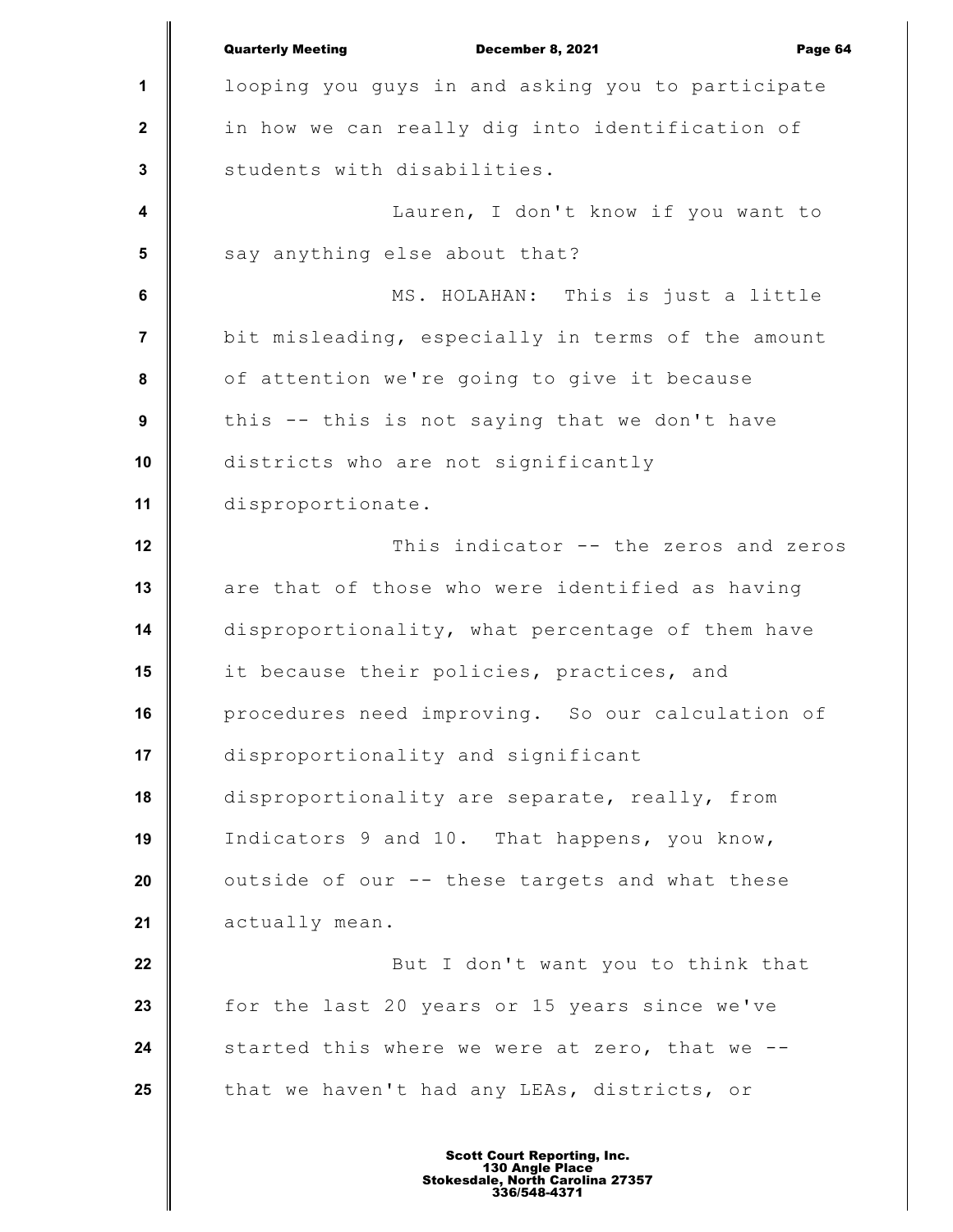|                  | <b>Quarterly Meeting</b><br>Page 65<br><b>December 8, 2021</b> |
|------------------|----------------------------------------------------------------|
| $\mathbf 1$      | charter schools who were -- who were not                       |
| $\mathbf{2}$     | significantly disproportionate. This is one of                 |
| $\mathbf 3$      | these indicators, to me, that is very confusing to             |
| $\boldsymbol{4}$ | the general public, and I include myself in that.              |
| $5\phantom{.0}$  | And it might -- if you were just                               |
| 6                | looking at these numbers, it might not tell the                |
| $\overline{7}$   | whole story of where we need to focus our efforts              |
| 8                | to ensure that we're not identifying particular                |
| 9                | racial subgroups more often than the rest of the               |
| 10               | subgroups either for special ed or for particular              |
| 11               | categories of special ed.                                      |
| 12               | MS. BLAS: Right. And so, really,                               |
| 13               | what Indicator 9 and $10 - -$ 9 and 10 look at is not          |
| 14               | just whether or not they're significantly                      |
| 15               | disproportionate, meaning that they've been on the             |
| 16               | warning list for three years or more, but also                 |
| 17               | whether or not they're even on the warning list.               |
| 18               | So if they have disproportionality                             |
| 19               | one year, they are included in the numbers of 9                |
| 20               | and 10, and those are the areas where we're going              |
| 21               | to be doing a little bit more of a deep dive when              |
| 22               | we're talking about that review of policies,                   |
| 23               | practices, and procedures and really taking our                |
| 24               | time to determine whether or not these students                |
| 25               | are being placed appropriately.                                |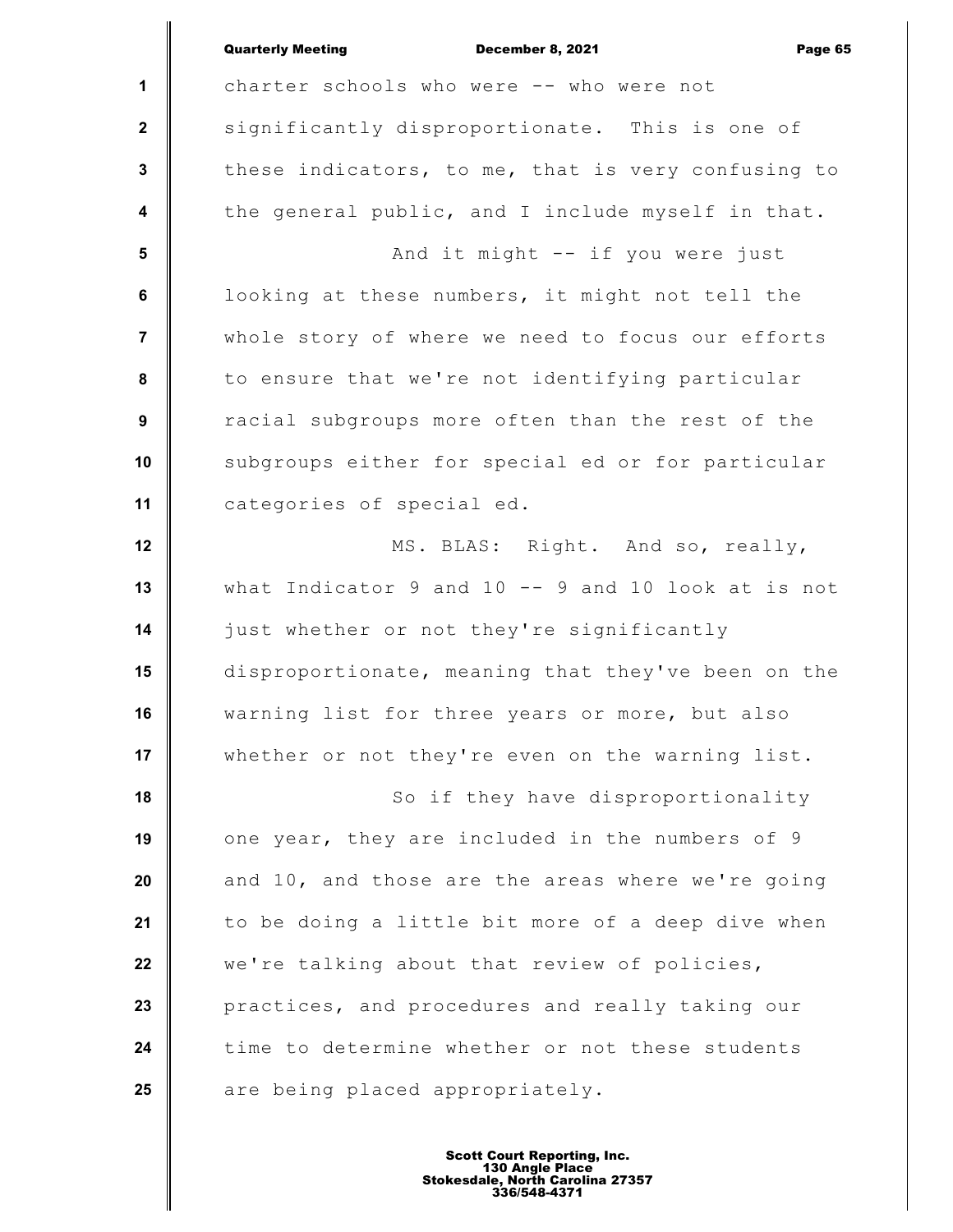|                         | <b>Quarterly Meeting</b><br>December 8, 2021<br>Page 66 |
|-------------------------|---------------------------------------------------------|
| 1                       | And we've included an infographic                       |
| $\mathbf{2}$            | there with the definitions of all of these big          |
| $\mathbf{3}$            | confusing words that we've talked about and where       |
| $\overline{\mathbf{4}}$ | they fit into each one of the different                 |
| 5                       | indicators.                                             |
| 6                       | Moving into Indicator 11, this is our                   |
| $\overline{7}$          | Child Find indicator, and that looks at the             |
| 8                       | percent of students who have been placed within 90      |
| 9                       | days of the written referral. For Indicators 11,        |
| 10                      | 12, and 13, OSEP sets the targets for these, and        |
| 11                      | they have to be 100 percent. For our baseline,          |
| 12                      | this indicator has not changed since 2004-05, and       |
| 13                      | our percent in 2004-05 was 84.62 percent.               |
| 14                      | You can see that even that is a long                    |
| 15                      | way from 100 percent. And we have seen, over the        |
| 16                      | past few years, that we are still not close to          |
| 17                      | that target of 100 percent, so definitely               |
| 18                      | something that we are working on with districts.        |
| 19                      | For Indicator 12, our baseline                          |
| 20                      | percentage was 48.4 percent. We are up from that        |
| 21                      | for Indicator 12. You can look at our historical        |
| 22                      | data on that on our past SPP/APRs, but we're still      |
| 23                      | not at 100 percent. And that's really where we --       |
| 24                      | where we need to get.                                   |
| 25                      | MS. HOLAHAN: And Indicator 12 is                        |
|                         |                                                         |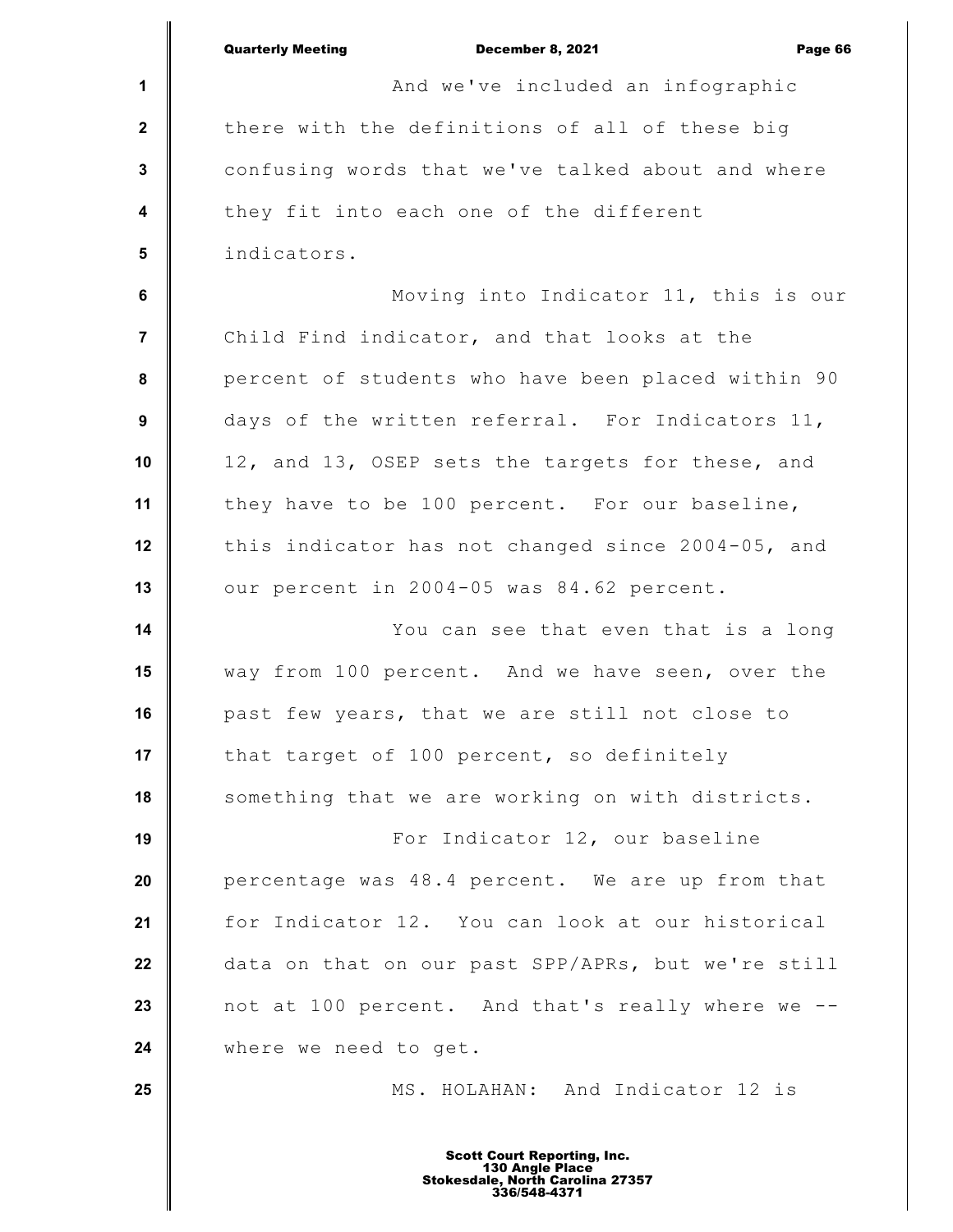**1 2 3 4 5 6 7 8 9 10 11 12 13 14 15 16 17 18 19 20 21 22 23 24 25** Quarterly Meeting December 8, 2021 Page 67 those students with disabilities who are moving out of early intervention and into school-age programming. MS. BLAS: And they must be placed on or before their third birthday. And Indicator 13 is our secondary transition with IEP goals, and it looks at the percent of students with disabilities age 16 or older whose IEPs contain all required transition components. And you can see that this baseline was set in 2008-09. We have not had any changes to the measurement of this indicator. We were at 94.7 percent, and as always, the goal is 100 percent. And for Indicator 14, this is our secondary transition, and this is where I kind of combined the two surveys that we were talking about when we were talking about Indicator 8. This looks at the percent of students with disabilities who are no longer in high school and that also had IEPs at the time that they exited and whether or not they were enrolled in postsecondary activities. So the first one is looking at did these students enroll in college, are they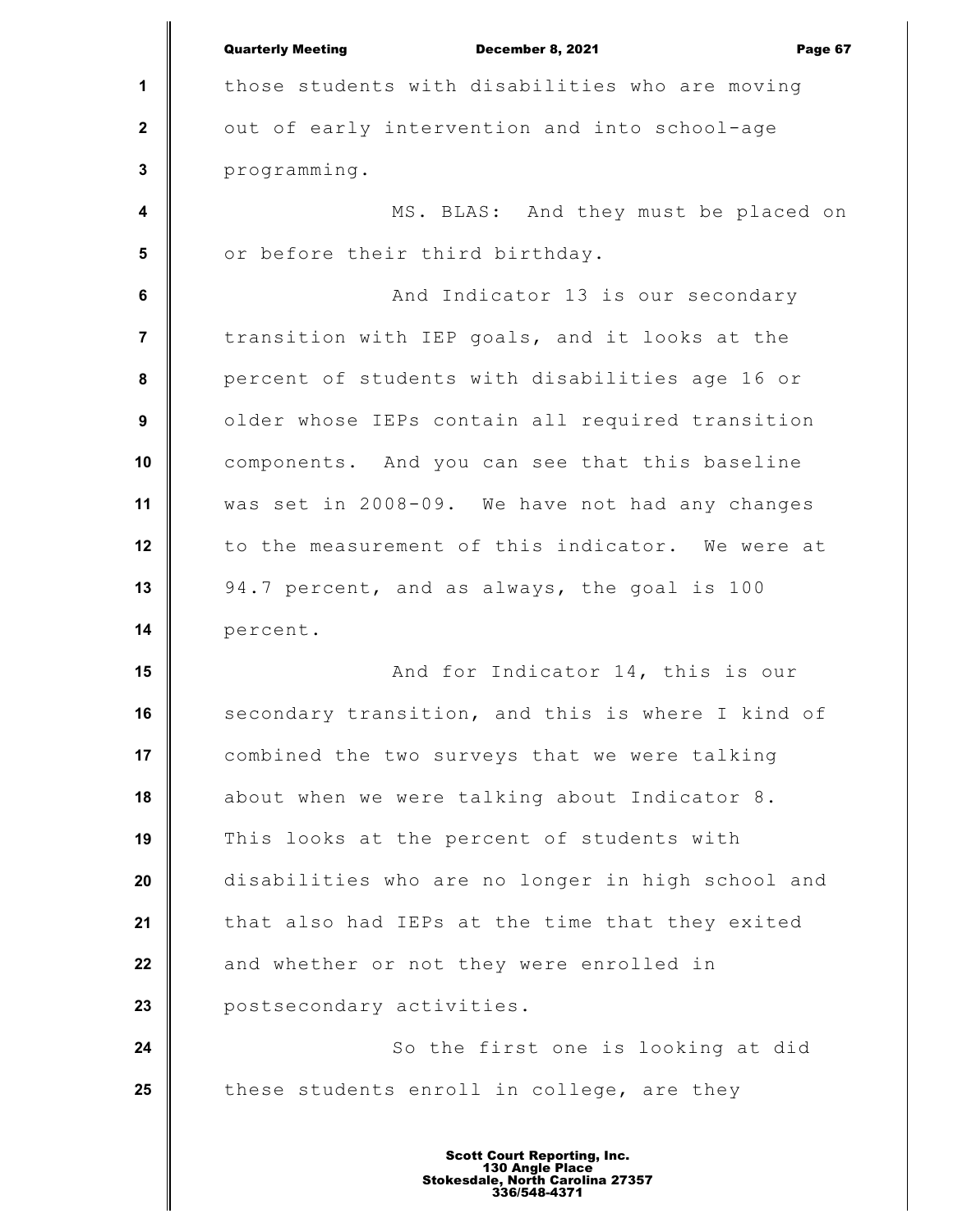|                         | <b>Quarterly Meeting</b><br><b>December 8, 2021</b><br>Page 68 |
|-------------------------|----------------------------------------------------------------|
| 1                       | attending a four-year or a two-year college.<br>Our            |
| $\mathbf{2}$            | baseline for '08-09 was 39 percent. And our                    |
| $\mathbf{3}$            | target for '25-26 is see 44 percent of our                     |
| $\overline{\mathbf{4}}$ | students with disabilities enrolled in higher                  |
| 5                       | education.                                                     |
| 6                       | The second component of this is                                |
| $\overline{7}$          | either that they are enrolled in higher education              |
| $\pmb{8}$               | or that they become competitively employed. Our                |
| 9                       | baseline for 2008-09 was 62 percent, and our                   |
| 10                      | target for that for '25-26 is 81 percent. And so               |
| 11                      | you can see that these are -- these begin to                   |
| 12                      | combine together as they move forward.                         |
| 13                      | And Part C under 14 is enrolled in                             |
| 14                      | higher education or postsecondary education or                 |
| 15                      | training or competitively employed. So all three               |
| 16                      | of those combined, and there's really four                     |
| 17                      | categories. It's whether or not they're                        |
| 18                      | competitively employed or in some other kind of                |
| 19                      | employment. So our baseline for '08-09 was 73                  |
| 20                      | percent, and our target for '25-26 is to have                  |
| 21                      | 91.75 percent of our students with disabilities                |
| 22                      | engaged in some postsecondary activity after they              |
| 23                      | leave high school.                                             |
| 24                      | MS. HOLAHAN: And that survey goes                              |
| 25                      | out to students with disabilities who are one year             |
|                         |                                                                |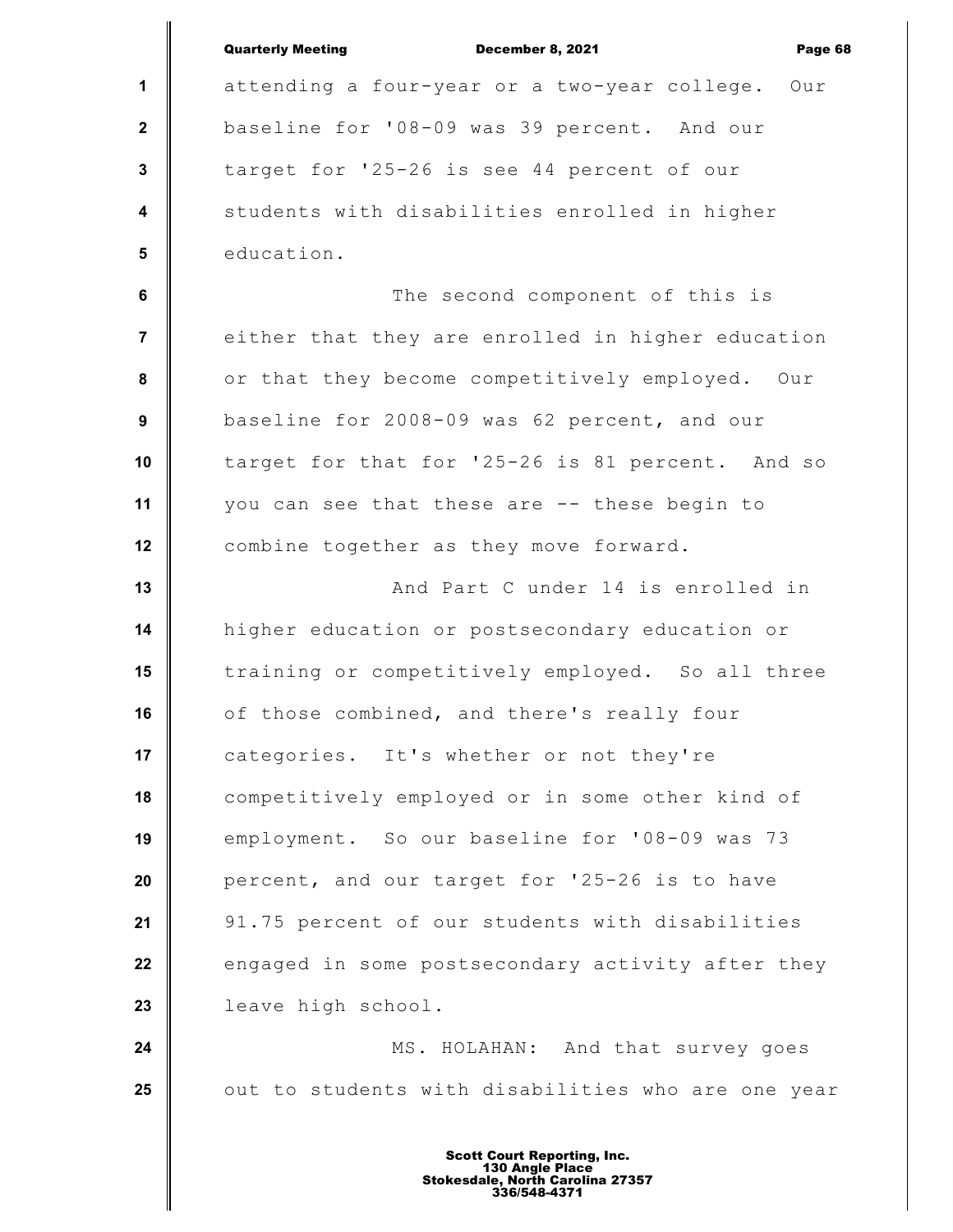|                         | <b>Quarterly Meeting</b><br>December 8, 2021<br>Page 69 |
|-------------------------|---------------------------------------------------------|
| 1                       | out, is that right?                                     |
| $\mathbf{2}$            | MS. BLAS: That's right. So if they                      |
| $\mathbf{3}$            | exited in '20-21, then they would be called over        |
| $\overline{\mathbf{4}}$ | the summer of the following year.                       |
| 5                       | MS. HOLAHAN: And then I will--- Are                     |
| 6                       | there any questions about any of -- Indicator 14        |
| $\overline{7}$          | or the previous ones 11, 12, and 13 that we just        |
| 8                       | covered before we move on? 11, 12, and 13 are           |
| $\boldsymbol{9}$        | examples of those compliance indicators where we        |
| 10                      | don't have a choice.                                    |
| 11                      | (No audible response.)                                  |
| 12                      | MS. HOLAHAN: 15 and 16 are really                       |
| 13                      | about our dispute resolution continuum. 15 --           |
| 14                      | Indicator 15 is about the number of hearing             |
| 15                      | requests that go through resolution and result in       |
| 16                      | resolution settlement agreements. And, again, you       |
| 17                      | can see the baselines from back when we wrote our       |
| 18                      | original State Performance Plan from 2004-05.<br>We     |
| 19                      | were at 86 percent.                                     |
| 20                      | And mediations similarly are the                        |
| 21                      | number of disputes that go through mediation that       |
| 22                      | result in a mediation agreement. And that was --        |
| 23                      | baseline was 71 percent. This is the one -- these       |
| 24                      | two indicators are the one place where OSEP allows      |
| 25                      | us to have a range, and so we -- stakeholders did       |
|                         |                                                         |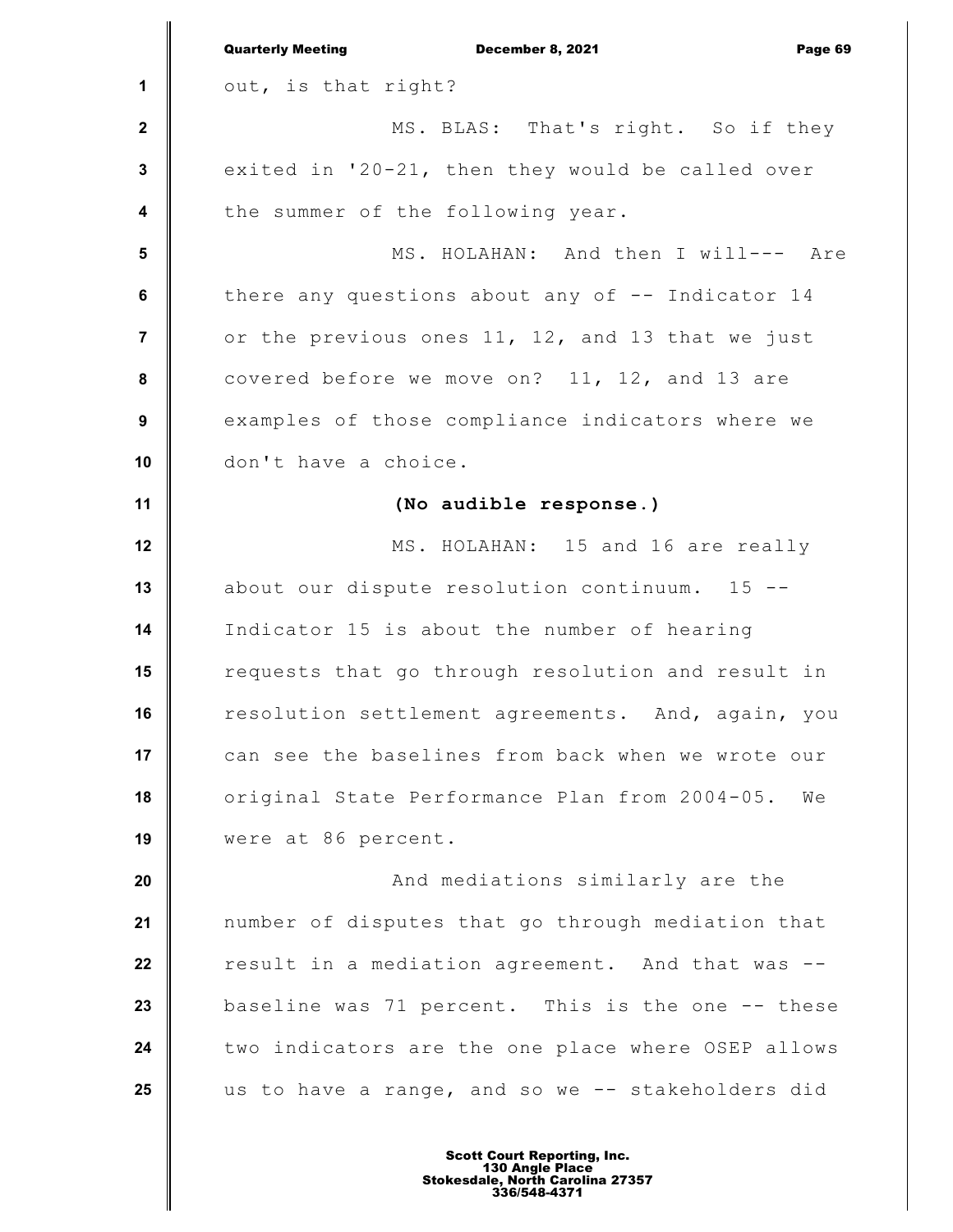|                         | <b>Quarterly Meeting</b><br>December 8, 2021<br>Page 70 |
|-------------------------|---------------------------------------------------------|
| $\mathbf{1}$            | want us to continue having this range of 75 to 85       |
| $\mathbf{2}$            | percent of those being -- of those disputes being       |
| $\mathbf{3}$            | agreed upon either through mediation or                 |
| $\overline{\mathbf{4}}$ | resolution.                                             |
| 5                       | I will say that this is -- this is                      |
| 6                       | one of these outcomes that we have very little          |
| $\overline{7}$          | control over the processes that result in these         |
| 8                       | data. We certainly have control about encouraging       |
| $\boldsymbol{9}$        | resolution and encouraging the use of mediation         |
| 10                      | processes, but whether families or school               |
| 11                      | districts choose to use those dispute resolution        |
| 12                      | options is largely out of our control. This is --       |
| 13                      | this is data that we -- that we sort of report          |
| 14                      | with open hands.                                        |
| 15                      | And then, finally, our State Systemic                   |
| 16                      | Improvement Project, Indicator 17, this was a new       |
| 17                      | addition to the State Performance Plan. In 2013,        |
| 18                      | it was announced. So we wrote and submitted the         |
| 19                      | first part of our state's first State Systemic          |
| 20                      | Improvement Plan in 2014, and part of that work is      |
| 21                      | to have sort of this focus of improvement for           |
| 22                      | students with disabilities [inaudible] student          |
| 23                      | outcome.                                                |
| 24                      | And for our first SiMR that we worked                   |
| 25                      | on, that State-identified Measurable Result, we         |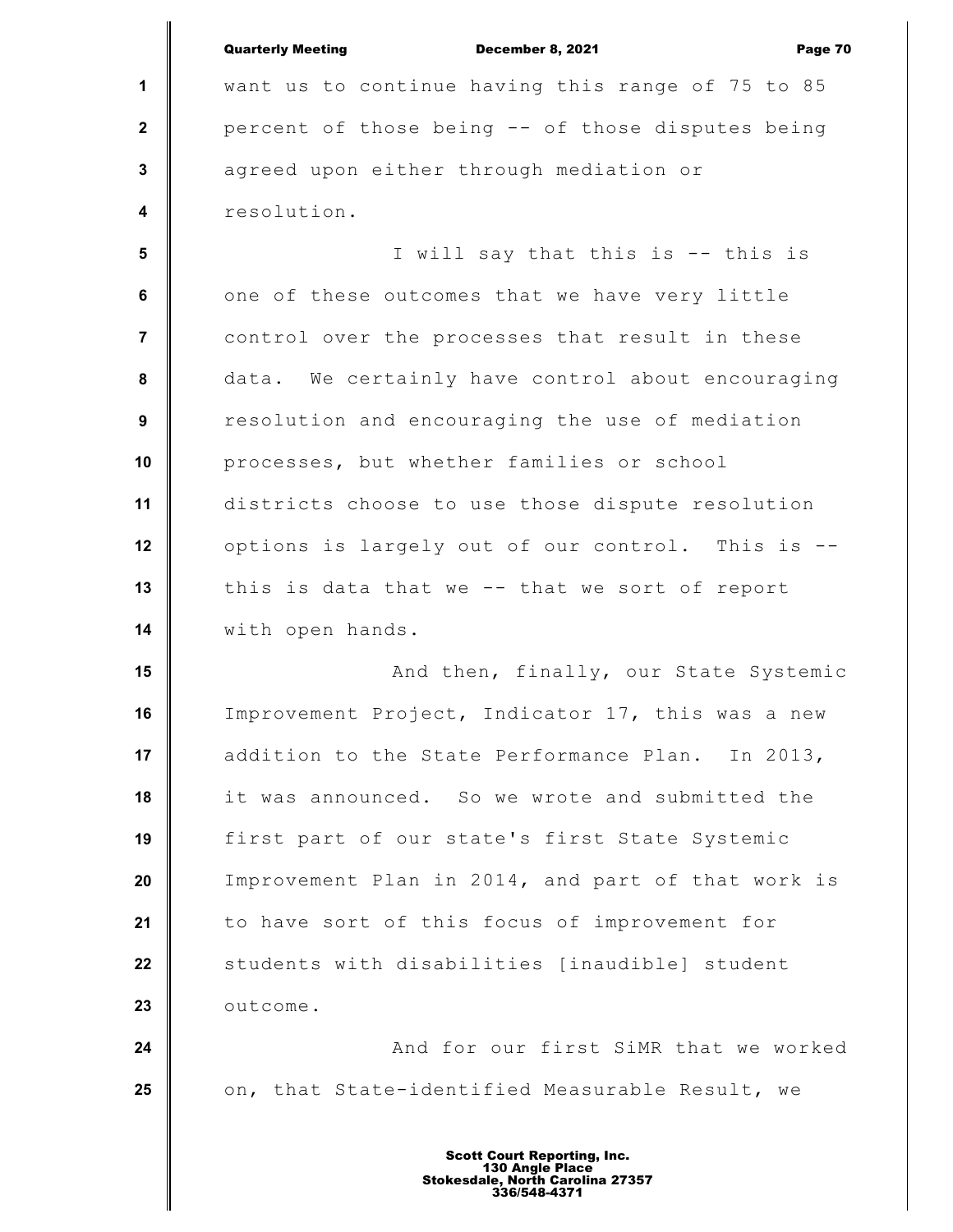|                         | <b>Quarterly Meeting</b><br>December 8, 2021<br>Page 71 |
|-------------------------|---------------------------------------------------------|
| 1                       | focused on the five-year adjusted cohort                |
| $\mathbf{2}$            | graduation rate for students with disabilities.         |
| $\mathbf{3}$            | We worked on that 2014 to 2021. We will be              |
| $\overline{\mathbf{4}}$ | reporting on that graduation-focused SiMR for the       |
| $5\phantom{.0}$         | last time when we submit this SPP in February.          |
| $6\phantom{a}$          | We never saw any slippage in                            |
| $\overline{7}$          | graduation rate for students with disabilities.         |
| $\pmb{8}$               | It increased by almost seven points over the            |
| $\boldsymbol{9}$        | course of those seven years. And we didn't meet         |
| 10                      | the '20-21 target, which was 77.9 percent. We           |
| 11                      | were at 74.5 percent with our '20-21 data.              |
| 12                      | That said, we did achieve the overall                   |
| 13                      | goal of reducing the gap between students with          |
| 14                      | disabilities and all students over the course of        |
| 15                      | those seven years by almost three percent -- three      |
| 16                      | percentage points, which is to say that was one of      |
| 17                      | those places where we really did see, with focused      |
| 18                      | attention, coherent improvement strategies.             |
| 19                      | Students with disabilities improved                     |
| 20                      | their five-year cohort graduation rate faster than      |
| 21                      | all students by three percent, which is -- this is      |
| 22                      | a very difficult metric to move, and so we're           |
| 23                      | celebrating that.                                       |
| 24                      | And given some of the changes in our                    |
| 25                      | State Board priorities and in the priorities of         |
|                         |                                                         |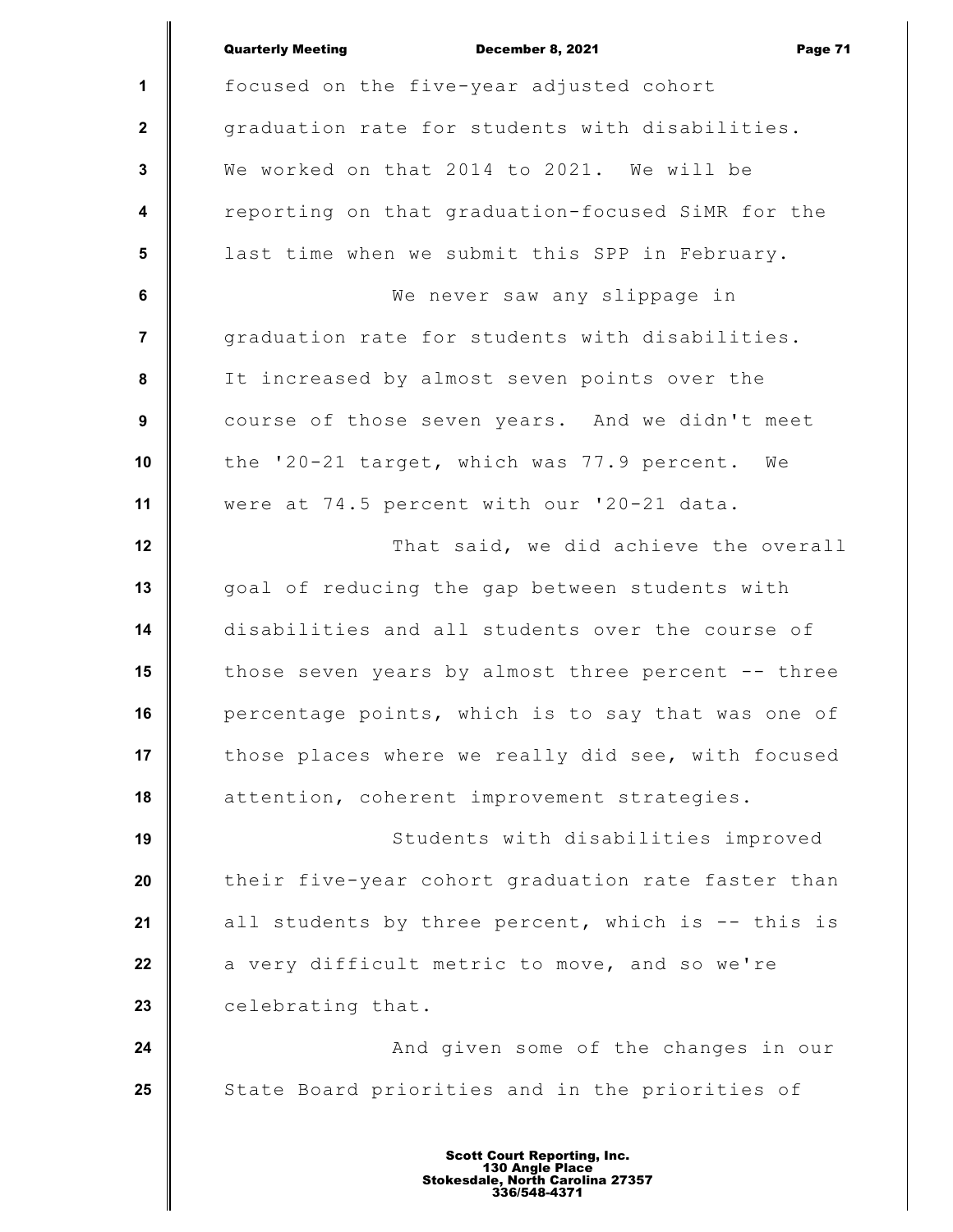|                  | <b>Quarterly Meeting</b><br>December 8, 2021<br>Page 72 |
|------------------|---------------------------------------------------------|
| $\mathbf{1}$     | our new superintendent, focusing very much on           |
| $\mathbf{2}$     | educational equity and literacy, we will be             |
| $\mathbf 3$      | shifting to a new State-identified Measurable           |
| $\boldsymbol{4}$ | Result focused on eliminating opportunity gaps in       |
| $5\phantom{.0}$  | fourth-grade reading.                                   |
| 6                | And this was, again, with lots and                      |
| $\overline{7}$   | lots of -- two months meeting, we spent with            |
| 8                | stakeholders, in June and July, looking at              |
| 9                | different options for a new SiMR, and this is --        |
| 10               | and this is where we were directed. And so we are       |
| 11               | continuing to do [inaudible] we need to do to set       |
| 12               | targets. We won't be reporting the new focus to         |
| 13               | OSEP in the 2022 submission. We will be reporting       |
| 14               | that in the 2023 SPP.                                   |
| 15               | So we'll be working with you-all very                   |
| 16               | closely during the calendar year 2022 as we select      |
| 17               | improvement strategies for this focus as we do          |
| 18               | that root cause analysis that we talked about           |
| 19               | earlier. There's much more work to be done, but         |
| 20               | we know this is the direction we're headed.             |
| 21               | That will open it up to any final                       |
| 22               | questions or comments. I do want to say that --         |
| 23               | and I'm going to put our contact information in         |
| 24               | the chat box as well $--$ if you $--$ if you have       |
| 25               | follow-up ideas, questions, concerns, you just          |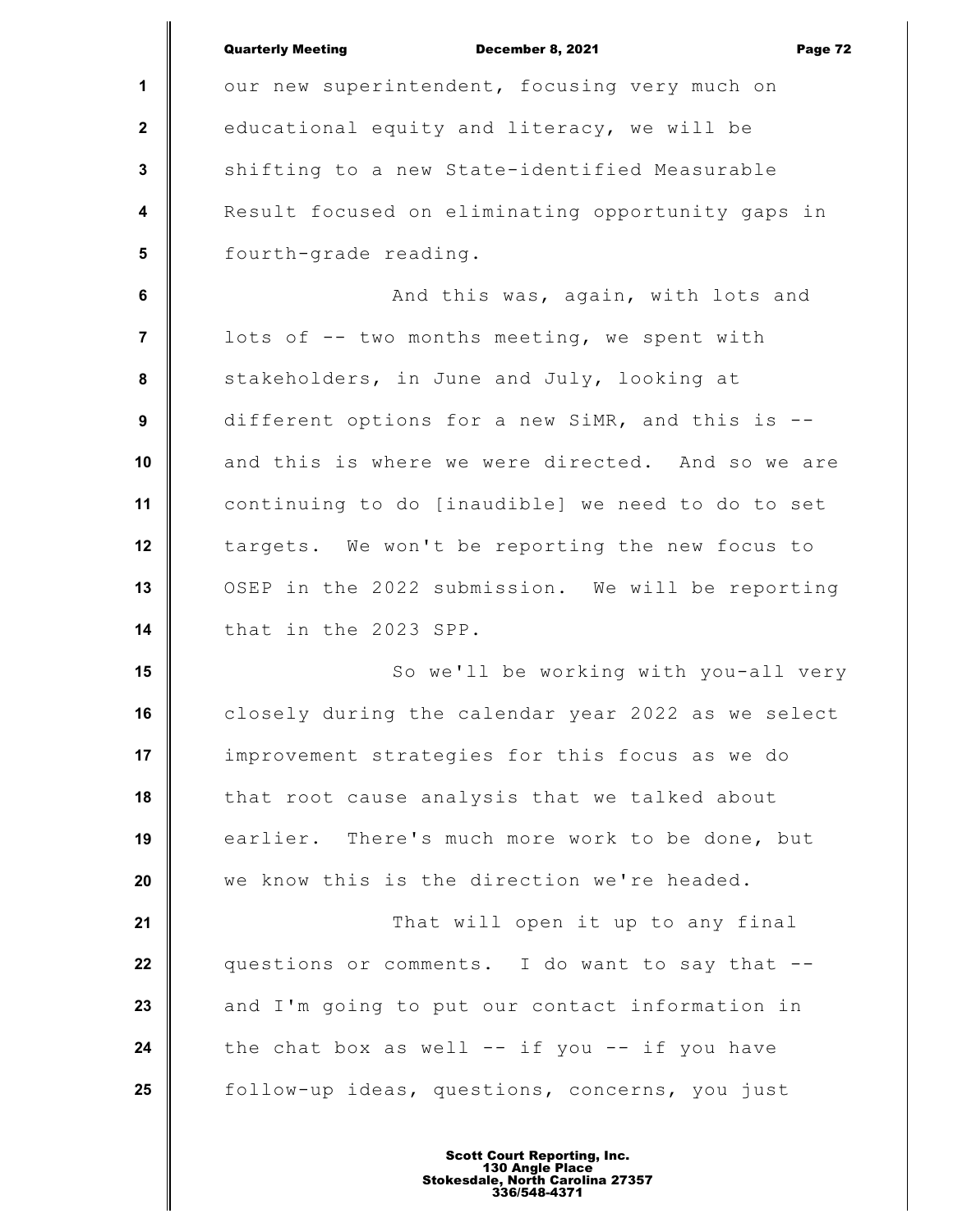|                         | <b>Quarterly Meeting</b><br>December 8, 2021<br>Page 73 |
|-------------------------|---------------------------------------------------------|
| 1                       | want to talk some more about this, please               |
| $\mathbf 2$             | [inaudible] or me to continue the conversation.         |
| 3                       | We appreciate you giving us this chance to talk         |
| $\overline{\mathbf{4}}$ | with you-all about these baselines and targets.         |
| $5\phantom{1}$          | THE CHAIRPERSON: So, Council, any                       |
| $\bf 6$                 | other questions for Lauren or Kelley?                   |
| $\overline{7}$          | (No audible response.)                                  |
| ${\bf 8}$               | THE CHAIRPERSON: So hearing none,                       |
| $\boldsymbol{9}$        | thank you so much, Lauren and Kelley, for your          |
| 10                      | presentation.                                           |
| 11                      | MS. HOLAHAN: Thank you very much.                       |
| 12                      | THE CHAIRPERSON: So we're going to                      |
| 13                      | move on.                                                |
| 14                      | DR. HUTCHINSON: Cynthia, I know we                      |
| 15                      | need to move on. Do you feel like we need to do         |
| 16                      | like a five-minute bathroom break before Sherry         |
| 17                      | jumps on?                                               |
| 18                      | MS. CHILDERS: Yes, we do.                               |
| 19                      | THE CHAIRPERSON: We certainly can.                      |
| 20                      | MS. THOMAS: That is totally fine                        |
| 21                      | with me. I don't have a whole lot today, and I          |
| 22                      | think they probably need a break by now. That was       |
| 23                      | a lot of brain drain you just went through.             |
| 24                      | MS. CHILDERS: Thank you.                                |
| 25                      | DR. HUTCHINSON: All right. So maybe                     |
|                         |                                                         |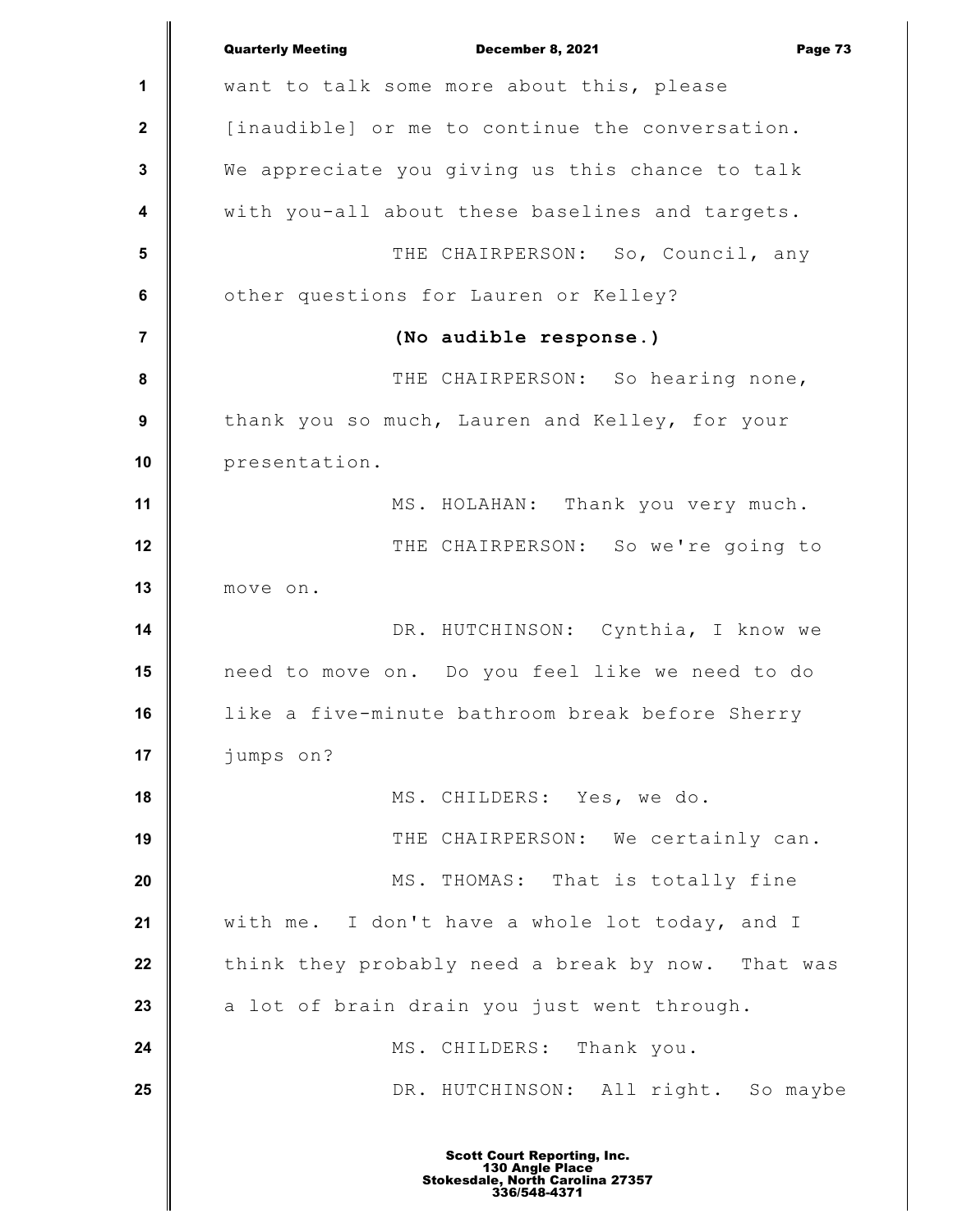|                | <b>Quarterly Meeting</b><br>Page 74<br>December 8, 2021 |
|----------------|---------------------------------------------------------|
| 1              | like five after 11:00 and flip to Sherry; is that       |
| $\mathbf{2}$   | okay, Cynthia?                                          |
| $\mathbf 3$    | THE CHAIRPERSON: That is great.                         |
| 4              | Thank you.                                              |
| $5\phantom{1}$ | (A brief recess was taken from 11:00                    |
| $\bf 6$        | $a.m.$ to $11:05 a.m.$ )                                |
| $\overline{7}$ | MS. UTZ: Sherry, whenever you're                        |
| 8              | ready, you can jump in with your updates.               |
| 9              | MS. THOMAS: Good morning, everyone.                     |
| 10             | I think it's still morning. It feels like it's          |
| 11             | probably afternoon by the time we get to 11:00,         |
| 12             | we've all been so busy already. It's good to see        |
| 13             | all of you here, and I am just so glad that you         |
| 14             | were engaged and participated in that conversation      |
| 15             | around our SPP and APR.                                 |
| 16             | It is critical that we have all                         |
| 17             | stakeholders a part of that, and many of you have       |
| 18             | been in some of those stakeholder meetings with         |
| 19             | us. So thank you for -- for your interest, your         |
| 20             | participation, and most of all your feedback.           |
| 21             | That is greatly appreciated.                            |
| 22             | I don't have a lot today, which is                      |
| 23             | kind of a good thing, right? I just wanted to do        |
| 24             | a quick review. We did, indeed, successfully hold       |
| 25             | our seventieth Conference on Exceptional Children       |
|                |                                                         |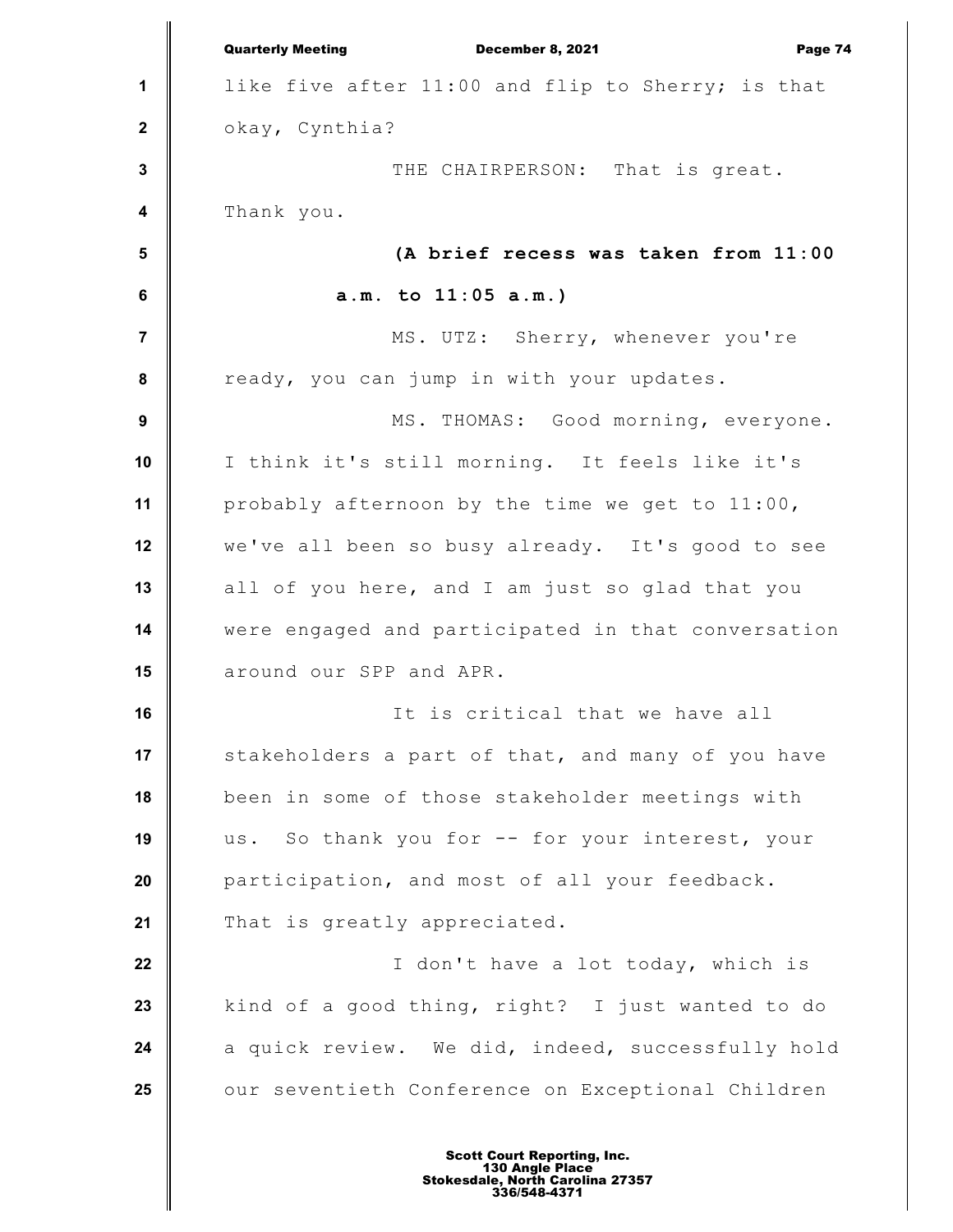|                         | <b>Quarterly Meeting</b><br>December 8, 2021<br>Page 75 |
|-------------------------|---------------------------------------------------------|
| $\mathbf 1$             | November the 16th through the 19th in Greensboro.       |
| $\mathbf{2}$            | We had a day of MTSS work, and then we had              |
| $\mathbf{3}$            | preconference institutes, and then a day and a          |
| $\overline{\mathbf{4}}$ | half of conference. And I believe some of you           |
| 5                       | participated in that as well.                           |
| 6                       | What I really want to highlight is                      |
| $\overline{7}$          | that we celebrated that it was our seventieth year      |
| 8                       | of having a conference or it was the seventieth         |
| 9                       | conference. In the last 72 years, we have had 70        |
| 10                      | conferences. And to celebrate that platinum             |
| 11                      | milestone, we did a kind of history walk of the         |
| 12                      | Exceptional Children division, and we are very          |
| 13                      | fortunate that of the seven directors of                |
| 14                      | Exceptional Children, six are still here with us        |
| 15                      | living and breathing and -- and very, very much         |
| 16                      | alive.                                                  |
| 17                      | The very first state director Felix                     |
| 18                      | Barker did pass away, but we had Mr. George Kahdy,      |
| 19                      | who is in his late nineties now talk about what it      |
| 20                      | was like for him to be a director, and up through       |
| 21                      | our most recent previous director Bill Hussey.<br>We    |
| 22                      | had some of our folks with us. We had video             |
| 23                      | clips. Those things will be on the website.             |
| 24                      | So if you haven't -- and they may be                    |
| 25                      | up already, but if you haven't seen that and have       |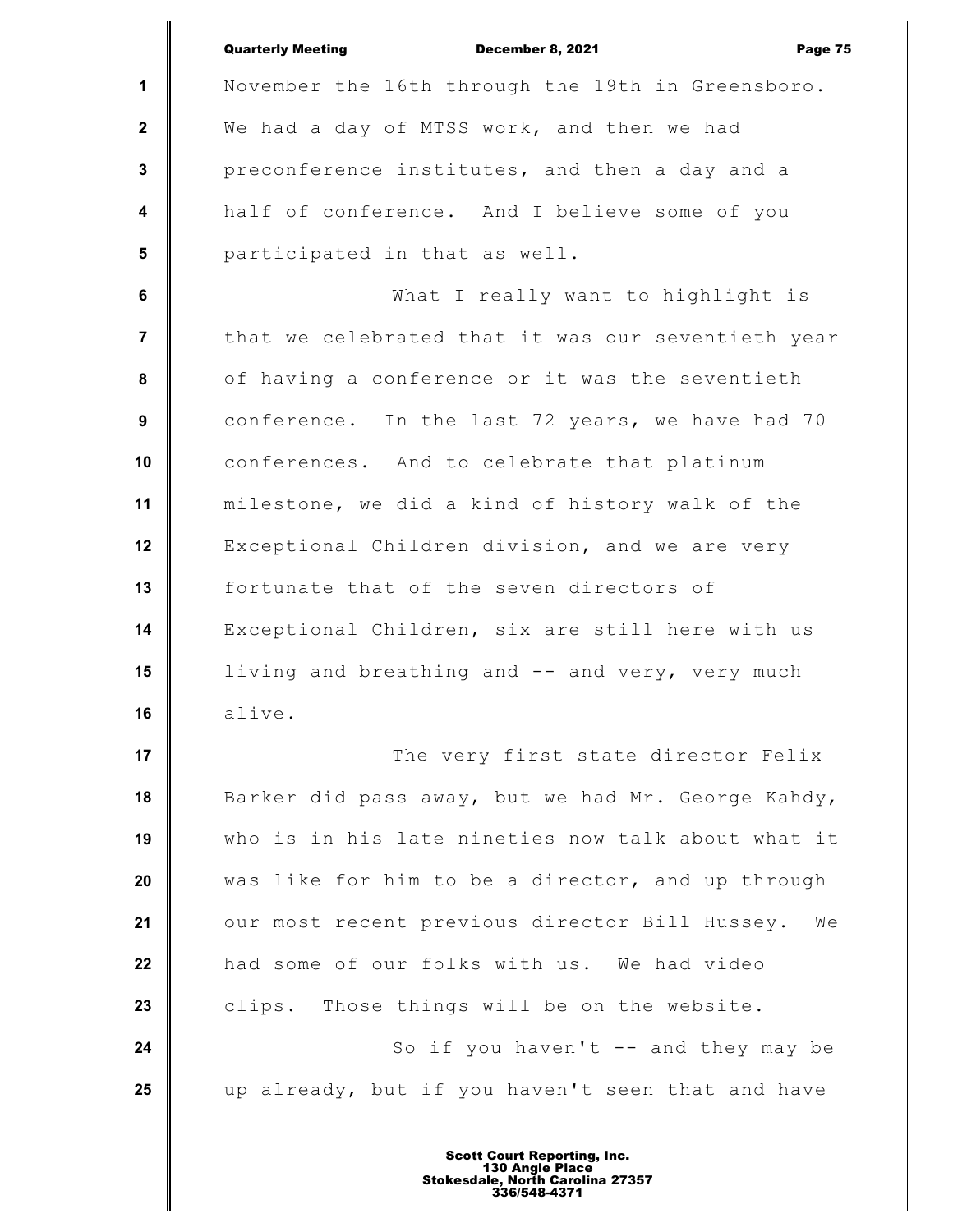|                         | <b>Quarterly Meeting</b><br>December 8, 2021<br>Page 76 |
|-------------------------|---------------------------------------------------------|
| 1                       | an hour and a half to spare, it just to me is           |
| $\mathbf{2}$            | extremely fascinating to know that the legislature      |
| $\mathbf{3}$            | had the mindfulness in 1947 and '48 to pass             |
| $\overline{\mathbf{4}}$ | legislation creating the Exceptional Children           |
| $5\phantom{.0}$         | Division for the State of North Carolina.               |
| 6                       | That is 30 years ahead of the first                     |
| $\overline{\mathbf{r}}$ | special ed law federally, and it was -- there was       |
| 8                       | some funding that followed closely after the            |
| 9                       | implementation of or creation of this Division.         |
| 10                      | For about ten years, I think, Mr. Barker was the        |
| 11                      | solo person in the Exceptional Children Division,       |
| 12                      | which boggles my mind, but there were teachers out      |
| 13                      | in the field during that time.                          |
| 14                      | So if you do get a chance, if you                       |
| 15                      | weren't -- if you didn't join in and watch the          |
| 16                      | streaming and hear the information or if you            |
| 17                      | haven't found it, I would encourage you to find         |
| 18                      | some time to do that because it is really critical      |
| 19                      | for us to be mindful that while this work feels so      |
| 20                      | insensitive and so hard most days, we've got a          |
| 21                      | legacy that we're following where people were           |
| 22                      | navigating this in our state long before there was      |
| 23                      | even federal guidance around how to do that.            |
| 24                      | And that was just -- that was pretty                    |
| 25                      | heartfelt for me that we have a good history, and       |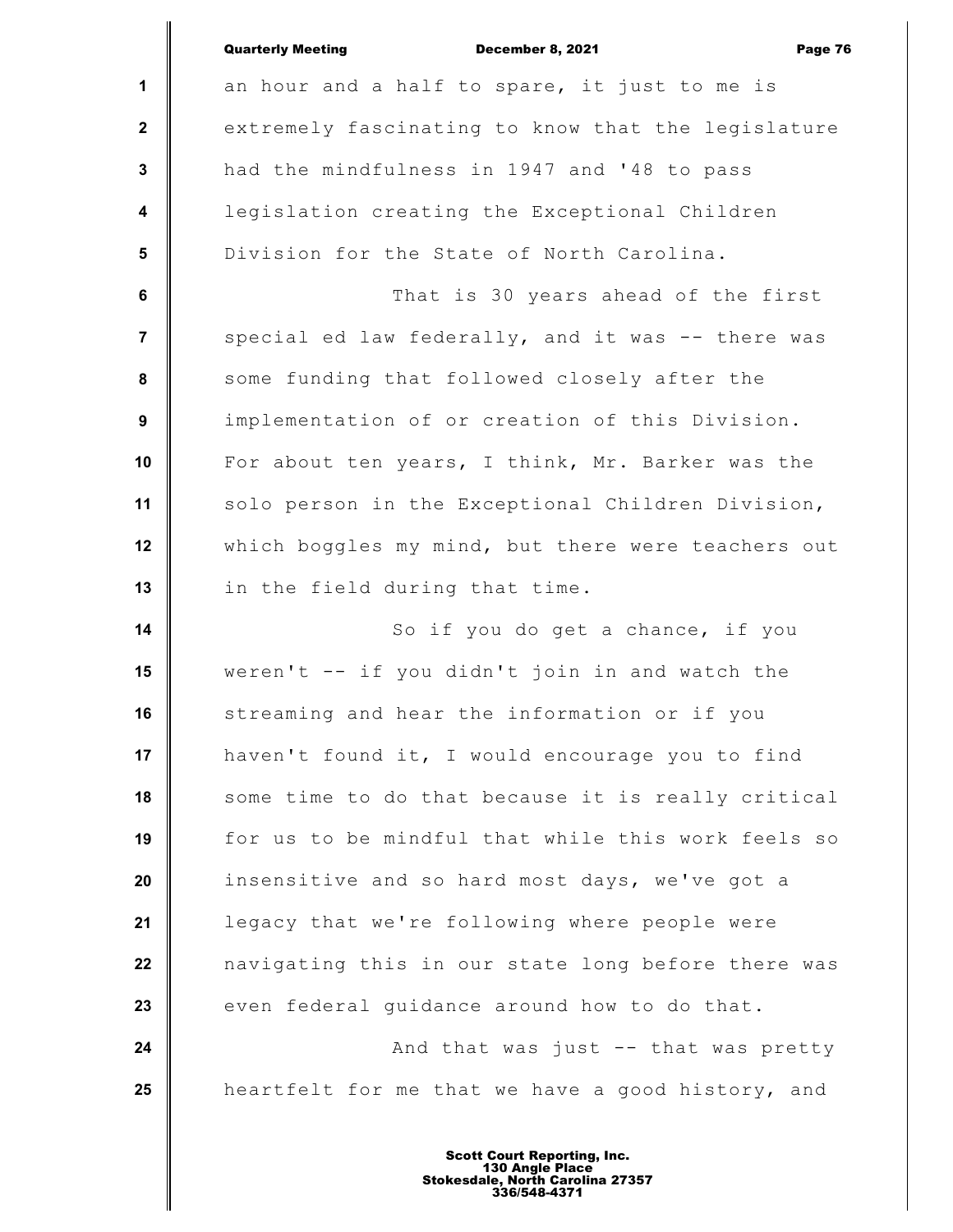**1 2 3 4 5 6 7 8 9 10 11 12 13 14 15 16 17 18 19 20 21 22 23 24 25** Quarterly Meeting December 8, 2021 Page 77 we're going keep doing good things for kids because that's what it should be about, not the adults but about the kids. We had about 1400 participants at our preconference institutes and our conference. We limited registration at a maximum 1500 -- so we came pretty close to that -- because of our COVID protocols we had put in place. We wanted to make sure we had space between seats in the rooms. We didn't overcrowd breakout session rooms. We had plenty of space in the plenary so people were not exposed and felt unsafe. We asked for masks to be worn. Registrants had to either submit a copy of their vaccine card or present a COVID test within 72 hours of coming into the conference. And I will say that, knock on wood and many thanks and many blessings, we didn't have any COVID outbreaks. We didn't have a cluster that appeared from that conference, at least I have heard of none where - where people feel like they contracted it there. That hasn't been reported back to us. So I don't think we had any. People were being mindful of the requirements and adhered to those, and I think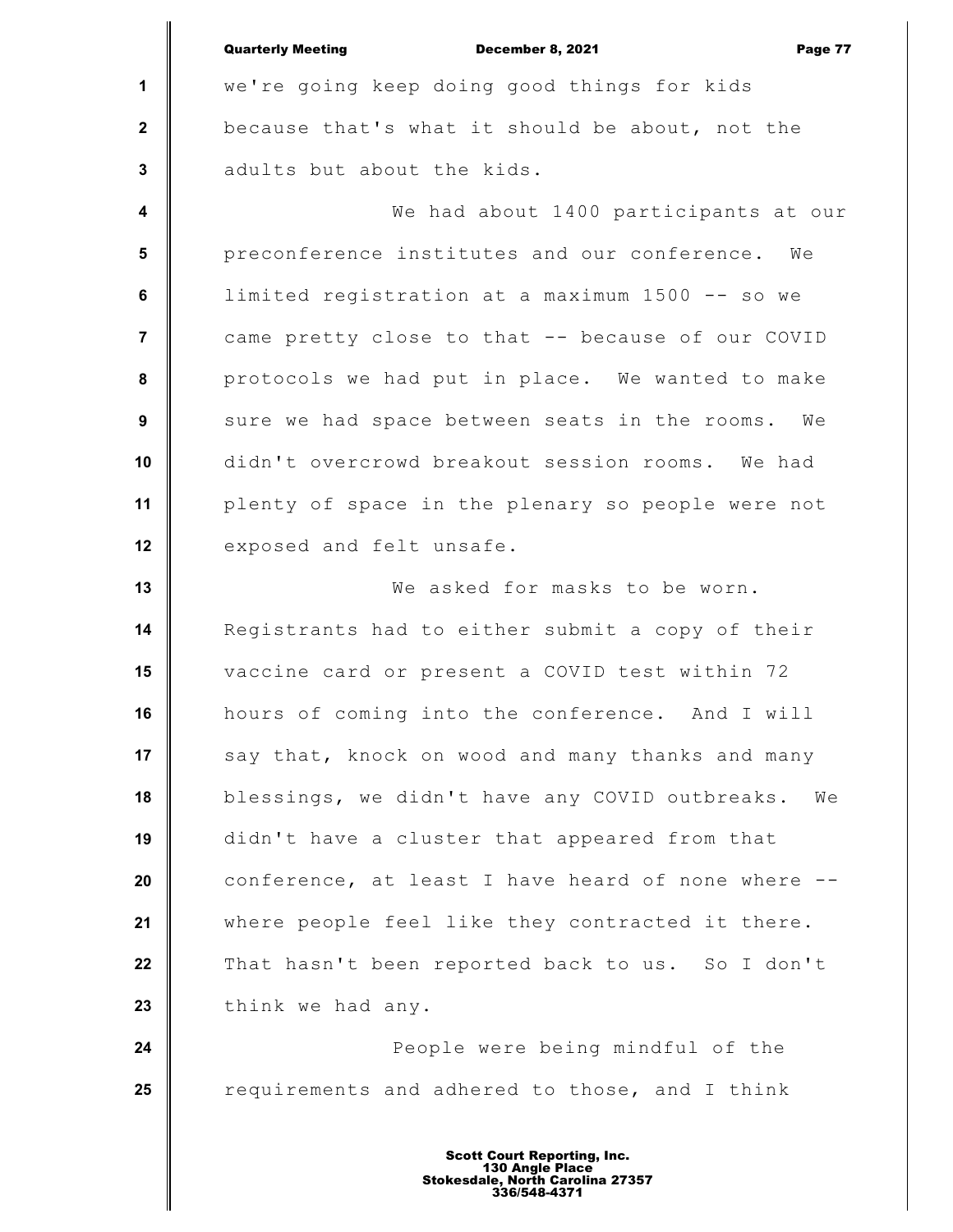|                         | <b>Quarterly Meeting</b><br>Page 78<br>December 8, 2021 |
|-------------------------|---------------------------------------------------------|
| $\mathbf{1}$            | everybody was so glad to see people in -- in            |
| $\mathbf{2}$            | person face-to-face, to see bodies instead of a         |
| 3                       | picture on a screen. They were like kids let            |
| $\overline{\mathbf{4}}$ | out -- let out for recess all of a sudden.              |
| 5                       | There was lots of conversation and                      |
| 6                       | engagement and collaboration and gosh, I've missed      |
| $\overline{7}$          | you, and I just think we all came away -- and some      |
| 8                       | of you that were there may want to add to this,         |
| 9                       | but I felt like people all came away -- just a          |
| 10                      | real boost of energy at getting to have some of         |
| 11                      | that personal engagement with fellow coworkers and      |
| 12                      | peers that are out there doing that same work.          |
| 13                      | Seeing teachers be excited being                        |
| 14                      | there, and I got to talk to some student teachers       |
| 15                      | from one of our universities that had                   |
| 16                      | representatives there. They were -- their eyes          |
| 17                      | were about this big, and they just kept saying,         |
| 18                      | "This is so great. We had no idea that there was        |
| 19                      | anything like this we could participate in."            |
| 20                      | I felt really good. We don't have                       |
| 21                      | the feedback from our conference surveys sorted         |
| 22                      | If you haven't done that and you were there<br>yet.     |
| 23                      | and you feel so inclined, please go ahead and give      |
| 24                      | us your feedback on the conference. But it felt         |
| 25                      | like it was successful for a lot of reasons. And        |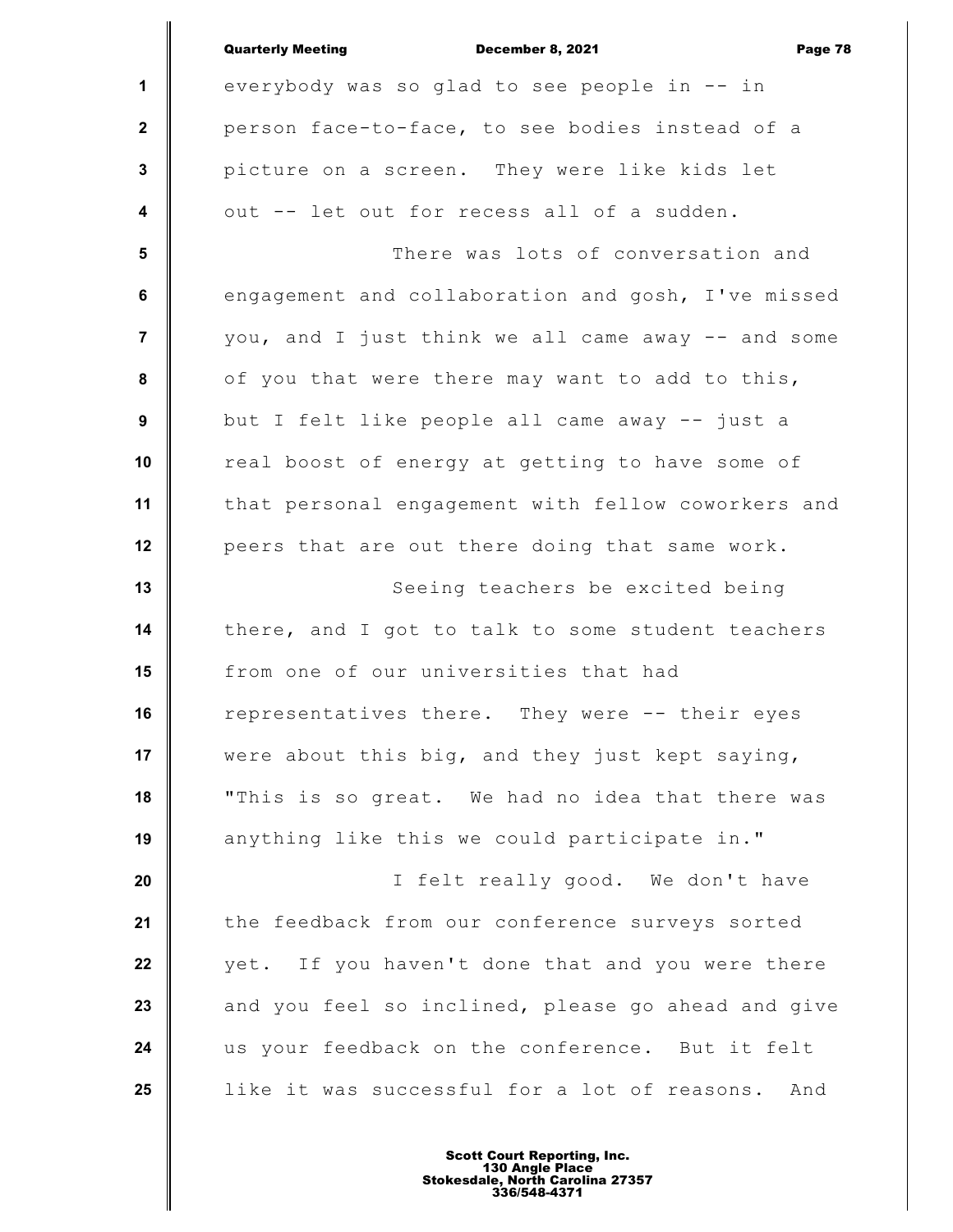|                         | <b>Quarterly Meeting</b><br>December 8, 2021<br>Page 79 |
|-------------------------|---------------------------------------------------------|
| 1                       | I'll take a pause in case anyone wants to add to        |
| $\mathbf{2}$            | that.                                                   |
| $\mathbf{3}$            | MS. GRANT: I'll add to that. I                          |
| $\overline{\mathbf{4}}$ | actually did take a big group from my district,         |
| $5\phantom{.0}$         | and I will tell you that time was a time for us to      |
| 6                       | all be together because even though we're in the        |
| $\overline{7}$          | same district, we haven't had a chance really to        |
| 8                       | all come together like we did.                          |
| 9                       | And they really did say that it was                     |
| 10                      | like an SEL session for them personally, just to        |
| 11                      | take that break but still be energized by being         |
| 12                      | around other -- other districts and other teachers      |
| 13                      | doing the same thing they're doing and to learn         |
| 14                      | from them. And they made connections, and several       |
| 15                      | of them have already contacted some of the              |
| 16                      | presenters that were other teachers in other            |
| 17                      | districts and stuff.                                    |
| 18                      | So I think -- I've always been one                      |
| 19                      | that I want my people to stay up and abreast on         |
| 20                      | what's going on across the state and stay up with       |
| 21                      | the law, and I really -- I really feel good about       |
| 22                      | what my staff left with and what I left with as         |
| 23                      | well.                                                   |
| 24                      | And I do -- I'm like Sherry. I                          |
| 25                      | encourage you to watch that video, if you haven't       |
|                         |                                                         |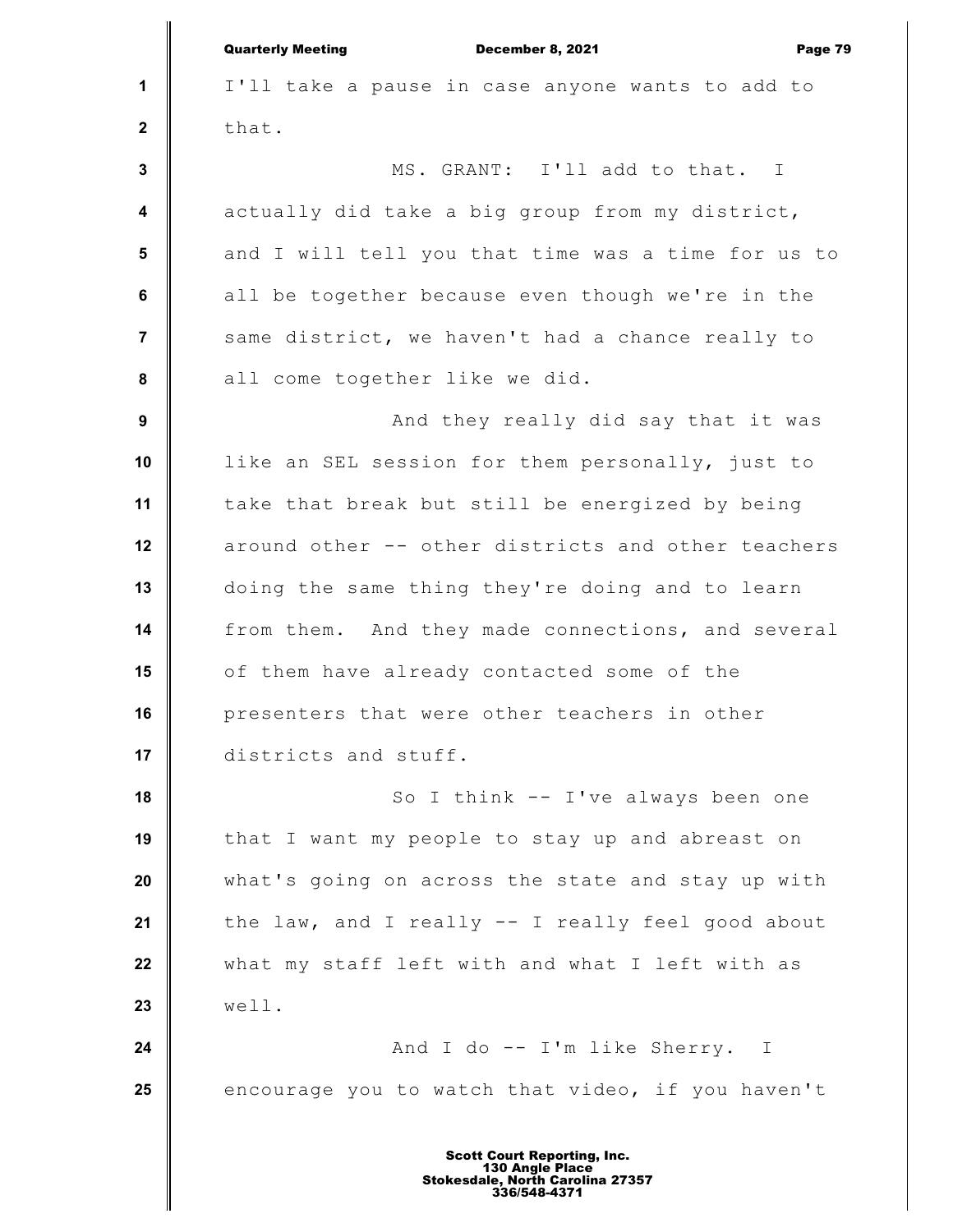|                | <b>Quarterly Meeting</b><br>December 8, 2021<br>Page 80 |
|----------------|---------------------------------------------------------|
| 1              | seen it with the history, because even being in         |
| $\mathbf{2}$   | EC -- you know, here for 23 years, I've not -- I        |
| $\mathbf{3}$   | did not know that information that was presented.       |
| 4              | It was very energizing for us as well because --        |
| $5\phantom{1}$ | parents as well.                                        |
| $\bf 6$        | Our jobs have been very difficult for                   |
| $\overline{7}$ | a couple of years now, so it was good to get away       |
| 8              | and learn and come back energized, and my staff         |
| 9              | still talks about it. So I mean it was great.           |
| 10             | MS. THOMAS: Thank you, Christy, for                     |
| 11             | sharing that. And I think Alexis has put up the         |
| 12             | link to that video that was streamed. So get some       |
| 13             | popcorn and enjoy.                                      |
| 14             | The other update I wanted to give you                   |
| 15             | today was our continuing work with the Office of        |
| 16             | Special Education Programs, or OSEP, as we are          |
| 17             | still working to provide them evidences of our          |
| 18             | monitoring visit that occurred in January of 2020       |
| 19             | from the report that we received in May of '21.         |
| 20             | Our last meeting was on November the                    |
| 21             | 30th, and I believe we have now sufficiently and        |
| 22             | completely given them all pieces of evidence to         |
| 23             | satisfy the corrective action that we had around        |
| 24             | the SLD piece that was all looped in with the MTSS      |
| 25             | state complaint and all that corrective action          |
|                |                                                         |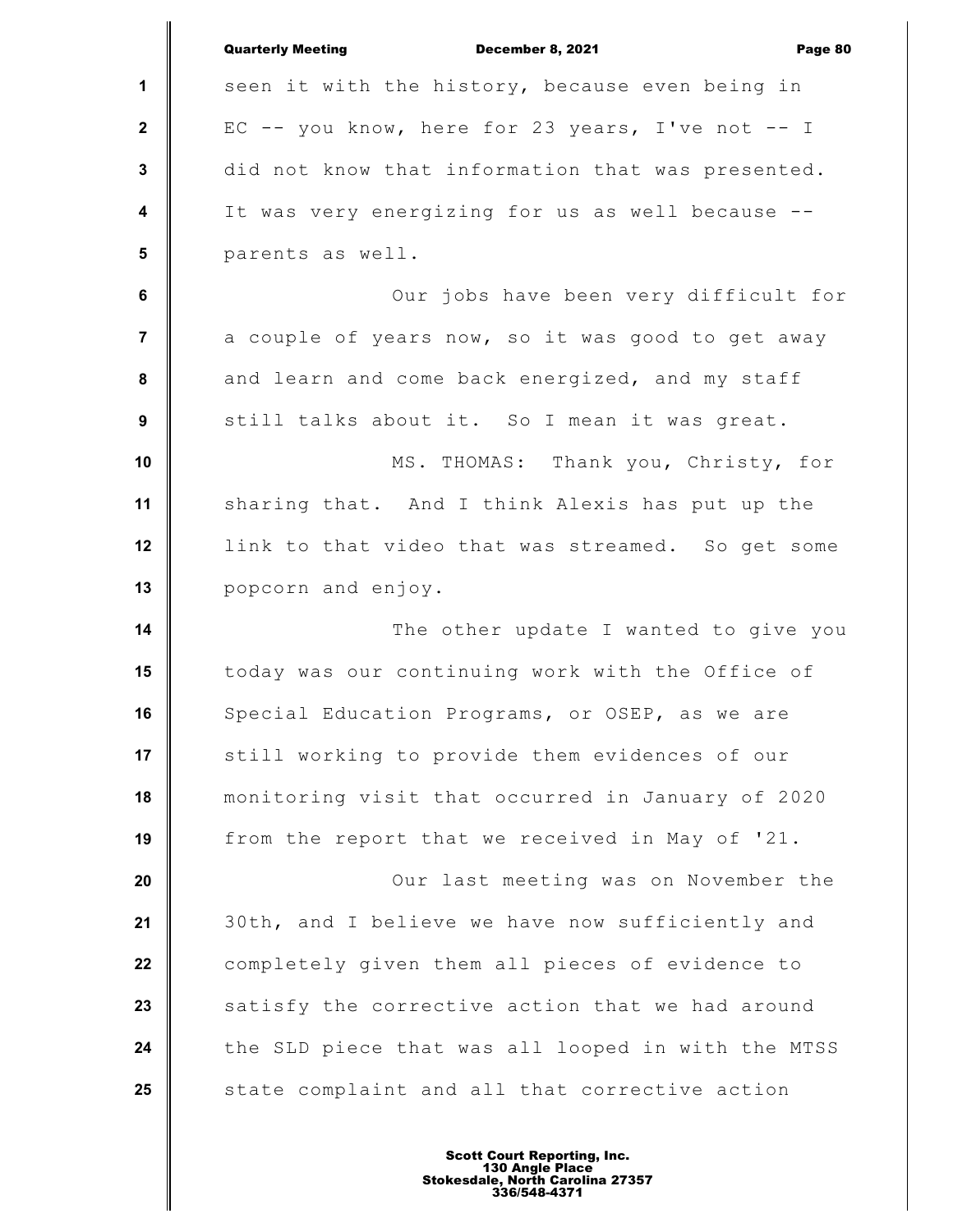|                         | <b>Quarterly Meeting</b><br>December 8, 2021<br>Page 81 |
|-------------------------|---------------------------------------------------------|
| $\mathbf{1}$            | that we talked about before.                            |
| $\mathbf{2}$            | But we have shared all of those                         |
| $\mathbf{3}$            | documents with them, and I'm -- I'm pretty hopeful      |
| $\overline{\mathbf{4}}$ | that that has met the need. We have shown that we       |
| $5\phantom{1}$          | have put in place the requirements that they            |
| 6                       | instituted with that corrective action. I believe       |
| $\overline{7}$          | all of the school business requirements -- while        |
| $\pmb{8}$               | that really isn't our scope of work, we work very       |
| $\boldsymbol{9}$        | closely with School Business, but one of the items      |
| 10                      | that had to be created was a grant notification --      |
| 11                      | excuse me -- grant account notification.                |
| 12                      | So when we get the IDEA grant, it has                   |
| 13                      | GAN number. It has a number for us to know what         |
| 14                      | year and which federal grant that is. And so we         |
| 15                      | have a requirement now statewide -- and I think         |
| 16                      | nationally -- that when you do a subrecipient           |
| 17                      | grant -- so when our LEAs get their IDEA                |
| 18                      | dollars -- they also have to have that GAN number       |
| 19                      | with the year of -- years of availability so they       |
| 20                      | can track that as well.                                 |
| 21                      | And that has been created in our                        |
| 22                      | grant system in the NC SIP system where we're           |
| 23                      | putting all of our grants now, and that's being         |
| 24                      | pushed out every time a grant is allotted and           |
| 25                      | approved. They're getting that notification that        |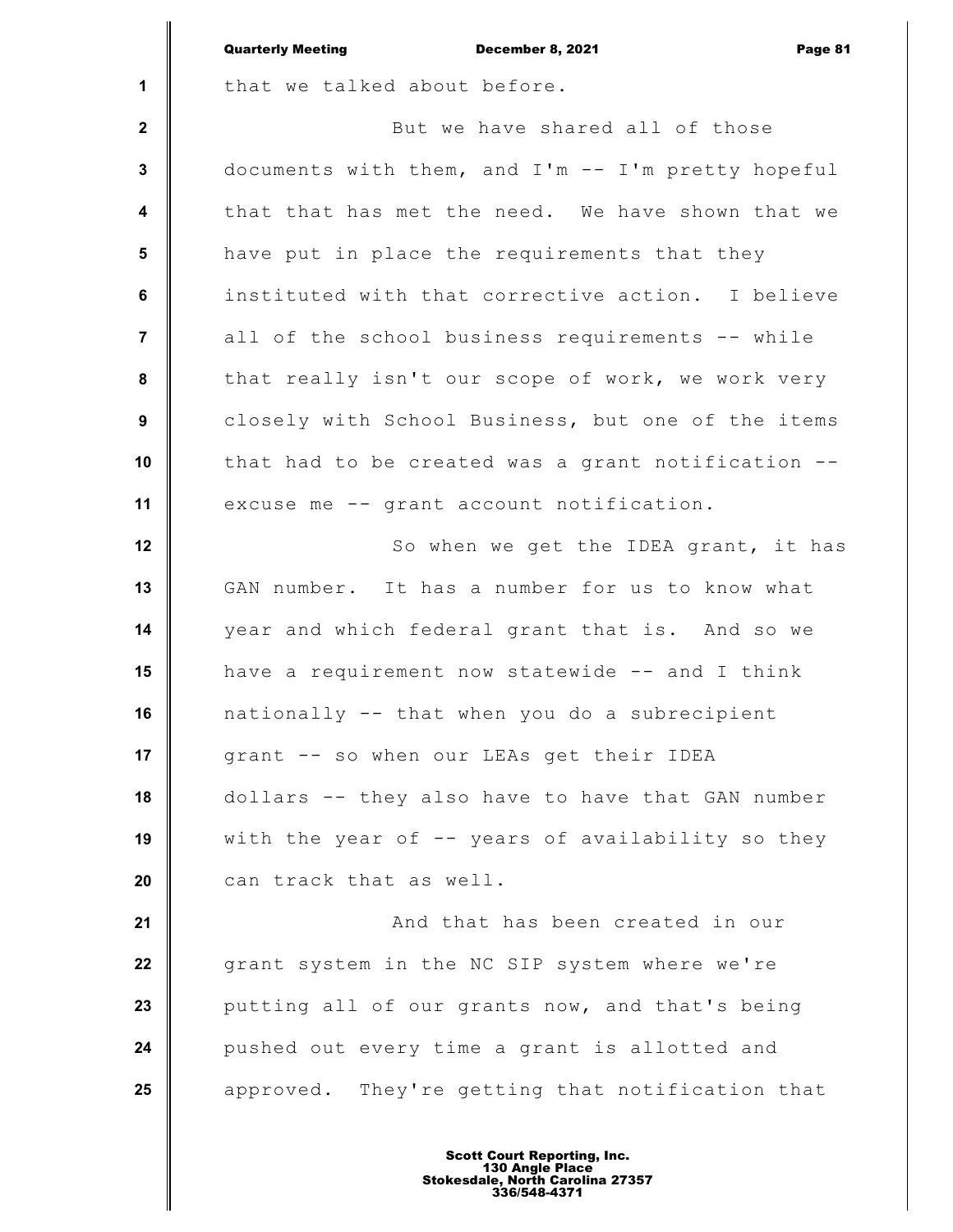|                         | <b>Quarterly Meeting</b><br>December 8, 2021<br>Page 82 |
|-------------------------|---------------------------------------------------------|
| 1                       | we've met that requirement in conjunction with our      |
| $\mathbf{2}$            | friends down in School Business.                        |
| $\mathbf 3$             | And then they're having to also                         |
| $\overline{\mathbf{4}}$ | provide a written procedure, which I believe            |
| $5\phantom{1}$          | they've already done, around reallocation of            |
| $\bf 6$                 | funds. So if a charter school closes and the            |
| $\overline{7}$          | students have moved back into a regular -- a            |
| $\pmb{8}$               | traditional school district, those funds are            |
| $\boldsymbol{9}$        | supposed to go back from that charter school that       |
| 10                      | were allotted to that traditional school, and it        |
| 11                      | does, but it wasn't written down anywhere in a          |
| 12                      | procedural type way that they could find and            |
| 13                      | follow online.                                          |
| 14                      | So that's been corrected and updated                    |
| 15                      | by School Business. So I think we're really close       |
| 16                      | to tying a bow on all the School Business and the       |
| 17                      | finance pieces. The last piece hanging out is           |
| 18                      | around our private residential treatment                |
| 19                      | facilities. We've had some trouble scheduling           |
| 20                      | that call with DHHS because they've had some folks      |
| 21                      | out on extended sick leave, they've had some new        |
| 22                      | staff come on board, but we have a meeting, I           |
| 23                      | believe, scheduled with them before Christmas.          |
| 24                      | And then we'll be meeting with OSEP                     |
| 25                      | after the first of the year with DHHS to go             |
|                         |                                                         |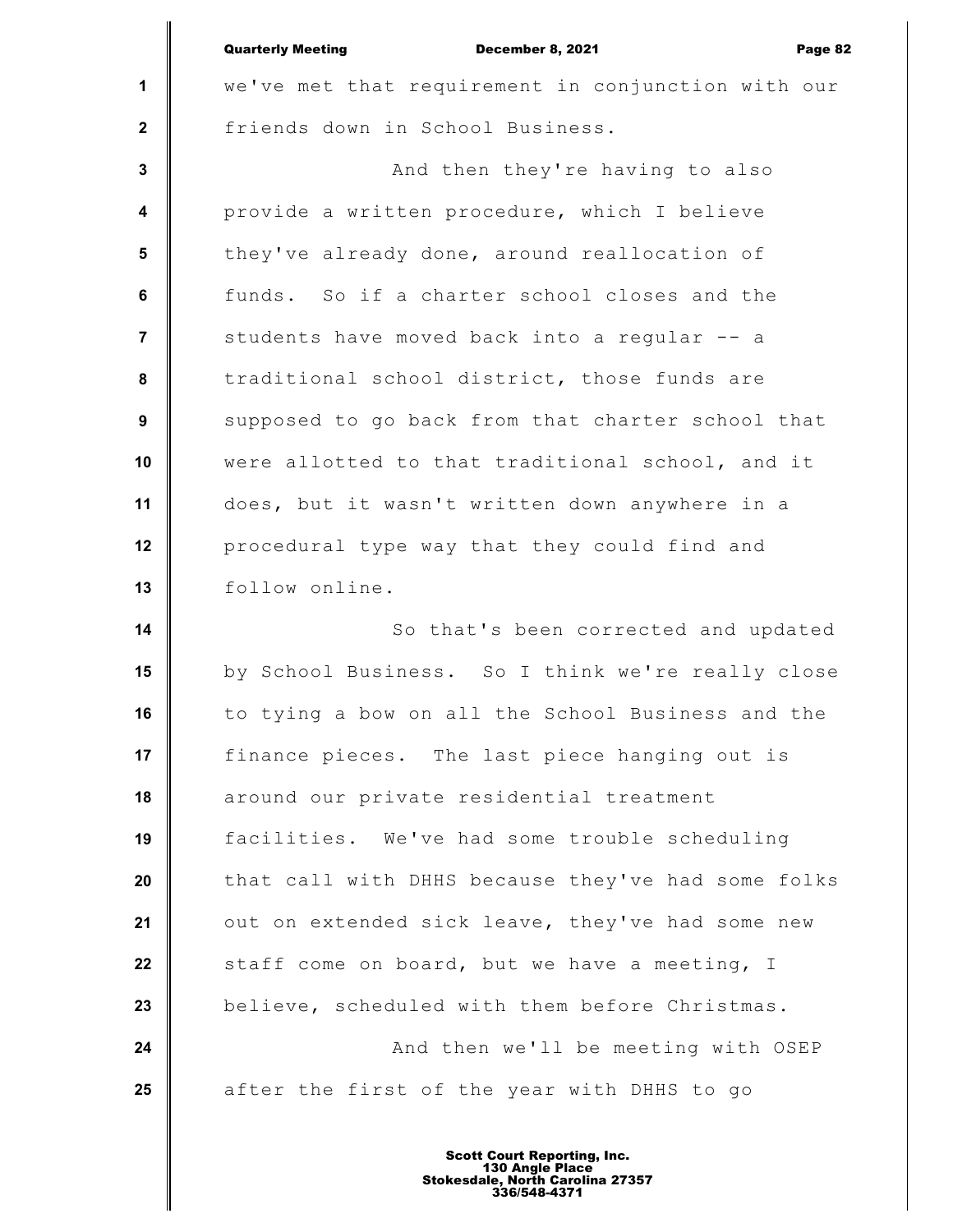|                         | <b>Quarterly Meeting</b><br>December 8, 2021<br>Page 83 |
|-------------------------|---------------------------------------------------------|
| 1                       | through what we are proposing and what we have          |
| $\mathbf{2}$            | proposed as that corrective action around the           |
| 3                       | PRTFs, where we are trying to determine a way we        |
| $\overline{\mathbf{4}}$ | can efficiently and appropriately and legally           |
| $5\phantom{.0}$         | garner information of students who have been            |
| 6                       | placed in a PRTF outside of North Carolina.             |
| $\overline{7}$          | They're holding us responsible for                      |
| 8                       | ensuring FAPE, but we don't have authority to go        |
| 9                       | into another state to do a monitoring to ensure         |
| 10                      | that they are providing FAPE. So we're trying to        |
| 11                      | work with DHHS to come up with a solution that          |
| 12                      | will meet the requirements for OSEP. So more to         |
| 13                      | come on that. Probably at your next meeting, we         |
| 14                      | should be able to update you on some final actions      |
| 15                      | on that.                                                |
| 16                      | And that's really all I had today                       |
| 17                      | unless you have questions for me.                       |
| 18                      | (No audible response.)                                  |
| 19                      | MS. THOMAS: I did think of one                          |
| 20                      | thing, so I should never say that's all I have          |
| 21                      | because then I always think of one more thing.          |
| 22                      | We've had some staff hirings that I                     |
| 23                      | want to share. We have a new section chief over         |
| 24                      | our Program Improvement and Professional                |
| 25                      | Development Section. This is where the Reading          |
|                         |                                                         |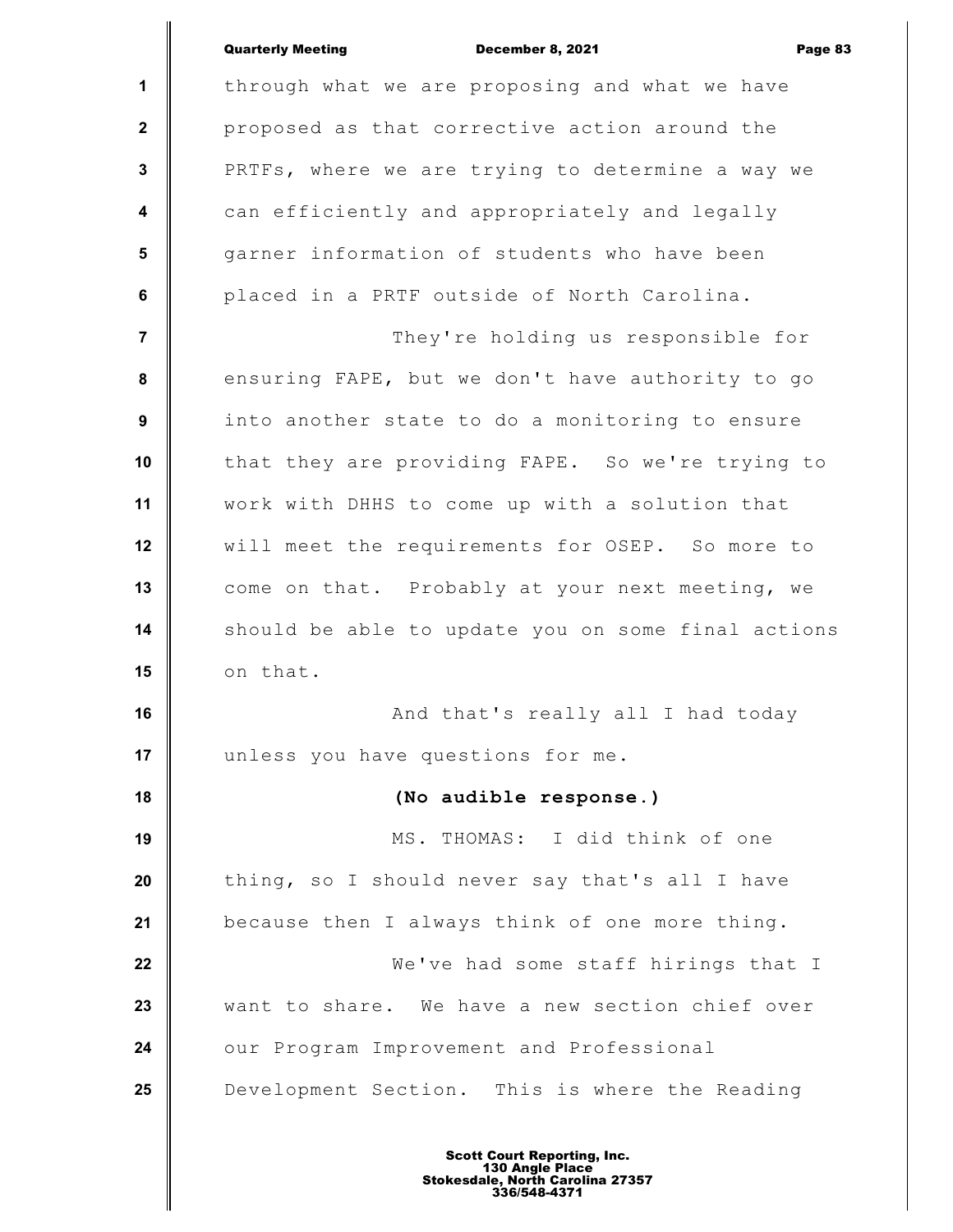| <b>Quarterly Meeting</b> |                                                   | <b>December 8, 2021</b> | Page 84 |
|--------------------------|---------------------------------------------------|-------------------------|---------|
|                          | Research to Classroom Practice and Foundations of |                         |         |
|                          | Math work lives. It's where that State Personnel  |                         |         |
|                          | Development Grant is managed, and our work around |                         |         |
|                          | coaching and coteaching and professional -- a lot |                         |         |
|                          | of professional development is -- Dr. Paula       |                         |         |
|                          | Crawford was there and she retired the first of   |                         |         |
| August.                  |                                                   |                         |         |

**1**

 **2**

 **3**

 **4**

 **5**

 **6**

 **7**

 **8 9 10 11 12 13 14 15 16 17 18 19** So I'm pleased to let you know that Ginger Cash, who has been in our division as a consultant for charter school instructional practices, is the new section chief, and she got started right before conference. Ginger is a trainer in both Reading Research to Classroom Practices and Foundations of Math. She has already been working very closely with that team in her previous role in the division. Worked very closely with that team on delivering professional development around those two courses and work around dyslexia.

**20 21 22 23 24 25** She's got some really good leadership skills, and I think she's going to bring some fresh eyes and some additional ways we can continue to connect that work to other things across not only the division but the agency. So we're very excited to have her be in that role and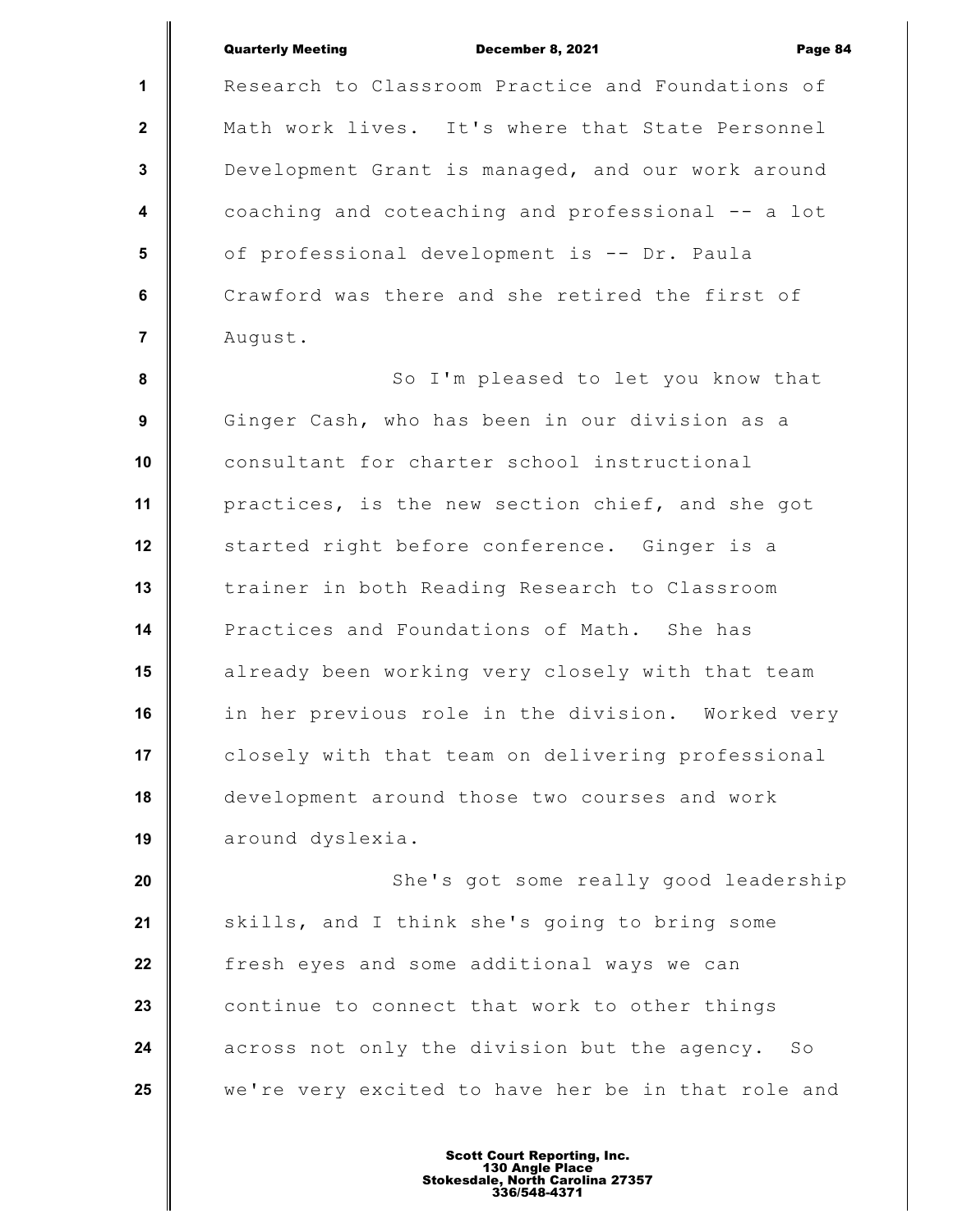|                         | <b>Quarterly Meeting</b><br><b>December 8, 2021</b><br>Page 85 |
|-------------------------|----------------------------------------------------------------|
| 1                       | providing that leadership. And I think some of                 |
| $\mathbf{2}$            | you-all have met Ginger at some point in time. If              |
| 3                       | you have not, we're happy to let her come before               |
| $\overline{\mathbf{4}}$ | you at your next meeting and let you get to know               |
| 5                       | her a little bit.                                              |
| 6                       | I think we'll probably be able to                              |
| $\overline{7}$          | give you some updates at that point around our new             |
| 8                       | [inaudible] grant, the new NC SIP project -- the               |
| 9                       | renewed grant NC SIP project and where that focus              |
| 10                      | of work is going. We're trying to focus on                     |
| 11                      | low-performing schools and trying to address the               |
| 12                      | needs that aren't being met in some of our areas               |
| 13                      | across the state that may not have had this                    |
| 14                      | training before.                                               |
| 15                      | And then we have two new fiscal                                |
| 16                      | monitors that have come on board, one October the              |
| 17                      | 1st, and that's Milinda Martina. She was                       |
| 18                      | previously the director in Orange County and then              |
| 19                      | Pender County, and she's here as an IDEA fiscal                |
| 20                      | monitor, and she is covering the eastern part of               |
| 21                      | our state, Regions 1 and 2.                                    |
| 22                      | And then Lisa Blanton, who was                                 |
| 23                      | previously the local director in Rutherford                    |
| 24                      | County, is covering Regions 5 and 6, which is our              |
| 25                      | Piedmont Triad and our Southwest areas, so                     |
|                         |                                                                |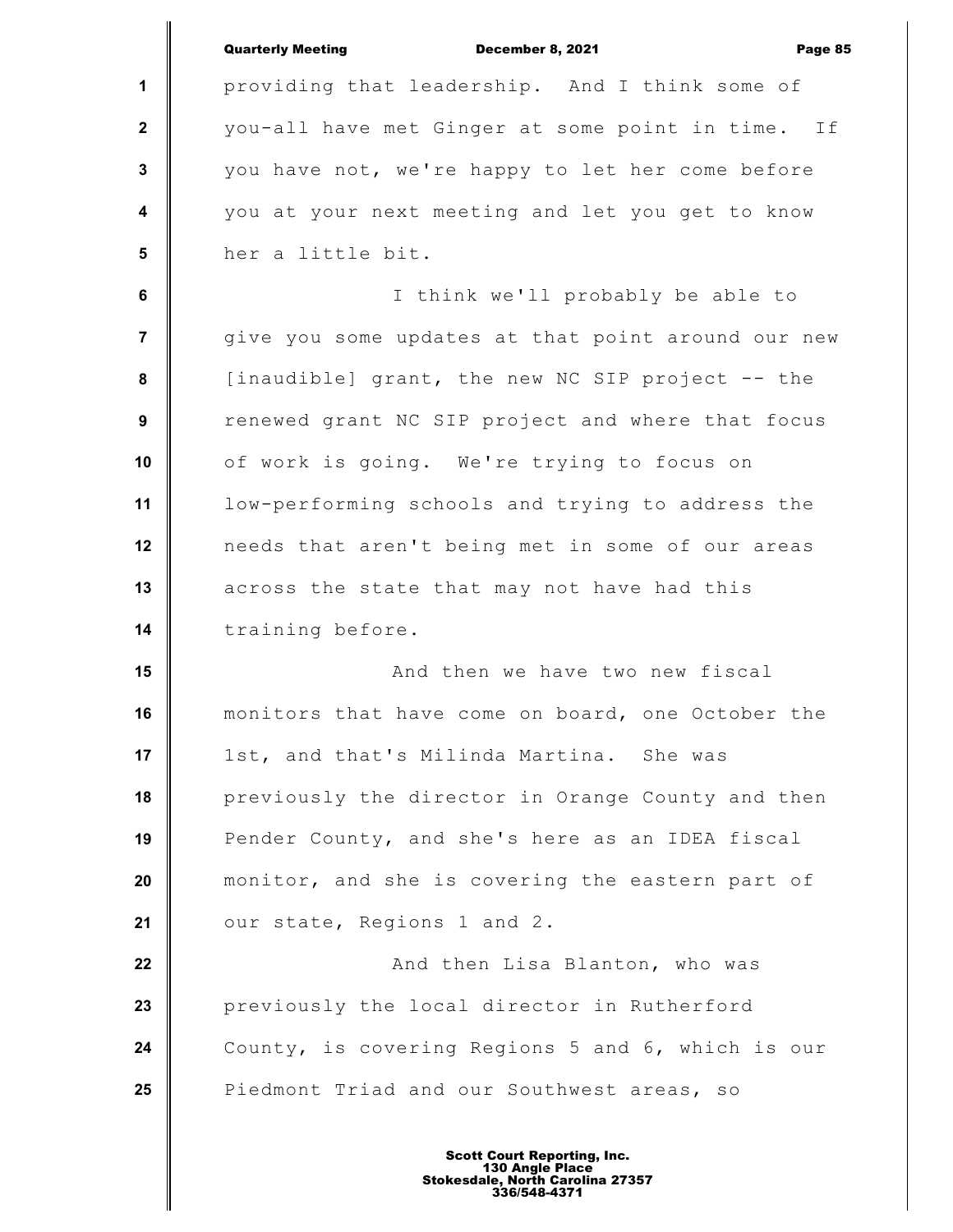|                         | <b>Quarterly Meeting</b><br>December 8, 2021<br>Page 86 |
|-------------------------|---------------------------------------------------------|
| $\mathbf{1}$            | Greensboro down through Charlotte. And both of          |
| $\mathbf{2}$            | them have, as a director, completed grants and          |
| $\mathbf{3}$            | dealt with a budget, and so they come in with that      |
| $\overline{\mathbf{4}}$ | lens to support Elizabeth -- and work with              |
| 5                       | Elizabeth Millen and Adam Parent, who are our           |
| 6                       | other two fiscal monitors.                              |
| $\overline{7}$          | That section chief position for                         |
| 8                       | Special Programs and Data is vacant. Amanda Byrd        |
| 9                       | left us October the 1st to take a great                 |
| 10                      | opportunity with a national technical assistance        |
| 11                      | center where she's providing support to states,         |
| 12                      | and while it was a huge loss for us, it's a huge,       |
| 13                      | huge accomplishment and gain for her to be able to      |
| 14                      | share her expertise around fiscal monitoring and        |
| 15                      | connecting, especially, student performance and         |
| 16                      | growth back to how the money has supported that         |
| 17                      | across the country.                                     |
| 18                      | We've celebrated her but mourned her                    |
| 19                      | loss for us because it was a big hit, but we            |
| 20                      | are -- have finished interviews and have moved          |
| 21                      | forward a candidate and hope to have someone in         |
| 22                      | place by the first of the year in that role that I      |
| 23                      | think is going to bring great strength and insight      |
| 24                      | and wisdom to the role as a very strong candidate.      |
| 25                      | So those are my big staff updates for                   |
|                         |                                                         |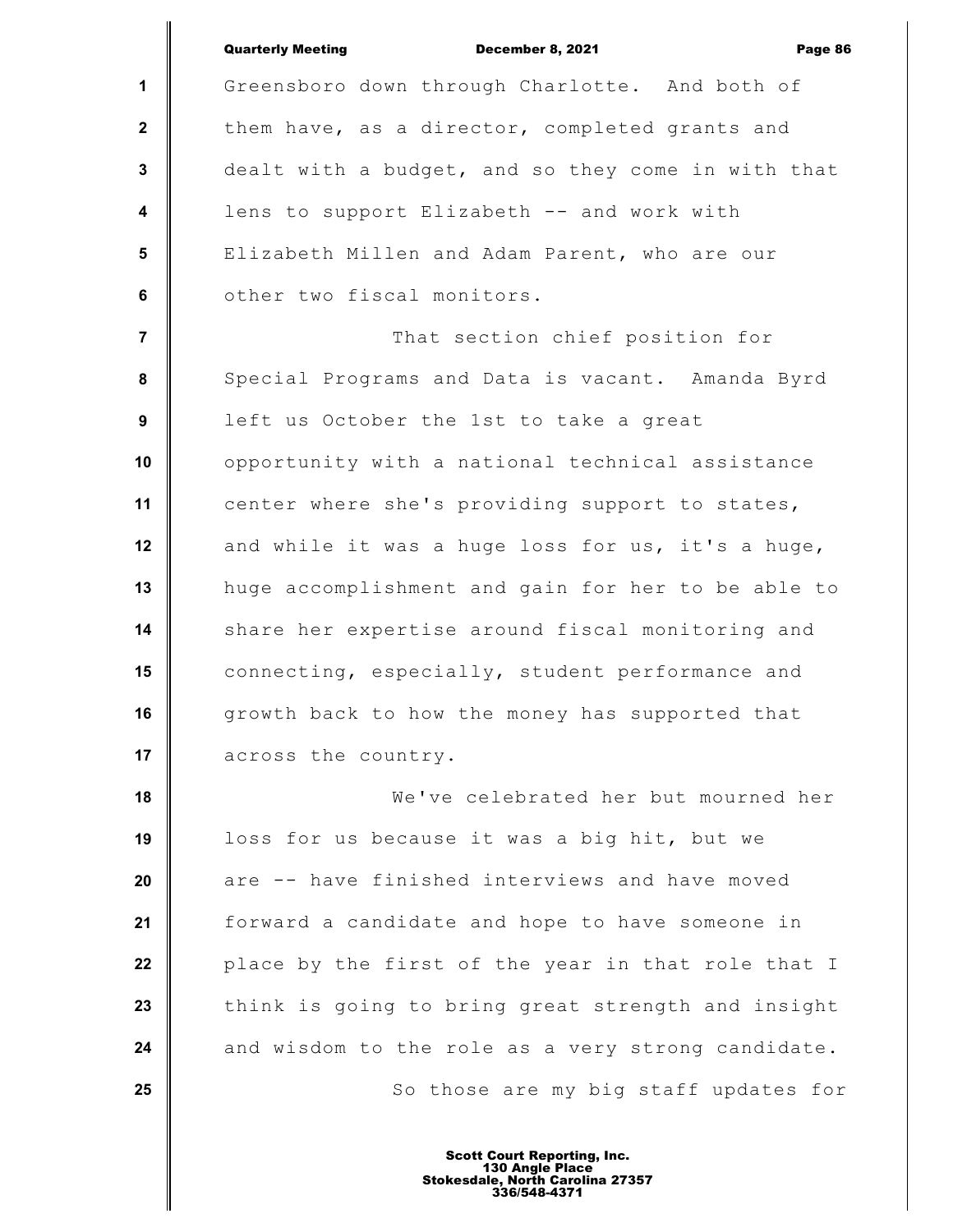**1 2 3 4 5 6 7 8 9 10 11 12 13 14 15 16 17 18 19 20 21 22 23 24 25** Quarterly Meeting December 8, 2021 Page 87 today. Anything else for me? THE CHAIRPERSON: Any questions for Sherry? **(No audible response.)** THE CHAIRPERSON: So hearing none, Sherry, I think you've done a great job of updating us. MS. THOMAS: Thank you. Thank you. It's always a pleasure to be here. I'll try to hang on for a little while, but I may be off this afternoon. But thanks again for your commitment to this work and this group and for all you do as a Council to help support and inform us and be that great stakeholder group for us. We really appreciate it. I hope you-all have a wonderful holiday and that everybody gets some time for rest because I think that's what we all need right now more than anything else. Take care and enjoy your break. MS. CHILDERS: Hey, Cynthia. I wanted to add one thing, if it's okay, for Sherry. MS. THOMAS: Sure. Absolutely. MS. CHILDERS: I don't think that I got to do this the last meeting, and I just wanted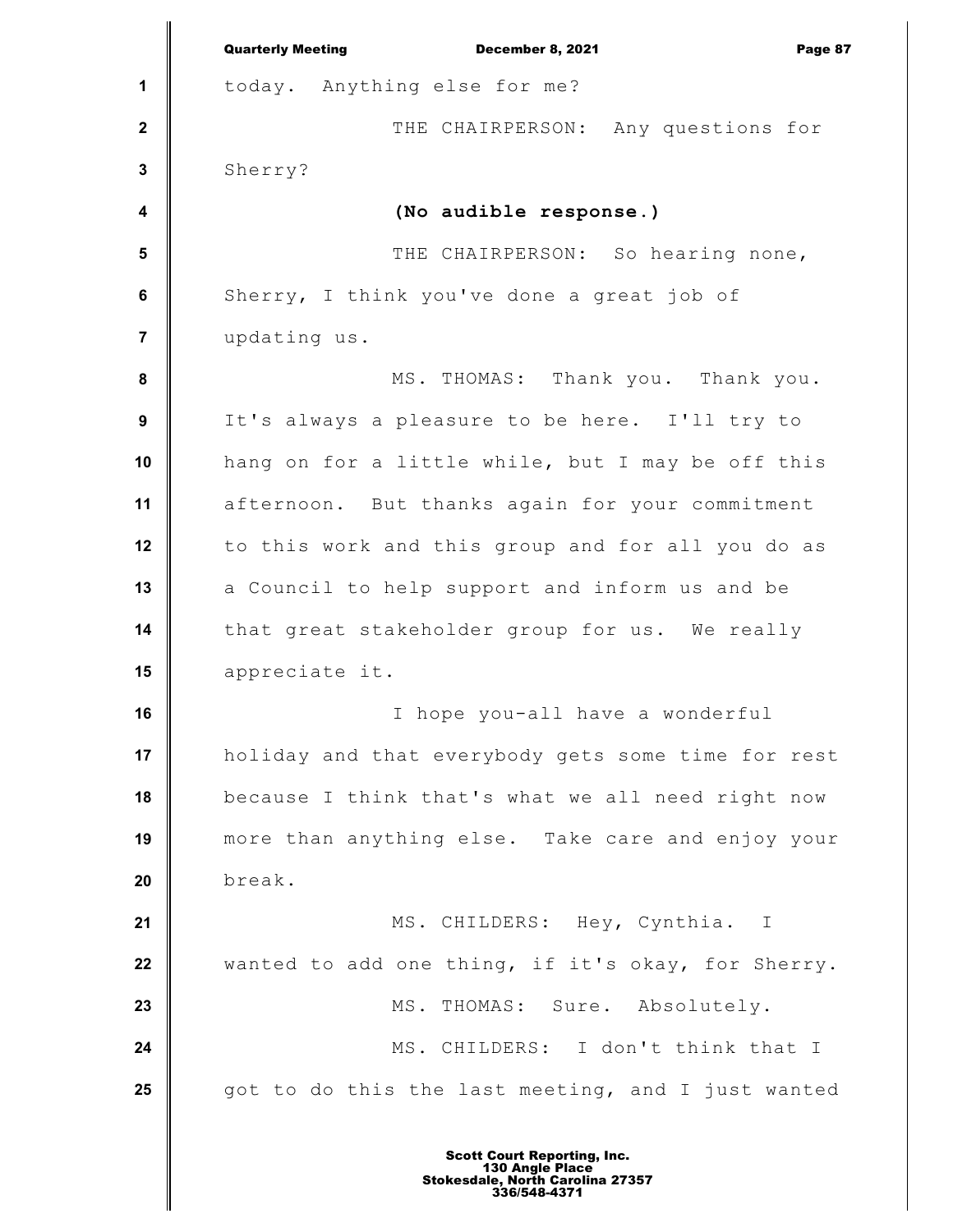**1 2 3 4 5 6 7 8 9 10 11 12 13 14 15 16 17 18 19 20 21 22 23 24 25** Quarterly Meeting December 8, 2021 Page 88 everyone to be able to hear this because it really meant so much. But, Sherry, I know that you are so busy every single day and you have so much on your plate and you do so much for our state and for our children every day. And I received a card in the mail from you after we lost [name redacted] in May, and just to see that, our whole family was just so blessed by that. I know that you're so busy, and to take time out to just send that meant a whole lot to our family. And it just really goes to show the person that you are and the character that you have. And I just really appreciate that, and I wanted everyone to hear how amazing you are at your job and what you do and how you really support all of us and care about all of us. So thank you so much. I can't hear what she's saying. MS. THOMAS: Because I was already muted. I'm so sorry. Thank you for that. That means more to me than you know. So many times what we hear as a Division are all the wrong things and all the negative things, and it's rare to get that positive. But it's important for us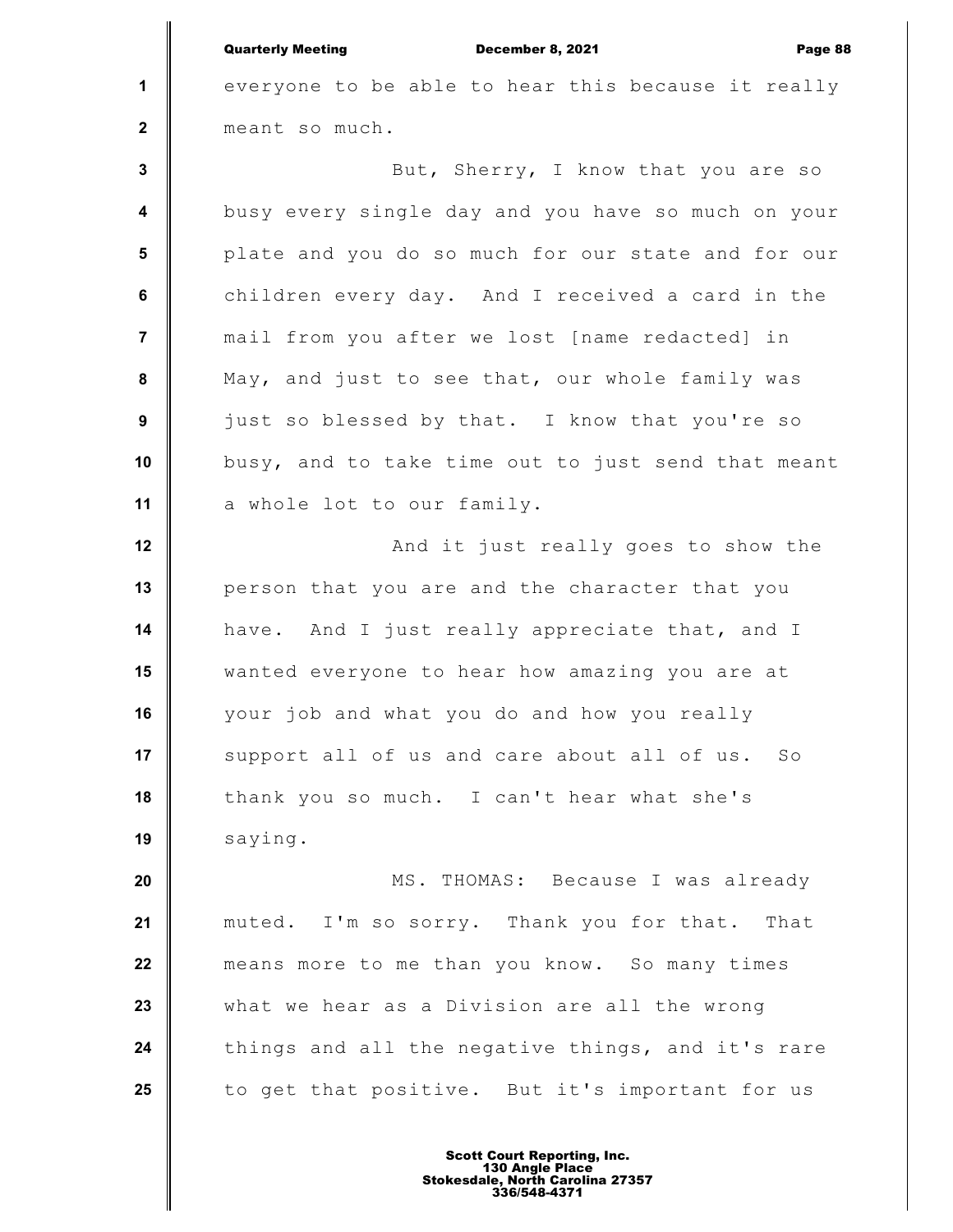**1 2 3 4 5 6 7 8 9 10 11 12 13 14 15 16 17 18 19 20 21 22 23 24 25** Quarterly Meeting December 8, 2021 Page 89 to take care of the people that support us, and it was important for us to let you know that we were thinking about you. MS. CHILDERS: Well, thank you so much. We really appreciate it. MS. THOMAS: Thank you for those kind words, and I hope you're doing okay. MS. CHILDERS: We're making it. Thank you. MS. THOMAS: Thanks, everybody. THE CHAIRPERSON: So our next work is subcommittee discussion and goal setting work. So if you could, Alexis, put up the information about the subcommittees, the members of the group and what they actually do. So I don't know if everyone had an opportunity to go into the documents and read this and if you have any questions about the various subcommittees. And I certainly want you to understand that every member of the Council should be on a subcommittee. It's sort of a requirement. And we do need chairs for two -- two of the subcommittees. So any questions? Any thoughts? Any volunteers?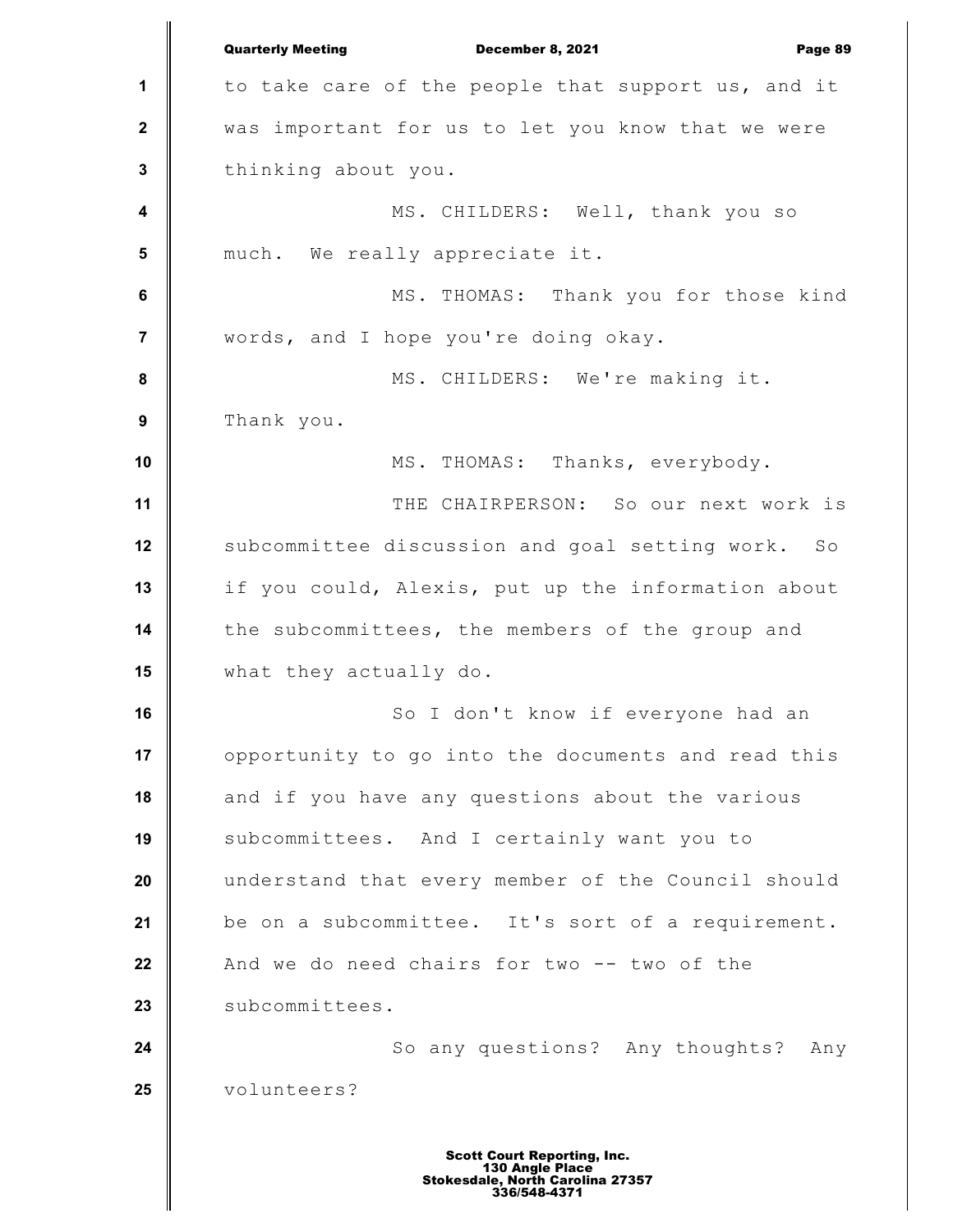**1 2 3 4 5 6 7 8 9 10 11 12 13 14 15 16 17 18 19 20 21 22 23 24 25** Quarterly Meeting December 8, 2021 Page 90 MS. DeBIASI: I do not want to volunteer to be chair; however, I don't see my name on the list. And I don't know if I was just remiss in signing up, but I was hoping to be on the Unmet Needs Committee. And this is--- THE CHAIRPERSON: Alexis, can you add that? MS. DeBIASI: Thanks. DR. HUTCHINSON: Alexis, this is a small thing, but is it possible to go ahead and increase your font -- increase your--- MS. DeBIASI: Maybe I am on the list. I just can't read it. DR. HUTCHINSON: Oh, there you go. Nice. Thank you very much. I appreciate that. MS. DeBIASI: Do you need to know how to spell my name? MS. UTZ: Well, I'm also -- I'm trying to pull up the spreadsheet that has it because I might not have updated this document, but it might be in the other one. MS. DeBIASI: Oh, okay. MS. UTZ: But go ahead. Keep talking. MS. DeBIASI: It's capital D, little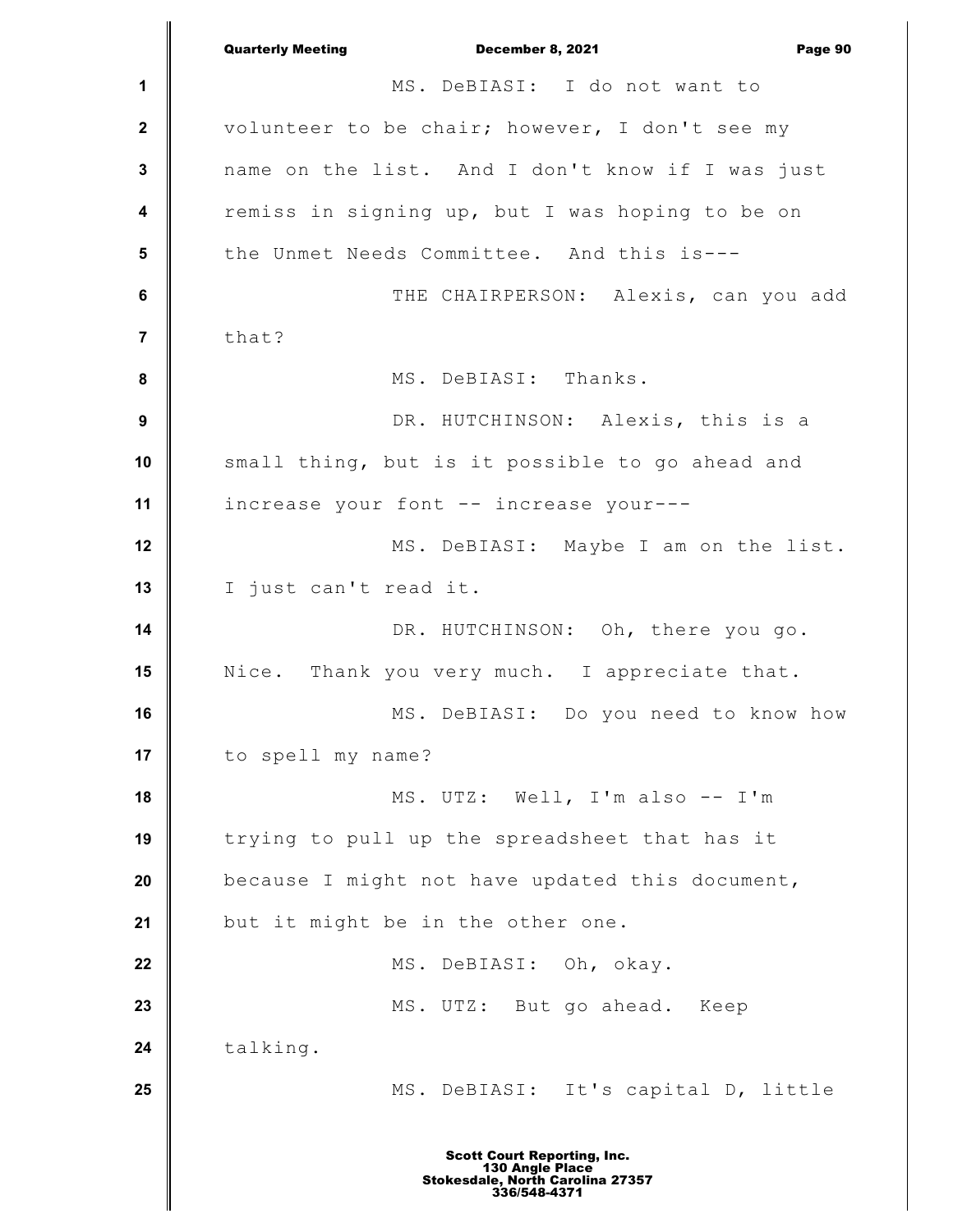|                         | <b>Quarterly Meeting</b><br>December 8, 2021<br>Page 91 |
|-------------------------|---------------------------------------------------------|
| 1                       | e, capital B, i-a-s-i.                                  |
| $\mathbf{2}$            | MS. UTZ: Okay. Thank you. Yeah, I                       |
| $\mathbf{3}$            | see I didn't update this because Abby's not the         |
| $\overline{\mathbf{4}}$ | chair anymore.                                          |
| $5\phantom{.0}$         | MS. CHILDERS: Hey, Alexis. We had                       |
| $\bf 6$                 | kept me the chair because nobody would take the         |
| $\overline{7}$          | position. So if I need to -- if I need to stay on       |
| 8                       | for now, I will. I would love some help, though.        |
| $\boldsymbol{9}$        | MR. BAKER: Yes, I had agreed to help                    |
| 10                      | you, Abby.                                              |
| 11                      | MS. CHILDERS: That's right. Anthony                     |
| 12                      | did. I have that in my notes. I'm sorry,                |
| 13                      | Anthony. Yes.                                           |
| 14                      | MR. BAKER: No problem.                                  |
| 15                      | MS. CHILDERS: So if you want to just                    |
| 16                      | put myself and Anthony by that, that would be           |
| 17                      | great.                                                  |
| 18                      | THE CHAIRPERSON: So Data and Reports                    |
| 19                      | is another committee that we don't have a chair         |
| 20                      | for. And anyone on this call who's not on a             |
| 21                      | committee, do you have questions? Or would you          |
| 22                      | like to go ahead and join? So if we have no             |
| 23                      | volunteer for the Data and Reports Committee,           |
| 24                      | please think about it over this break, and if           |
| 25                      | you're not on a committee, think about joining and      |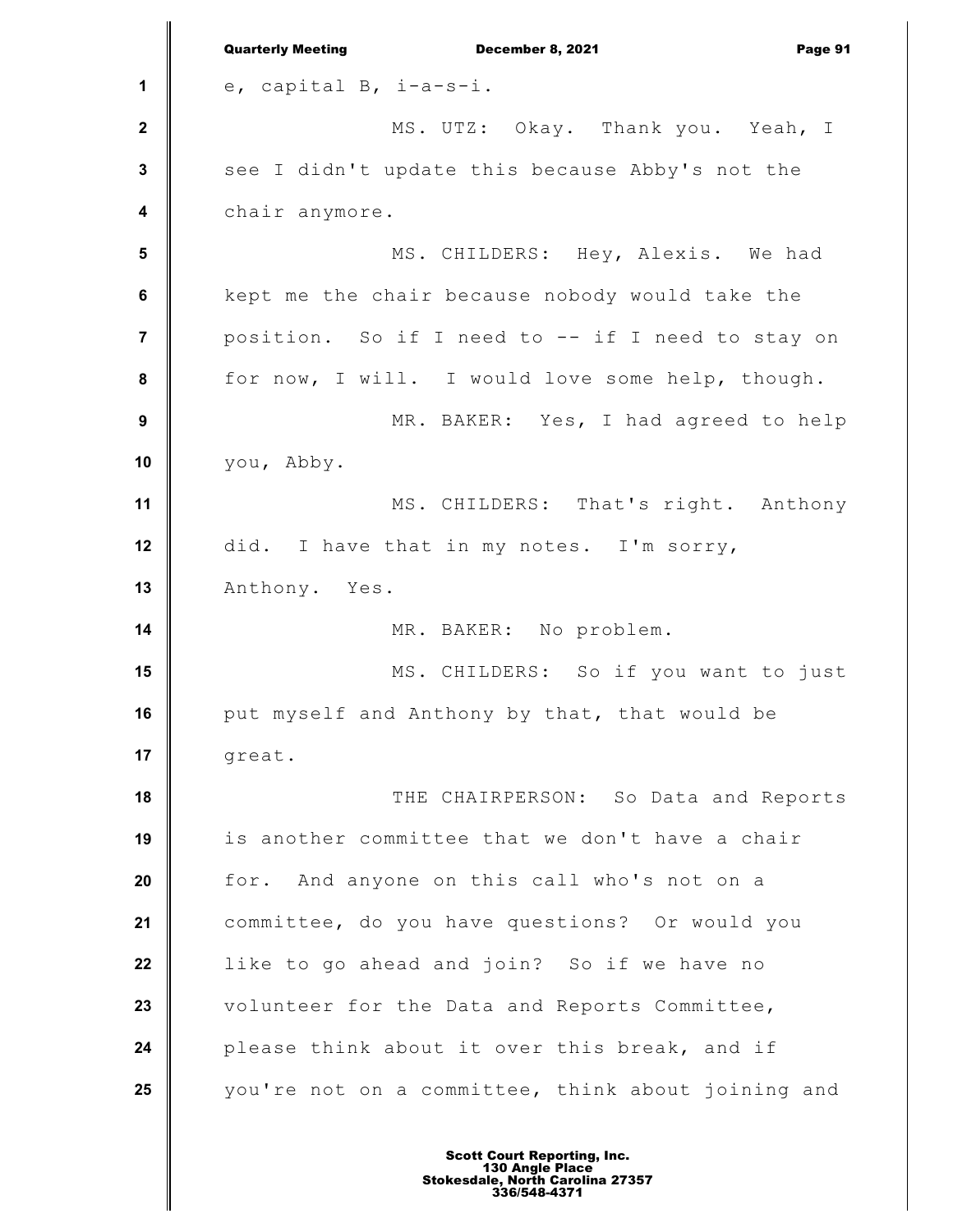|                  | <b>Quarterly Meeting</b><br>December 8, 2021<br>Page 92 |
|------------------|---------------------------------------------------------|
| $\mathbf{1}$     | certainly think about maybe chairing the Data and       |
| $\mathbf{2}$     | Reports Committee.                                      |
| $\mathbf 3$      | MS. UTZ: I will say chairing really                     |
| $\boldsymbol{4}$ | only involves typing on the -- like the reporting       |
| $5\phantom{1}$   | piece so that when Cynthia and Christy go to do         |
| 6                | the annual report, they can kind of pull it up and      |
| $\overline{7}$   | figure out what you guys were doing. It really          |
| $\pmb{8}$        | doesn't require a whole lot of extra work, just so      |
| $\boldsymbol{9}$ | you know.                                               |
| 10               | MS. CHILDERS: Alexis, can you scroll                    |
| 11               | a little bit because I can't see [inaudible] the        |
| 12               | Reports and Data one. I was just trying to look         |
| 13               | at it.                                                  |
| 14               | DR. HUTCHINSON: Cynthia, do you want                    |
| 15               | to pull up from the Council's website the -- I          |
| 16               | guess you've got the expectations on the left-hand      |
| 17               | side. Is that from the Council website?<br>Maybe        |
| 18               | Alexis can answer that question.                        |
| 19               | THE CHAIRPERSON: Alexis, is that                        |
| 20               | from the Council website or the actual bylaws?          |
| 21               | MS. UTZ: That is a good question.<br>$\mathbb{I}$       |
| 22               | think this actual document was started by Policies      |
| 23               | and Procedures. I think they might have done it,        |
| 24               | but I'll pull up the website quick and look.            |
| 25               | DR. HUTCHINSON: At the bottom of our                    |
|                  |                                                         |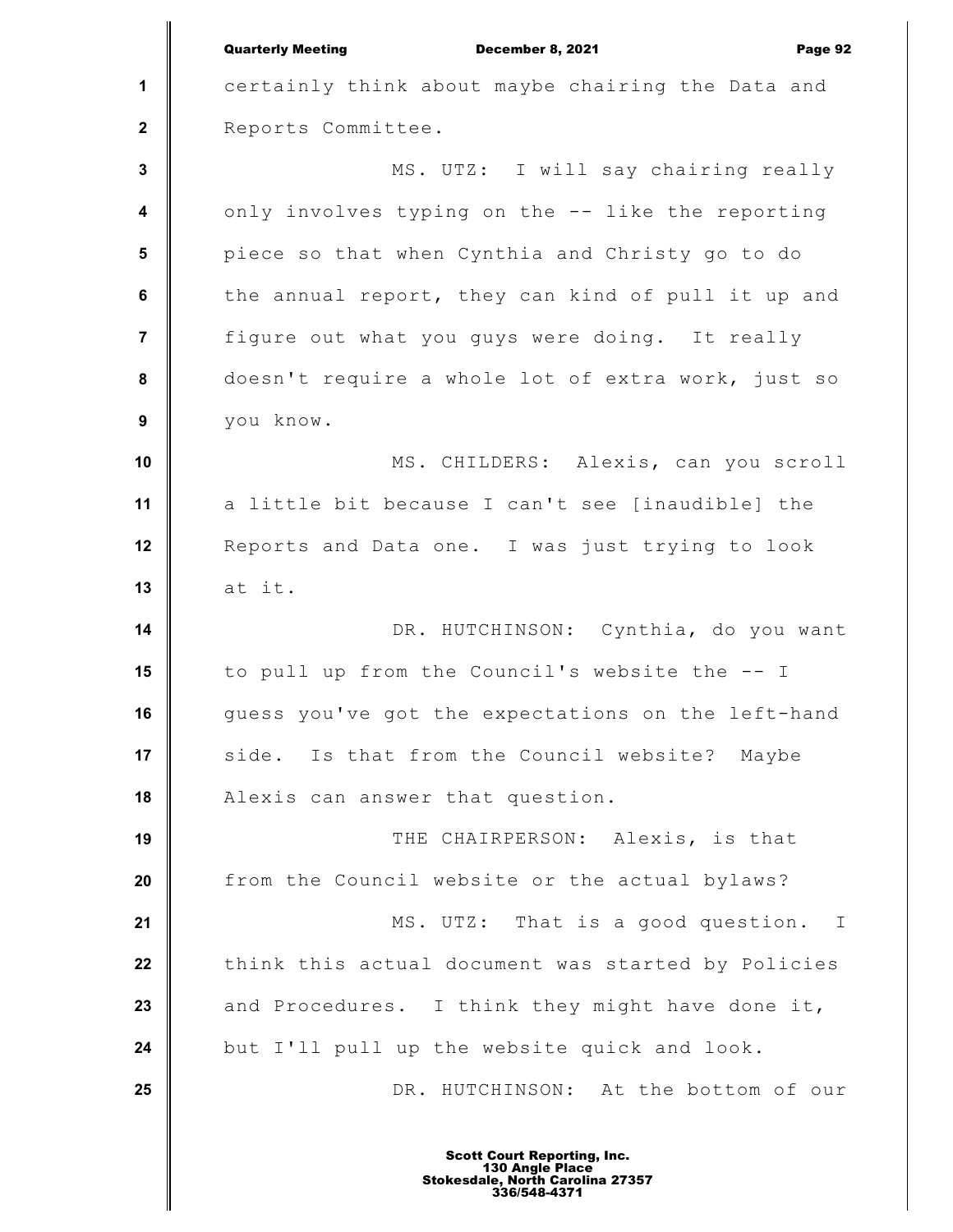**1 2 3 4 5 6 7 8 9 10 11 12 13 14 15 16 17 18 19 20 21 22 23 24 25** Quarterly Meeting December 8, 2021 Page 93 website, it kind of outlines each of those committees that are set by our bylaws, and the description of each one I found to be pretty helpful. And I think that people have struggled with the expectations in each of our committees at times. Yeah, go all the way to the bottom. I'm trying remember where it was. Yeah. Go on down. MS. UTZ: I wonder if it was on  $the--$ MS. CHILDERS: Alexis, when you say the -- can you say -- did you say that the Policies and Procedures group put that together? That wouldn't have been ours, though; that would have been someone in the past, correct? MS. UTZ: Yes. MS. CHILDERS: [Inaudible] put that together. Okay. MS. UTZ: I wonder if it was in the bylaws, Christy? DR. HUTCHINSON: Yeah, I think if you go down. Keep going. It feel like it was at the bottom of that document. THE CHAIRPERSON: There it is, Scott Court Reporting, Inc. 130 Angle Place Stokesdale, North Carolina 27357 336/548-4371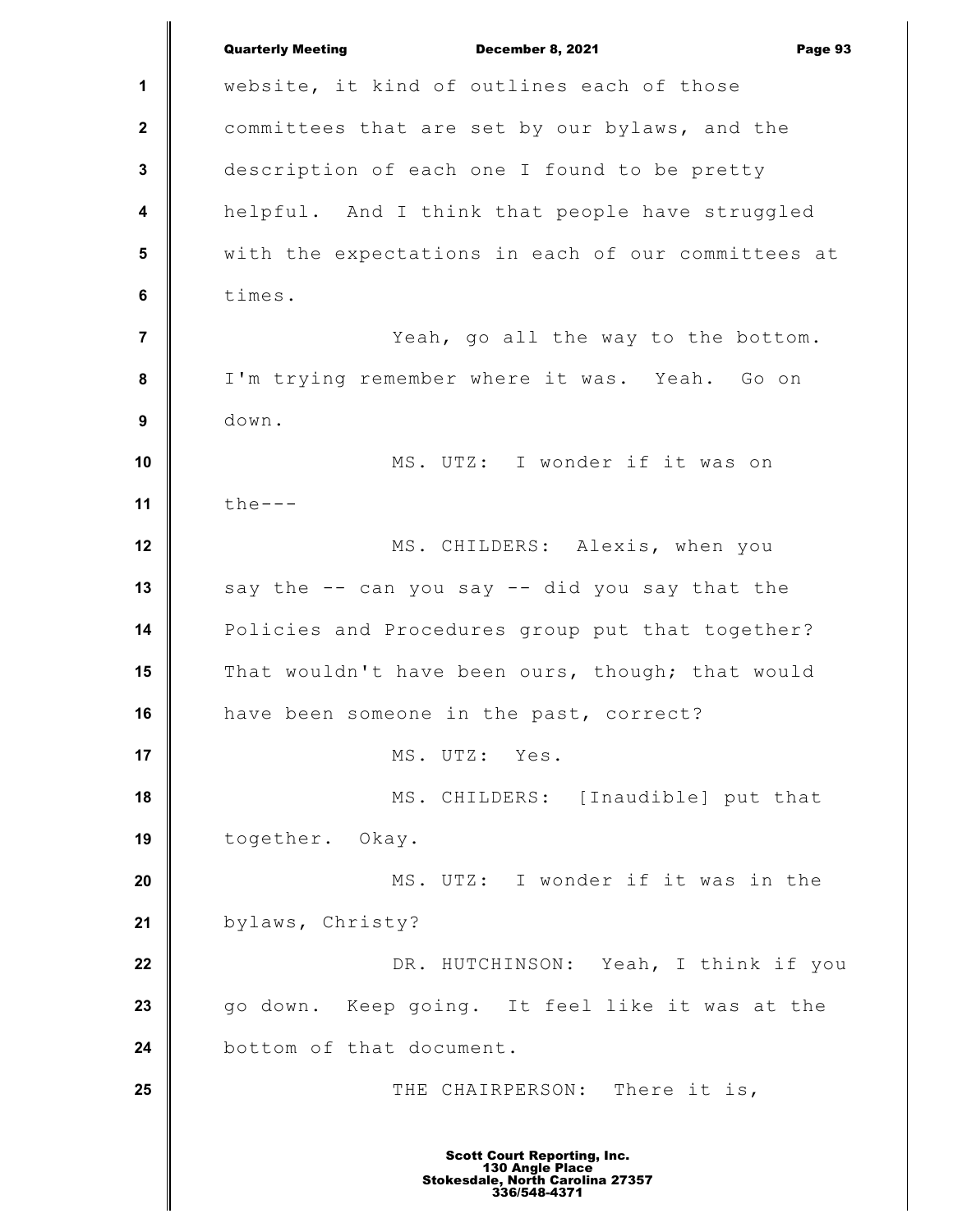**1 2 3 4 5 6 7 8 9 10 11 12 13 14 15 16 17 18 19 20 21 22 23 24 25** Quarterly Meeting December 8, 2021 Page 94 committees. Oh, it just lists them. Okay. DR. HUTCHINSON: But it was a good description. Hold on. Let me look. It was a great description. MS. UTZ: So I can tell you that the information on this sheet, whoever did it, it comes from the spreadsheet that lists everyone from it. So that's where this information comes from. I don't know where that came from, though. That spreadsheet was created before -- I didn't create it. It was before me. THE CHAIRPERSON: So I'm thinking this might have been created by our Policies Committee when -- after our first presentation by John Copenhagen. MS. CHILDERS: When was that, Cynthia? THE CHAIRPERSON: Oh, my gosh. Wow. MS. UTZ: '13, '14, something like that? THE CHAIRPERSON: Yeah. MS. CHILDERS: [Inaudible] maybe we should go back and like start talking about -- and we don't have to do it today necessarily, but is this something that we should probably go back and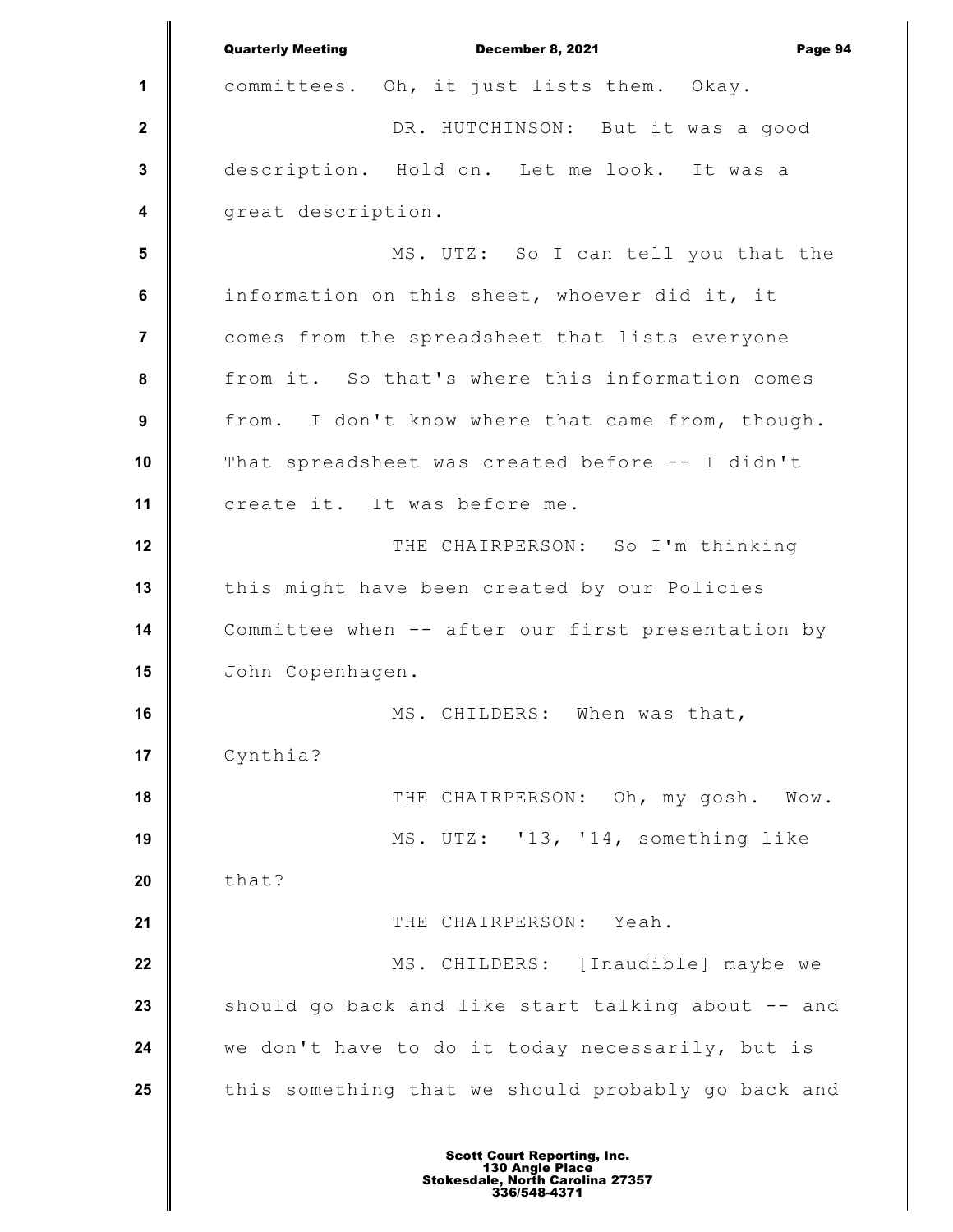|                  | <b>Quarterly Meeting</b><br>December 8, 2021<br>Page 95 |
|------------------|---------------------------------------------------------|
| 1                | reevaluate and restructure?                             |
| $\boldsymbol{2}$ | THE CHAIRPERSON: Certainly, it's                        |
| 3                | something that the Policies and Procedures              |
| 4                | Committee can take up and bring back suggestions        |
| $5\phantom{1}$   | to the whole committee.                                 |
| 6                | MS. CHILDERS: Anthony, what is your                     |
| $\overline{7}$   | opinion on that?                                        |
| 8                | MR. BAKER: That's fine with me.                         |
| $\boldsymbol{9}$ | Like everybody else, I was trying to just see if I      |
| 10               | could find copies of that as well. I know it            |
| 11               | exists because I remember us reviewing it before,       |
| 12               | and I haven't been on the committee that long --        |
| 13               | the Council that long, so -- but yes, I have no         |
| 14               | problem with us reviewing it and readdressing it.       |
| 15               | MS. CHILDERS: Okay.                                     |
| 16               | THE CHAIRPERSON: Thank you. So,                         |
| 17               | Alexis, can you give us -- what is the actual date      |
| 18               | that the report to the Board is due? Like every         |
| 19               | year it's due in what month?                            |
| 20               | MS. UTZ: Let me -- let me pull it up                    |
| 21               | just to make sure because I've had to -- had to         |
| 22               | write this down so many different times because I       |
| 23               | always get confused between when the report was         |
| 24               | due, when I had to get it to Council -- or when I       |
| 25               | had to get it to the Board, you know, for all           |
|                  |                                                         |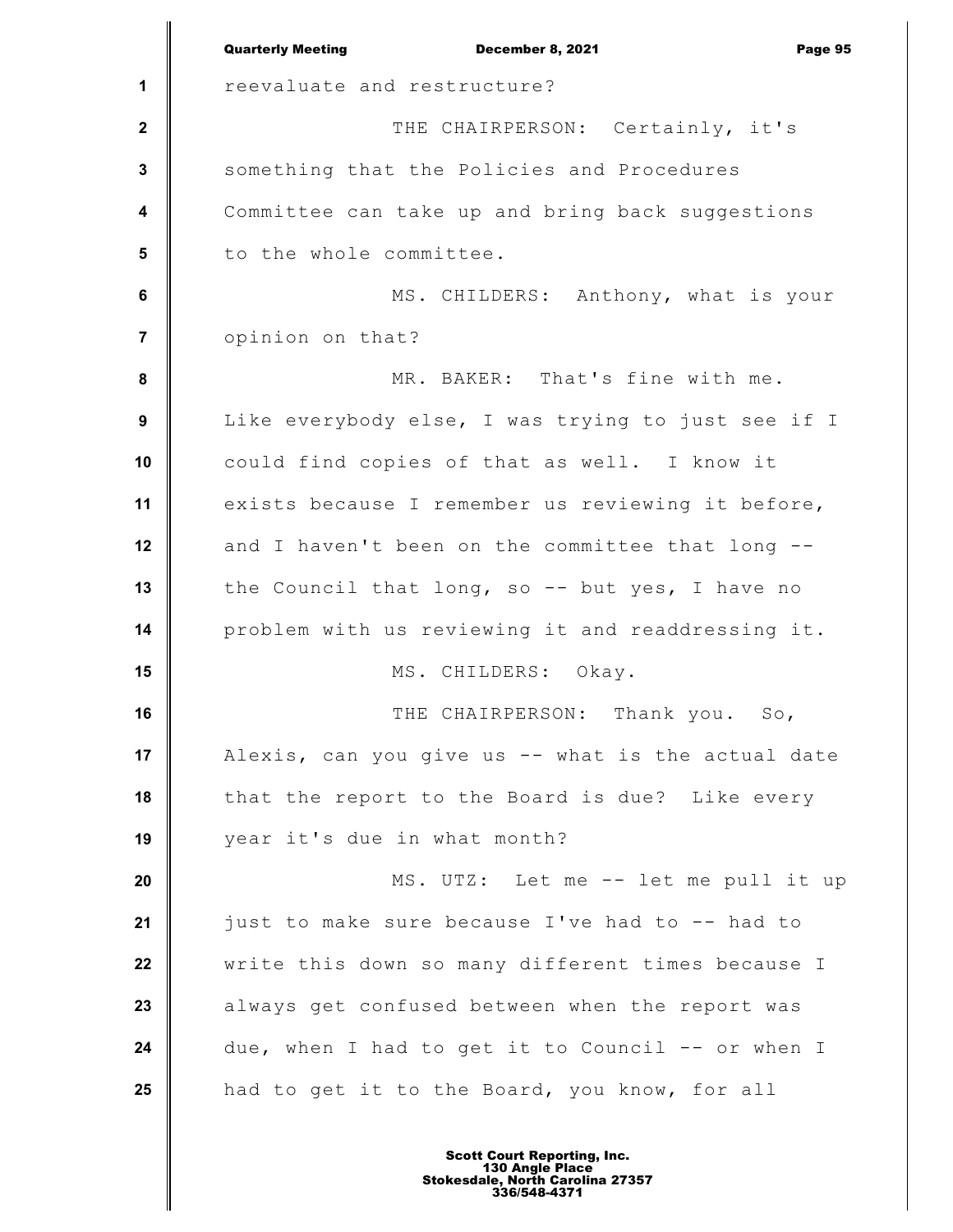**1 2 3 4 5 6 7 8 9 10 11 12 13 14 15 16 17 18 19 20 21 22 23 24 25** Quarterly Meeting December 8, 2021 Page 96 their procedures. I want to say that it's due - oh, it's due by September 1st to the Board. That's what written in the bylaws. THE CHAIRPERSON: So -- okay. It's due to -- the Council needs to get it to you by the June meeting? MS. UTZ: If they have to have it by September 1st, that means I have to get it to the Board's administration by the middle of August. THE CHAIRPERSON: So the June meeting's probably a good place to have a deadline. MS. UTZ: Yes. THE CHAIRPERSON: So it's important for the Council to actually have some suggestions and have some input into the actual board report that we have to have available to Alexis by June of 2022. So if we could start thinking about what we're going to work on this year in each of those committees and the work that we're going to do and the ideas or suggestions we have for the Board, that would be excellent. MS. CHILDERS: And correct me if I'm wrong, because I know that after the last meeting I came to, I spoke with Alexis and Christy after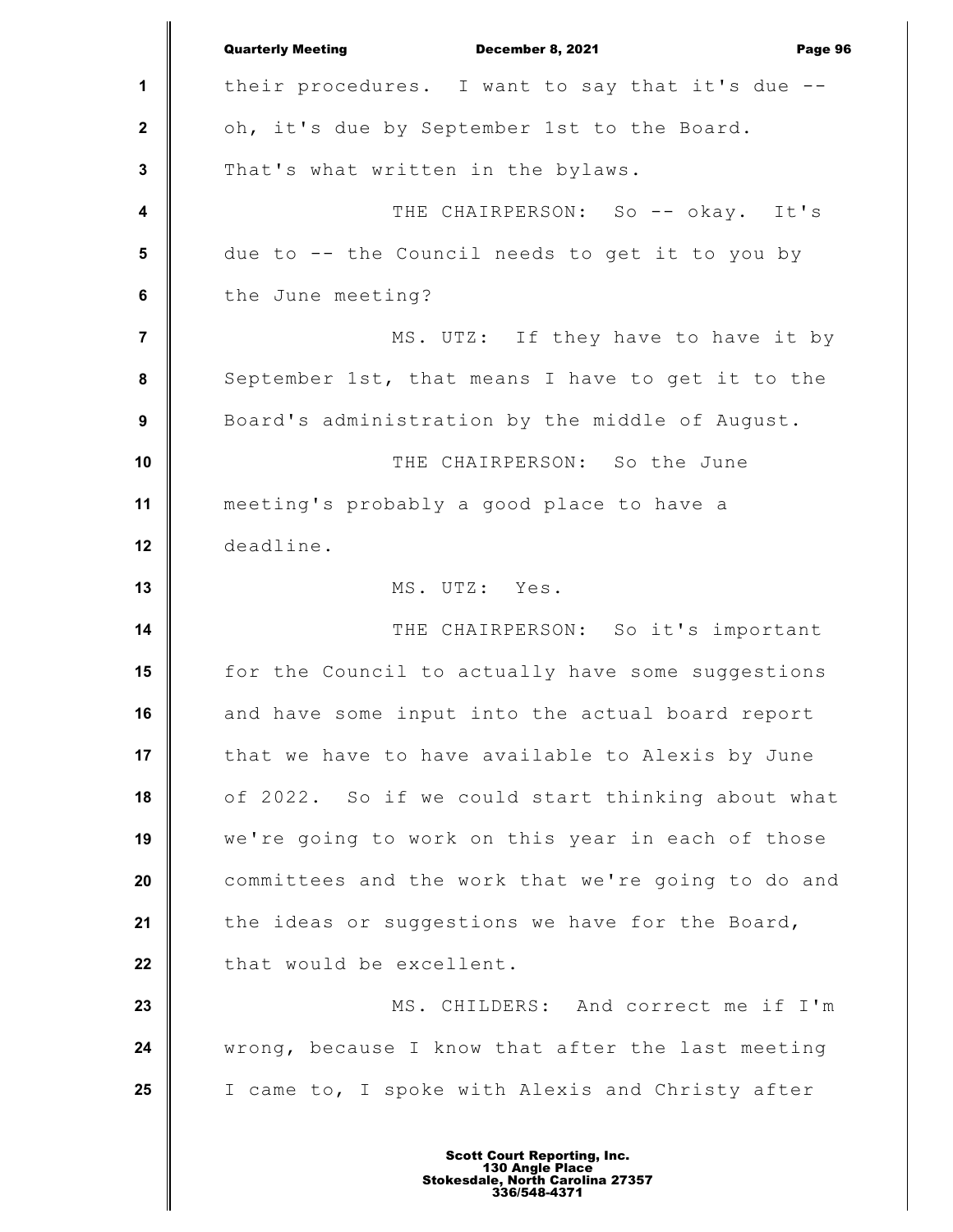|                         | <b>Quarterly Meeting</b><br>December 8, 2021<br>Page 97 |
|-------------------------|---------------------------------------------------------|
| 1                       | about -- about the things concerning our Policies       |
| $\mathbf{2}$            | and Procedures Committee, and that was kind of why      |
| $\mathbf{3}$            | we were bringing all this up today.                     |
| $\overline{\mathbf{4}}$ | I know that in the subcommittee group                   |
| 5                       | ourselves, Anthony, myself, and everybody else, we      |
| 6                       | kind of all agreed that there needed to be a bit        |
| $\overline{7}$          | more description, I think, of defining what we are      |
| 8                       | going to do and who we are and what our plan --         |
| 9                       | our mission is for this subcommittee, you know,         |
| 10                      | just in general.                                        |
| 11                      | And I think that that -- when I                         |
| 12                      | talked with everybody, it seemed like there wanted      |
| 13                      | to be a bit more than just what the Council -- the      |
| 14                      | policies and procedures for the Council was going       |
| 15                      | Anthony, can you jump in if I'm wrong?<br>to be.        |
| 16                      | MR. BAKER: You're absolutely right.                     |
| 17                      | That was basically the gist of our conversation---      |
| 18                      | MS. CHILDERS: Yes.                                      |
| 19                      | ---more detail as to the<br>MR. BAKER:                  |
| 20                      | responsibilities [inaudible] subcommittees.             |
| 21                      | MS. CHILDERS: I think everyone -- I                     |
| 22                      | think people had more in-depth things that they         |
| 23                      | would want to discuss, not just the policies and        |
| 24                      | the procedures of our actual board, but policies        |
| 25                      | and procedures of other things that come to the         |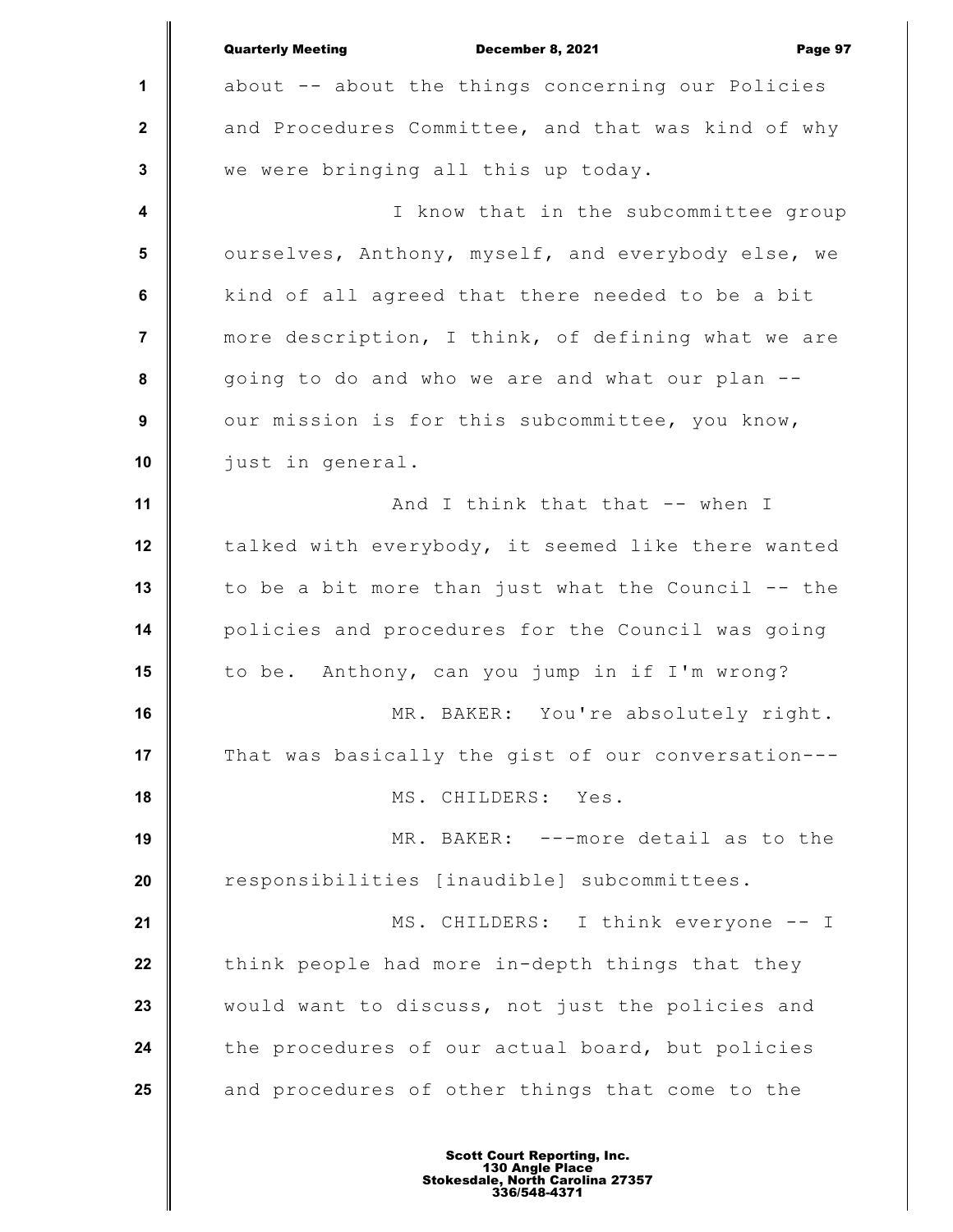|                         | <b>Quarterly Meeting</b><br>December 8, 2021<br>Page 98 |
|-------------------------|---------------------------------------------------------|
| 1                       | board [inaudible].                                      |
| $\mathbf{2}$            | MR. BAKER: Exactly.                                     |
| $\mathbf{3}$            | THE CHAIRPERSON: So is that                             |
| $\overline{\mathbf{4}}$ | something you think that each committee should          |
| $5\phantom{1}$          | talk about within themselves?                           |
| $\bf 6$                 | MS. CHILDERS: I don't think that                        |
| $\overline{7}$          | that would be a bad idea. I think that it should        |
| $\pmb{8}$               | be something that maybe each committee talks            |
| $\boldsymbol{9}$        | about. Each committee decides, you know, is             |
| 10                      | this -- you know, do we want to maybe, you know,        |
| 11                      | dip into outside of just the Council itself with,       |
| 12                      | you know, Reports and Data, you know, Unmet Needs,      |
| 13                      | all of those kind of things, because I think it         |
| 14                      | kind of makes everyone feel like that they're           |
| 15                      | getting a bit more involved and they're able to,        |
| 16                      | you know, help more, do more, if that makes any         |
| 17                      | sense.                                                  |
| 18                      | THE CHAIRPERSON: So, for example, in                    |
| 19                      | the Unmet Needs Committee, they've always reached       |
| 20                      | outside of the Council because they're talking          |
| 21                      | about the unmet needs in the state of North             |
| 22                      | Carolina, what is coming to them through their          |
| 23                      | different constituencies as well as what is coming      |
| 24                      | to us through the public comments and through the       |
| 25                      | actual EC Division.                                     |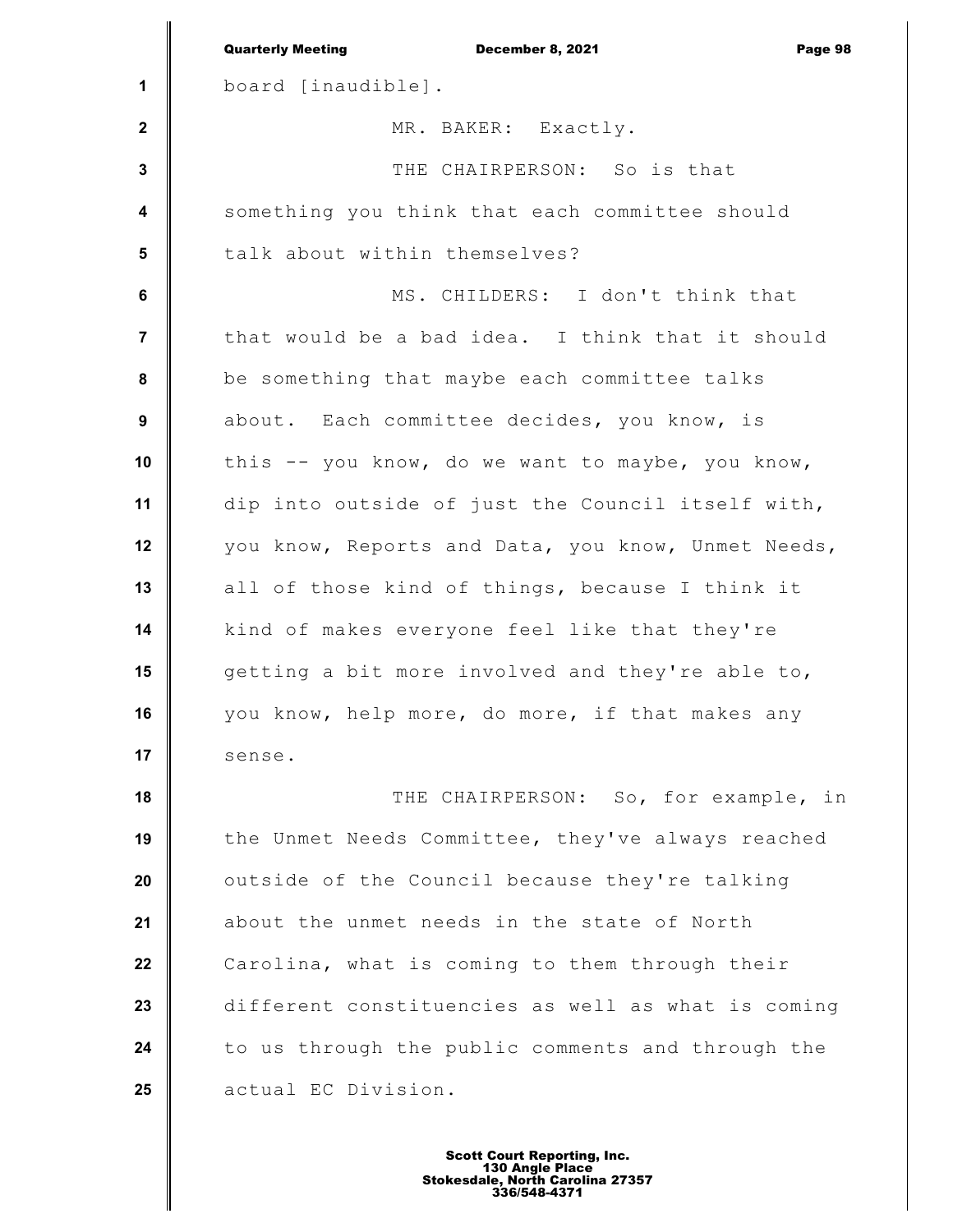|                         | <b>Quarterly Meeting</b><br>December 8, 2021<br>Page 99 |
|-------------------------|---------------------------------------------------------|
| $\mathbf{1}$            | MS. CHILDERS: Right. I think that                       |
| $\mathbf{2}$            | where there was some miscommunication was, is it        |
| $\mathbf{3}$            | them being given stuff or is it being -- is it          |
| $\overline{\mathbf{4}}$ | stuff that maybe, for an example, Sherry brings to      |
| 5                       | the Council, they just kind of review it kind of        |
| 6                       | thing, or is this something where if they see           |
| $\overline{7}$          | something or want to be involved in something that      |
| 8                       | they can and bring it back to the Council?              |
| 9                       | I think that that was kind of where                     |
| 10                      | all of the questions along for -- at least for          |
| 11                      | Policies and Procedures was, was are we only            |
| 12                      | allowed to get involved with policies and               |
| 13                      | procedures that have to do with the actual              |
| 14                      | Council, or can we actually look at other things        |
| 15                      | and say, hey, we want to talk about the policies        |
| 16                      | and procedures of A, B, and C with this                 |
| 17                      | department.                                             |
| 18                      | And I think that was where Anthony                      |
| 19                      | was even going on the last one because he said,         |
| 20                      | you know, I feel like there's so many things that       |
| 21                      | need help and need to be changed. And that was          |
| 22                      | kind of where he wanted to get involved, not            |
| 23                      | necessarily just involved in the policies and           |
| 24                      | procedures that have to do with our actual              |
| 25                      | Council.                                                |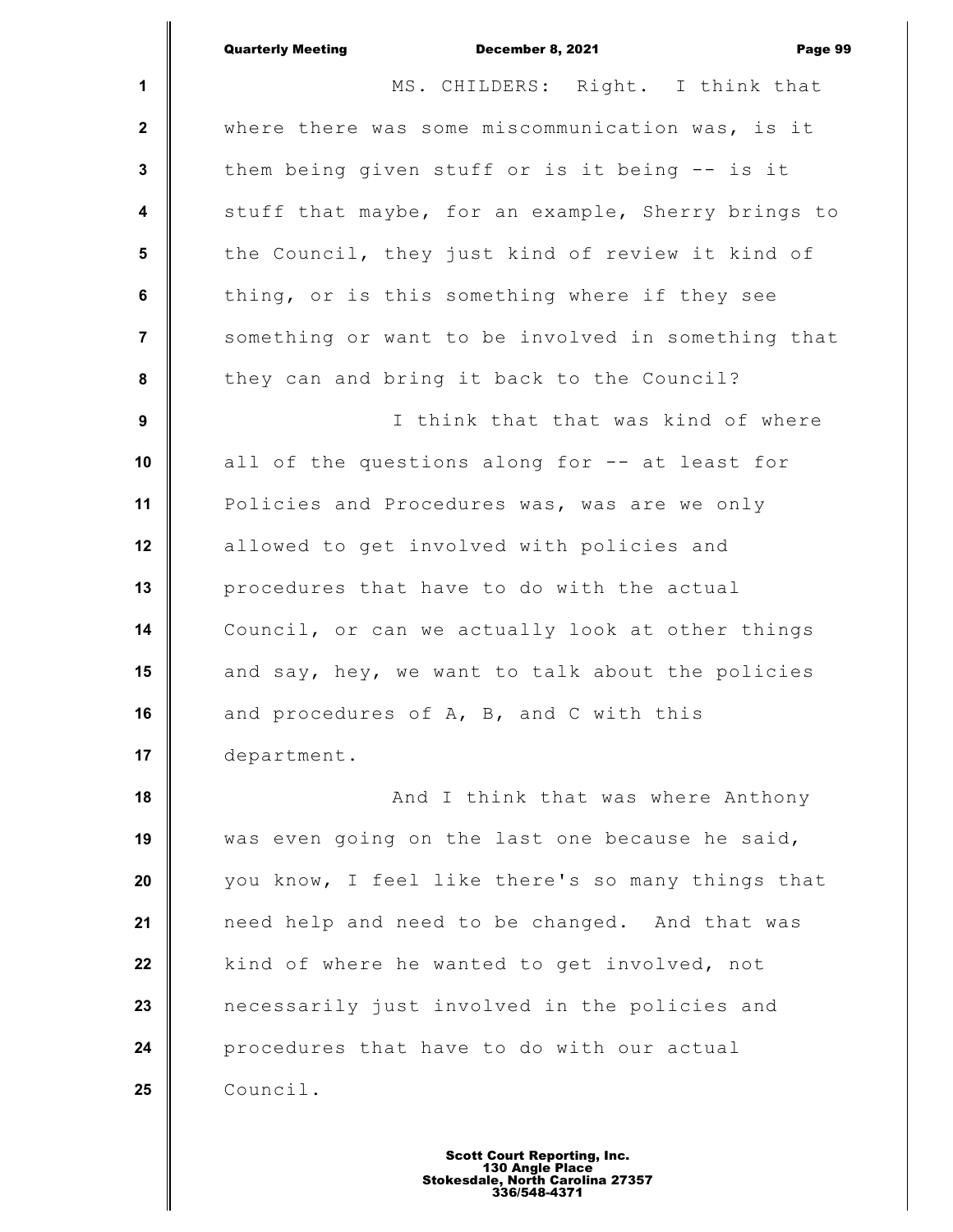|                         | <b>Quarterly Meeting</b><br>December 8, 2021<br><b>Page 100</b> |
|-------------------------|-----------------------------------------------------------------|
| 1                       | THE CHAIRPERSON: So my understanding                            |
| $\mathbf{2}$            | was that the Policies and Procedures Committee was              |
| $\mathbf 3$             | expansive, meaning it did not only work on the                  |
| $\overline{\mathbf{4}}$ | policies and procedures of the Council, but as you              |
| 5                       | see -- as you see in the little blurb, it works to              |
| 6                       | publicly comment on rules and regulations proposed              |
| $\overline{7}$          | by the SEA.                                                     |
| $\pmb{8}$               | And, you know, so that for me always                            |
| $\boldsymbol{9}$        | was that the Policies and Procedures Committee                  |
| 10                      | worked on all the policies, again, affecting                    |
| 11                      | children -- students with disabilities in the                   |
| 12                      | entire state of North Carolina.                                 |
| 13                      | So if you're getting input -- you're                            |
| 14                      | in another group or setting and you're hearing                  |
| 15                      | things about special ed students and you see that               |
| 16                      | that might be something that you want to work on                |
| 17                      | in the Policies and Procedures Committee,                       |
| 18                      | absolutely. That was my understanding.                          |
| 19                      | MS. CHILDERS: Okay.                                             |
| 20                      | THE CHAIRPERSON: Alexis, did you                                |
| 21                      | have anything different?                                        |
| 22                      | MR. BAKER: That -- that says it all                             |
| 23                      | right there.                                                    |
| 24                      | MS. CHILDERS: Right. I agree.                                   |
| 25                      | THE CHAIRPERSON: Alexis? She's on                               |
|                         | <b>Scott Court Reporting, Inc.</b>                              |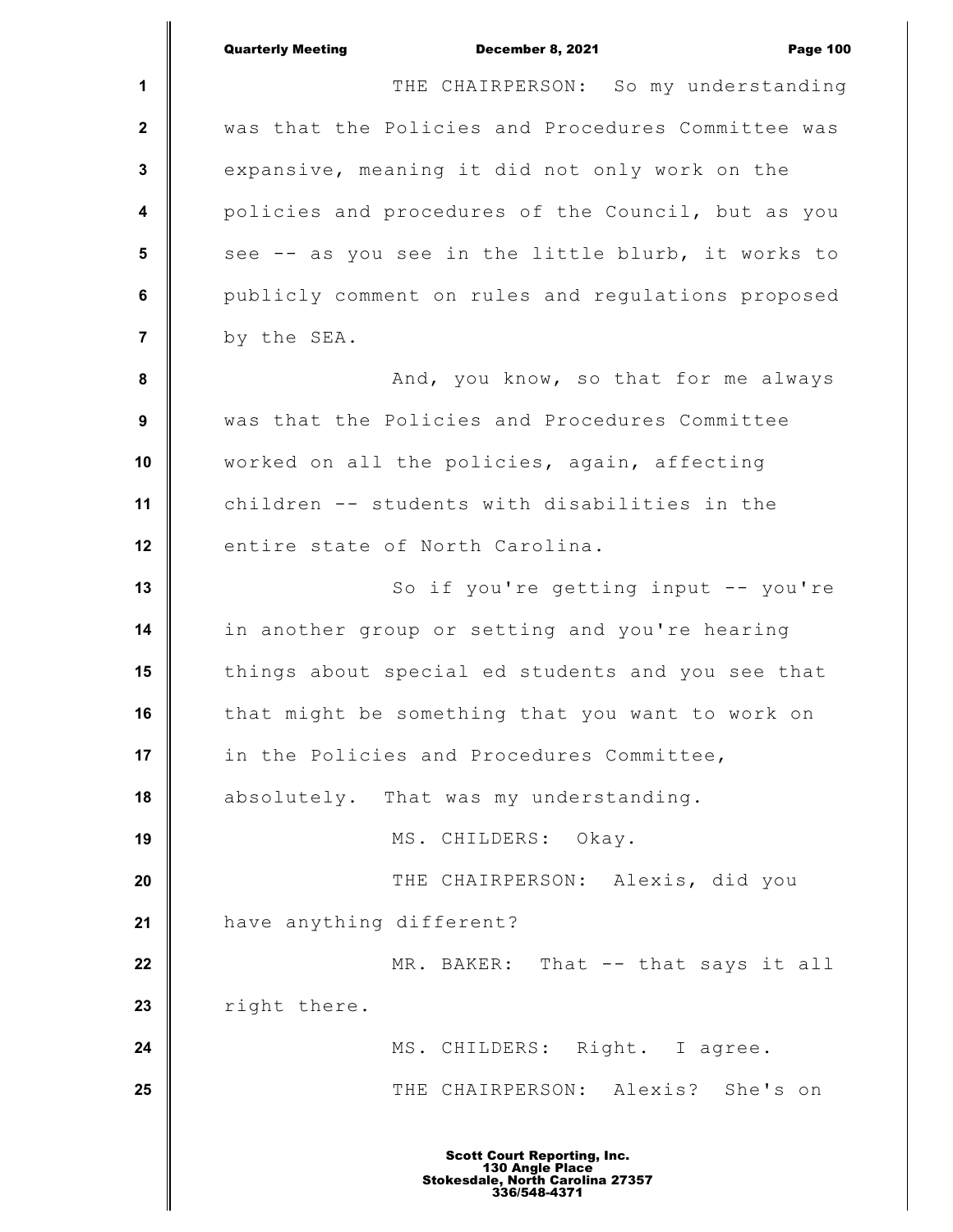**1 2 3 4 5 6 7 8 9 10 11 12 13 14 15 16 17 18 19 20 21 22 23 24 25** Quarterly Meeting December 8, 2021 Page 101 mute. MS. UTZ: Yeah, sorry. The only - what I have written here is what I know. I mean [inaudible] what I know. THE CHAIRPERSON: Okay. Thank you. Good thoughts. Anything else? **(No audible response.)** THE CHAIRPERSON: So is Diane still here? Does she want to talk anything about - talk about the Unmet Needs Committee, anything that they might be thinking of? And just because Reports and Data doesn't have a chair at this time, any member of Reports and Data can talk about any interests or any challenges or opportunities that they might have or are thinking about. MS. COFFEY: I am back, but I'll be honest. I just got back, so I'm not real sure what all has been said. So I would be hesitant to jump in. As far as the Unmet Needs Committee, we were trying really to come back around together with a lot of new members and really catch up at the last meeting anyway. So I would feel we probably need to do the same because it looks like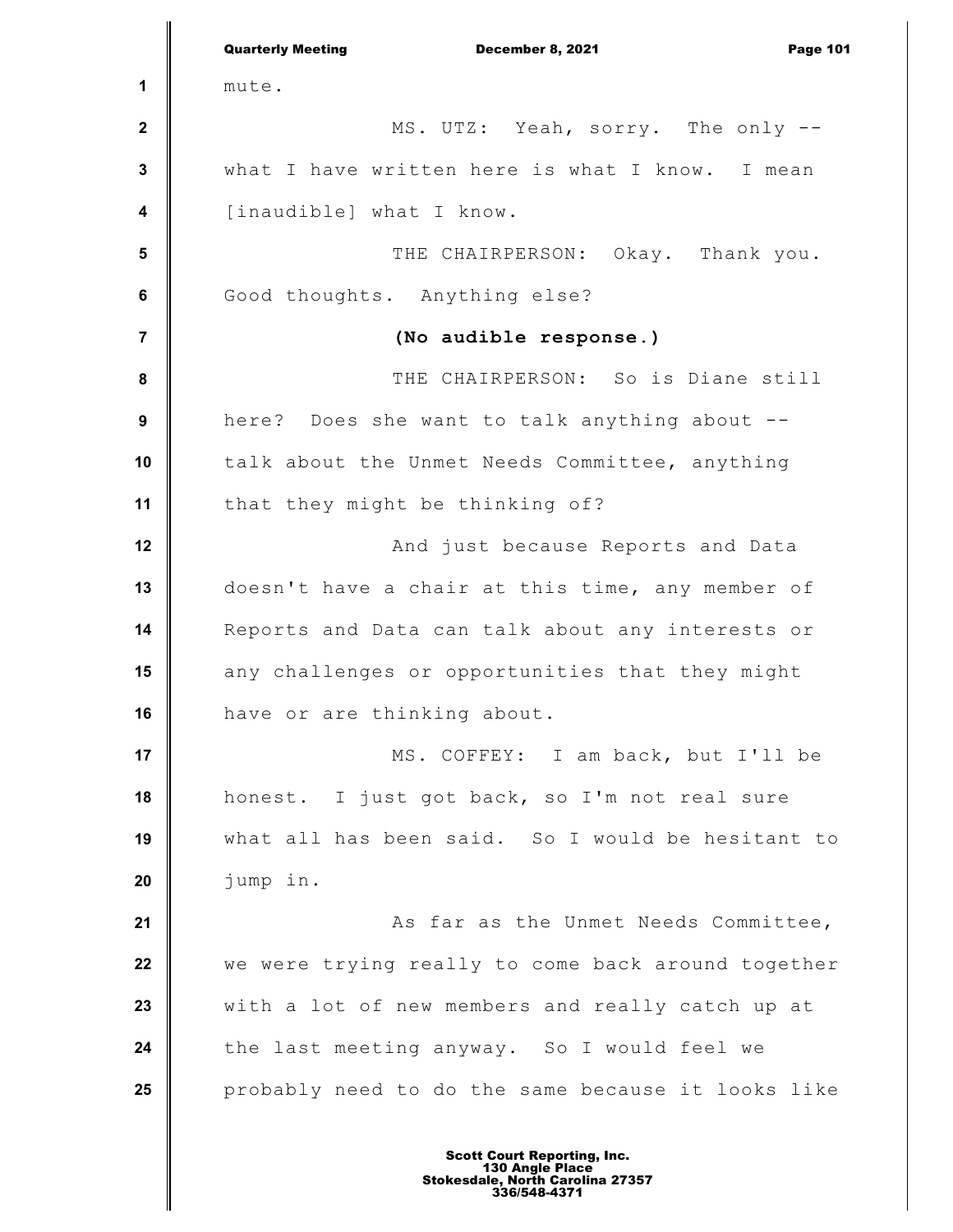|                         | <b>Quarterly Meeting</b><br>December 8, 2021<br><b>Page 102</b> |
|-------------------------|-----------------------------------------------------------------|
| 1                       | there's new people on my list. So, definitely,                  |
| $\mathbf{2}$            | we'll just have to try to get together and figure               |
| $\mathbf{3}$            | out where we're moving forward and what we're                   |
| $\overline{\mathbf{4}}$ | going to work on moving forward.                                |
| 5                       | THE CHAIRPERSON: So, Diane, I see                               |
| 6                       | there's a question in red in the Unmet Needs                    |
| $\overline{7}$          | Committee about should we add---                                |
| 8                       | MS. COFFEY: I think somebody else                               |
| 9                       | added that. That was not added by me, but I mean                |
| 10                      | my understanding is anything that's coming through              |
| 11                      | public comments, if there is actionable items in                |
| 12                      | that, that we would, you know, look at those and                |
| 13                      | decide from there. But I'm not sure who added                   |
| 14                      | that in red, to be honest.                                      |
| 15                      | MS. UTZ: Like Anthony mentioned                                 |
| 16                      | before, this was created and taken to                           |
| 17                      | subcommittees for them to review and update, and I              |
| 18                      | think that comment was added by someone that was                |
| 19                      | reviewing it, but I don't know who. But speaking                |
| 20                      | of -- I mean it kind of goes with this.                         |
| 21                      | I know one of the things was the                                |
| 22                      | subcommittee reporting form, and this was -- this               |
| 23                      | was just something that I found that I assumed you              |
| 24                      | guys were using when I started this position.<br>$\mathbf{I}$   |
| 25                      | have kind of tweaked some of the -- I combined it               |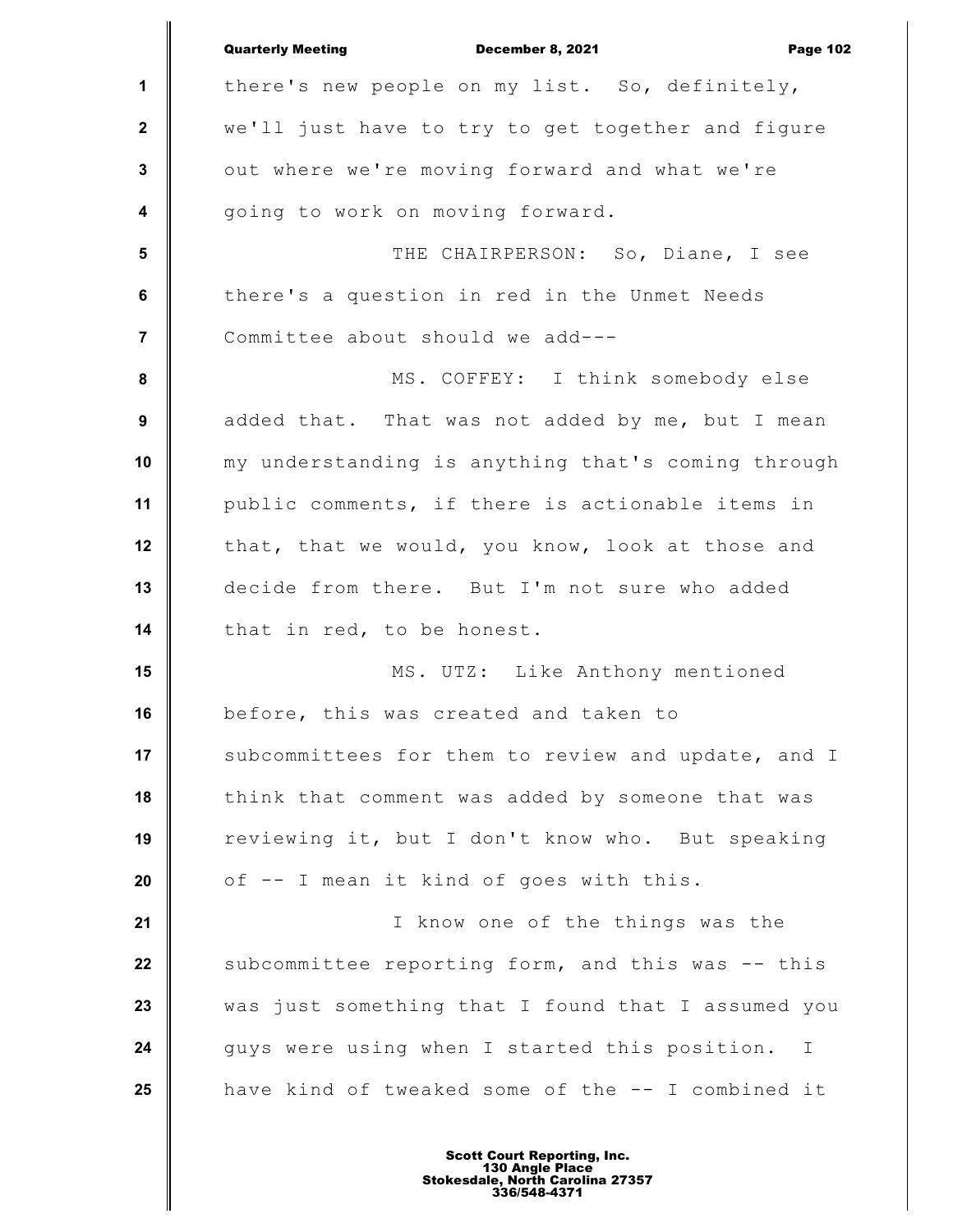|                         | <b>Quarterly Meeting</b><br>December 8, 2021<br><b>Page 103</b> |
|-------------------------|-----------------------------------------------------------------|
| $\mathbf 1$             | into one so that you could keep one whole year's                |
| $\mathbf{2}$            | worth of information on one document to hopefully               |
| $\mathbf{3}$            | make it easier for you -- for you, Cynthia, to                  |
| $\overline{\mathbf{4}}$ | pull the information for the report.                            |
| $5\phantom{.0}$         | But this is not a set-in-stone thing,                           |
| 6                       | so if it needs to be modified for your                          |
| $\overline{7}$          | subcommittee, for all committees, we can, I mean,               |
| 8                       | start from scratch, redo it, modify it, keep using              |
| 9                       | it, whatever it is. You will not hurt my feelings               |
| 10                      | at all because this was not done by me, and I                   |
| 11                      | don't even know if this is useful to you guys.                  |
| 12                      | MS. CHILDERS: I'm sorry. My memory                              |
| 13                      | is terrible. I just cannot remember anything.                   |
| 14                      | I'm trying to remember the conversation and                     |
| 15                      | everything that was had a few months ago. I was                 |
| 16                      | thinking that this really wasn't as helpful for                 |
| 17                      | Policies and Procedures.                                        |
| 18                      | But am I wrong, Anthony? Can you                                |
| 19                      | remember? I can't. I'm so sorry. I feel so bad.                 |
| 20                      | MR. BAKER: I'm sitting here trying                              |
| 21                      | to recall as well [inaudible]. I think we did                   |
| 22                      | discuss this actual template.                                   |
| 23                      | MS. CHILDERS: I remember discussing                             |
| 24                      | I don't remember the outcome of it.<br>it.                      |
| 25                      | MR. BAKER: Yeah.                                                |
|                         |                                                                 |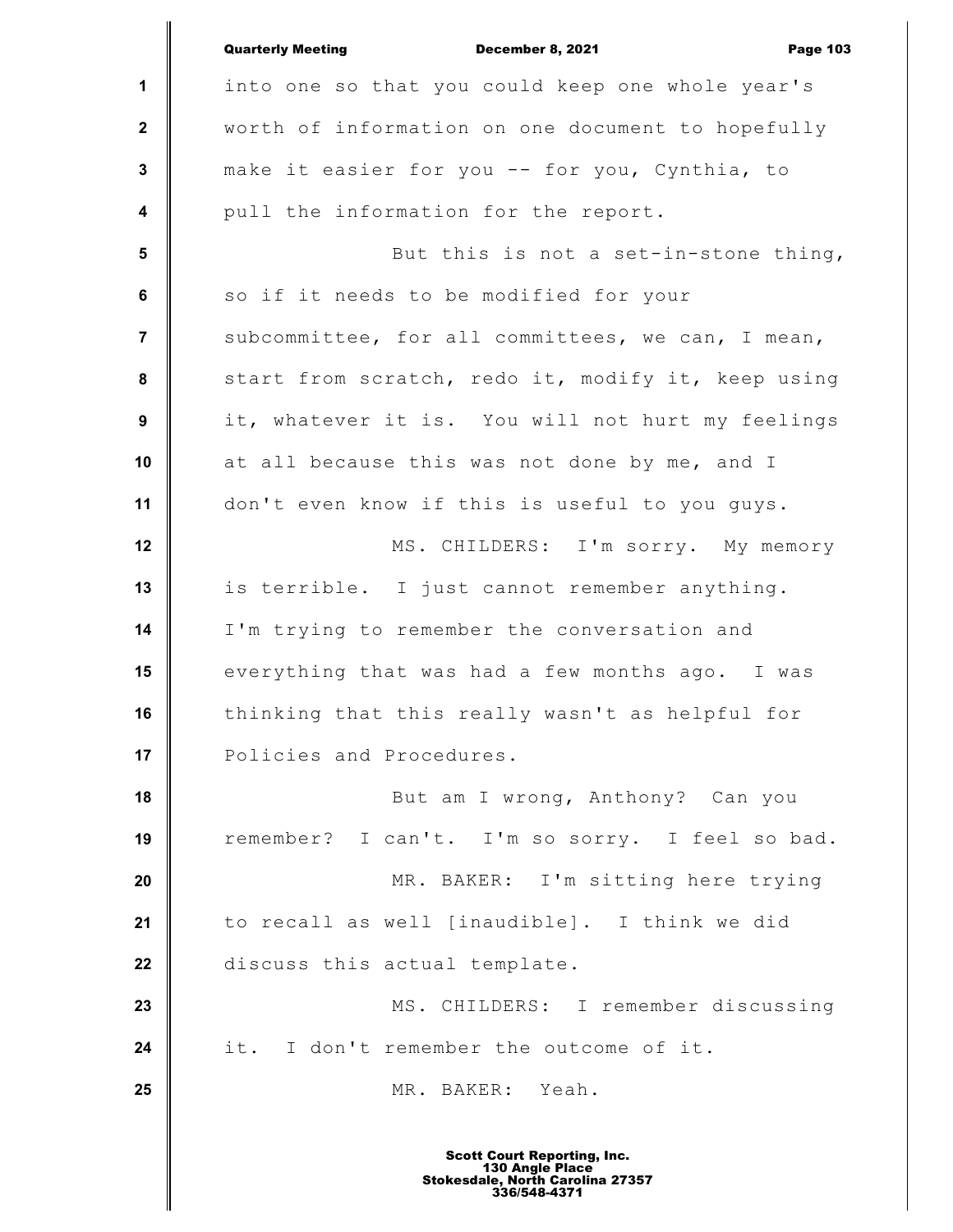**1 2 3 4 5 6 7 8 9 10 11 12 13 14 15 16 17 18 19 20 21 22 23 24 25** Quarterly Meeting December 8, 2021 Page 104 MS. UTZ: It doesn't even have to be a form as long as there's some document of what you did so that you can -- like they can refer to it when they do the report. I mean it could be as simple as that. MS. CHILDERS: I think that would be easier. MS. UTZ: Yeah. So maybe just keep the top box here where it says the members that were there so you can record the members and then just--- MR. BAKER: Sure. MS. UTZ: ---like leave it blank after that? MS. CHILDERS: Yeah. MR. BAKER: Yeah, that information certainly is essential. MS. CHILDERS: I don't know that there's really any -- there might not always be a task. It might sometimes just be a discussion. You know, it might not always have to end in a task of something being done. So I don't know that we definitely -- that we actually need that. So I think that this is better. MR. BAKER: And I certainly don't Scott Court Reporting, Inc. 130 Angle Place Stokesdale, North Carolina 27357 336/548-4371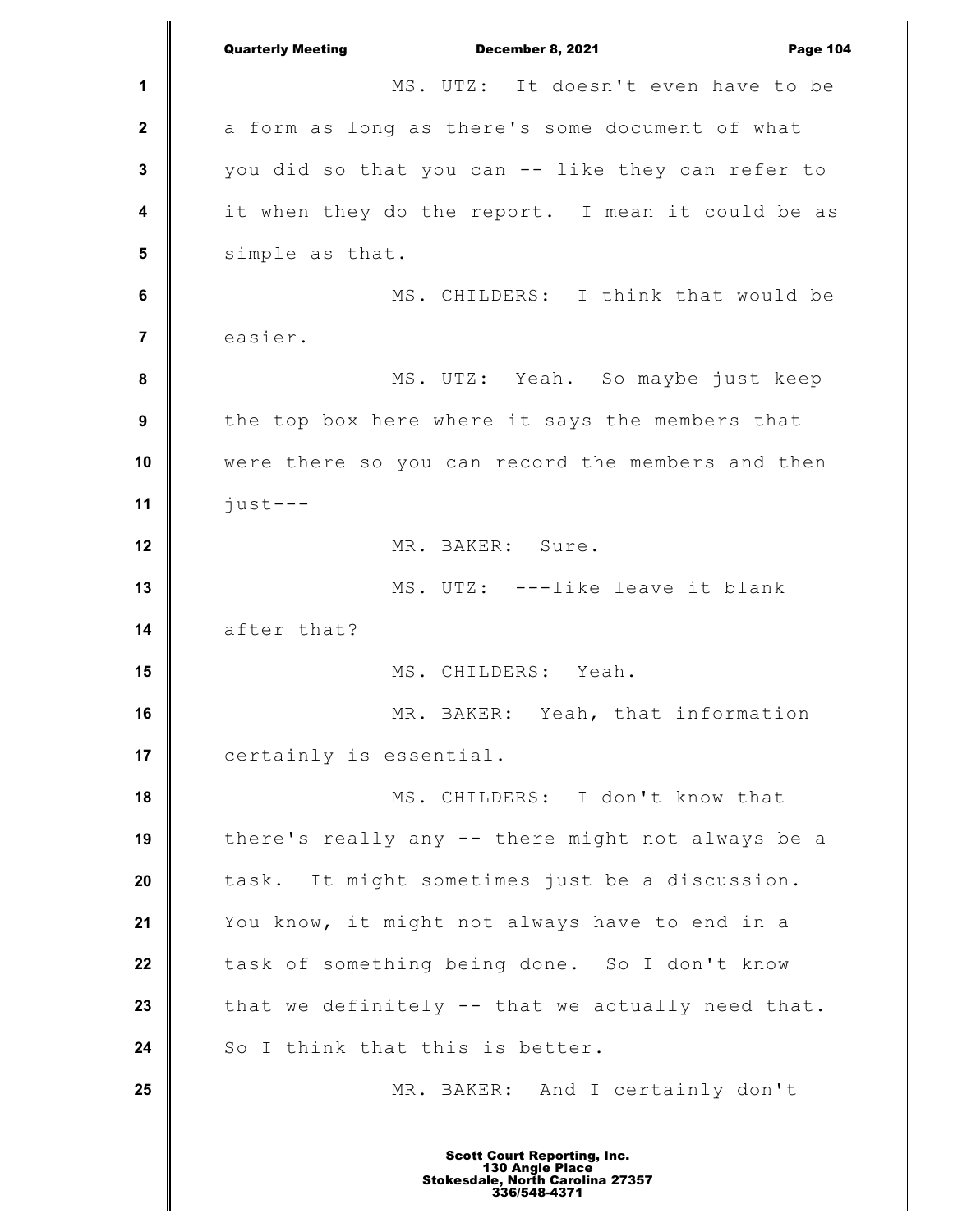**1 2 3 4 5 6 7 8 9 10 11 12 13 14 15 16 17 18 19 20 21 22 23 24 25** Quarterly Meeting December 8, 2021 Page 105 want to speak for all the other subcommittees. I know, just for us, we didn't  $--$  we weren't going to use all the things that were there all the time because it may not fit. MS. CHILDERS: Right. MR. BAKER: But it may for other subcommittees. MS. CHILDERS: Absolutely. THE CHAIRPERSON: So, Anthony and Abby, would it be good to add after the notes recommendations because that's, I think, where Christy and I find a challenge, like reading through and trying to find out if the subcommittee has recommendations. MR. BAKER: Absolutely. MS. CHILDERS: Absolutely. Why don't we do notes and recommendations. THE CHAIRPERSON: Okay. MR. BAKER: That's awesome. MS. CHILDERS: Yeah. And I've been sitting here thinking more and more, Cynthia. I think that this all kind of came about the last meeting. There was something on the agenda, and it had to do -- had to do with parents. And Anthony and I kind of both, you know, there was a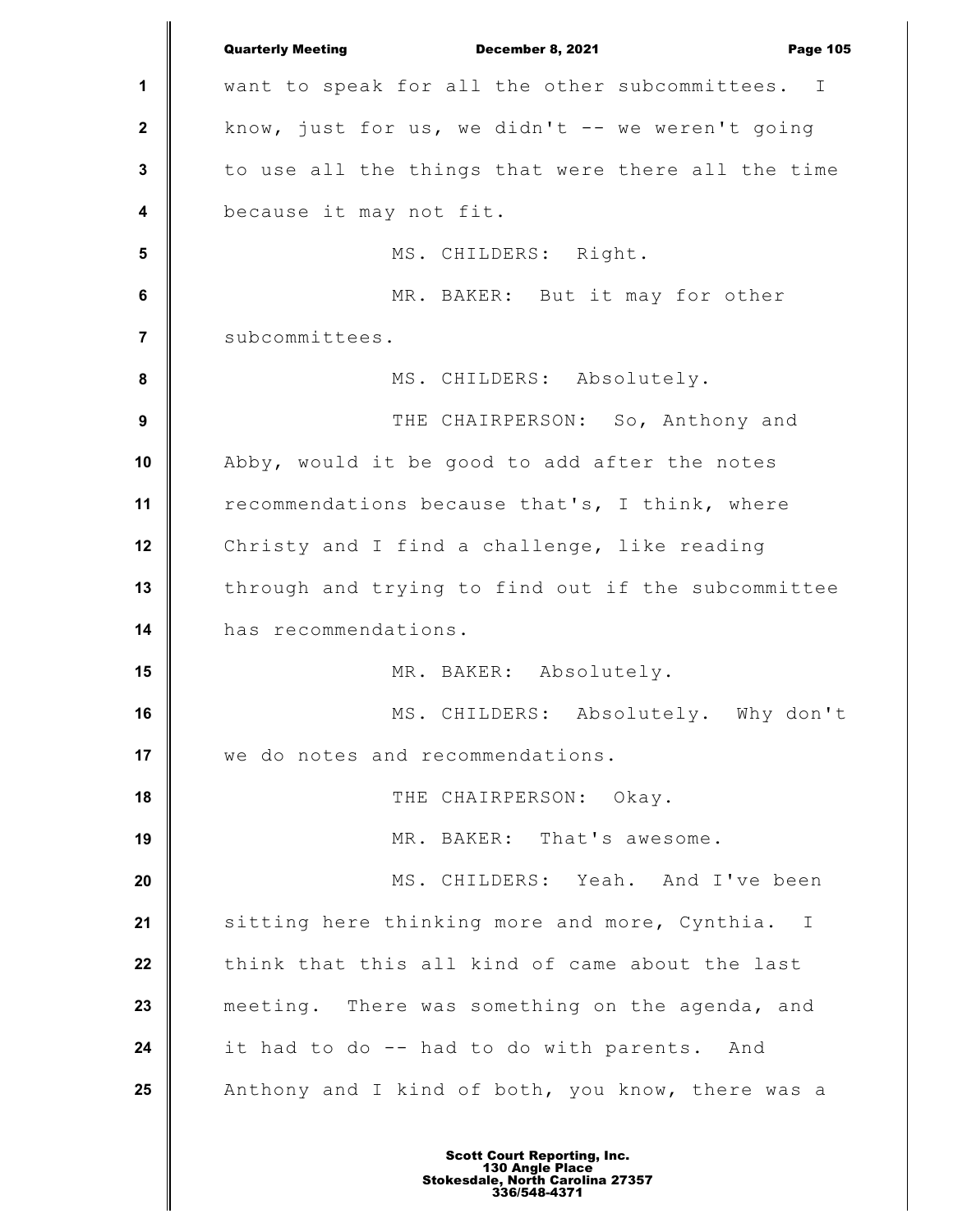|                         | <b>Quarterly Meeting</b><br>December 8, 2021<br><b>Page 106</b> |
|-------------------------|-----------------------------------------------------------------|
| 1                       | red light that went off.                                        |
| $\mathbf{2}$            | I just remember, I know that, and it                            |
| 3                       | kind of was like, okay, we want to be involved in               |
| $\overline{\mathbf{4}}$ | that. There should be a policy and procedure with               |
| $5\phantom{1}$          | that. That's kind of where we were confused, so                 |
| $\bf 6$                 | is this something where we can get involved or do               |
| $\overline{7}$          | we have to -- is there -- are we only allowed                   |
| 8                       | to -- basically supposed to be doing policies and               |
| 9                       | procedures around the board -- around the Council.              |
| 10                      | MS. UTZ: Did that help you, Abby? I                             |
| 11                      | pulled up---                                                    |
| 12                      | MS. CHILDERS: Yes. Oh, thank God.                               |
| 13                      | Okay. Yes. Okay. Sorry. Okay. Can you zoom in                   |
| 14                      | just a little bit? "[Inaudible] for an                          |
| 15                      | understanding of how we can be most effective."                 |
| 16                      | Yes. Okay. "Reach out to Sherry for guidance and                |
| 17                      | she will contact the subcommittee members."                     |
| 18                      | Okay. Yeah. And then, actually,                                 |
| 19                      | after that, I had spoken to you and Christy                     |
| 20                      | privately. So I didn't end up having to talk to                 |
| 21                      | Carol Ann or Sherry.                                            |
| 22                      | MR. BAKER: That's right. I remember                             |
| 23                      | norm.                                                           |
| 24                      | MS. CHILDERS: Yeah. And it did have                             |
| 25                      | to do -- and it was with that Senate Bill. I do                 |
|                         |                                                                 |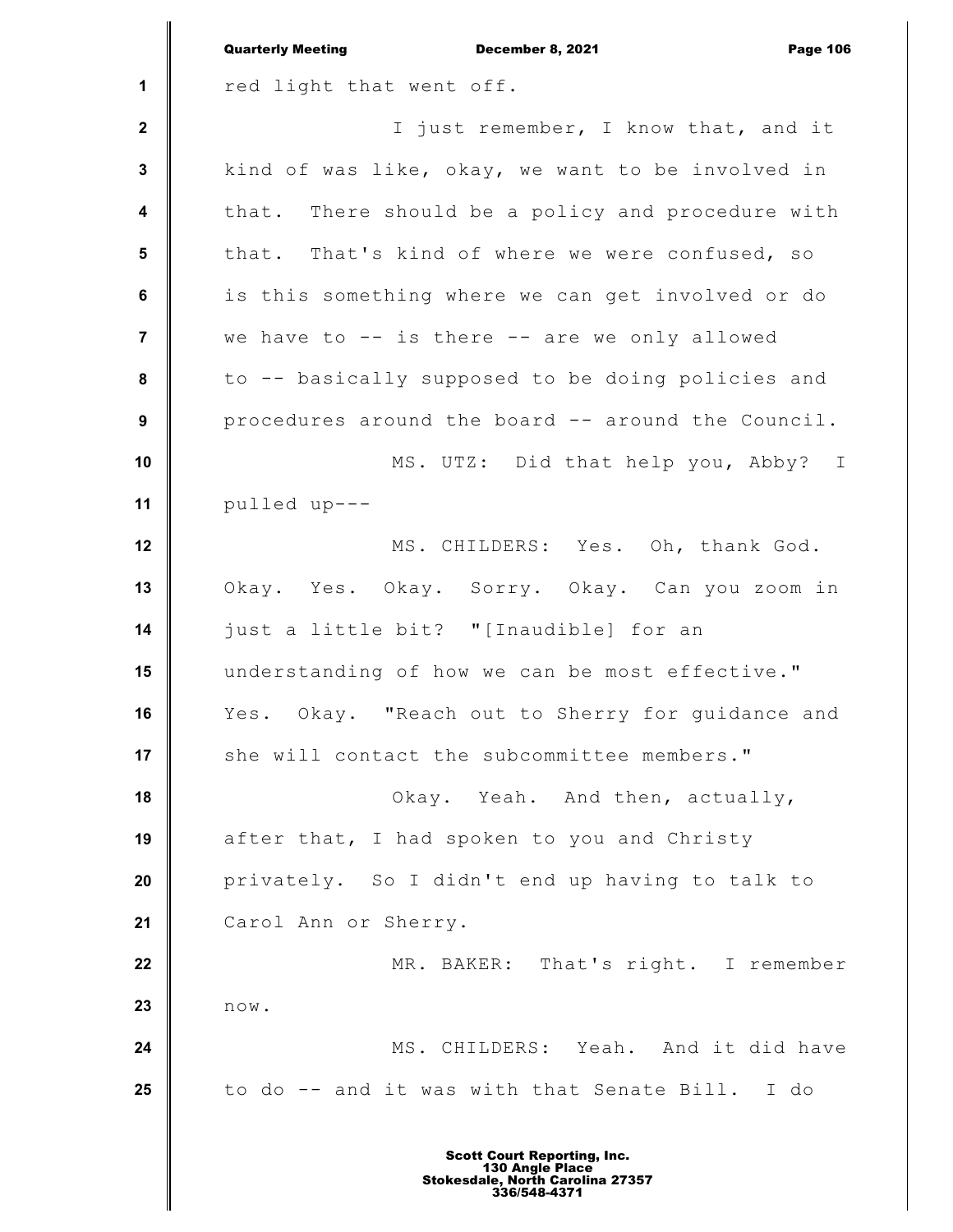|                         | <b>Quarterly Meeting</b><br>December 8, 2021<br><b>Page 107</b> |
|-------------------------|-----------------------------------------------------------------|
| 1                       | remember that. Yes. Now it's all coming back to                 |
| $\mathbf{2}$            | me. Thank God for notes. See, this is why --                    |
| $\mathbf 3$             | this is why we definitely need to keep that note                |
| $\overline{\mathbf{4}}$ | section.                                                        |
| $5\phantom{.0}$         | Okay. So yes. Yeah, it had to do --                             |
| $\bf 6$                 | and there was a line in that Senate Bill, and that              |
| $\overline{7}$          | was what got Anthony and $I$ -- we were like, oh,               |
| 8                       | hold up. Wait a minute. This is -- like we want                 |
| $\boldsymbol{9}$        | to make sure that this is--- Do you remember                    |
| 10                      | that, Anthony, now? I do.                                       |
| 11                      | MR. BAKER: I do.                                                |
| 12                      | MS. CHILDERS: Okay. Good. Okay.                                 |
| 13                      | MS. COFFEY: Abby, this is Diane. I                              |
| 14                      | am wondering with what you guys are saying here if              |
| 15                      | maybe -- and maybe -- Cynthia, this may be                      |
| 16                      | something we have to decide, but if maybe like                  |
| 17                      | every other council meeting that Policy and Unmet               |
| 18                      | Needs meet together because that way, it may be                 |
| 19                      | that we can come up with better recommendations                 |
| 20                      | bringing the two together.                                      |
| 21                      | So I wonder if we need to alternate                             |
| 22                      | and bring those two together, sometimes meet                    |
| 23                      | separately to have our individual things we've got              |
| 24                      | to work on, but if maybe at least every other                   |
| 25                      | meeting, we come together and have some time                    |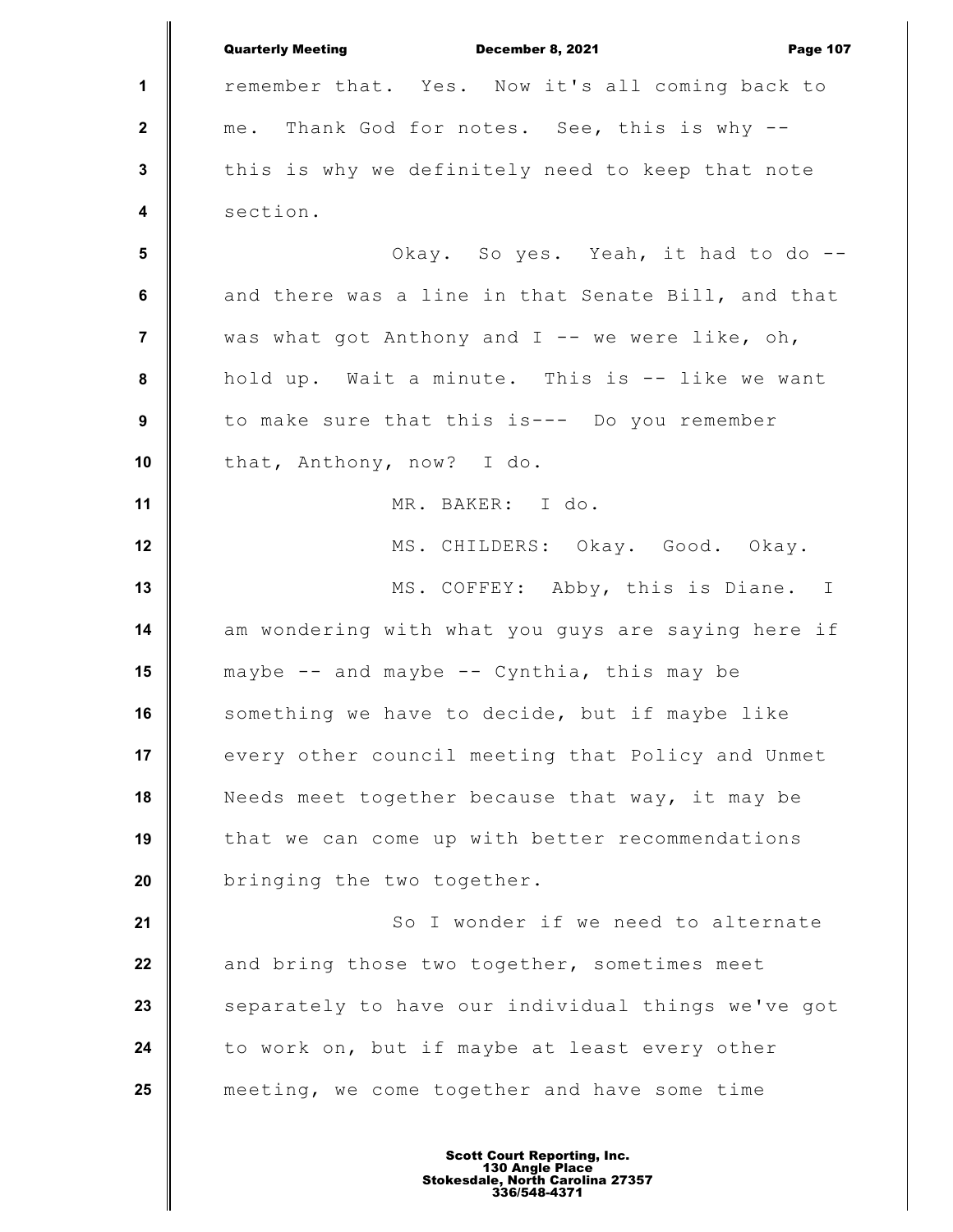|                         | <b>Quarterly Meeting</b><br>December 8, 2021<br><b>Page 108</b> |
|-------------------------|-----------------------------------------------------------------|
| 1                       | together to really see -- Policy could help drive               |
| $\mathbf{2}$            | what Unmet Needs recommendations are or vice                    |
| 3                       | versa.                                                          |
| $\overline{\mathbf{4}}$ | We could work together in that                                  |
| 5                       | because I think that's been the part about Unmet                |
| $\bf 6$                 | Needs -- is it's been -- we've not had a lot of                 |
| $\overline{7}$          | public comments or letters in or anything. So it                |
| 8                       | really has been hard to keep the movement of                    |
| $\boldsymbol{9}$        | making recommendations.                                         |
| 10                      | MR. BAKER: I think that's a great                               |
| 11                      | idea.                                                           |
| 12                      | MS. CHILDERS: I think that's a great                            |
| 13                      | idea. I think that's a great idea, Diane. And                   |
| 14                      | then to go back, Diane, honestly, because I was                 |
| 15                      | looking a minute ago, if you go back to what                    |
| 16                      | Alexis had up in that red where it stated under                 |
| 17                      | Unmet Needs about -- yes -- should we address any               |
| 18                      | items presented in public comments or state annual              |
| 19                      | reports that appear to be trends within the data.               |
| 20                      | Do you feel like, Diane, that that                              |
| 21                      | should really be under you, or should that not go               |
| 22                      | to Reports and Data?                                            |
| 23                      | MS. COFFEY: Abby, I don't know if                               |
| 24                      | that needs to be under here because,                            |
| 25                      | unfortunately, I will just be honest, I mean, we                |
|                         |                                                                 |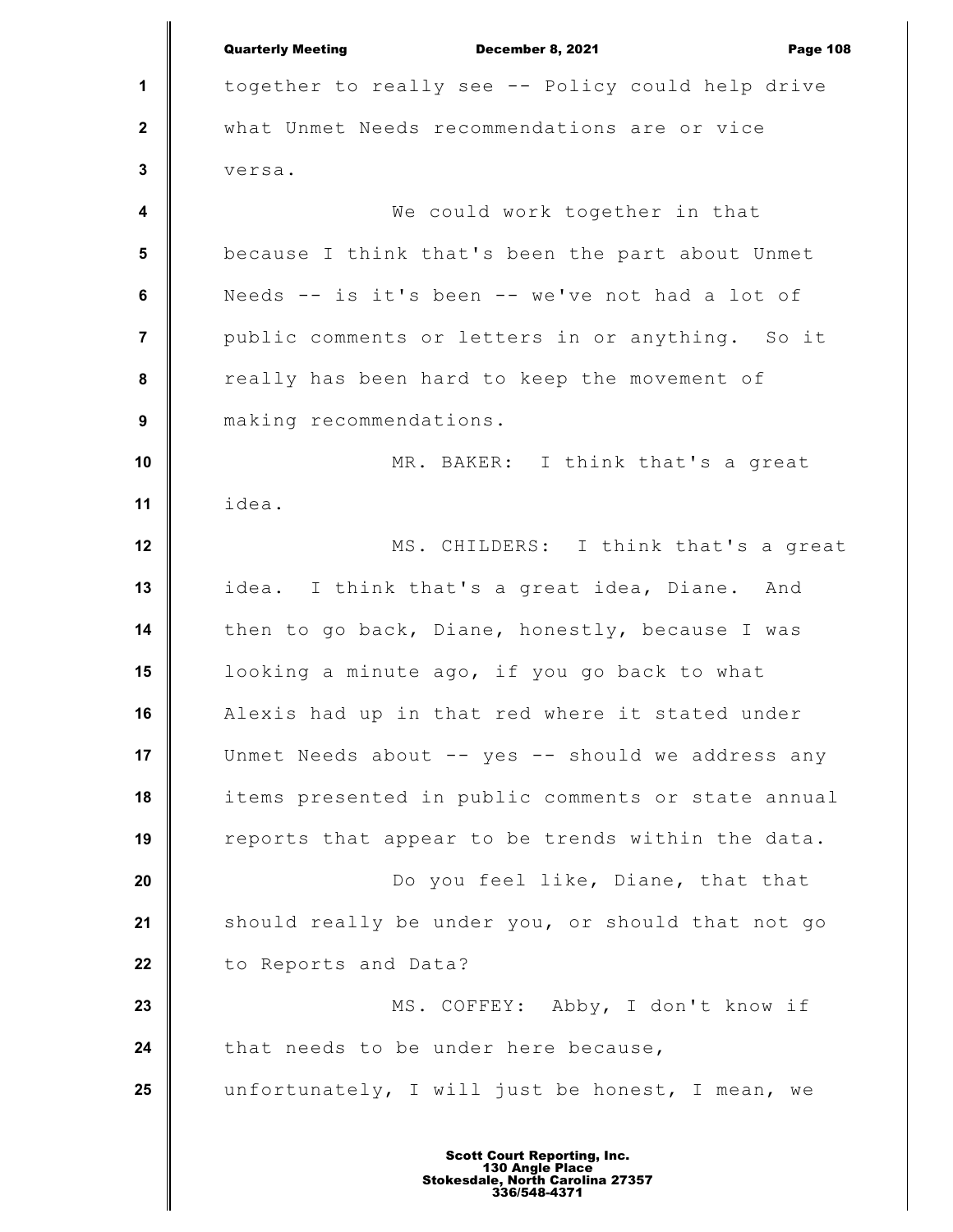|                  | <b>Quarterly Meeting</b><br><b>December 8, 2021</b><br><b>Page 109</b> |
|------------------|------------------------------------------------------------------------|
| 1                | probably had one letter in the last year                               |
| $\mathbf{2}$     | [inaudible] public comments, and I don't know that                     |
| $\mathbf{3}$     | we've had any -- of course, being virtual, we've                       |
| $\boldsymbol{4}$ | not had a lot of actual people coming in and                           |
| 5                | signing up to do the public -- I mean, honestly,                       |
| 6                | we're not getting enough to make trend data. So                        |
| $\overline{7}$   | we're trying to look other ways.                                       |
| 8                | MS. CHILDERS: Okay. I think that's                                     |
| 9                | a great -- I think that's very fair, then. So I                        |
| 10               | don't think that that needs to be added. I would                       |
| 11               | see -- and, Diane, I think it would be great for                       |
| 12               | all of us to talk about -- I don't know if                             |
| 13               | everybody kind of was -- anybody read over all of                      |
| 14               | the due process reports that Alexis sent out in                        |
| 15               | the past few months.                                                   |
| 16               | But there was one specifically that                                    |
| 17               | came out -- I think it was actually the very first                     |
| 18               | one she sent out, if I'm not mistaken, and that                        |
| 19               | was one that I felt like, okay, that is -- there                       |
| 20               | are major unmet needs under that.                                      |
| 21               | MS. COFFEY: And those, I look at                                       |
| 22               | pretty closely, but that's -- you know, again,                         |
| 23               | I've not had a team till recently. I've got a                          |
| 24               | better team now. So I think [inaudible] we need                        |
| 25               | to go back, and I have reached out before like to                      |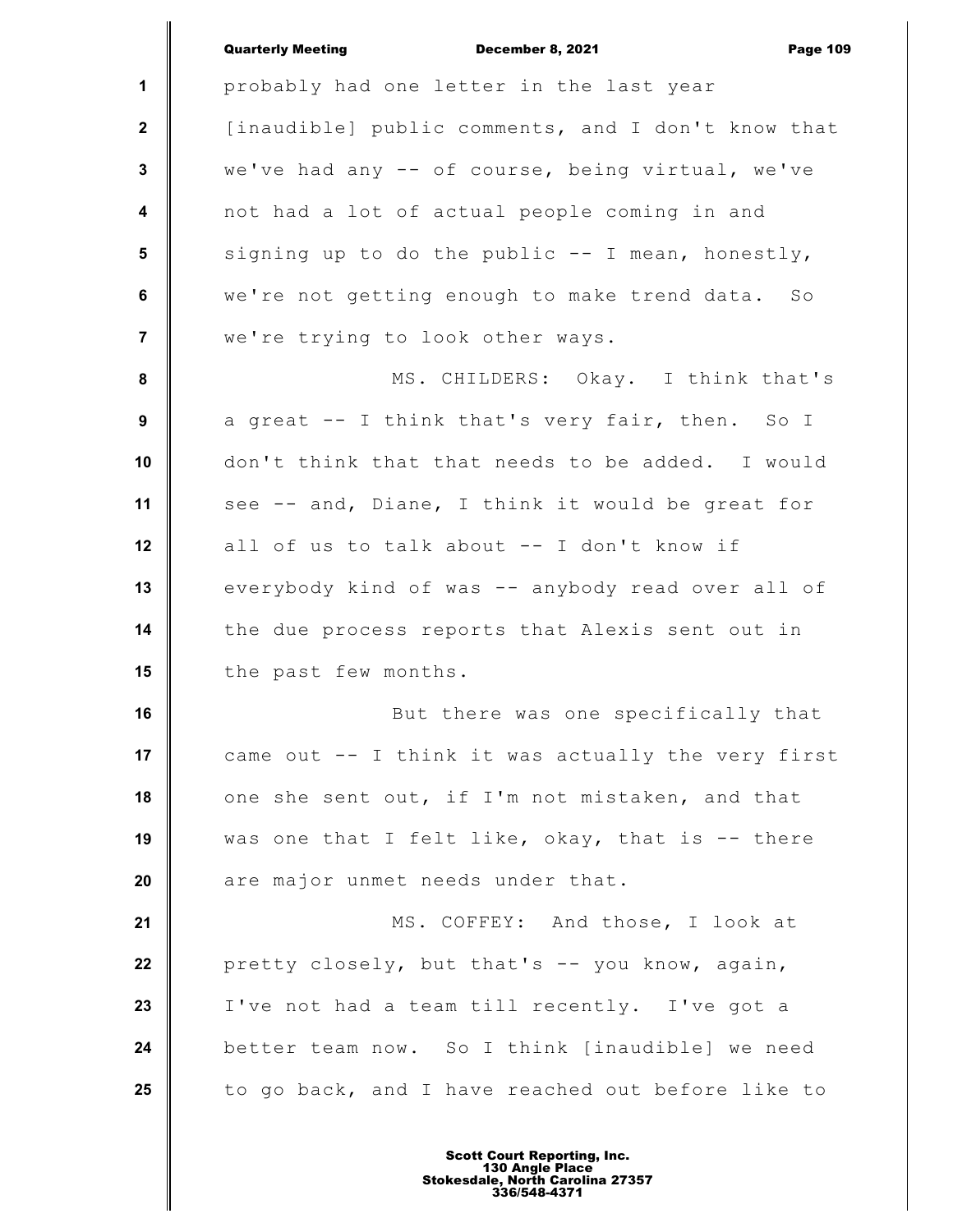|                | <b>Quarterly Meeting</b><br>December 8, 2021<br><b>Page 110</b> |
|----------------|-----------------------------------------------------------------|
| 1              | Carol Ann and others in her department just trying              |
| $\mathbf{2}$   | to get, in general, could they give us some good                |
| $\mathbf 3$    | trends that were going on within all of it, not                 |
| 4              | just the ones that end up in due process but even               |
| 5              | in the facilitated or those, but it's been hard                 |
| 6              | for them to get any senses of a trend either                    |
| $\overline{7}$ | there.                                                          |
| 8              | So -- and then like ECAC, we've                                 |
| 9              | reached out to. So I mean there's been a lot of                 |
| 10             | things we've done outside the Council trying to                 |
| 11             | find some unmet needs. Definitely, we hear things               |
| 12             | and we bring those up, like I think in March we're              |
| 13             | going to try to bring up one topic that's been                  |
| 14             | coming up a lot lately.                                         |
| 15             | But -- so, again, it's making those                             |
| 16             | recommendations, though, that's harder sometimes.               |
| 17             | I think that's where Policies and Procedures may                |
| 18             | be able to help -- help with the recommendation                 |
| 19             | side of things a little bit better.                             |
| 20             | MS. CARATELLI: Diane, I have a                                  |
| 21             | question for you. This is Joanne Caratelli. So                  |
| 22             | you talked about not having enough being brought                |
| 23             | forward -- enough needs being brought forward in                |
| 24             | unmet needs, and we also talked about how it                    |
| 25             | should be coming -- it should be filtering down                 |
|                |                                                                 |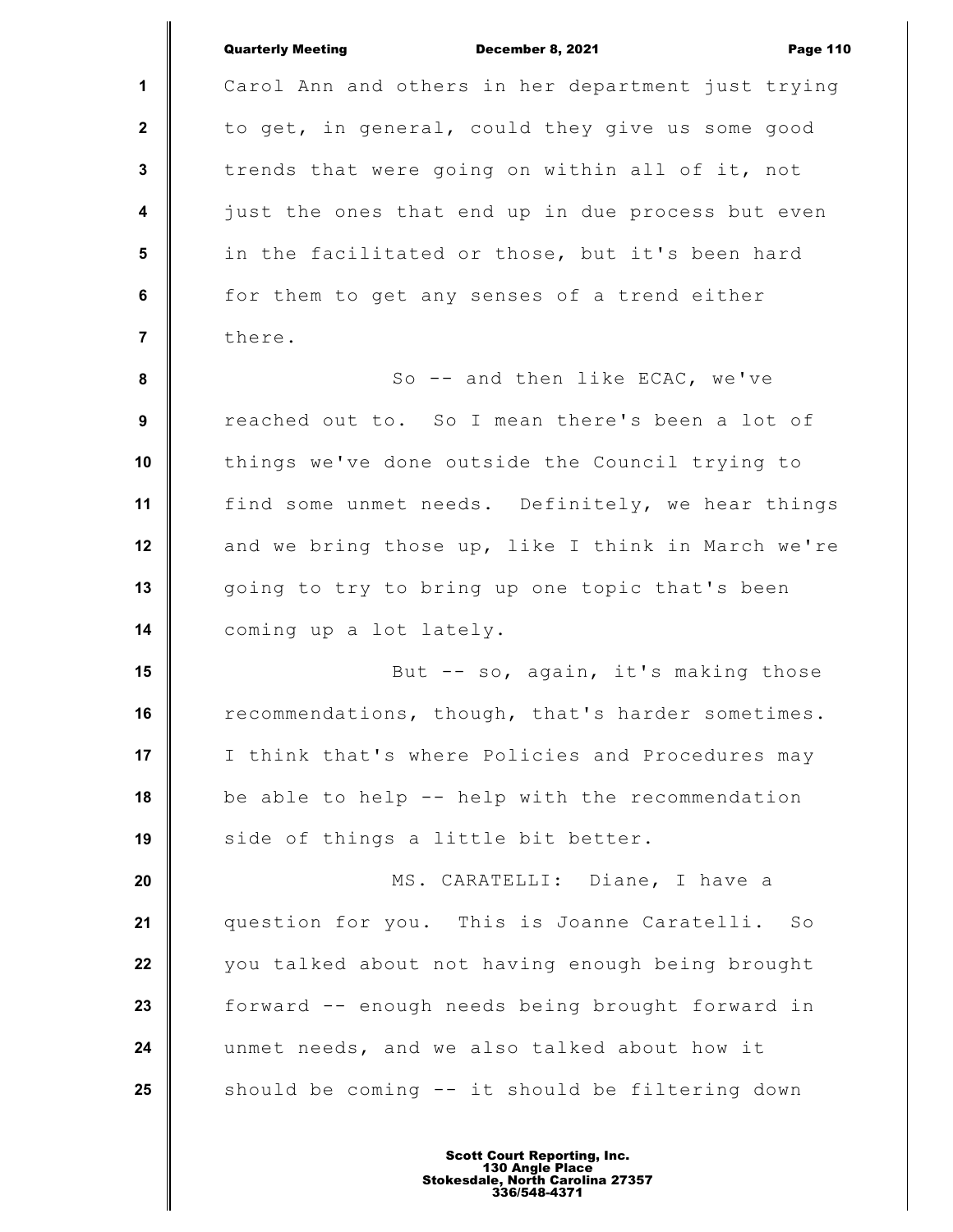|                  | <b>Quarterly Meeting</b><br>December 8, 2021<br><b>Page 111</b> |
|------------------|-----------------------------------------------------------------|
| $\mathbf{1}$     | from the local LEAs, you know, and getting our                  |
| $\mathbf{2}$     | information.                                                    |
| $\mathbf{3}$     | What recommendation does anybody have                           |
| $\boldsymbol{4}$ | for when you have an LEA that disbanded basically               |
| 5                | their own parent advisory council, so the flow of               |
| 6                | information is coming down? In Onslow, it went --               |
| $\overline{7}$   | people have gone to the Board, and I contacted the              |
| 8                | head of EC, and like, "Oh, yeah, we're working on               |
| 9                | it." It's been a year and a half, you know, and                 |
| 10               | there's lots of unmet needs.                                    |
| 11               | People have gone to the Board of Ed                             |
| 12               | saying, "Hey, this is what's going on with our EC               |
| 13               | kids." We're losing that supply chain of                        |
| 14               | information. So where do you go from there when                 |
| 15               | the county disbands it and has no interest in                   |
| 16               | putting it back?                                                |
| 17               | MS. COFFEY: I mean I think                                      |
| 18               | unfortunately I will say, honestly, not all                     |
| 19               | counties have EC advisory councils to begin with.               |
| 20               | So I don't know -- we would have to look into it a              |
| 21               | little deeper than that, of what the requirements               |
| 22               | are on that to really -- before I would speak to                |
| 23               | that too heavily at this point. I just know not                 |
| 24               | all counties -- I mean I work professionally as a               |
| 25               | parent advocate in seven counties and only one of               |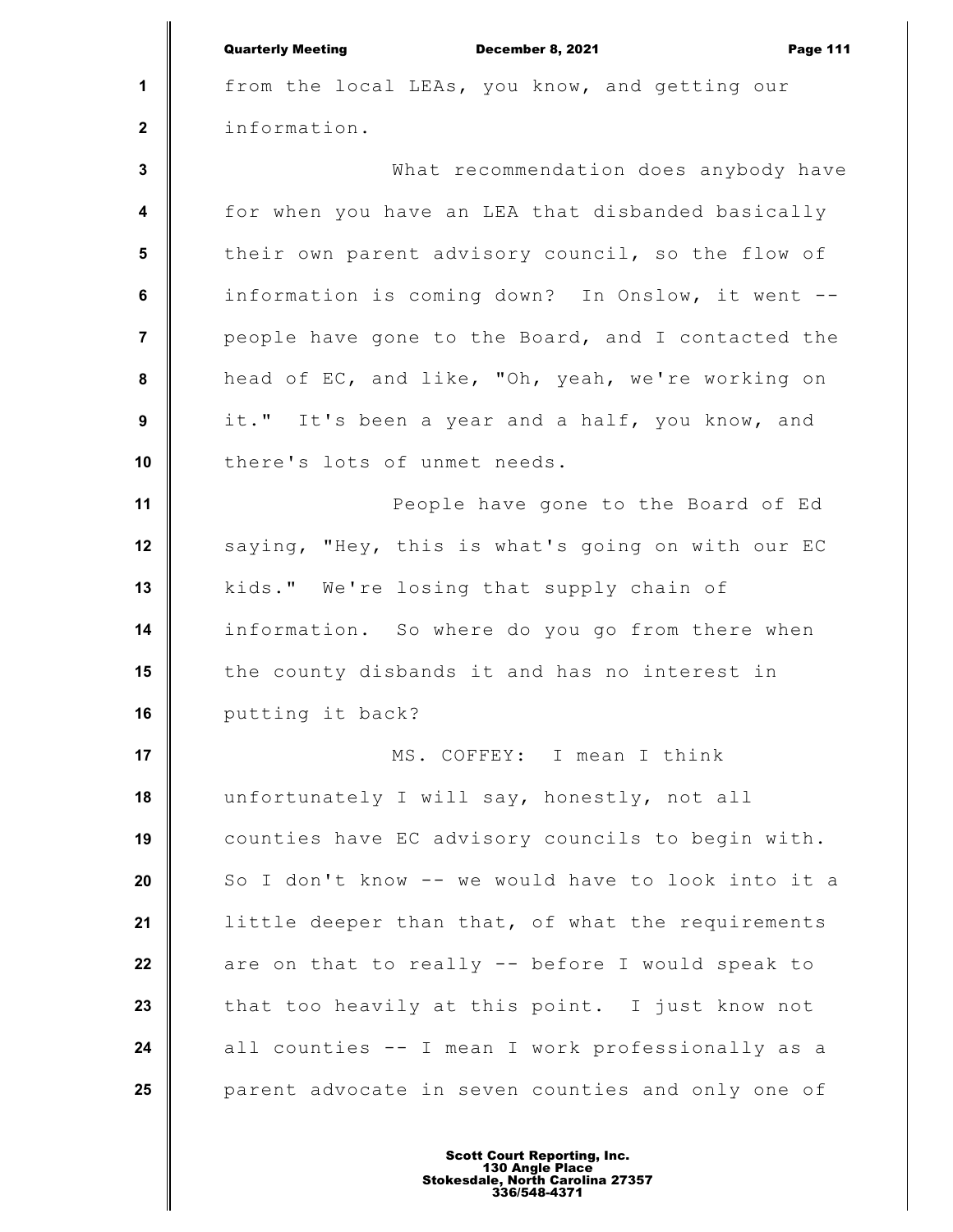|                         | <b>Quarterly Meeting</b><br>December 8, 2021<br><b>Page 112</b> |
|-------------------------|-----------------------------------------------------------------|
| $\mathbf{1}$            | those seven has an EC advisory council.                         |
| $\mathbf{2}$            | MS. CARATELLI: Do the ones who don't                            |
| $\mathbf{3}$            | have SEPTA -- do they special ed PTA? Like is                   |
| $\overline{\mathbf{4}}$ | there some -- you know, some way to get the                     |
| 5                       | information other than just---                                  |
| 6                       | MS. COFFEY: No. In rural counties,                              |
| $\overline{7}$          | you don't see that that much. Some -- yes,                      |
| 8                       | there's some out there, but there's just not as                 |
| $\boldsymbol{9}$        | many in rural counties. I know some of the bigger               |
| 10                      | counties have both. They have EC advisory                       |
| 11                      | councils and SEPTA. So I know they're out there,                |
| 12                      | but I just don't -- I don't know if there's any                 |
| 13                      | mandate that every county, every LEA has to have                |
| 14                      | one. I guess that's what I would question.                      |
| 15                      | MS. CHILDERS: And, Joanne -- and                                |
| 16                      | Diane might understand too and know, but I                      |
| 17                      | actually was the advisory chair for the Charlotte-              |
| 18                      | Mecklenburg Schools EC PAC Advisory Council, and                |
| 19                      | that was the very -- we actually started the                    |
| 20                      | council that year that I joined as chair. So --                 |
| 21                      | and there -- that parent advisory council is very               |
| 22                      | tied down by legal -- very, and that has been a                 |
| 23                      | huge issue.                                                     |
| 24                      | And I think it's a huge issue across                            |
| 25                      | the state as far as the parent advisory councils                |
|                         |                                                                 |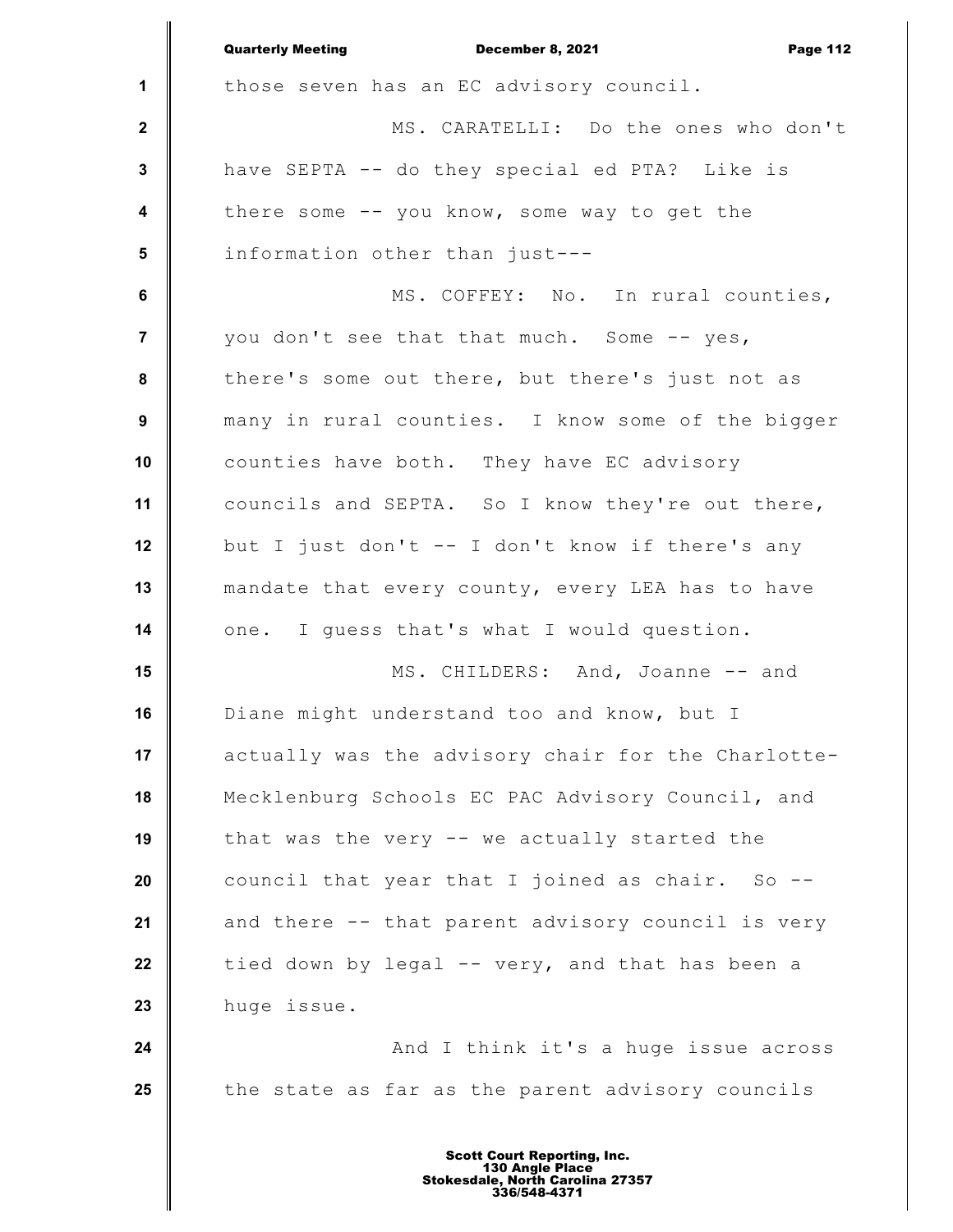December 8, 2021 **Page 113** 

**1 2 3 4 5 6 7 8 9 10 11 12 13 14 15 16 17 18 19 20 21 22 23 24 25** go because everyone's supposed to have one, but the problem is, is when they are formed, what they're able to do and what they're not able to do. And what they need to be doing, they're not really able to because of all of the legal stuff that goes around it with parents being involved, you know, all the confidentiality, all of those things fall in place. And I feel like that that is where the parent advisory council had to completely go in a different direction. I'm no longer chair for that anymore. My time was up. And I'm not really sure where they're going with all of that now. I think, especially since COVID happened, it kind of shut down. But -- and I don't know what the future of that holds, but I do know that when I was there, being able to do hardly anything was - it was just very difficult to have anything. MS. CARATELLI: I found -- I was on Onslow's until it just went inactive, and I found that I was incredibly frustrated with my time there because the meetings were structured where every minute, it seemed like, was, hey, we're going to shove down your throat all of these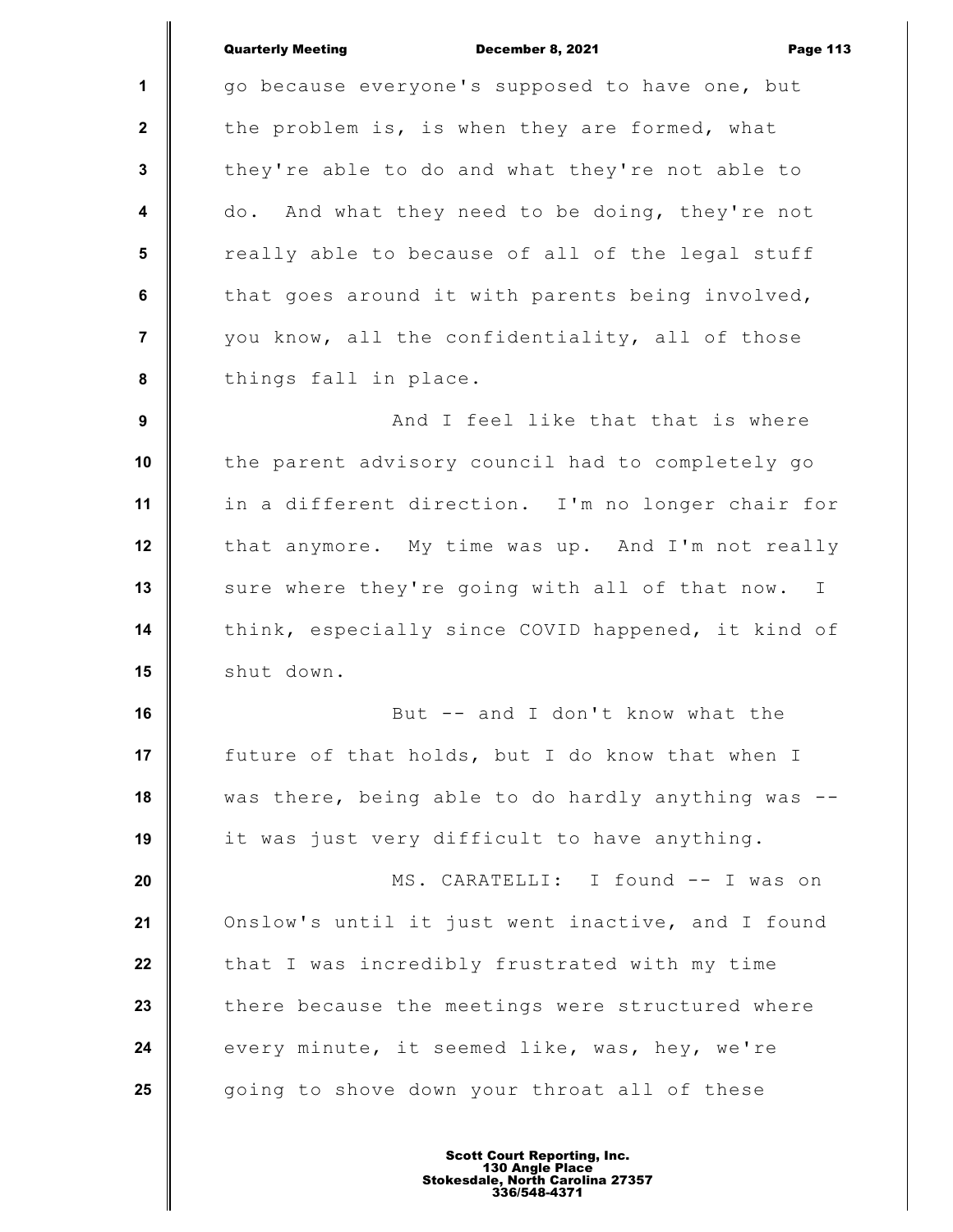|                         | <b>Quarterly Meeting</b><br>December 8, 2021<br><b>Page 114</b> |
|-------------------------|-----------------------------------------------------------------|
| 1                       | things we're doing. Look at what we're doing with               |
| $\mathbf{2}$            | i-Ready. Look at what we're doing with this,                    |
| $\mathbf{3}$            | this, this. Okay. See you next month.                           |
| $\overline{\mathbf{4}}$ | There was no way to funnel in parent                            |
| $5\phantom{1}$          | concern. It was just hey, this is what the                      |
| $\bf 6$                 | district is doing. We're awesome. Okay. Bye.                    |
| $\overline{7}$          | So I don't think that was effective to begin with,              |
| 8                       | but that was coming from the leadership of it                   |
| $\boldsymbol{9}$        | down. So I mean it's just -- it's incredibly                    |
| 10                      | frustrating.                                                    |
| 11                      | MS. CHILDERS: Yeah.                                             |
| 12                      | MS. COFFEY: I think we're going to                              |
| 13                      | have to get more information on it, I think, to be              |
| 14                      | able to give a good feed to what we need to do                  |
| 15                      | moving forward with those. And that may be a good               |
| 16                      | way to tie in family/parent voices is using those,              |
| 17                      | but we've got to figure out -- yeah, we can't only              |
| 18                      | select from the counties that have it.                          |
| 19                      | We would have to figure out is it                               |
| 20                      | going to be something that we can see from the                  |
| 21                      | whole state if we're doing -- going down that                   |
| 22                      | path. So I think that's definitely something we                 |
| 23                      | need to investigate further for sure.                           |
| 24                      | THE CHAIRPERSON: Alexis---                                      |
| 25                      | MS. CARATELLI: I feel totally                                   |
|                         |                                                                 |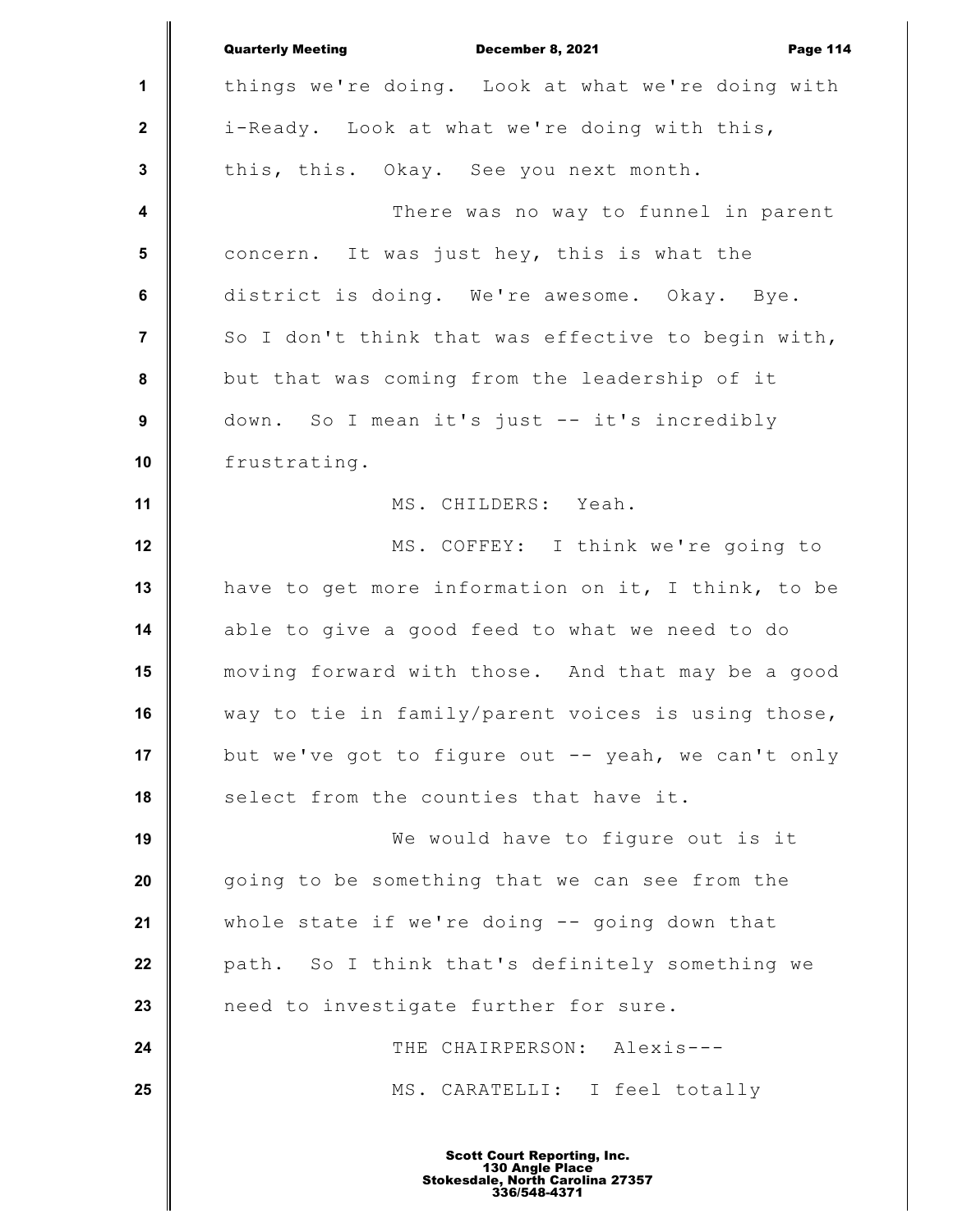|                         | <b>Quarterly Meeting</b><br>December 8, 2021<br><b>Page 115</b> |
|-------------------------|-----------------------------------------------------------------|
| 1                       | useless when I don't have any information from                  |
| $\mathbf{2}$            | parents to bring to the advisory council. Like                  |
| $\mathbf{3}$            | what am I doing here? I only have my own personal               |
| $\overline{\mathbf{4}}$ | experience to speak for with a huge county full of              |
| $5\phantom{1}$          | parents and children, but we just can't get their               |
| 6                       | information. So that's---                                       |
| $\overline{7}$          | THE CHAIRPERSON: So, Joanne, when                               |
| 8                       | you first started your conversation, you talked                 |
| $\boldsymbol{9}$        | about the parents going to the school board and                 |
| 10                      | putting their complaints and their concerns to the              |
| 11                      | school board. Is that a way for you to get access               |
| 12                      | to parental input and information from your                     |
| 13                      | particular county?                                              |
| 14                      | MS. CARATELLI: Well, if I were to go                            |
| 15                      | to those board meetings, I suppose I could grab                 |
| 16                      | those people on the way out the door. They're an                |
| 17                      | hour from my house. I've watched them online, you               |
| 18                      | know. So these people come up, introduce                        |
| 19                      | themselves, and then they speak. So there's no                  |
| 20                      | way for me to connect with them.                                |
| 21                      | I don't -- I don't have a -- a line                             |
| 22                      | of communication with those parents other than,                 |
| 23                      | you know, just standing outside the door and                    |
| 24                      | grabbing them when they walk out, which seems                   |
| 25                      | really aggressive.                                              |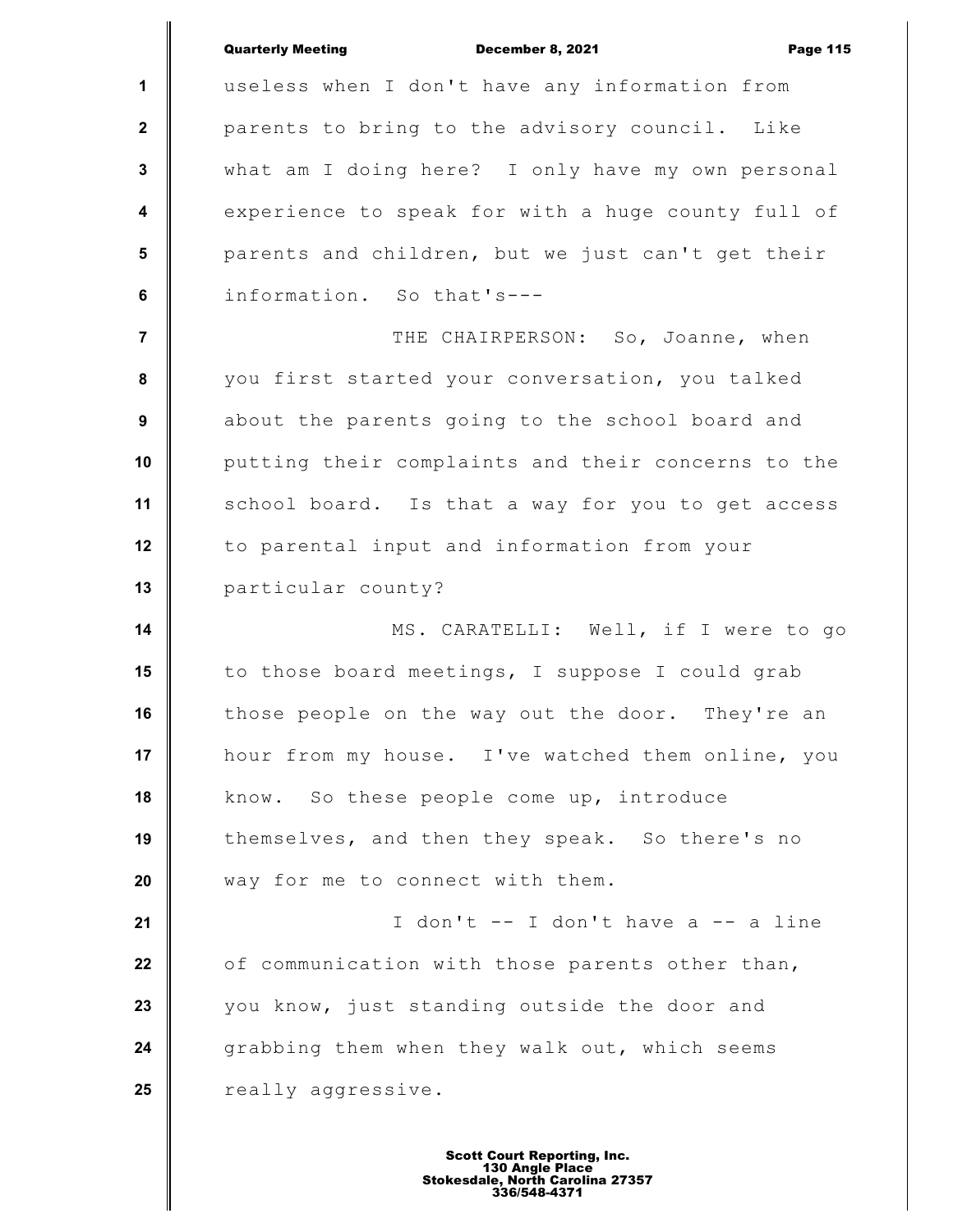|                 | <b>Quarterly Meeting</b><br><b>Page 116</b><br>December 8, 2021 |
|-----------------|-----------------------------------------------------------------|
| 1               | THE CHAIRPERSON: So it might not be                             |
| $\mathbf{2}$    | going to the board meeting or grabbing them, but                |
| $\mathbf 3$     | it's gathering, capturing that information that                 |
| 4               | you get from the recordings or that you get from                |
| $5\phantom{.0}$ | whatever way that you're hearing what's going on                |
| $\bf 6$         | at the board.                                                   |
| $\overline{7}$  | So if something's going on with                                 |
| 8               | parents who have children with intellectual                     |
| 9               | disabilities, they're coming to the board, they're              |
| 10              | expressing their concern, capturing that                        |
| 11              | information and bringing that back to the Council               |
| 12              | would be effective for now as you work to see that              |
| 13              | Onslow County gets back to a place where they have              |
| 14              | an advisory council.                                            |
| 15              | And, Alexis, I remember when you                                |
| 16              | first came on as an employee of the Department,                 |
| 17              | one of the things you were working on was the                   |
| 18              | advisory councils and all -- and all the different              |
| 19              | states -- sorry -- states -- in all the different               |
| 20              | counties [inaudible]. So we don't have a mandate                |
| 21              | in North Carolina that you have to have an                      |
| 22              | advisory council at every LEA. That's my                        |
| 23              | understanding, but it is something that is highly               |
| 24              | encouraged and suggested.                                       |
| 25              | So I don't know if we need to think                             |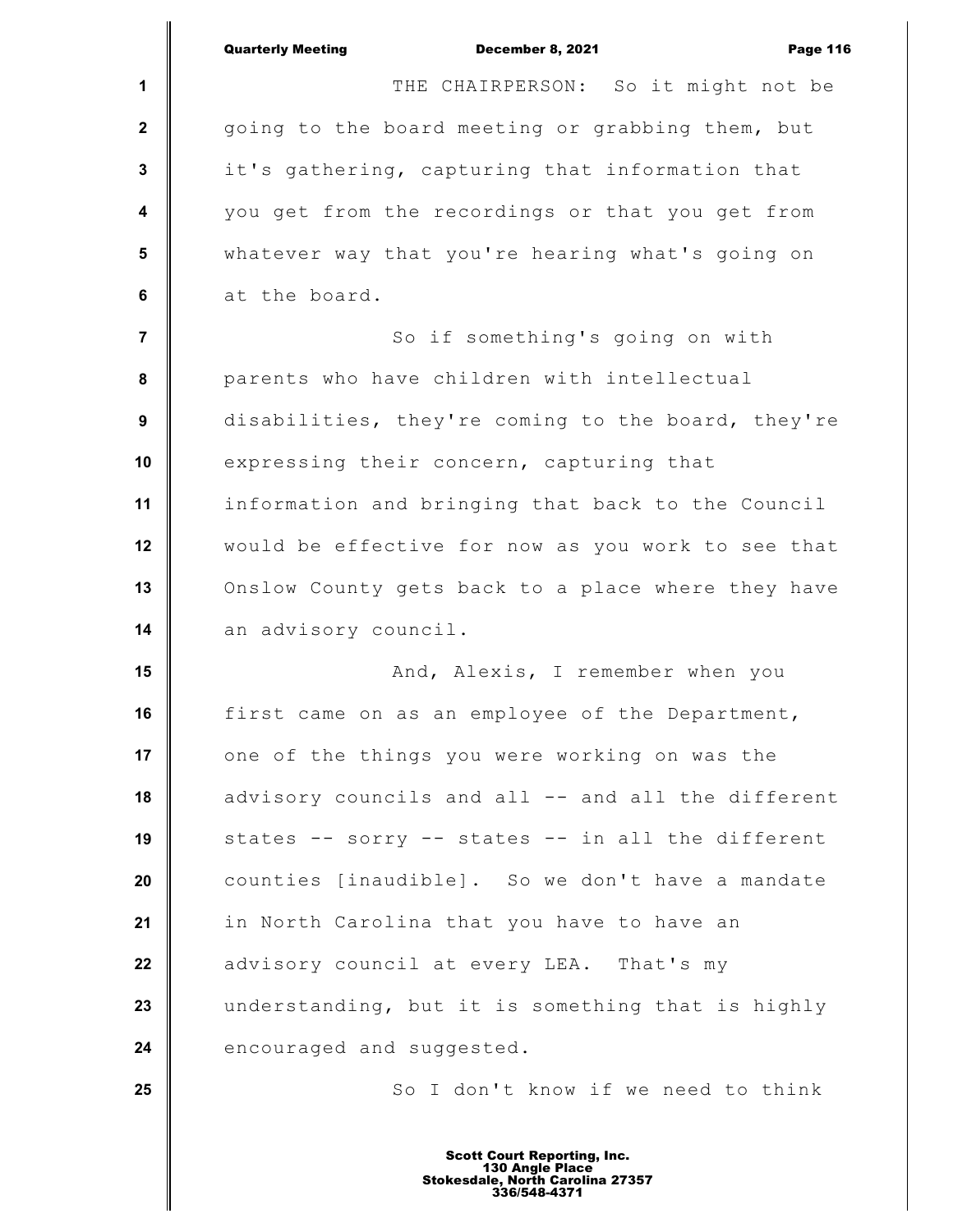|                         | <b>Quarterly Meeting</b><br>December 8, 2021<br><b>Page 117</b> |
|-------------------------|-----------------------------------------------------------------|
| 1                       | about possibly one of the recommendations is that               |
| $\mathbf{2}$            | there be a mandate that there is some type of                   |
| $\mathbf{3}$            | advisory council in every county. That might be a               |
| $\overline{\mathbf{4}}$ | recommendation. Alexis, any thoughts?                           |
| 5                       | MS. CARATELLI: That's a good one.                               |
| 6                       | MS. UTZ: You are perfectly welcome                              |
| $\overline{7}$          | to make the recommendation. Aimee and I -- Aimee                |
| 8                       | from ECAC -- her and I were collaborating on a                  |
| 9                       | presentation for how to create the advisory                     |
| 10                      | councils. ECAC helped districts in the past. I                  |
| 11                      | know she did do that presentation at the                        |
| 12                      | conference, but I wasn't able to attend. I was                  |
| 13                      | doing a different session.                                      |
| 14                      | So I don't know if it -- like who                               |
| 15                      | attended it or whatever, but as of right now,                   |
| 16                      | these are the places that I was able to find                    |
| 17                      | something on a website that referred to some type               |
| 18                      | of advisory council.                                            |
| 19                      | MS. CHILDERS: Right. I can say for                              |
| 20                      | Charlotte-Mecklenburg, when we started, I actually              |
| 21                      | had reached out to Wake County's, and Wake was                  |
| 22                      | able $--$ and I spoke with $--$ I spoke with the                |
| 23                      | person -- the chair -- the parent that chaired for              |
| 24                      | Wake, and what they were able to do was way more                |
| 25                      | than what CMS was giving. They weren't -- they                  |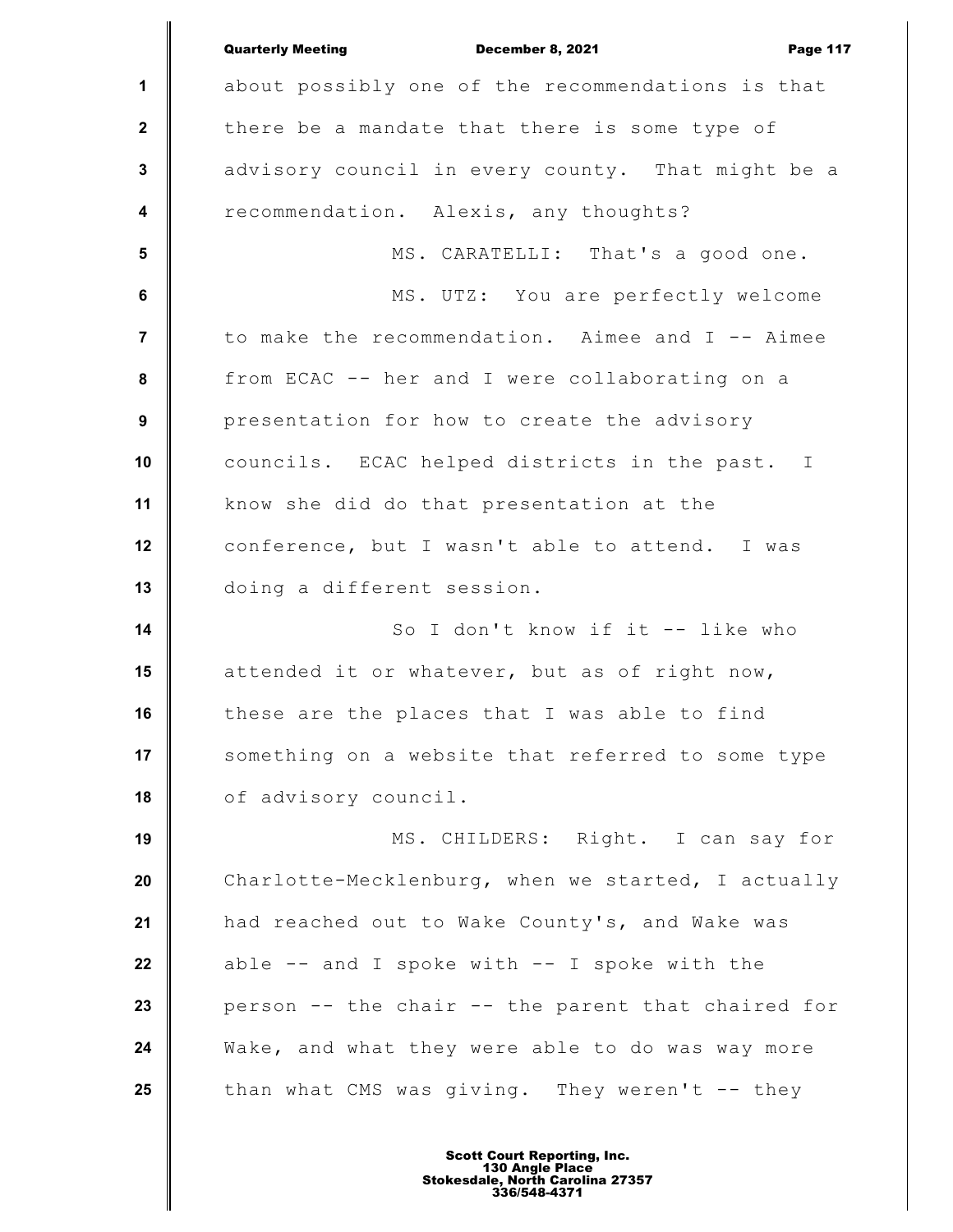|                         | <b>Quarterly Meeting</b><br>December 8, 2021<br><b>Page 118</b> |
|-------------------------|-----------------------------------------------------------------|
| 1                       | weren't budging.                                                |
| $\mathbf{2}$            | MS. GRANT: And this is Christy with                             |
| $\mathbf 3$             | Nash. We had a separate parent advisory committee               |
| $\overline{\mathbf{4}}$ | just for our children with disabilities, and we                 |
| 5                       | had -- we started out with great participation,                 |
| 6                       | and then all of a sudden, it fizzled out. We                    |
| $\overline{\mathbf{r}}$ | restructured ours, and actually, what we did was                |
| 8                       | take the parents who were still active in our EC                |
| 9                       | PAC, and we included them in our district parent                |
| 10                      | advisory committee.                                             |
| 11                      | And what we have found is there are                             |
| 12                      | so many -- the conversations are rich, and they                 |
| 13                      | ensure that the conversations that are had                      |
| 14                      | typically by your regular ed parents also bring                 |
| 15                      | that lens of students with disabilities as well.                |
| 16                      | And so it has been very successful.                             |
| 17                      | I will meet separately like as a                                |
| 18                      | subcommittee with the parents, but I don't know                 |
| 19                      | that I would go back to a separate just special                 |
| 20                      | needs advisory committee standalone by itself. I                |
| 21                      | think a subcommittee is great, but I really like                |
| 22                      | the conversations that they bring to the table in               |
| 23                      | our district parent advisory committee. Having --               |
| 24                      | I really feel like it helps us create an inclusive              |
| 25                      | environment for our district.                                   |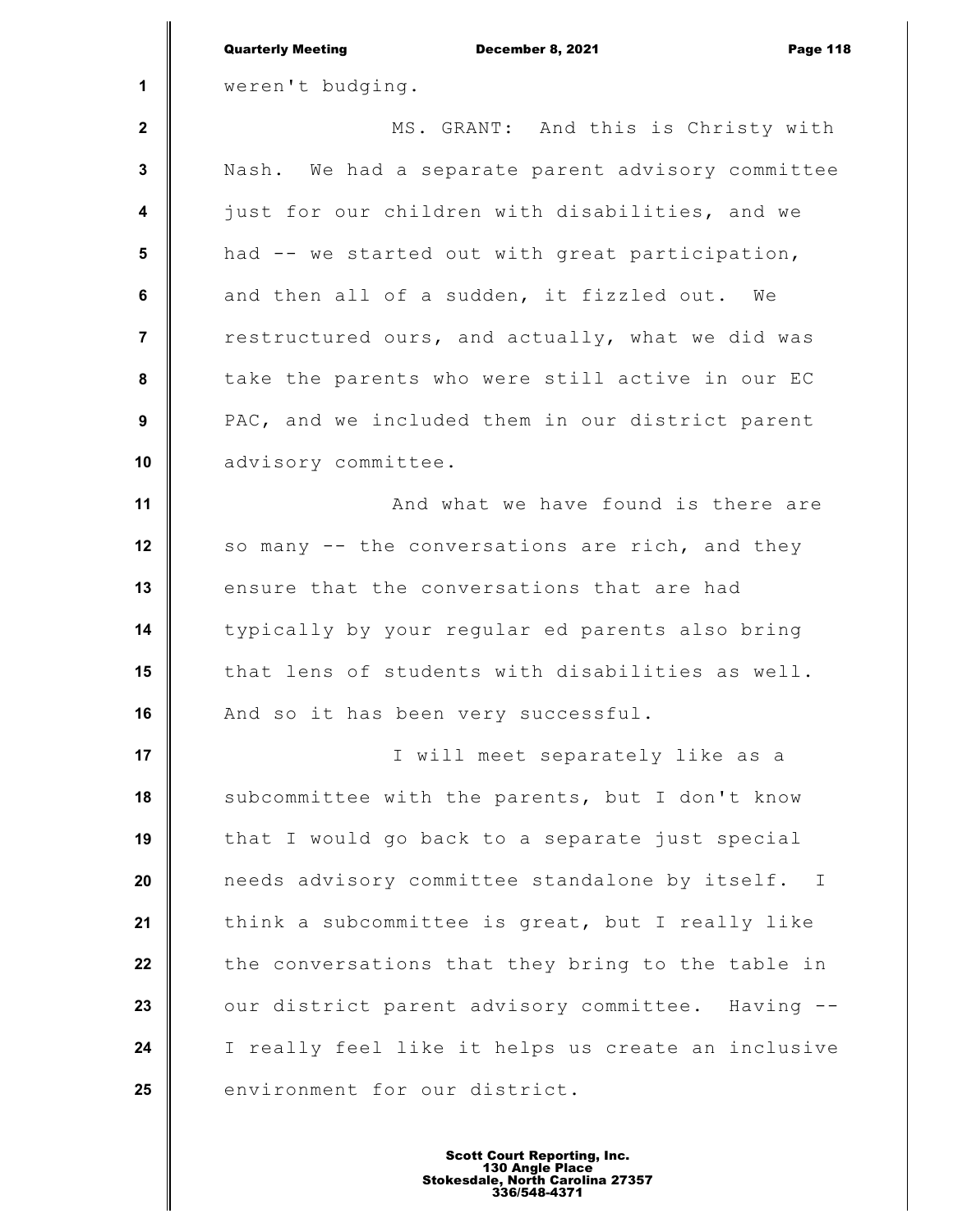|                         | <b>Quarterly Meeting</b><br>December 8, 2021<br><b>Page 119</b> |
|-------------------------|-----------------------------------------------------------------|
| $\mathbf{1}$            | MR. BAKER: Christy, I would just add                            |
| $\mathbf{2}$            | that is wonderful. It's great to hear that, that                |
| $\mathbf{3}$            | that's happening at the district level. It's                    |
| $\overline{\mathbf{4}}$ | certainly something we're doing at our local                    |
| $5\phantom{1}$          | school level too. So even in our school                         |
| 6                       | improvement teams, we're making sure that those                 |
| 7                       | kinds of conversations and collaboration are                    |
| 8                       | occurring.                                                      |
| 9                       | And it has been such a benefit to all                           |
| 10                      | of our students, as we look to make sure that                   |
| 11                      | we've got, you know, just equitable structures and              |
| 12                      | policies and procedures in place for [inaudible]                |
| 13                      | and that all our kids are being successful.                     |
| 14                      | MS. CHILDERS: Yeah, I agree. And I                              |
| 15                      | think -- and I did want to add on one thing. I                  |
| 16                      | can't remember if it was Cynthia or Diane that had              |
| 17                      | stated to Joanne about listening to what the                    |
| 18                      | parents say at the district meetings. And I agree               |
| 19                      | with that, to an extent.                                        |
| 20                      | I think it's hard, though, when you                             |
| 21                      | have districts where you have an entire council --              |
| 22                      | you know, board of education council, that is --                |
| 23                      | that has no one with any experience or even a                   |
| 24                      | child of their own or anything to do with special               |
| 25                      | education. I think that it -- you know, I think                 |
|                         |                                                                 |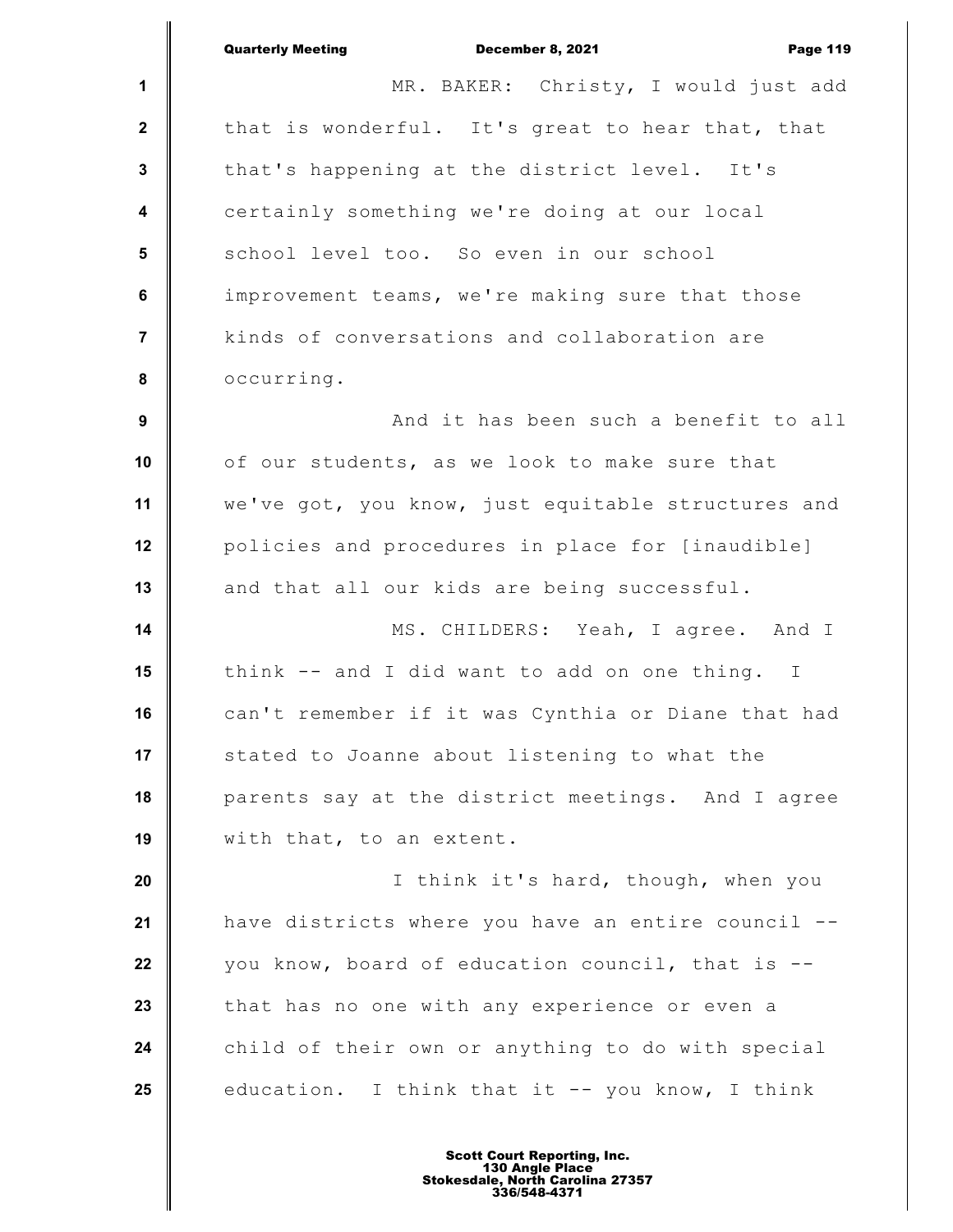**1 2 3 4 5 6 7 8 9 10 11 12 13 14 15 16 17 18 19 20 21 22 23 24 25** Quarterly Meeting December 8, 2021 Page 120 that they hear it. It goes in one ear and out the other because they don't -- they may not even know the acronyms. You know, they don't -- they don't understand because they don't live it every day. They don't understand why that parent is standing at a podium in such a -- you know, in a complete emotional mess because they don't -- they don't live it every day, and it is so different. But I also love what Christy is saying about how when she -- when they changed things up for them, that was very helpful because it gave each side, you know, an insight into what the other is going through and what each are dealing with. But I think that -- I think for CMS I can say for sure the parents with children that have disabilities, they're frustrated. They are very frustrated because they don't have somewhere where they can speak their mind, where they can say this is what we really need help with, this is an actual unmet need, and get the help because there's no one that's capable and educated enough to be able to help them with that. MS. COFFEY: And I think that goes beyond CMS, for sure.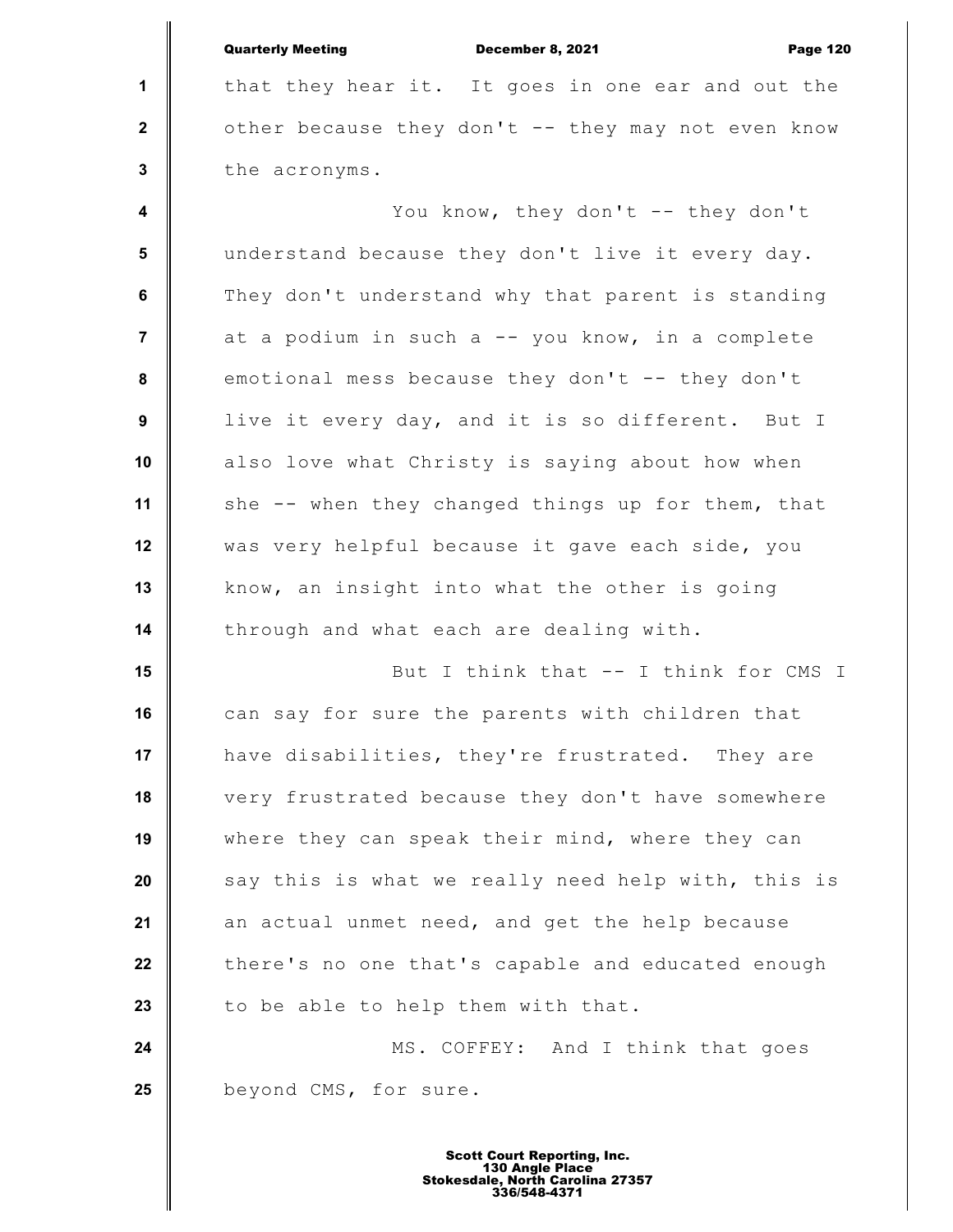|                  | <b>Quarterly Meeting</b><br>December 8, 2021<br><b>Page 121</b> |
|------------------|-----------------------------------------------------------------|
| $\mathbf{1}$     | MS. DeBIASI: I'm in New Hanover                                 |
| $\mathbf{2}$     | County, and it was just exasperating during the                 |
| $\mathbf{3}$     | pandemic. It was awful. But I just wanted to let                |
| $\boldsymbol{4}$ | you know that in New Hanover County, we have                    |
| 5                | something called Advisory Council for Exceptional               |
| 6                | Students.                                                       |
| $\overline{7}$   | So I feel like if you could put that                            |
| 8                | on the list. I don't know. It's just one more                   |
| 9                | place for a parent who's Googling, if they happen               |
| 10               | to come to this website here, then if you could                 |
| 11               | link our Advisory Council for Exceptional                       |
| 12               | Students, I think that would be helpful.                        |
| 13               | MS. GRANT: I agree, Elizabeth, and I                            |
| 14               | think that's one thing -- I mean I even talked                  |
| 15               | with other directors because there's been a lot of              |
| 16               | turnover. I mean we've been fortunate enough.                   |
| 17               | I've been able to get to a point where I am                     |
| 18               | because I've been sitting in this seat for over 15              |
| 19               | years.                                                          |
| 20               | And so you have so many new directors                           |
| 21               | who aren't comfortable walking by a room and                    |
| 22               | saying, "Are you-all talking about something where              |
| 23               | students with disabilities might be involved?                   |
| 24               | Because I need to have somebody in here, if so,"                |
| 25               | right? But I do think -- like I even talked with                |
|                  |                                                                 |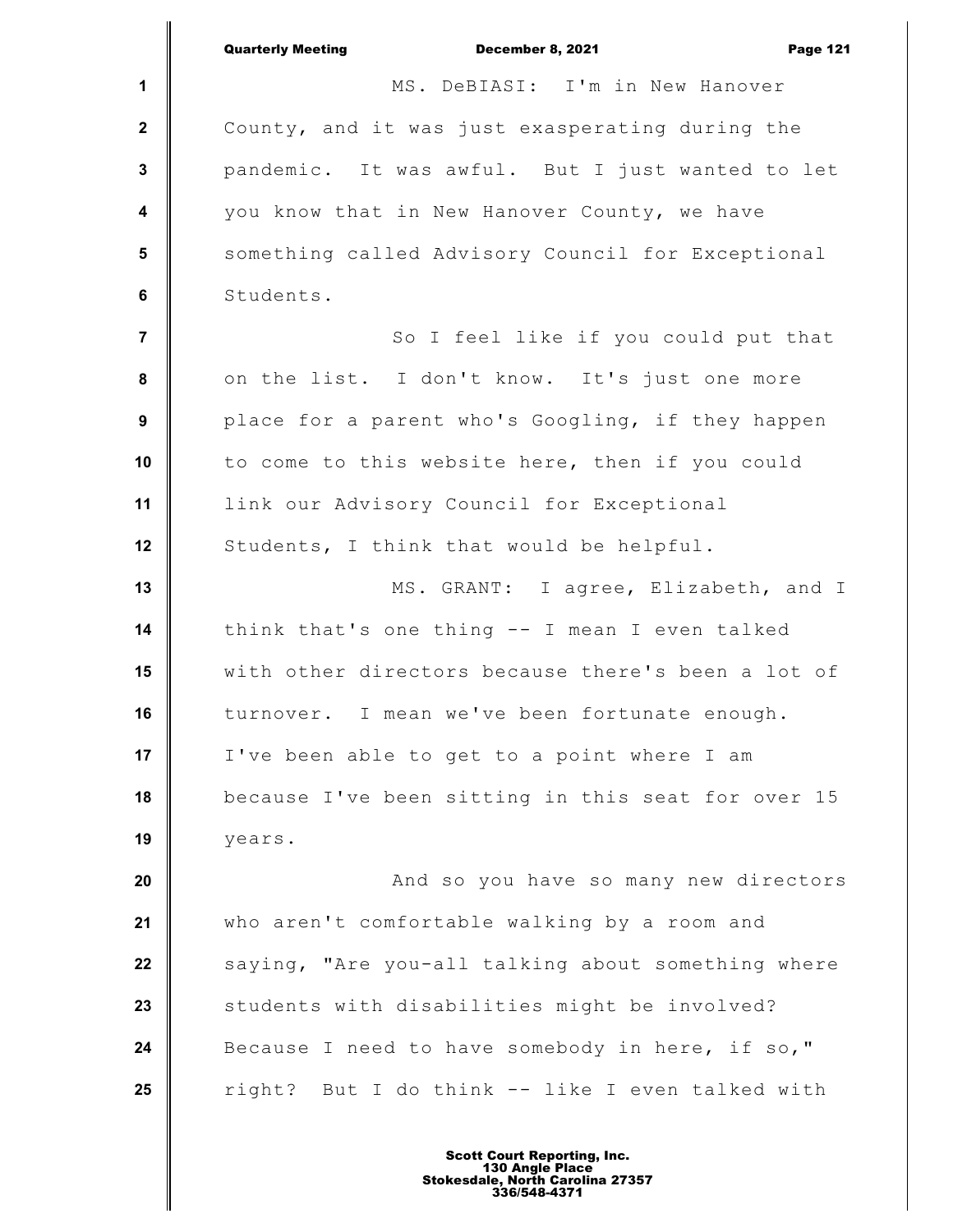**1 2 3 4 5 6 7 8 9 10 11 12 13 14 15 16 17 18 19 20 21 22 23 24 25** Quarterly Meeting December 8, 2021 Page 122 other directors, who are veteran directors, who knew nothing about this Council, and that is alarming to me. If we have -- if we have EC staff at the local level that don't know about it, I don't know how the word's getting out to the parents that it's even there for them to go to because I'm surprised we haven't had more parents turn things in or address those unmet needs or come and speak like, you know, we had the group -- the dyslexic parents group come and talk. MS. CHILDERS: Yeah. MS. DeBIASI: Well, I'm just a parent. So, you know, I think just because I'm an involved parent, I became aware of it, but I would say 99 percent of parents [sic] with special needs in New Hanover County are unaware of this one. So the more we can -- I would say an unmet need that should be mandated for every LEA. And then, secondly, we need to like have a listing of each council -- each of these exceptional student councils by LEA just so that it's housed in one place and easy to find. MS. COFFEY: And another question would be, is if we mandate it, they're all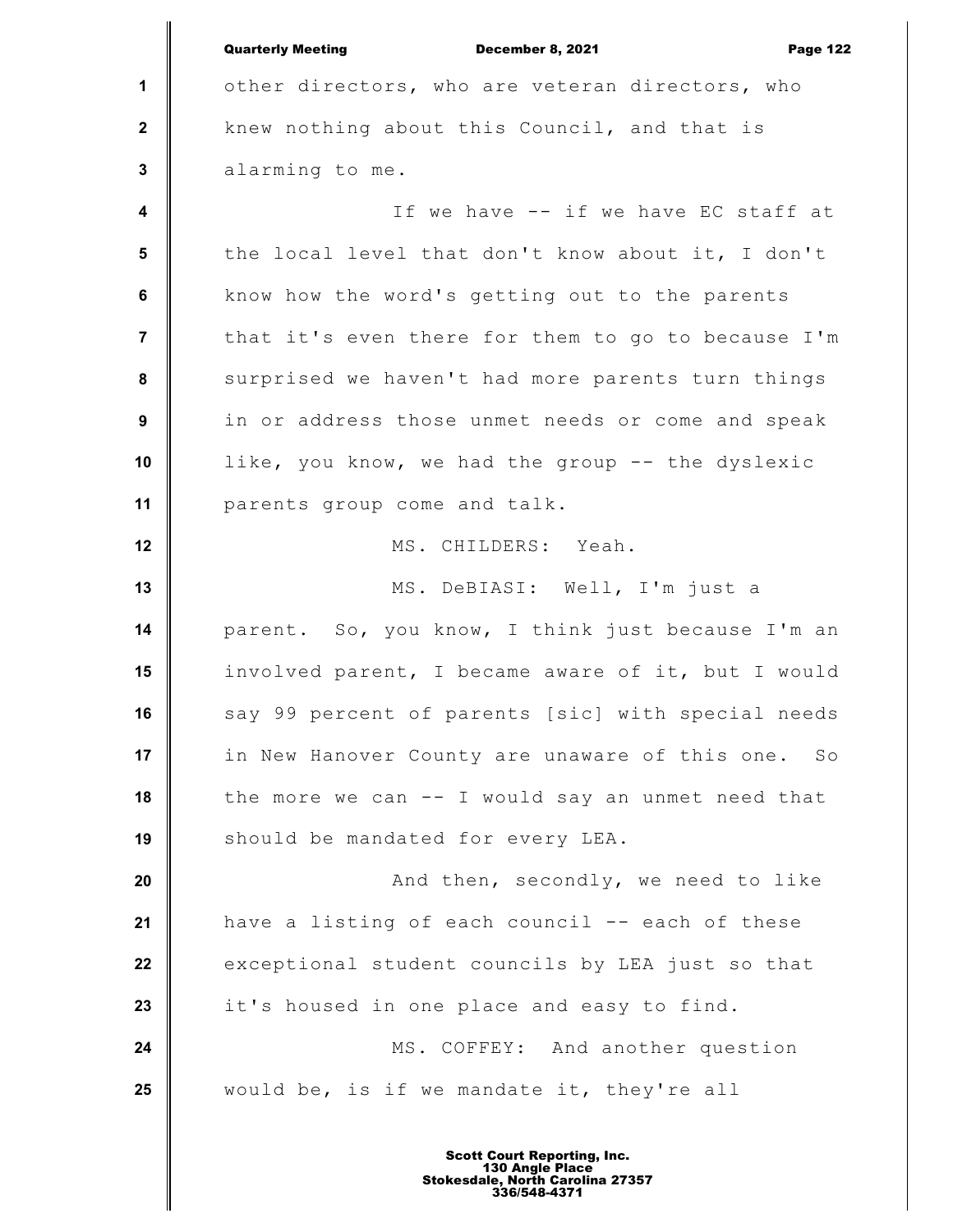**1 2 3 4 5 6 7 8 9 10 11 12 13 14 15 16 17 18 19 20 21 22 23 24 25** Quarterly Meeting December 8, 2021 Page 123 different. So how we would need to maybe have some guidance of what -- you know, like I said, some are just literally the EC director comes and updates what's going on and doesn't really take feedback from the parents, to some are very much parent-driven. So I think we would have to look at recommendations to that, too, to make sure that we're covering equitably across the state for--- MS. DeBIASI: I agree and I would hesitate to mandate what it would exactly look like, but I feel like--- MS. COFFEY: Some guidance. Some [inaudible] that it's a two-way street [inaudible] two-way street mentality, I guess, is what I'm thinking, yeah, not that--- MS. DeBIASI: I mean we could put out best practices as a collective. MS. COFFEY: That's what I mean. Not necessarily guidance, but maybe some recommendations for practice, yeah. MS. GRANT: Right. I like that because I think if we mandate it, we're going to need to tie it to a policy or something like that. I mean we would need to make some changes there.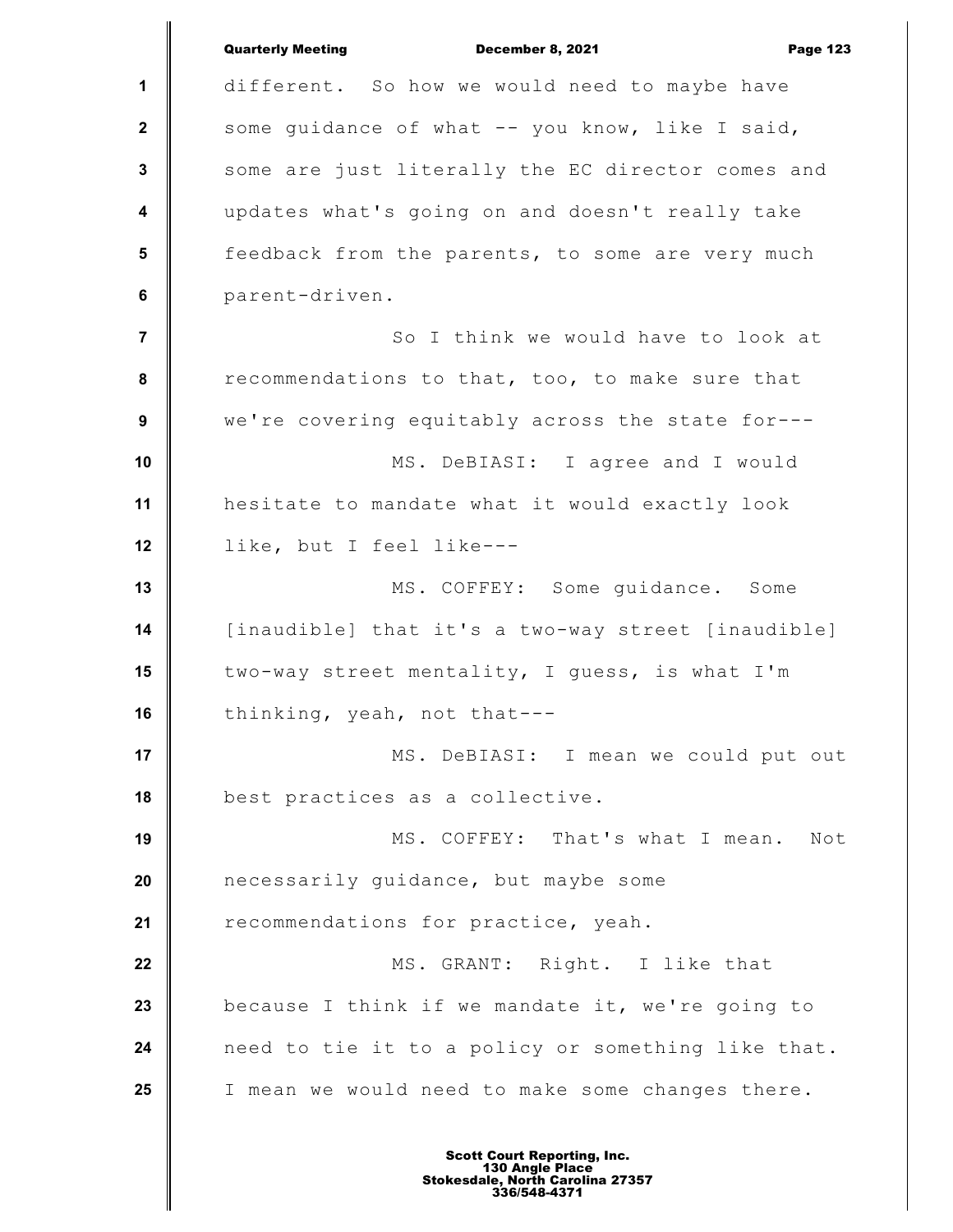|                         | <b>Quarterly Meeting</b><br>December 8, 2021<br><b>Page 124</b> |
|-------------------------|-----------------------------------------------------------------|
| 1                       | I think the best practices is -- we've had some                 |
| $\mathbf{2}$            | [inaudible] that are highly suggested before.                   |
| $\mathbf{3}$            | THE CHAIRPERSON: Yes. So some                                   |
| $\overline{\mathbf{4}}$ | states do mandate, and Massachusetts is one state               |
| 5                       | that does. So I will send you, Diane, the link to               |
| $6\phantom{a}$          | their -- information about their advisory councils              |
| $\overline{7}$          | that they mandate every LEA has. And that's just                |
| ${\bf 8}$               | one example because I'm sure other states have --               |
| 9                       | have that type of mandate, but just to give you an              |
| 10                      | idea.                                                           |
| 11                      | And it is a general discussions.<br>It                          |
| 12                      | is not -- the EC directors come and staff come and              |
| 13                      | just deliver to the parents, and the parents have               |
| 14                      | no input. It really is a general discussion so                  |
| 15                      | that -- and it's sort of what Wake County has done              |
| 16                      | for many years that they've had the council. All                |
| 17                      | of our EC directors and department chairs do come               |
| 18                      | to that council meeting, but the parents -- the                 |
| 19                      | parents have significant input during those                     |
| 20                      | meetings.                                                       |
| 21                      | I mean it's not perfect, but it is                              |
| 22                      | it's a good way of parents getting very involved                |
| 23                      | in the policies, the procedures, and the                        |
| 24                      | transportation of students and just the minutiae                |
| 25                      | of what happens daily at Wake County for children               |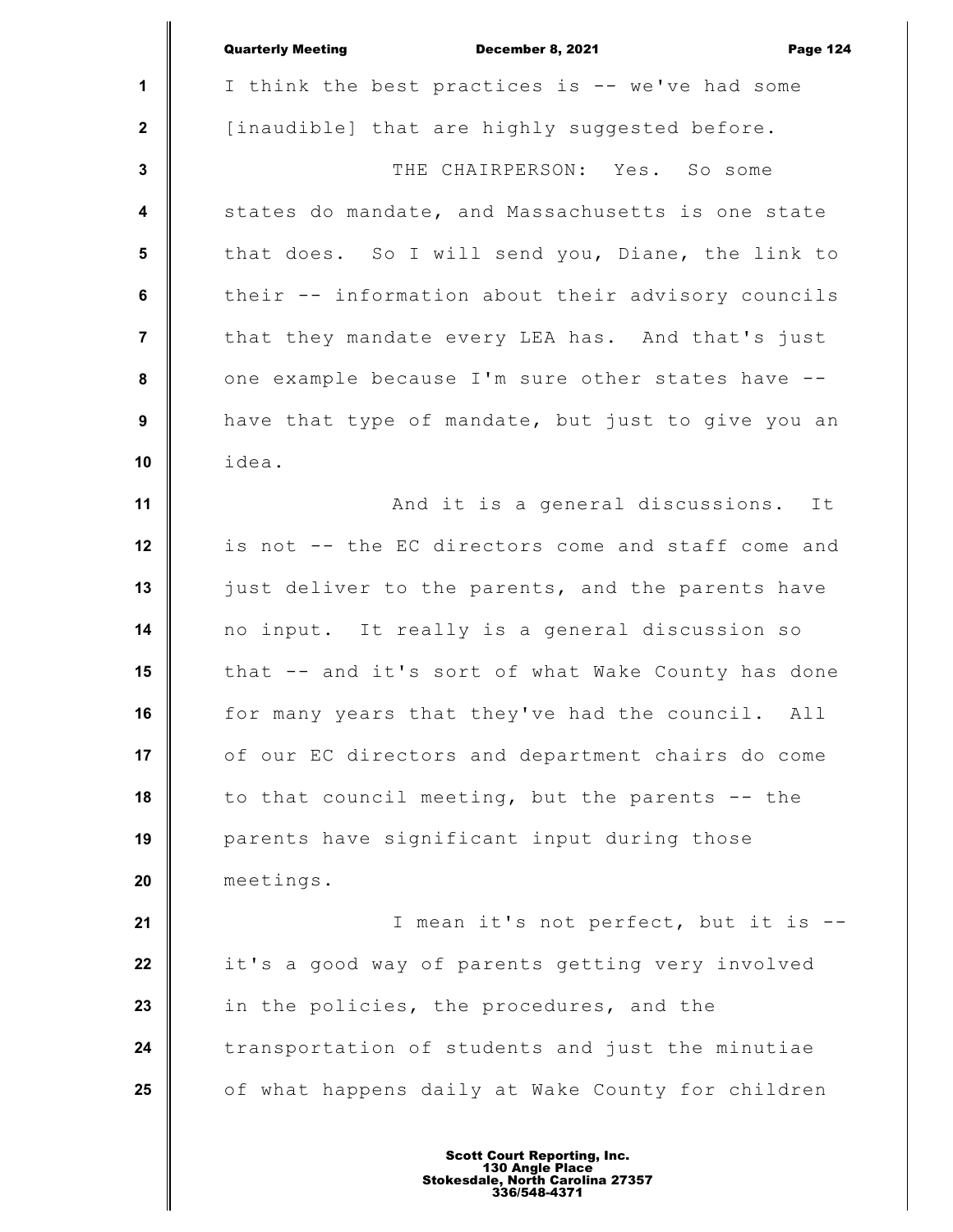|                         | <b>Quarterly Meeting</b><br>December 8, 2021<br><b>Page 125</b> |
|-------------------------|-----------------------------------------------------------------|
| 1                       | with disabilities.                                              |
| $\mathbf 2$             | MS. BURCHETTE-WILLIAMS: Cynthia,                                |
| 3                       | this is Tameeka. Is there any way that you could                |
| $\overline{\mathbf{4}}$ | share that information with us? Because I would                 |
| $5\phantom{1}$          | be interested in seeing it as well.                             |
| $\bf 6$                 | THE CHAIRPERSON: Yeah, I will send                              |
| $\overline{7}$          | it off to Alexis, and then she can put it out to                |
| 8                       | the whole Council.                                              |
| 9                       | MS. CHILDERS: Yes, ma'am. Thank                                 |
| 10                      | you. So I think -- at this time, I think that we                |
| 11                      | should add definitely for Unmet Needs and Policies              |
| 12                      | and Procedures to definitely come together every                |
| 13                      | other month. So I think we should definitely do                 |
| 14                      | that.                                                           |
| 15                      | I also think that -- I think that                               |
| 16                      | this conversation needs to be expanded, and I                   |
| 17                      | think it does need to be talked about a lot more.               |
| 18                      | I think it's very important. I loved what Christy               |
| 19                      | was saying that they did and how they just                      |
| 20                      | completely reorg'd the whole entire thing and how               |
| 21                      | much better it seems.                                           |
| 22                      | I think that if that's something,                               |
| 23                      | Alexis, that maybe we could even put on the                     |
| 24                      | agenda. I don't know if, Christy, I'm putting you               |
| 25                      | on the spot, but if you would be willing to kind                |
|                         |                                                                 |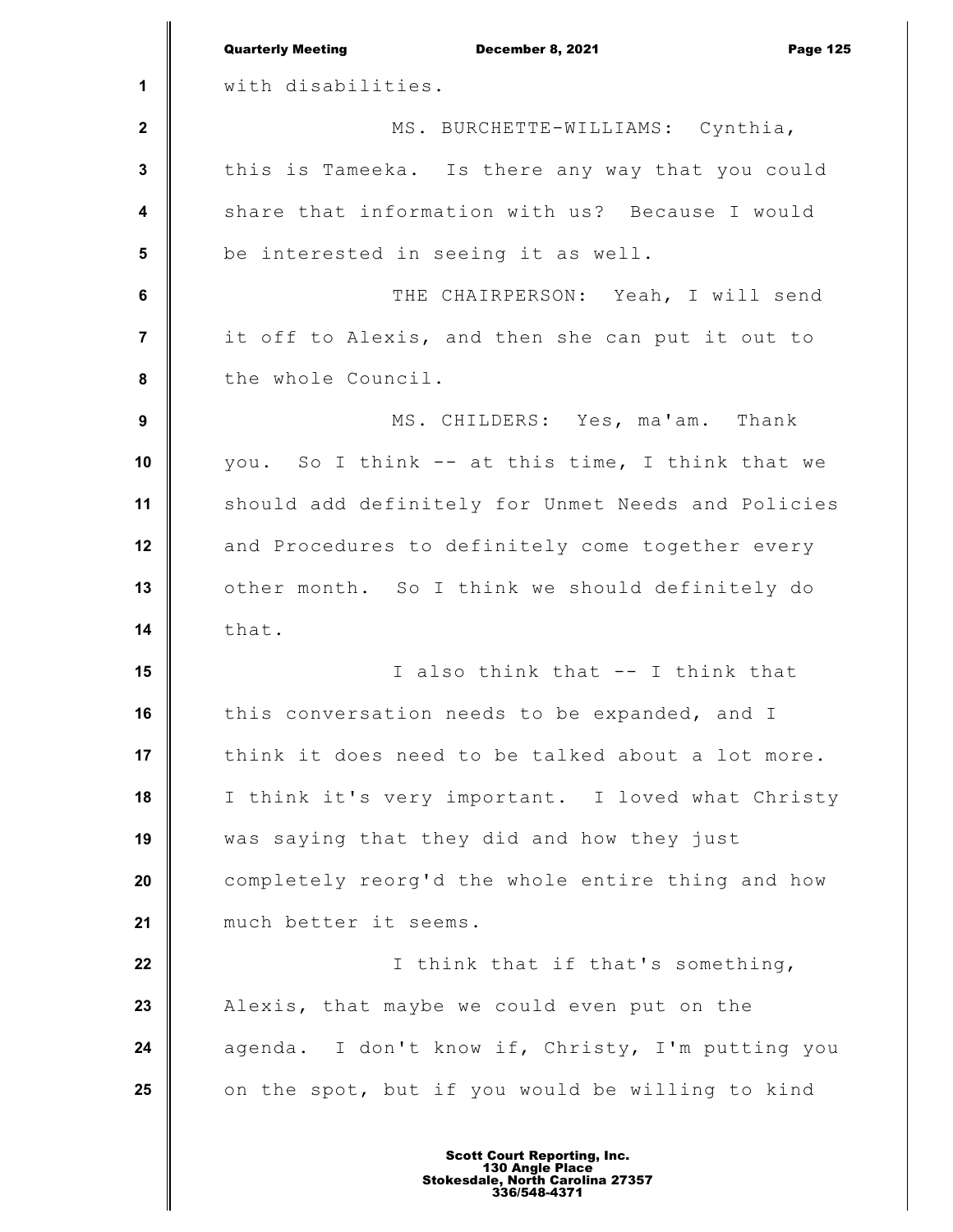**1 2 3 4 5 6 7 8 9 10 11 12 13 14 15 16 17 18 19 20 21 22 23 24 25** Quarterly Meeting December 8, 2021 Page 126 of talk about it further with the entire board, I think that would be a great -- I think that would be a great thing. And I think that that's something that Sherry and Carol Ann -- I think everyone needs to hear about this because I think it's a very important part, and I think that it's something that is a huge issue that's not being - not being met. MS. GRANT: I agree. We've also - there's a lady from ECAC -- I can't remember her name, but we've also worked a lot with ECAC with our NC SIP Grant with the whole huge family engagement portion. And I think you're exactly right. That has brought the light to us that we have to stop and think that two-way input and two-way communication and it's not us just speaking to the parents and telling them all this information, and "Okay. You-all have a good night." I mean it truly is some rich conversations there, but we have had that help through ECAC to get to the point where we are. So -- and I know there's some other districts who are doing great things. I used to love to hear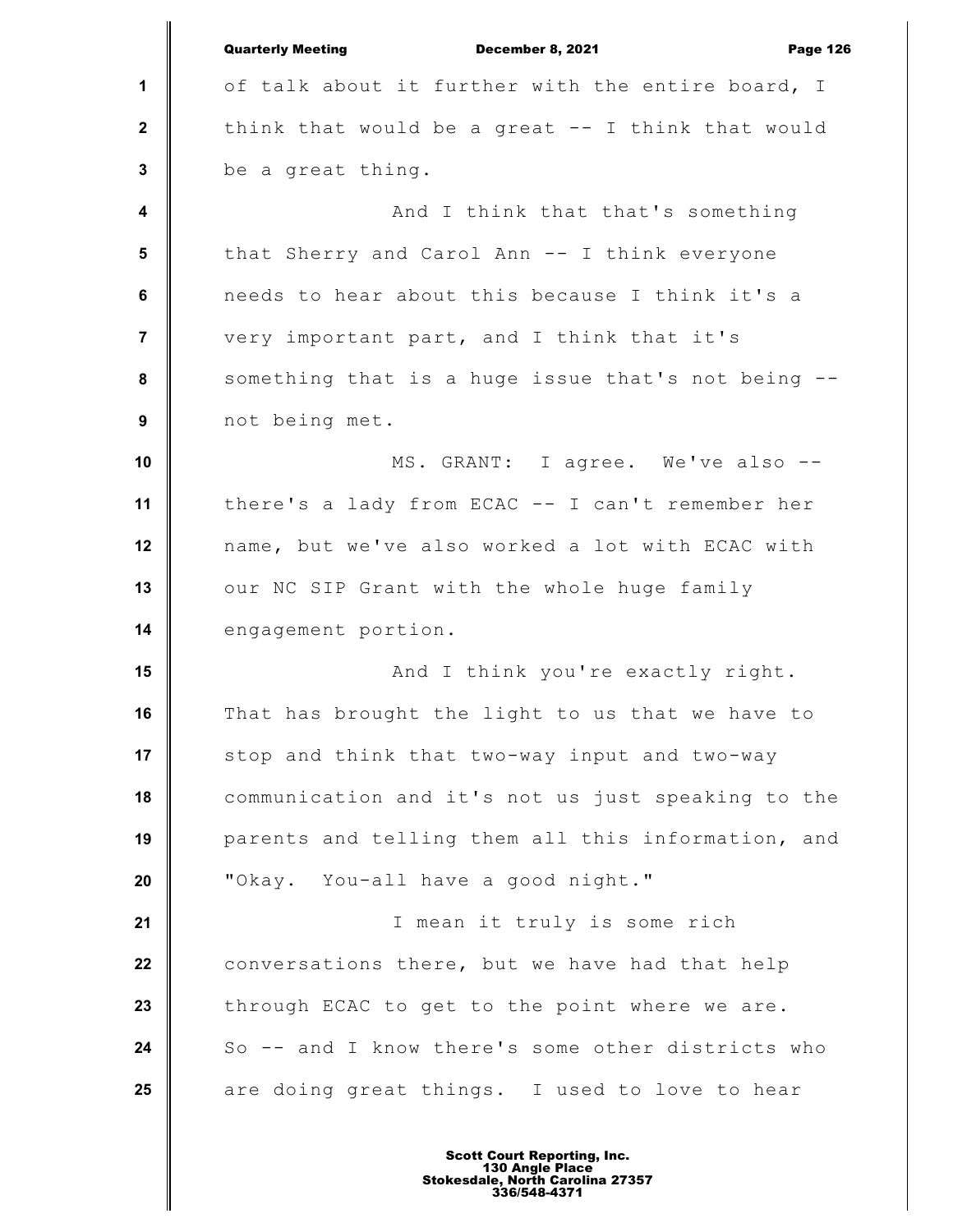**1 2 3 4 5 6 7 8 9 10 11 12 13 14 15 16 17 18 19 20 21 22 23 24 25** Quarterly Meeting December 8, 2021 Page 127 you, Abby, talk about what all Charlotte was doing. So I think that's where -- I mean we went to that site and looked at a lot of the stuff that you had there. So--- MS. CHILDERS: Well, thank you. Yeah, I feel like, you know, we really -- we were starting -- we started off strong, and I feel like it just kind of -- it really -- all of the red tape was just so much, and -- and that might be for the bigger counties something that is -- has been a problem. I think CMS has a red tape issue overall, in general. But  $--$  and I think that  $--$  but, again, that's something else that needs to be dealt with, and it's not going to be dealt with if everyone just constantly is submitting to their red tape. THE CHAIRPERSON: So, Alexis, were you able to capture some of this conversation in the actual--- MS. UTZ: I mean I went to the agenda and added like some suggestions for future things in that, but--- THE CHAIRPERSON: Okay. Scott Court Reporting, Inc. 130 Angle Place Stokesdale, North Carolina 27357 336/548-4371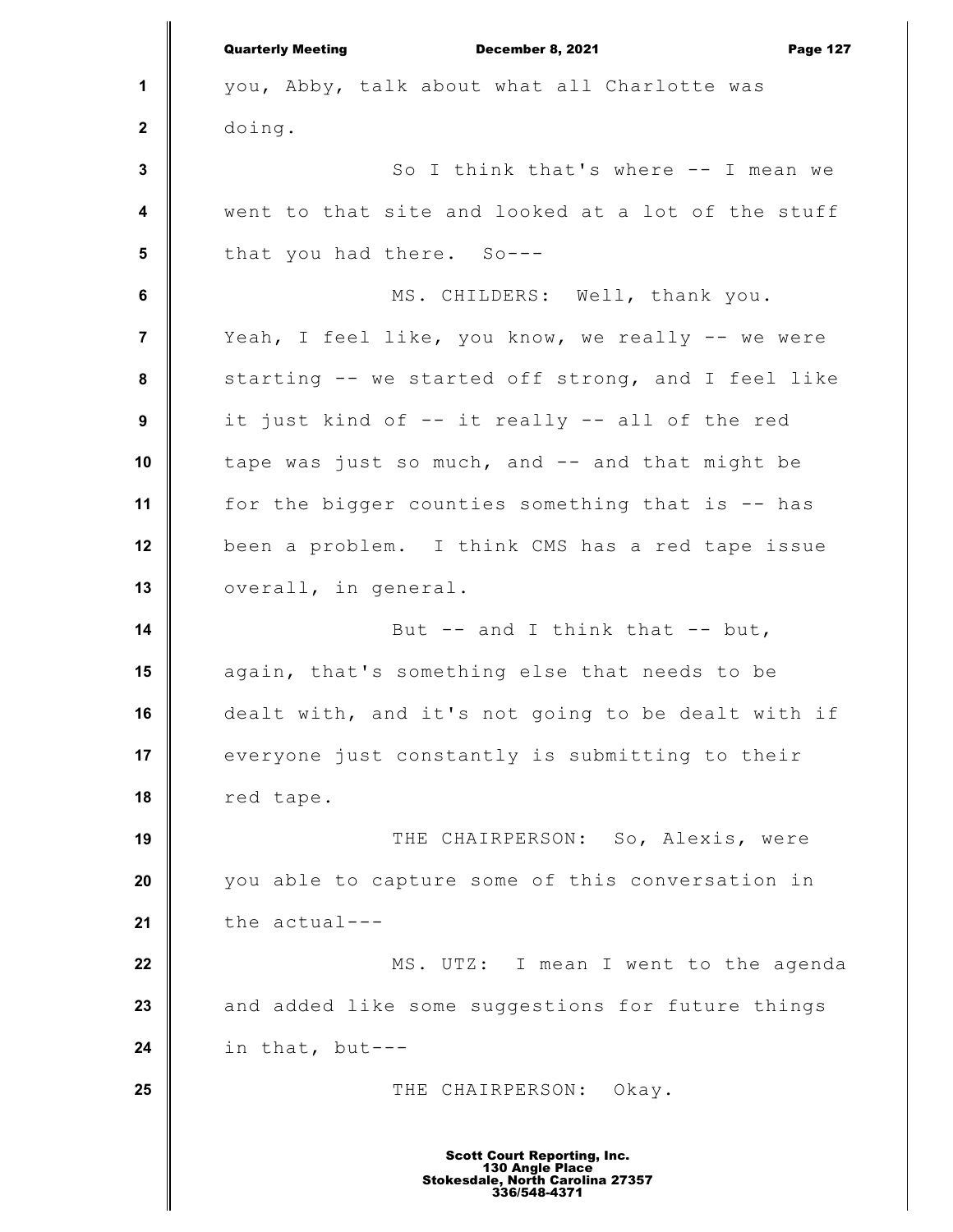**1 2 3 4 5 6 7 8 9 10 11 12 13 14 15 16 17 18 19 20 21 22 23 24 25** Quarterly Meeting December 8, 2021 Page 128 MS. UTZ: So that's one reason why I brought the agenda up to make sure that we all have an understanding of do we need goals for - like are we doing the work session after lunch; if so, what are the goals for this like -- and I started at one point under Policies and Procedures to put the revise and review, but then I took that away because I wasn't sure if that was actually going to be a goal just for Policies and Procedures or for everyone. So--- THE CHAIRPERSON: So I think we kind of agreed that it would be a goal for every committee -- everyone--- MS. UTZ: Okay. THE CHAIRPERSON: ---to revise and review. MS. UTZ: All right. I'm trying to think of things where we can. THE CHAIRPERSON: Okay. MS. UTZ: All right. Any other specific goals to add? DR. HUTCHINSON: I know this question was brought up before we kind of got down that large discussion about people that came forth with public comments prior to the pandemic and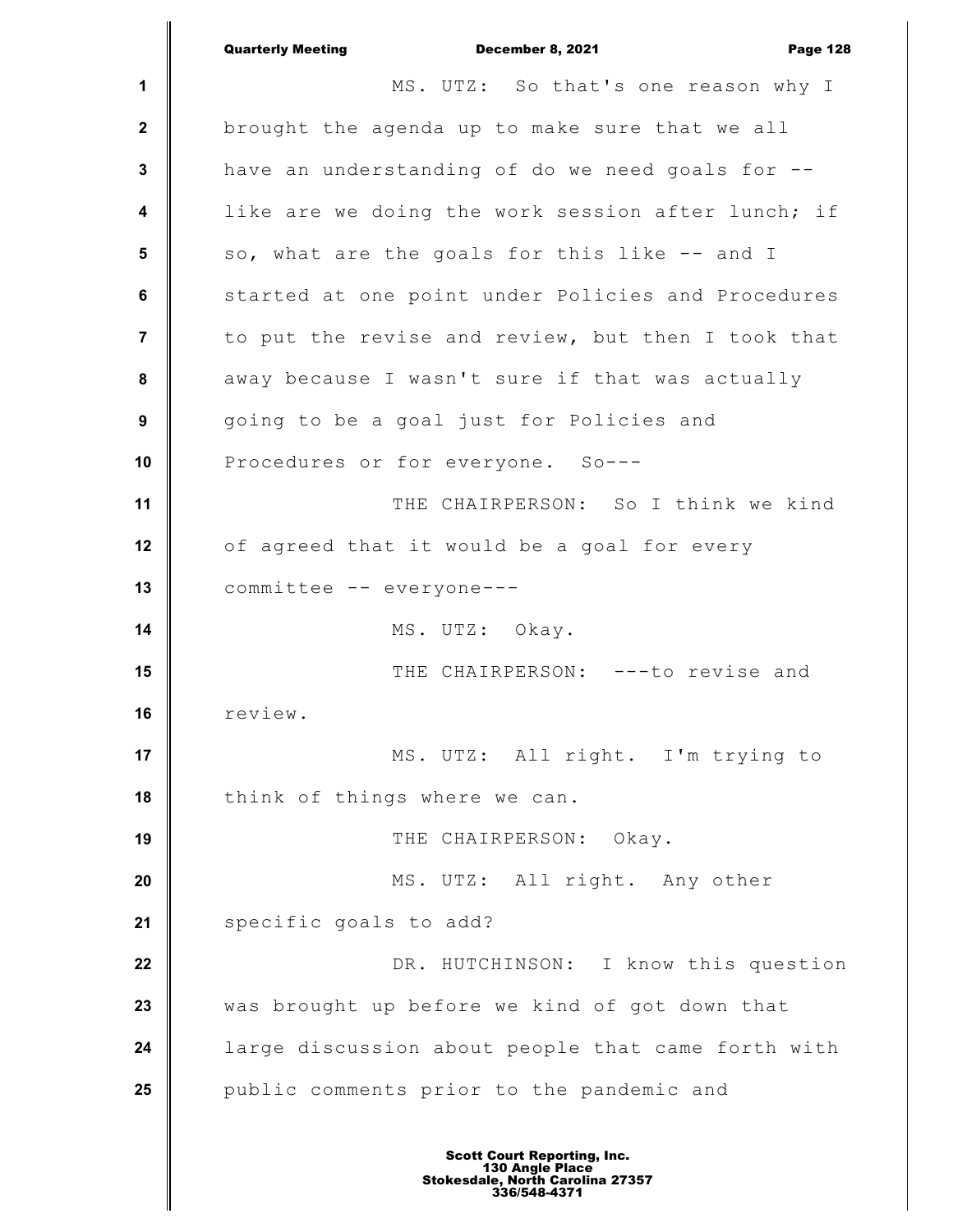|                         | <b>Quarterly Meeting</b><br>December 8, 2021<br><b>Page 129</b> |
|-------------------------|-----------------------------------------------------------------|
| 1                       | everything going online, and Diane was making the               |
| $\mathbf{2}$            | point that we've had very limited comments since                |
| $\mathbf{3}$            | that so there weren't many trends.                              |
| $\overline{\mathbf{4}}$ | But one thing that I would say is,                              |
| 5                       | the trend that I saw in the in-person comments                  |
| $\bf 6$                 | was that the folks that were from the local                     |
| $\overline{7}$          | Raleigh, Durham, Triangle, Chapel Hill area were                |
| $\pmb{8}$               | the folks that presented in-person verbal                       |
| $\boldsymbol{9}$        | comments.                                                       |
| 10                      | And I think to make statewide                                   |
| 11                      | generalizations based on the representation -- we               |
| 12                      | have an unfair representation of individuals that               |
| 13                      | came and made comments because the people that                  |
| 14                      | were local were able to be present. Written                     |
| 15                      | comments have always been accepted, but as you've               |
| 16                      | seen in the pandemic, we've had extremely limited               |
| 17                      | written comments.                                               |
| 18                      | So I think to take a trend and make                             |
| 19                      | it generalized for the whole state, based on the                |
| 20                      | presentation we've seen, is really not -- not                   |
| 21                      | appropriate.                                                    |
| 22                      | MS. COFFEY: I agree totally because                             |
| 23                      | even -- to be honest, I'm in my fifth year now on               |
| 24                      | the council and been in Unmet Needs the whole                   |
| 25                      | time. I know of 12 even written letters that                    |
|                         |                                                                 |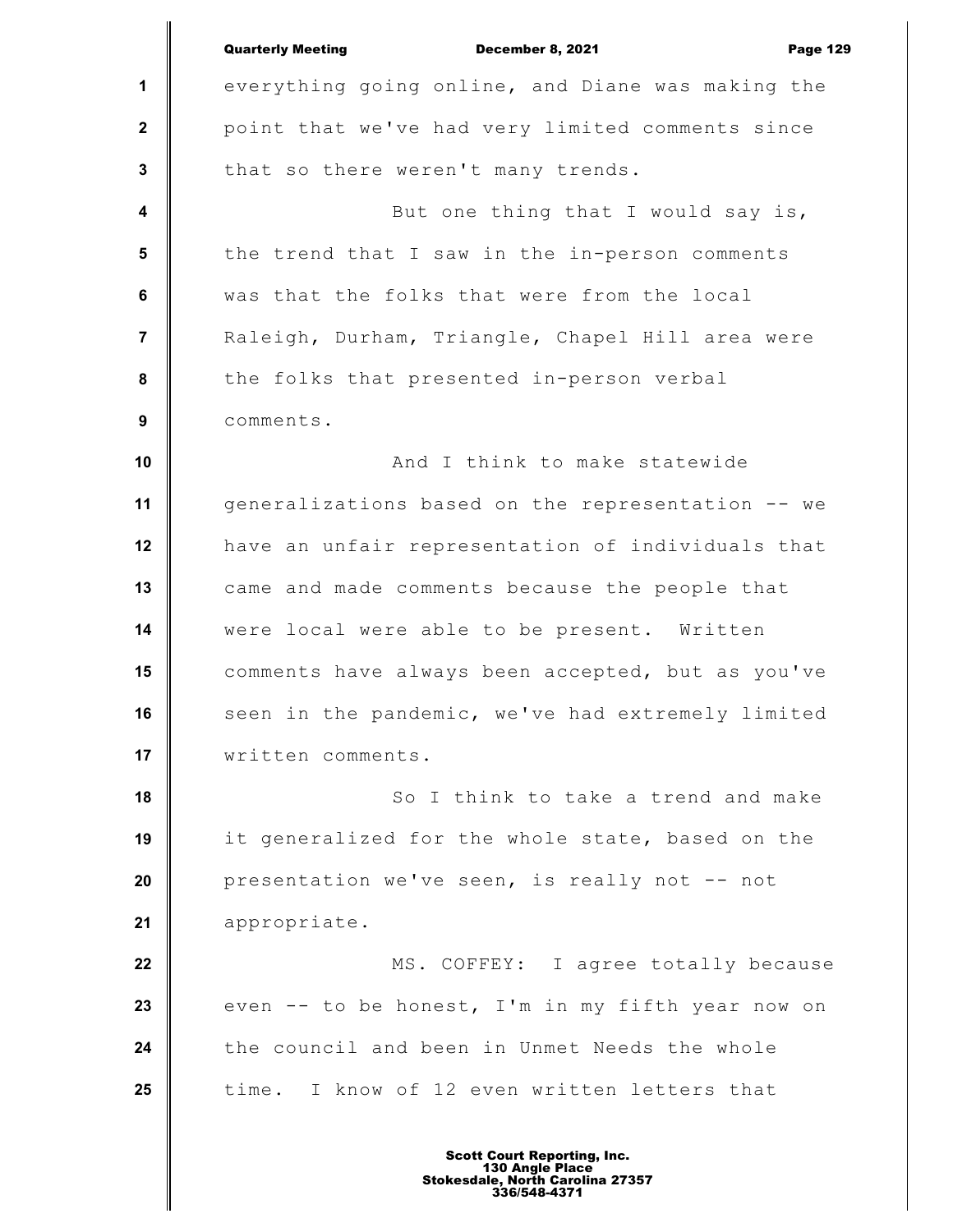**1 2 3 4 5 6 7 8 9 10 11 12 13 14 15 16 17 18 19 20 21 22 23 24 25** Quarterly Meeting December 8, 2021 Page 130 we've had in that whole time. So nowhere -- do we get anywhere near what we need to make a trend analysis from [inaudible]. DR. HUTCHINSON: And the people that we hear from in person are Raleigh, Durham, Chapel Hill, and maybe we've had a few from Greensboro, but nothing outside of that. And so to make generalizations based on that, we're really getting unfair representation [inaudible] appropriate. So in the Unmet Needs, there was a comment about looking at trends with comments, and I just think we have to be careful about doing that. MR. BAKER: I would agree with Christy. That's a good point. MS. CHILDERS: I would agree. I will also -- I think that that's a very good point, and I will say that for Charlotte-Mecklenburg, the Council for Children's Rights is based here, and they support children here in Mecklenburg County with disabilities, you know, in the school setting. They're in courts, they're in all kinds of different departments, and they had no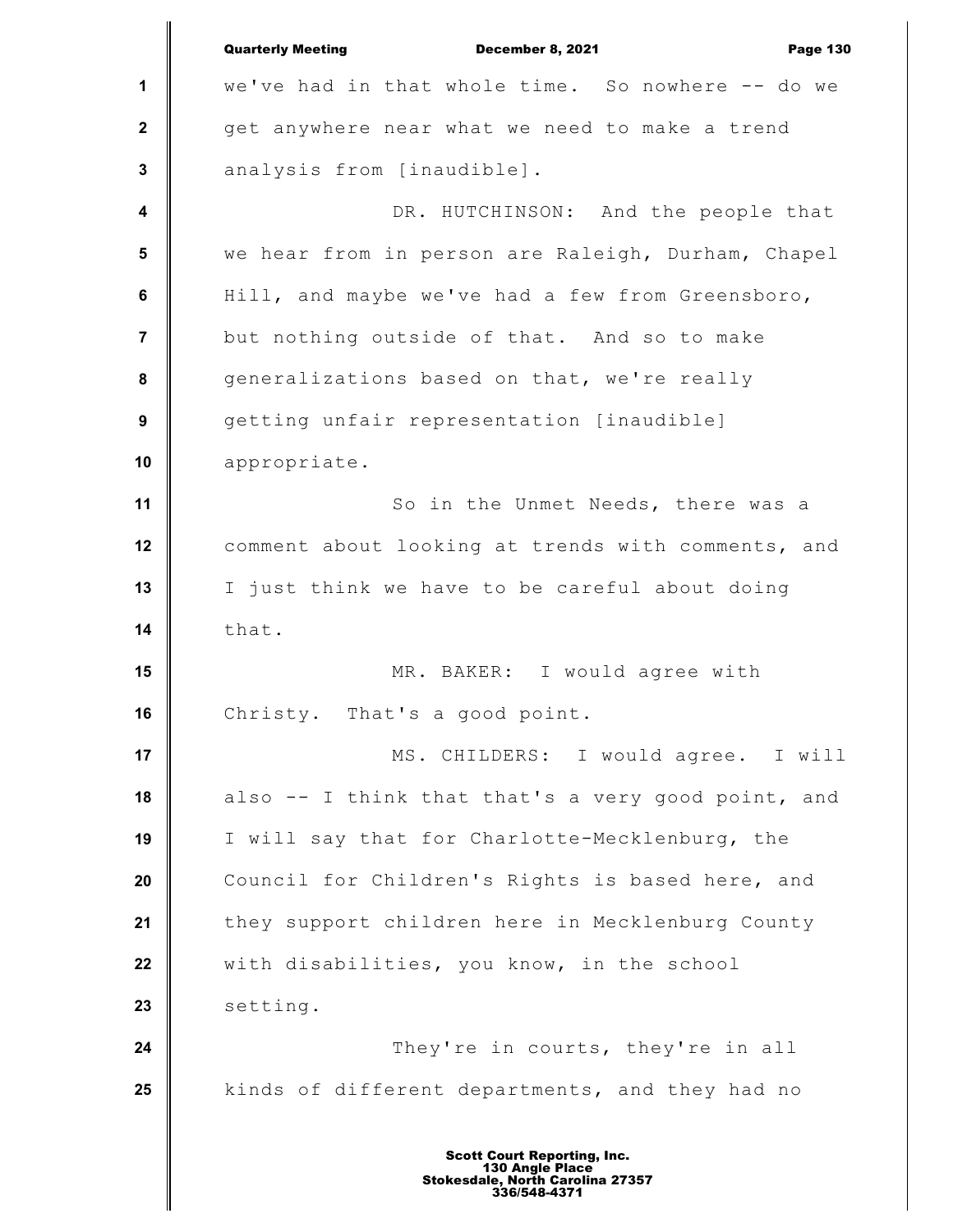|                         | <b>Quarterly Meeting</b><br>December 8, 2021<br><b>Page 131</b> |
|-------------------------|-----------------------------------------------------------------|
| 1                       | idea that this Council even existed. I mean                     |
| $\mathbf{2}$            | they're attorneys, you know, and they had no idea.              |
| 3                       | When I talk to other parents, they have no idea                 |
| $\boldsymbol{4}$        | that this Council even exists.                                  |
| $5\phantom{.0}$         | So I think that that's $--$ I think                             |
| 6                       | that that's a very true -- I think it's true. I                 |
| $\overline{\mathbf{r}}$ | don't think a lot of people do know, and I think                |
| 8                       | the ones that do $-$ I think a lot of people don't              |
| 9                       | know, and I think that the ones that do are                     |
| 10                      | probably closer to DPI where they can come in and               |
| 11                      | make comments.                                                  |
| 12                      | MR. BAKER: Agreed.                                              |
| 13                      | THE CHAIRPERSON: So, Abby, I think,                             |
| 14                      | unfortunately, lots of different organizations                  |
| 15                      | like the Council for Children's Rights have staff               |
| 16                      | turnover because Council for Children's Rights had              |
| 17                      | an attorney from the Council for Children's Rights              |
| 18                      | on this Council, but [inaudible] you know,                      |
| 19                      | retired.                                                        |
| 20                      | So when staff changes happen at all                             |
| 21                      | of these organizations across the state, we as the              |
| 22                      | Council need to still be in there making sure that              |
| 23                      | the information about this Council is available to              |
| 24                      | all parents everywhere. So I don't know how we do               |
| 25                      | that. We have the parent newsletter. I just                     |
|                         |                                                                 |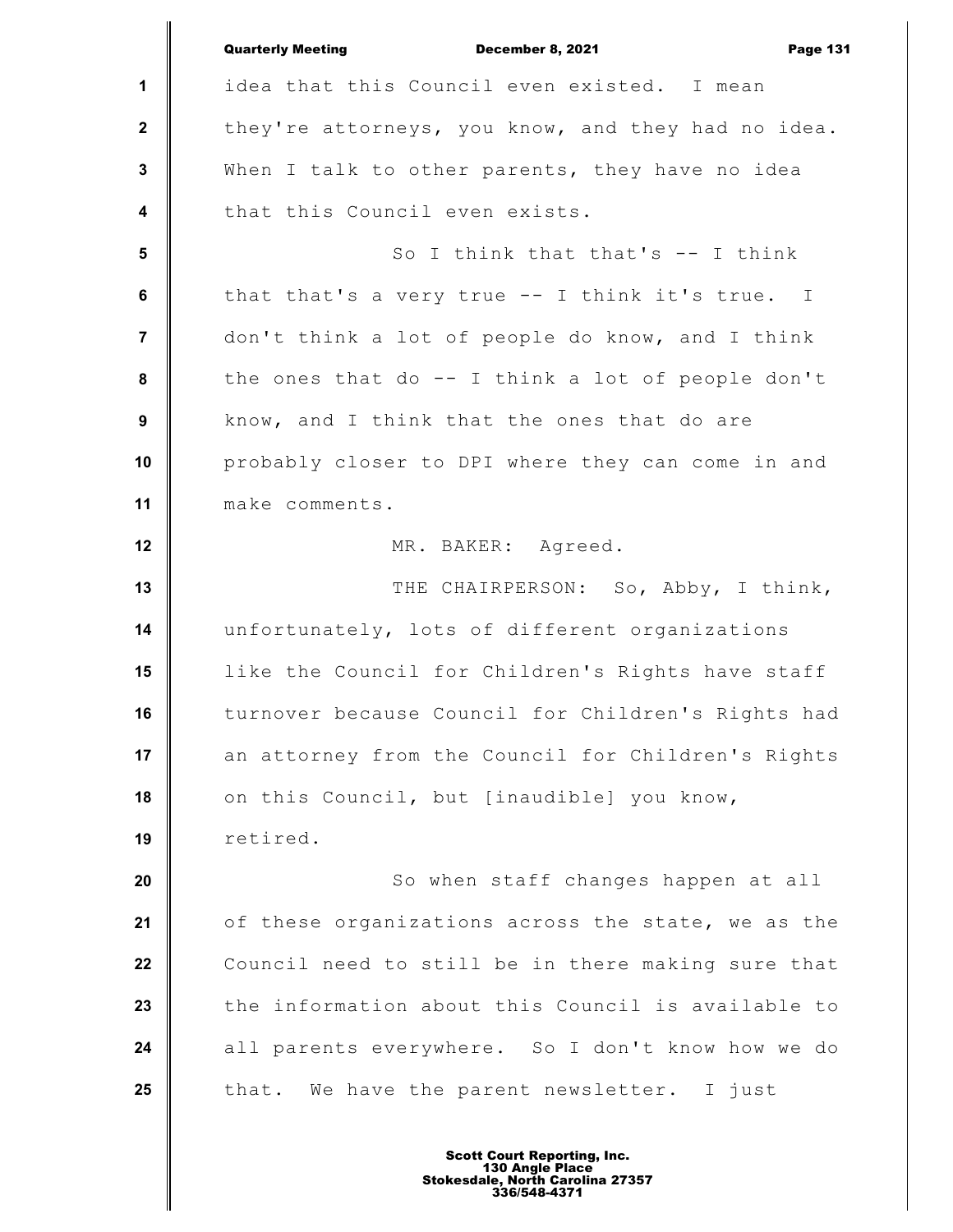**1 2 3 4 5 6 7 8 9 10 11 12 13 14 15 16 17 18 19 20 21 22 23 24 25** Quarterly Meeting December 8, 2021 Page 132 don't know what other things we can do to actually do that kind of outreach and make sure that everybody across the state knows about the Council. Because, unfortunately, across the state, people don't even know that we have the Exceptional Council -- Center for Children -- ECAC. They don't even know that we have that, and it's like are you kidding me? You don't know our state Parent Training and Information Center, but it really is a problem -- it's a lack of information and awareness. MS. DEGEN: This is Jennifer Degen. Can you-all hear me? MS. CHILDERS: Yes. MS. DEGEN: [Inaudible]. THE CHAIRPERSON: Jennifer --Jennifer, we can't hear you. MS. DEGEN: You can't hear me? I don't know why my mike--- MS. DeBIASI: Now we can [inaudible] strong, yeah. MR. POTTER: We do hear you, but it sounded like you were in a tunnel. THE CHAIRPERSON: You've gone out Scott Court Reporting, Inc. 130 Angle Place Stokesdale, North Carolina 27357 336/548-4371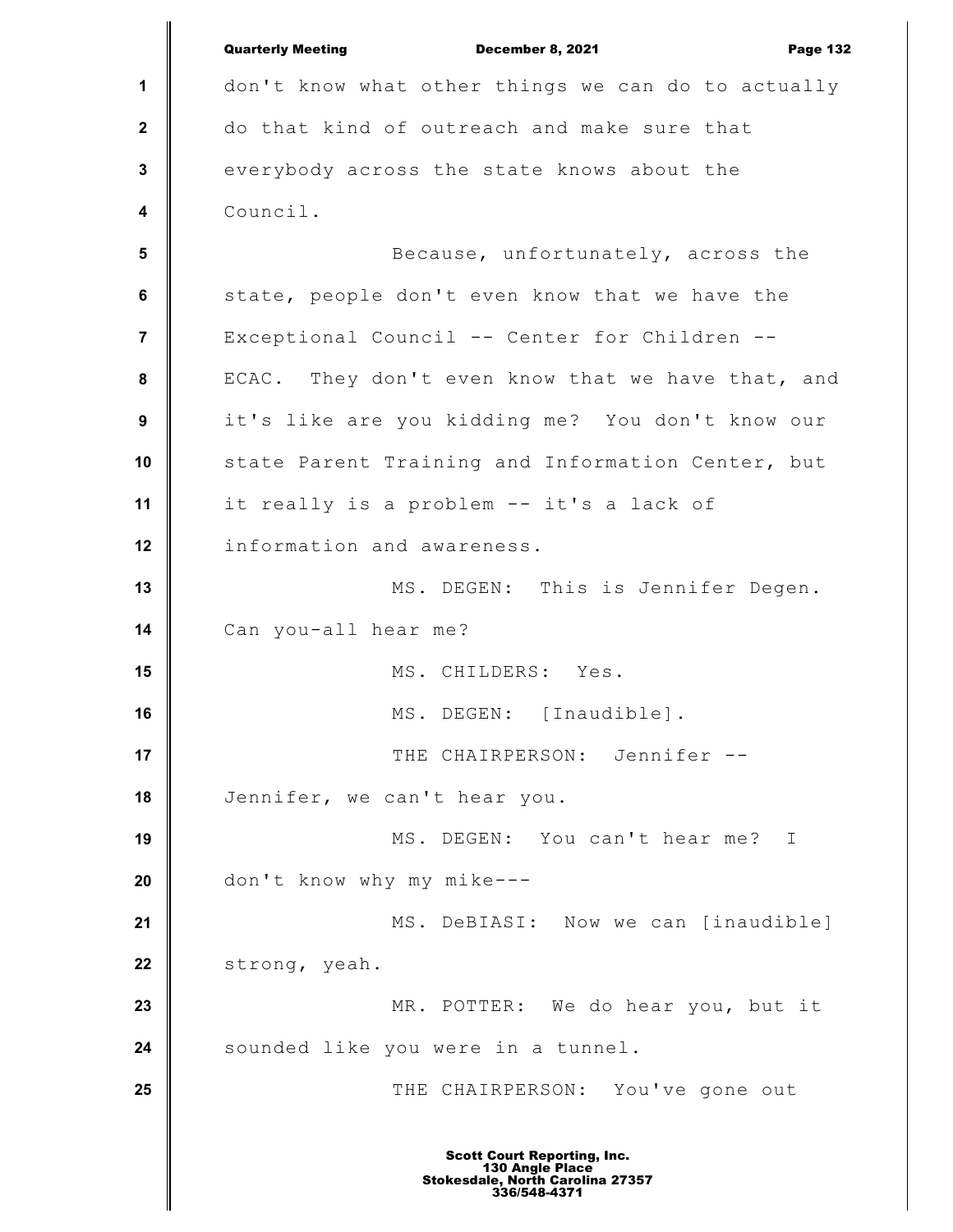|                         | <b>Quarterly Meeting</b><br>December 8, 2021<br><b>Page 133</b> |
|-------------------------|-----------------------------------------------------------------|
| 1                       | again.                                                          |
| $\mathbf{2}$            | MS. CHILDERS: If you can talk really                            |
| 3                       | loud.                                                           |
| $\overline{\mathbf{4}}$ | MS. DeBIASI: Or type it in the chat.                            |
| $5\phantom{1}$          | MR. POTTER: It kind of sounds like                              |
| 6                       | when you start a sentence, it warps and then it                 |
| 7                       | sounds like you run away [inaudible].                           |
| 8                       | MS. CHILDERS: I have a feeling that                             |
| $\boldsymbol{9}$        | she's -- I think Jennifer might be bringing up                  |
| 10                      | the $-$ I think she's going to bring up $-$ if I                |
| 11                      | remember correctly, of when we had the first                    |
| 12                      | conversation. It was held over at Smith Center,                 |
| 13                      | and Laura Hamby was involved in that conversation.              |
| 14                      | And we had thought that basically the                           |
| 15                      | EC PAC was going to be going in one direction, and              |
| 16                      | Jennifer Degen immediately stood up, which she                  |
| 17                      | should have being in the role that she's in, and                |
| 18                      | said, "Wait a minute. I cannot reach out to them                |
| 19                      | because I am, with red tape, tied down, and I                   |
| 20                      | cannot due to confidentiality say anything."                    |
| 21                      | So I think if I had -- if I had to                              |
| 22                      | guess, that's probably what she's going to talk                 |
| 23                      | about right now.                                                |
| 24                      | MS. UTZ: She's going to try another                             |
| 25                      | computer and come back on and see if that helps                 |
|                         |                                                                 |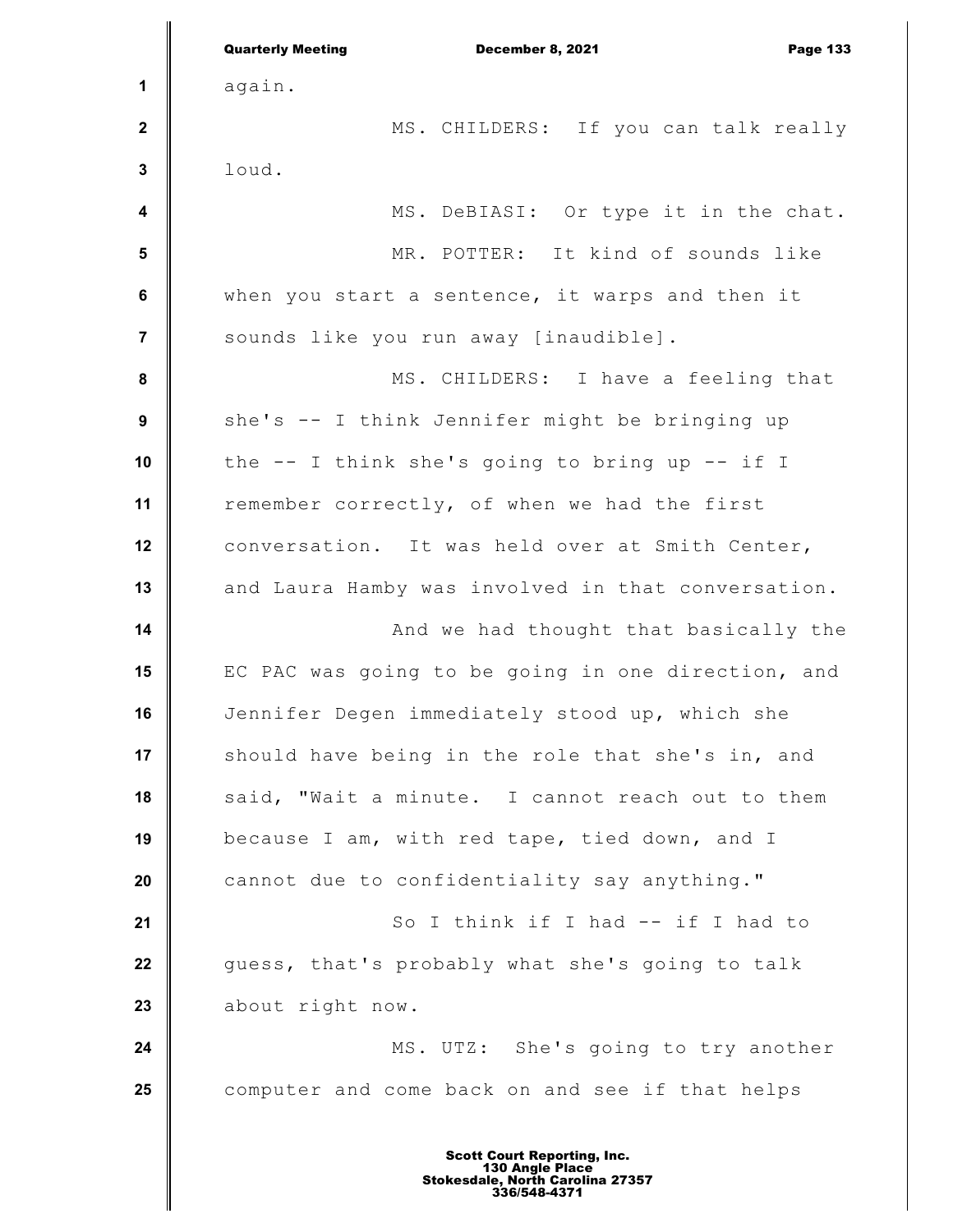**1 2 3 4 5 6 7 8 9 10 11 12 13 14 15 16 17 18 19 20 21 22 23 24 25** Quarterly Meeting December 8, 2021 Page 134 her volume. MS. CHILDERS: Okay. I'm going to walk away for two seconds, and I will be right back. MS. UTZ: She said just give her one more minute. THE CHAIRPERSON: Alexis, do we have anyone signed up for public comment? MS. UTZ: I just looked and I do not see any noncouncil members on the call. THE CHAIRPERSON: And they had to be signed up by--- MS. UTZ: 12:30. THE CHAIRPERSON: Okay. So we have a few minutes. Diane, did we get any written public comments? MS. COFFEY: No, there is no written in at this time. THE CHAIRPERSON: Okay. MS. DEGEN: Can you-all hear me on this computer? MS. CHILDERS: Yes. Yes. MS. DEGEN: Okay. Leave it to my CMS-issued computer not to work. One of the things that I was going to say is yes, Abby, you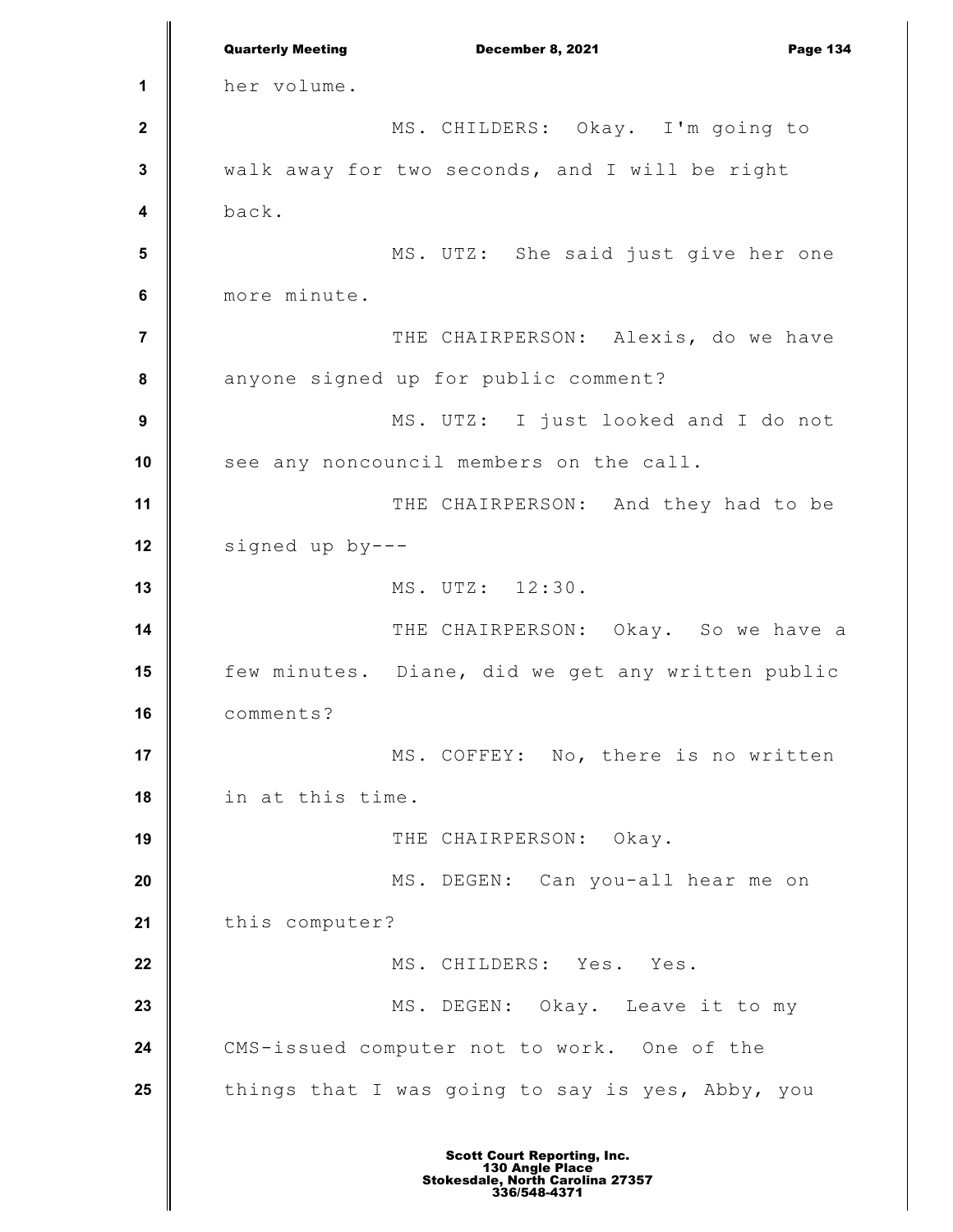|                         | <b>Quarterly Meeting</b><br>December 8, 2021<br><b>Page 135</b> |
|-------------------------|-----------------------------------------------------------------|
| $\mathbf{1}$            | are right, is that I did come to that first                     |
| $\mathbf{2}$            | meeting. And I know that since, you know, I was                 |
| $\mathbf{3}$            | chosen to represent -- this my second term.                     |
| $\overline{\mathbf{4}}$ | But when our new superintendent came                            |
| 5                       | on and our head of compliance with CMS came to my               |
| 6                       | office to discuss some of the issues that I was                 |
| $\overline{7}$          | having as far as -- you know, because I represent               |
| 8                       | a lot of -- my husband does the same job I do.                  |
| 9                       | So, you know, I have a lot of friends in the EC                 |
| 10                      | Department, and you know, I had a lot of concerns.              |
| 11                      | And so that superintendent and the                              |
| 12                      | head of compliance came to my office, and they                  |
| 13                      | weren't even aware that I represented on the                    |
| 14                      | committee. They didn't -- weren't even aware of                 |
| 15                      | the committee. So I think that that's super hard,               |
| 16                      | and I do, you know, listen to my parents' concerns              |
| 17                      | and things like that, and I do say to go to the --              |
| 18                      | you know, the state website and go in. Whether                  |
| 19                      | some of them follow up with that, you know, I'm                 |
| 20                      | not sure.                                                       |
| 21                      | But, you know, I was happy, Abby,                               |
| 22                      | when I told you about this and you came to one of               |
| 23                      | the meetings, you know, and then you joined the                 |
| 24                      | Council. So getting it out that way, but it is                  |
| 25                      | hard -- it is hard to be a teacher from the                     |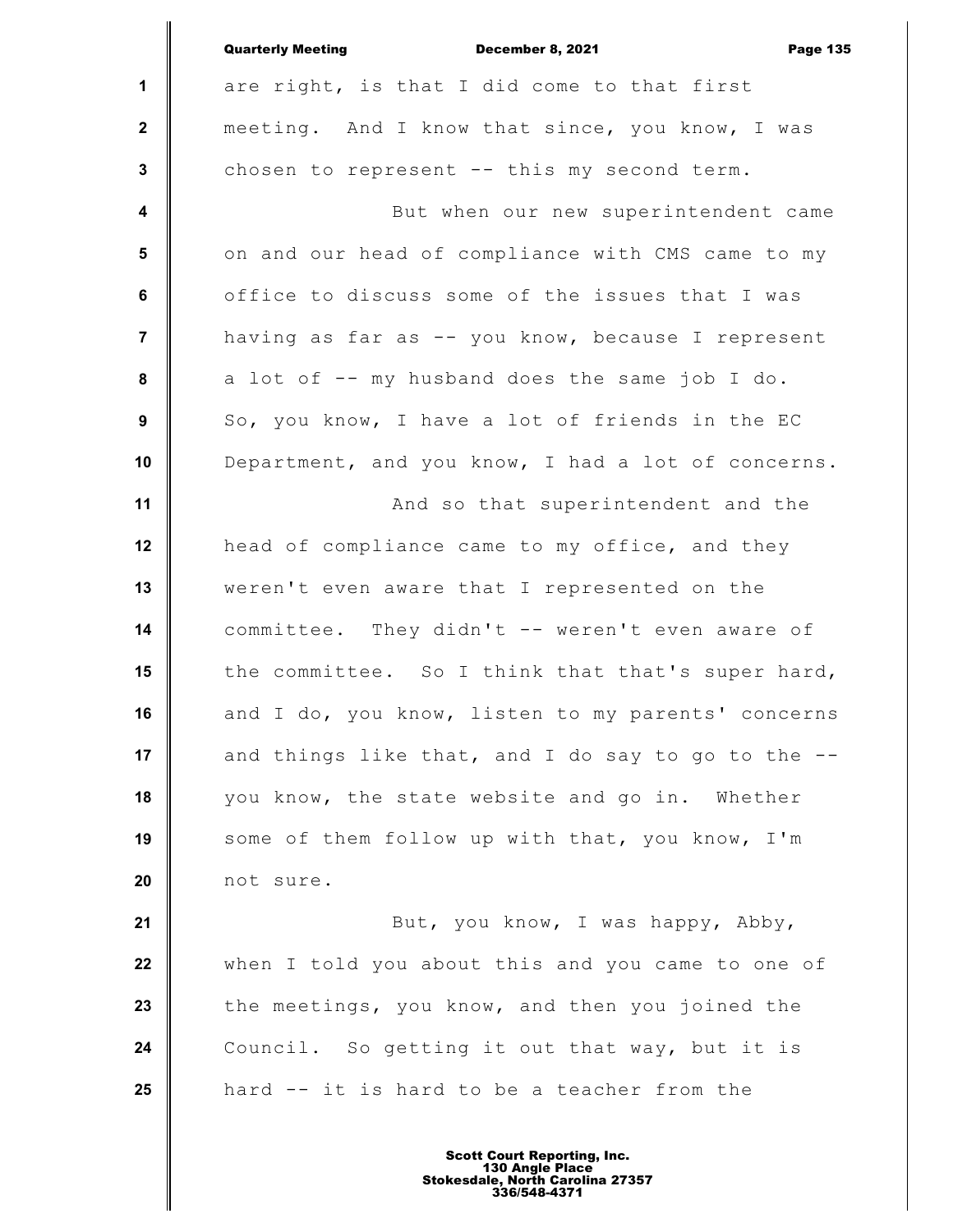|                         | <b>Quarterly Meeting</b><br><b>Page 136</b><br><b>December 8, 2021</b> |
|-------------------------|------------------------------------------------------------------------|
| 1                       | confidentiality and things like that, but then                         |
| $\mathbf{2}$            | it's not out there.                                                    |
| 3                       | I mean a district as large as I am                                     |
| $\overline{\mathbf{4}}$ | and the superintendent didn't even know that I                         |
| 5                       | represent the Council, you know, it's difficult.                       |
| 6                       | And, you know, this is, I think, my last year or                       |
| $\overline{7}$          | maybe one more.                                                        |
| 8                       | So I think getting us out there is                                     |
| 9                       | important because we're not in the Triangle.                           |
| 10                      | People from Charlotte might drive up and go                            |
| 11                      | have -- you know, because there are -- you know,                       |
| 12                      | we're a large district that has issues, and I feel                     |
| 13                      | like we would have more if it was publicly known                       |
| 14                      | that this is there.                                                    |
| 15                      | MS. CHILDERS: Agreed. I agree. I                                       |
| 16                      | mean I -- and I'm glad that you spoke up just now                      |
| 17                      | because I think that it's true. I think that                           |
| 18                      | it -- I think that that is one of the biggest                          |
| 19                      | issues. And so that's one of the reasons why when                      |
| 20                      | Christy Hutchinson said that she didn't feel it                        |
| 21                      | was very fair to kind of base it off of what we                        |
| 22                      | had come in, I think that's true because I just                        |
| 23                      | don't think that -- I just think that so many                          |
| 24                      | parents don't have a clue.                                             |
| 25                      | I am -- I am confident in saying that                                  |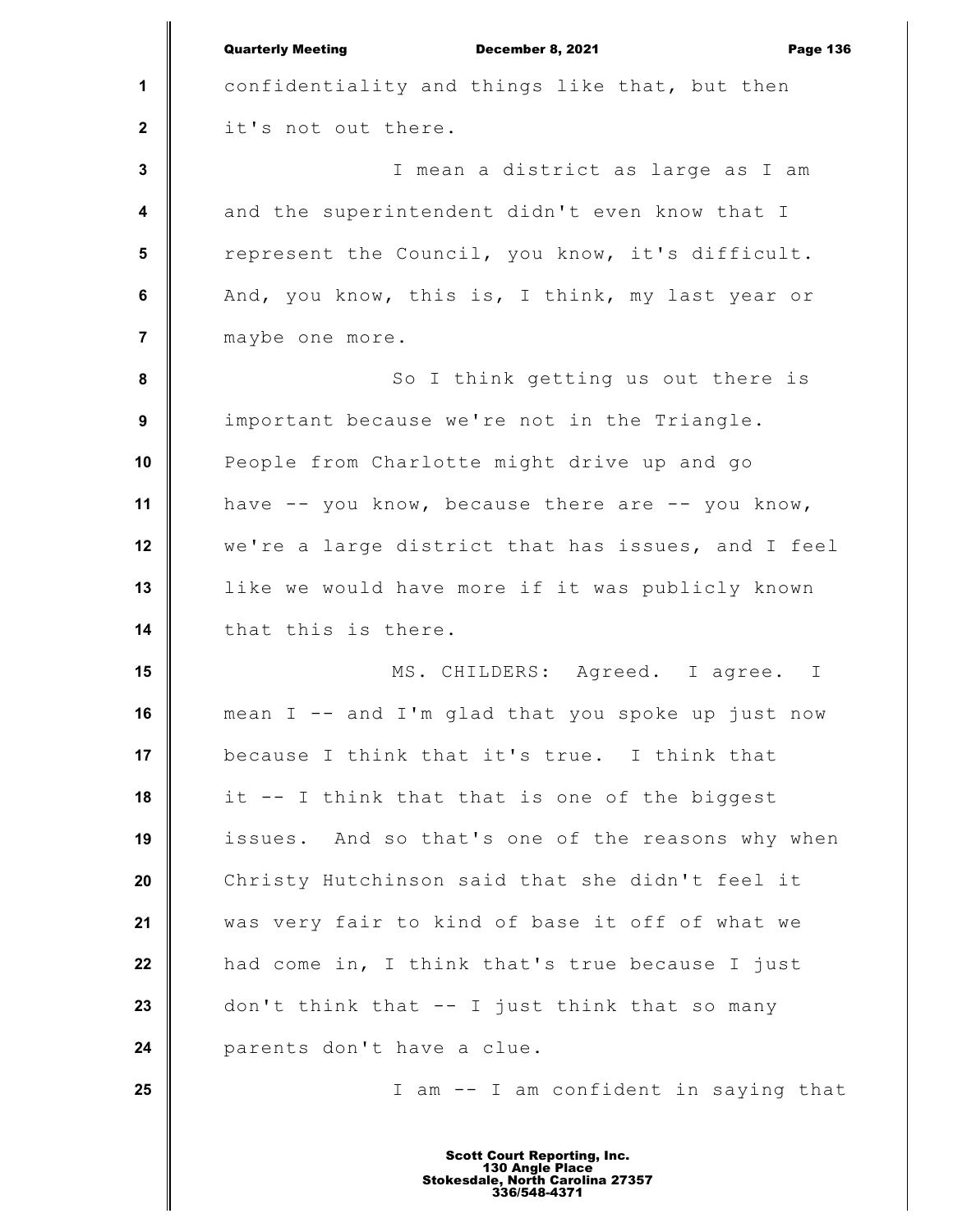**1 2 3 4 5 6 7 8 9 10 11 12 13 14 15 16 17 18 19 20 21 22 23 24 25** Quarterly Meeting December 8, 2021 Page 137 if Jennifer and I had gone to the CMS board meeting this last month or next month, that I'd doubt that any of them would know that this board -- this Council even exists. I would be shocked if they did. Is anyone speaking? I can't hear. MS. UTZ: No. THE CHAIRPERSON: No. MS. CHILDERS: Okay. MR. BAKER: You're hearing is still intact. THE CHAIRPERSON: So any more thoughts or comments? MS. CHILDERS: I don't think so. I just think that these are -- these are very important things that we should really add to an agenda, if possible, for our next big council meeting. And I think that it would be very important to have Sherry and Carol Ann there for that to have their input. THE CHAIRPERSON: So could you maybe--- Okay. Abby, I wanted to say, could you recap the things you would like added to - possibly added to the Council agenda for next month?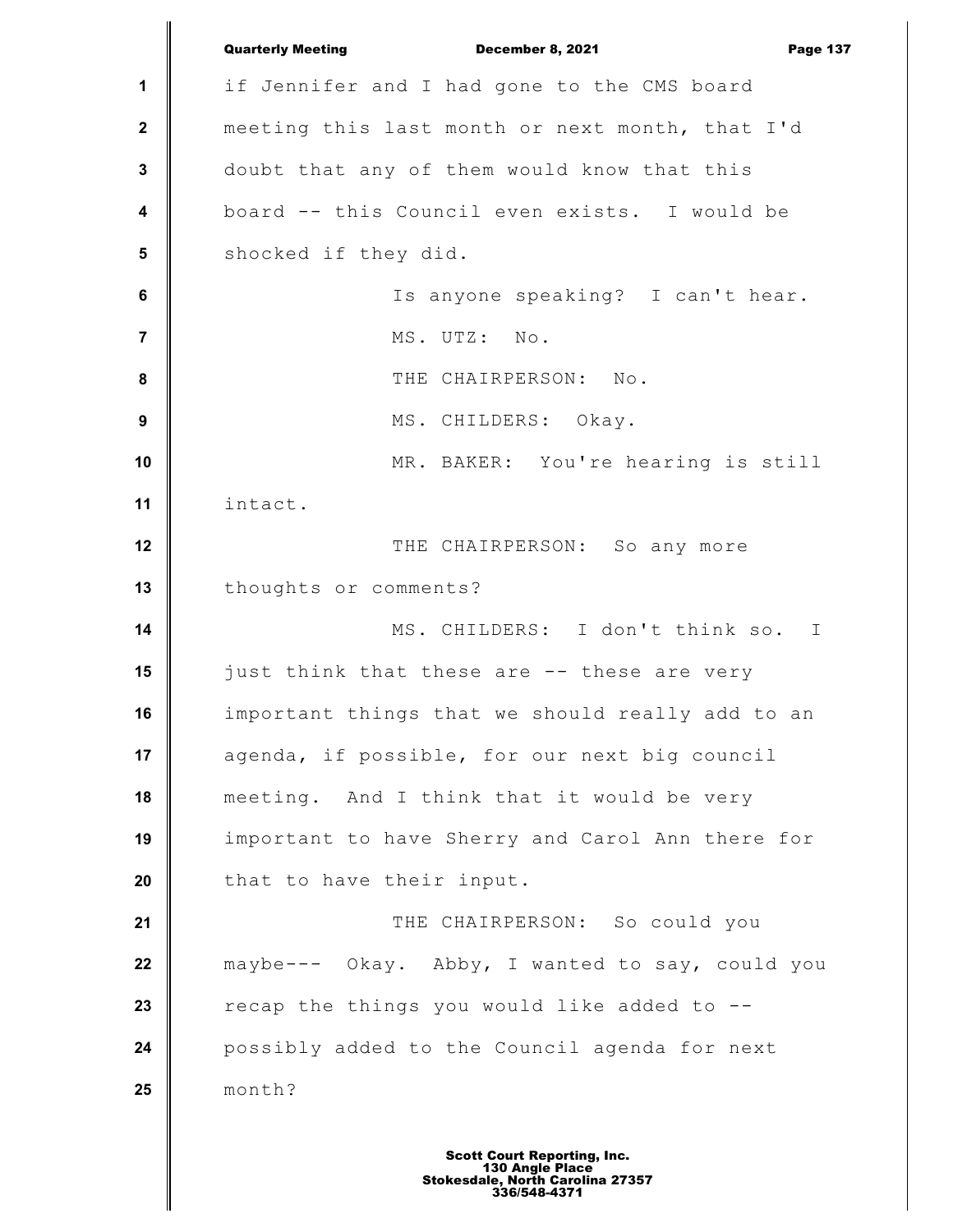|                  | <b>Quarterly Meeting</b><br>December 8, 2021<br><b>Page 138</b> |
|------------------|-----------------------------------------------------------------|
| $\mathbf 1$      | MS. CHILDERS: Yeah, absolutely. So                              |
| $\mathbf{2}$     | if we could add, I think, the -- what the                       |
| $\mathbf{3}$     | councils -- or what the subcommittees are going to              |
| $\boldsymbol{4}$ | do. I think adding and talking about Unmet Needs                |
| 5                | and Policies and Procedures going together or                   |
| 6                | having a meeting every other month. I think                     |
| $\overline{7}$   | that's something else we should talk about.                     |
| 8                | I think that we should talk about how                           |
| 9                | our Council can be more publicly known. I think                 |
| 10               | that that's important. I think if Christy Grant                 |
| 11               | doesn't mind coming and actually talking or -- you              |
| 12               | know, I think we're going to be in person, you                  |
| 13               | said, the next time -- if she doesn't mind                      |
| 14               | speaking about what they're doing in their                      |
| 15               | district. I think that's a really very good idea.               |
| 16               | So I think just those are $-$ I think                           |
| 17               | those are four real big ones that we should kind                |
| 18               | of go over.                                                     |
| 19               | MS. GRANT: It might be good too to                              |
| 20               | have ECAC [inaudible].                                          |
| 21               | MS. CHILDERS: Yes, absolutely.                                  |
| 22               | MS. DEGEN: Is there a way to --                                 |
| 23               | especially the big five -- to invite some of those              |
| 24               | superintendents or assistant superintendents of                 |
| 25               | the things to a meeting and say, "Hey, we want to               |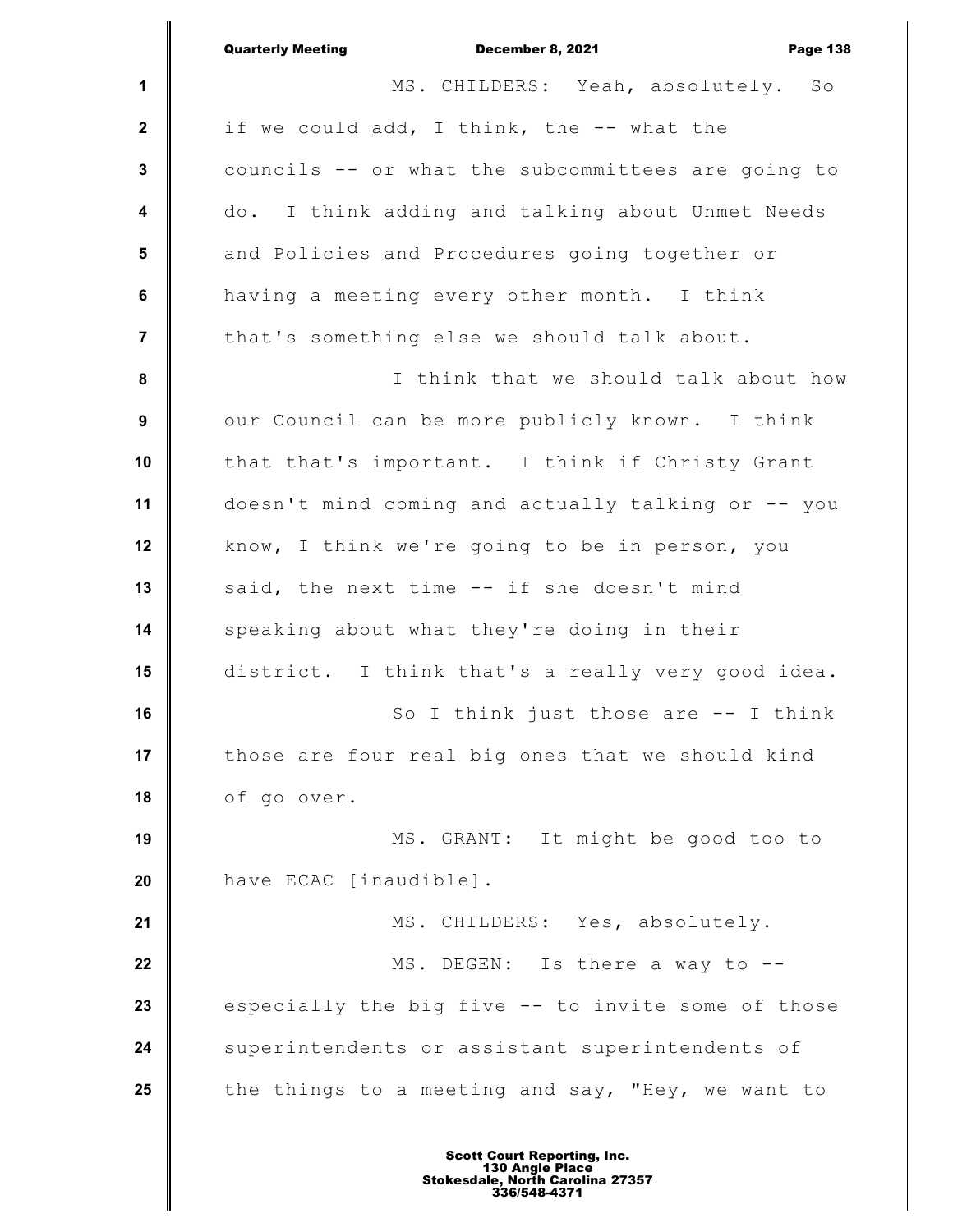|                | <b>Quarterly Meeting</b><br>December 8, 2021<br><b>Page 139</b> |
|----------------|-----------------------------------------------------------------|
| $\mathbf{1}$   | open this up to you-all and invite you. You're                  |
| $\mathbf{2}$   | not part of the committee, but like if you could                |
| $\mathbf{3}$   | come, therefore, you could hear and see what we do              |
| 4              | and then bring in either the assistant                          |
| 5              | superintendent or -- you know, just to see that                 |
| 6              | that's there. And not necessarily just the big                  |
| $\overline{7}$ | five, but you know, across the -- across the board              |
| 8              | bring in the LEAs just to sit in and observe.                   |
| 9              | I know, you know, some of the people                            |
| 10             | that are on the panel, I remember meeting at the                |
| 11             | [inaudible], and you know, some of the people on                |
| 12             | there were just parents in the galley, you know,                |
| 13             | listening, and now they're on the Council. I                    |
| 14             | think, Cynthia, I remember when you came as a                   |
| 15             | parent. So, you know, I think that that's                       |
| 16             | important, is to bring those people in and see                  |
| 17             | what we do or see what we're discussing, and then               |
| 18             | have them be able to contribute.                                |
| 19             | MS. CHILDERS: I think that's a great                            |
| 20             | idea.                                                           |
| 21             | THE CHAIRPERSON: That's a great                                 |
| 22             | idea. I think -- yeah, inviting all the EC                      |
| 23             | directors or assistant directors to possibly come               |
| 24             | when they can to a meeting or even -- as we are                 |
| 25             | now doing everything virtually, even when we go                 |
|                |                                                                 |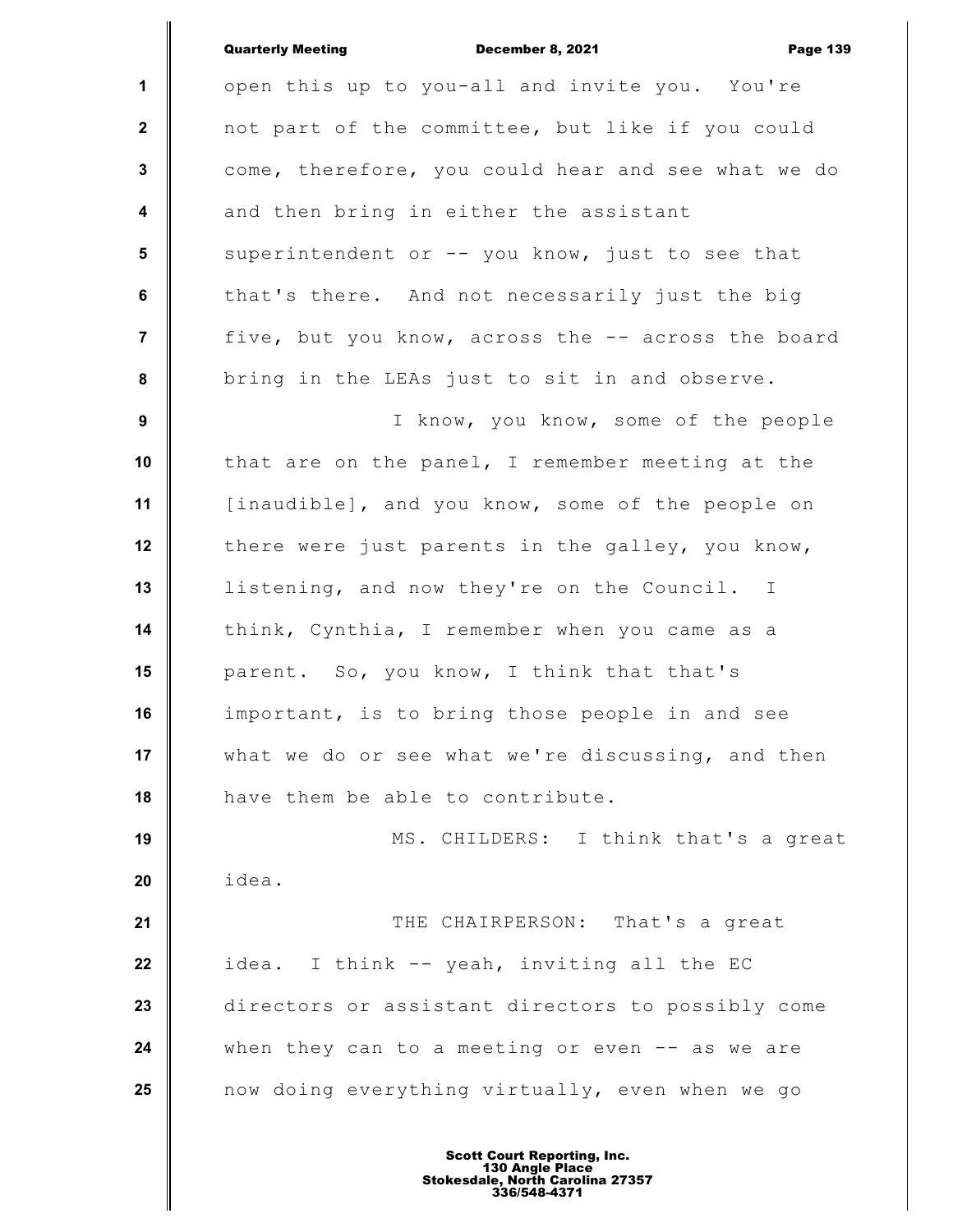|                         | <b>Quarterly Meeting</b><br>December 8, 2021<br><b>Page 140</b> |
|-------------------------|-----------------------------------------------------------------|
| 1                       | back in public, we'll still have that virtual                   |
| $\mathbf{2}$            | option. So having them just listen in so that                   |
| $\mathbf 3$             | they actually know what this Council is and what                |
| $\overline{\mathbf{4}}$ | it does.                                                        |
| $5\phantom{1}$          | MR. BAKER: Absolutely.                                          |
| $6\phantom{1}$          | MS. CHILDERS: I think that's a great                            |
| 7                       | idea.                                                           |
| $\pmb{8}$               | THE CHAIRPERSON: So yeah.                                       |
| $\boldsymbol{9}$        | MS. CHILDERS: Okay.                                             |
| 10                      | THE CHAIRPERSON: So I've captured                               |
| 11                      | all of those, Alexis, for a discussion with the                 |
| 12                      | EC -- executive committee of this Council, as we                |
| 13                      | develop the March agenda to put some things on                  |
| 14                      | there.                                                          |
| 15                      | So we're at 12:28. But one of the                               |
| 16                      | other things that was on this agenda for us to                  |
| 17                      | talk about was -- if time permits -- individual                 |
| 18                      | committee goals for [inaudible].                                |
| 19                      | MS. CHILDERS: Sorry, guys.                                      |
| 20                      | THE CHAIRPERSON: No problem.<br>But I                           |
| 21                      | think since we've had the discussion about                      |
| 22                      | reviewing and revising the actual committees, I                 |
| 23                      | think goals might not be a question for right now.              |
| 24                      | Or maybe it's something we want to do after lunch,              |
| 25                      | if we want to come back after lunch, if we think                |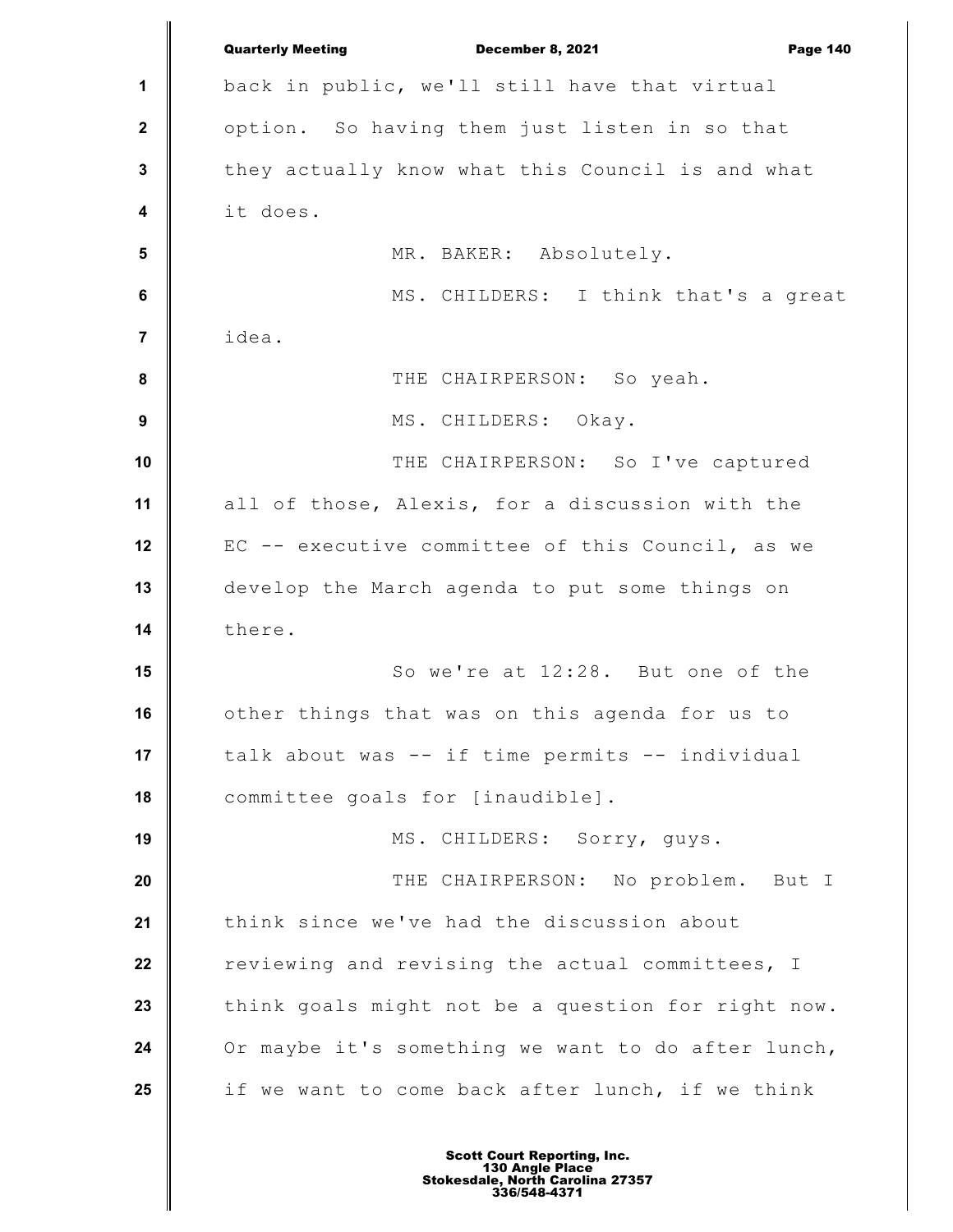|                         | <b>Quarterly Meeting</b><br>December 8, 2021<br><b>Page 141</b> |
|-------------------------|-----------------------------------------------------------------|
| $\mathbf 1$             | we have work to do.                                             |
| $\mathbf{2}$            | DR. HUTCHINSON: I'm not sure if                                 |
| 3                       | coming back after lunch is necessary. If we want                |
| $\overline{\mathbf{4}}$ | to meet as an executive group looking at the                    |
| $5\phantom{.0}$         | feedback from today, I don't know if the                        |
| 6                       | subcommittees really have like valuable work to                 |
| 7                       | do. And so looking after lunch, we just have the                |
| 8                       | public comments, which we don't have any at this                |
| 9                       | moment.                                                         |
| 10                      | THE CHAIRPERSON: Exactly.                                       |
| 11                      | DR. HUTCHINSON: So I would make -- I                            |
| 12                      | would make a motion that we adjourn, but I                      |
| 13                      | certainly don't want to shut any ideas down that                |
| 14                      | you have.                                                       |
| 15                      | MR. BAKER: I agree with you,                                    |
| 16                      | Christy. I think that makes great sense in what                 |
| 17                      | the agenda is and what we've got or don't have                  |
| 18                      | coming after lunch. So I would -- I would agree                 |
| 19                      | with that, and in fact, if you wanted make that                 |
| 20                      | motion, I would second it.                                      |
| 21                      | DR. HUTCHINSON: I'll make a motion                              |
| 22                      | that we adjourn.                                                |
| 23                      | MS. UTZ: Just a quick question.                                 |
| 24                      | When are you guys going to review and revise the                |
| 25                      | information sheet? Are you going to set up a time               |
|                         |                                                                 |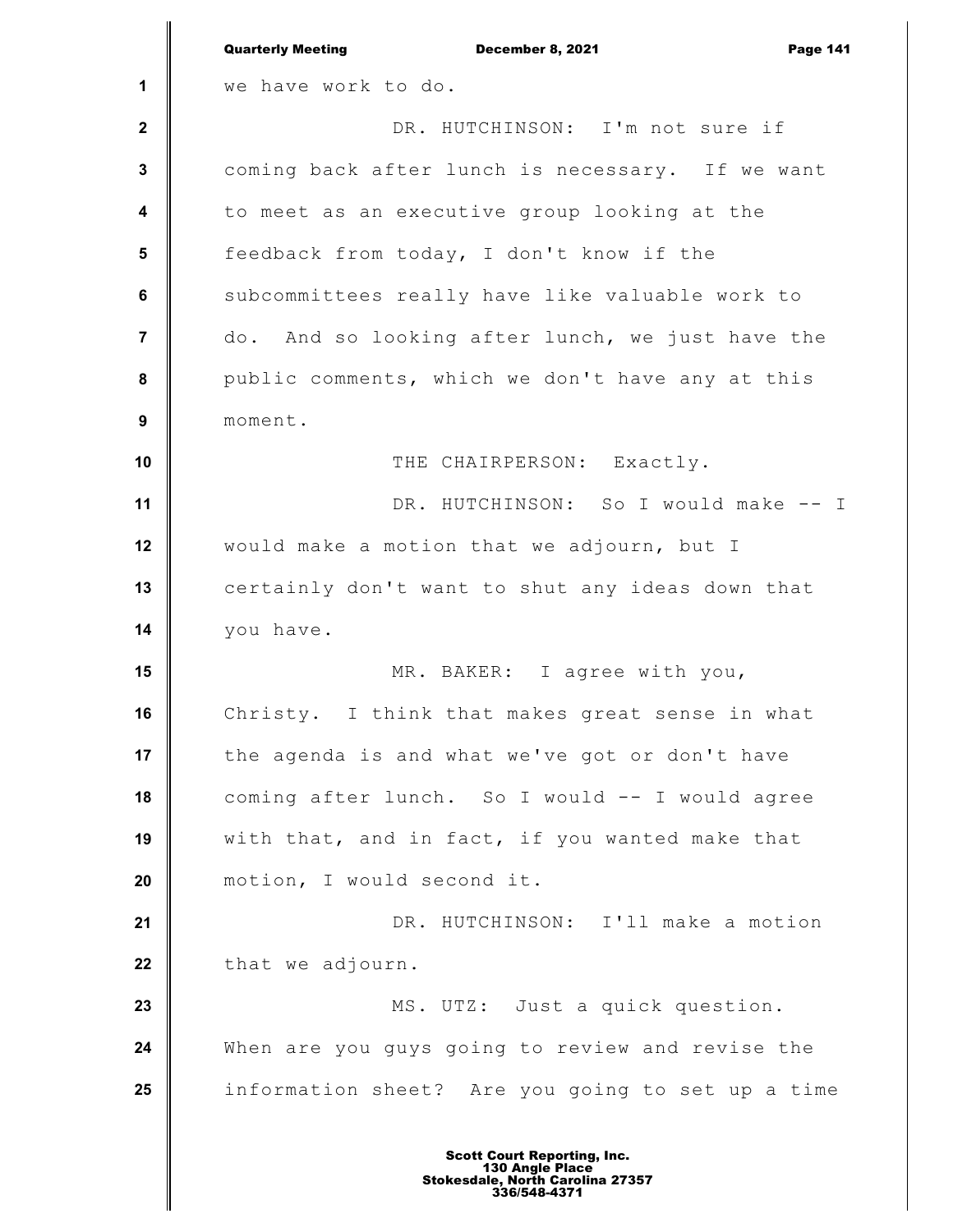|                | <b>Quarterly Meeting</b><br>December 8, 2021<br><b>Page 142</b> |
|----------------|-----------------------------------------------------------------|
| 1              | with your committee outside of this? I thought                  |
| $\mathbf{2}$   | that's what the goal was to do today.                           |
| $\mathbf 3$    | MS. CHILDERS: Yeah, I just sent a                               |
| 4              | message to Anthony privately. So I'm going to try               |
| 5              | to find out exactly where he is, and I think I                  |
| $\bf 6$        | would prefer, honestly, if I could meet with him                |
| $\overline{7}$ | and then possibly Anthony, myself, and Diane                    |
| 8              | possibly meet together and discuss more before we               |
| 9              | go forward any further, if that's okay.                         |
| 10             | MS. UTZ: Okay. Uh-huh.                                          |
| 11             | MR. BAKER: That sounds fine.                                    |
| 12             | MS. CHILDERS: Okay.                                             |
| 13             | THE CHAIRPERSON: As to the other                                |
| 14             | committees, do you have any suggestions for how                 |
| 15             | you'd like to meet to do the review and revise?                 |
| 16             | Or do you just want to get together with your                   |
| 17             | committee members and make that determination?<br>$\mathbb{I}$  |
| 18             | think we all have each others' emails. Don't we                 |
| 19             | have that, Alexis?                                              |
| 20             | MS. UTZ: Yeah, they are in the                                  |
| 21             | Google folder under subcommittees.                              |
| 22             | THE CHAIRPERSON: Okay. And so we                                |
| 23             | don't -- because we have no one signed up for                   |
| 24             | public comment, we don't have to actually be                    |
| 25             | around at the 1:00 time period for public comment?              |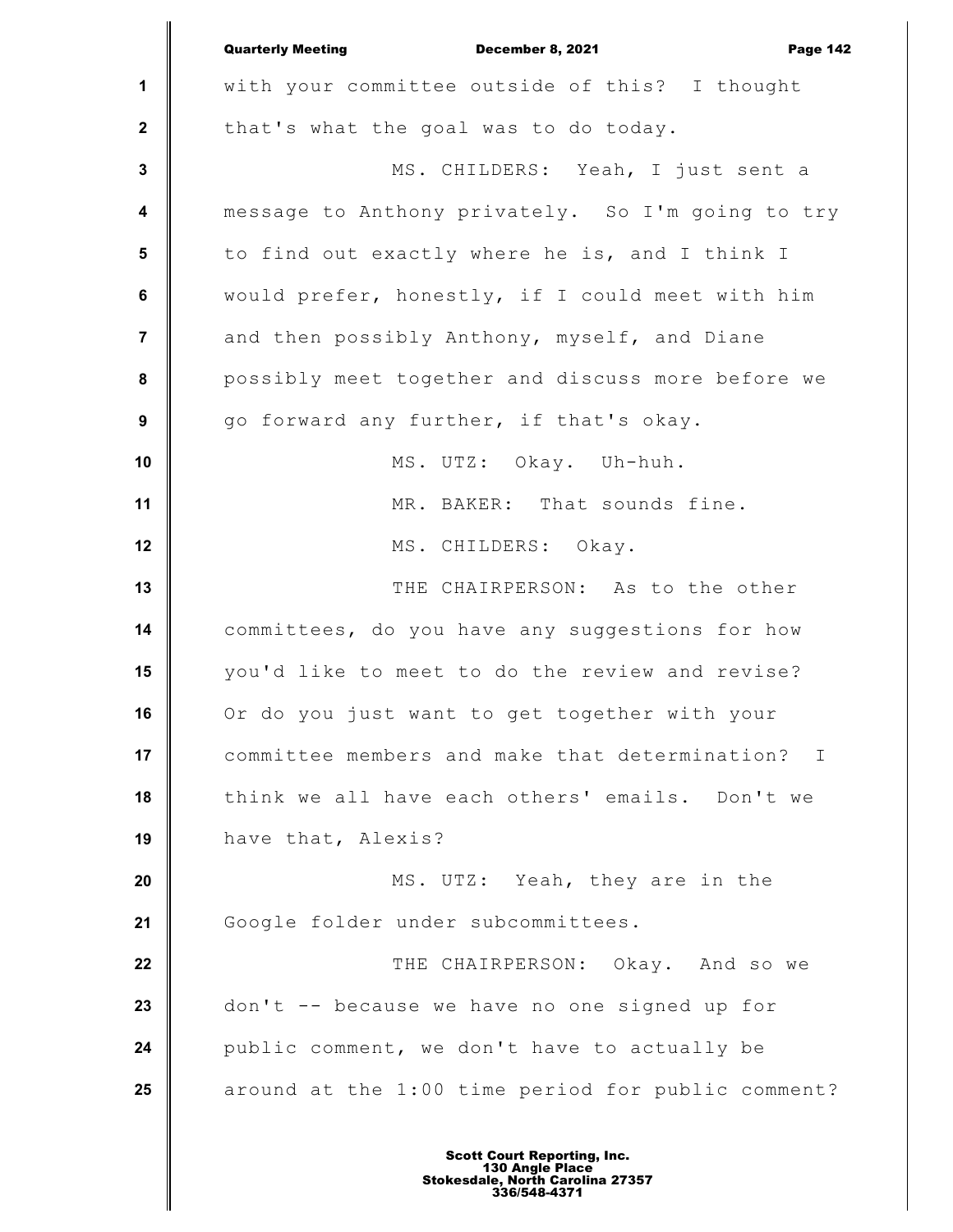|                         | <b>Quarterly Meeting</b><br><b>December 8, 2021</b><br><b>Page 143</b>                                    |
|-------------------------|-----------------------------------------------------------------------------------------------------------|
| 1                       | MS. UTZ: Right.                                                                                           |
| $\boldsymbol{2}$        | THE CHAIRPERSON: Okay. So we have                                                                         |
| $\mathbf 3$             | the motion to adjourn. We have the second. Do we                                                          |
| $\overline{\mathbf{4}}$ | have any opposed?                                                                                         |
| ${\bf 5}$               | (No audible response.)                                                                                    |
| $\bf 6$                 | THE CHAIRPERSON: All in favor?                                                                            |
| $\overline{7}$          | (Multiple council members responded                                                                       |
| $\bf 8$                 | aye.)                                                                                                     |
| $\boldsymbol{9}$        | THE CHAIRPERSON: The meeting is                                                                           |
| 10                      | adjourned.                                                                                                |
| 11                      | (At 12:31 a.m., the meeting                                                                               |
| 12                      | adjourned.)                                                                                               |
| 13                      |                                                                                                           |
| 14                      |                                                                                                           |
| 15                      |                                                                                                           |
| 16                      |                                                                                                           |
| 17                      |                                                                                                           |
| 18                      |                                                                                                           |
| 19                      |                                                                                                           |
| 20                      |                                                                                                           |
| 21                      |                                                                                                           |
| 22                      |                                                                                                           |
| 23                      |                                                                                                           |
| 24                      |                                                                                                           |
| 25                      |                                                                                                           |
|                         | <b>Scott Court Reporting, Inc.</b><br>130 Angle Place<br>Stokesdale, North Carolina 27357<br>336/548-4371 |